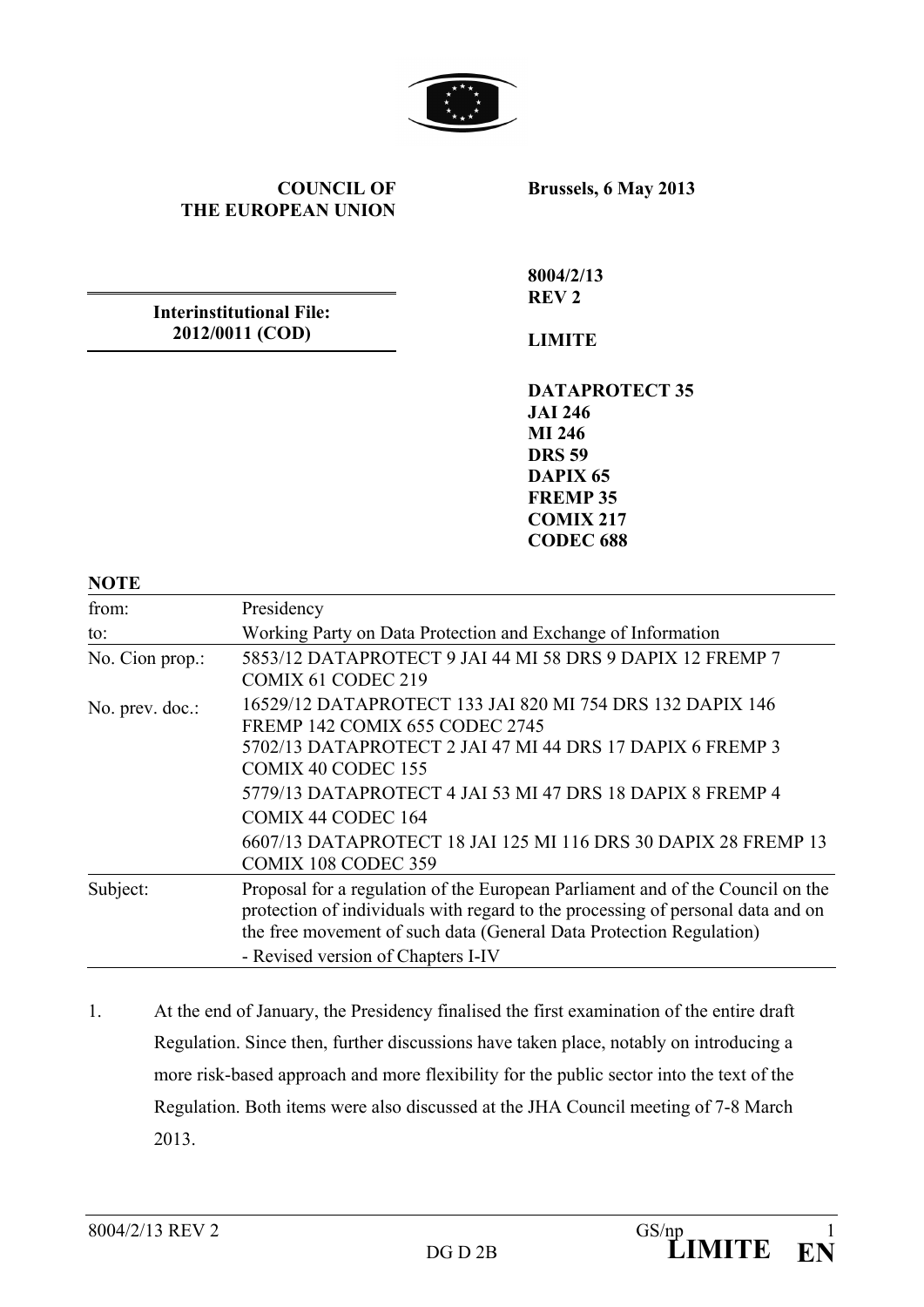- 2. The Working Party on Data Protection and Exchange of Information (DAPIX) also engaged in further discussions on the right to be forgotten, the right to data portability and profiling as well as on pseudonymisation and certification.
- 3. The revised draft of the text of Chapters I to IV was discussed at DAPIX meetings of 9-11, 24 and 29-30 April 2013. On the basis of these discussions, the Presidency has endeavoured to further redraft the text of these Chapters. Obviously any changes made are *ad referendum,* subject to further scrutiny by all delegations (including the Commission).
	- 4. All changes made to the original Commission proposal are underlined text, or, where text has been deleted, indicated by (...). New changes (as compared to 8004/13) are indicated **in underlined bold text**. Where existing text has been moved, this text is indicated *in italics*.
	- 5. As articles 2, 3 5, 7 and 9(1)(a) (and relevant recitals) have been submitted to COREPER for political guidance, these articles are not contained in the annex to this note.
	- 6. The following delegations have a general scrutiny reservation on the revised draft of Chapters I-IV: FR, LV, AT, PT, RO, SE, FI and SK. The following delegations have a parliamentary scrutiny reservation: CZ, HU, NL, PL and UK. Several delegations have a reservation on the chosen legal form of the proposed instrument and would prefer a Directive<sup>1</sup>.
	- *7. The Presidency invites the Working Party to conduct the third examination of Chapters I - IV with a view to reaching a general approach on these Chapters at the June Council meeting.*

\_\_\_\_\_\_\_\_\_\_\_\_\_\_\_\_\_\_\_\_\_\_\_\_

**<sup>1</sup>** BE, CZ, DK, EE, HU, SE, SI and UK. DE thinks that a Regulation, in the currently proposed form, is not the right solution to regulate data protection in the Member States' public sector.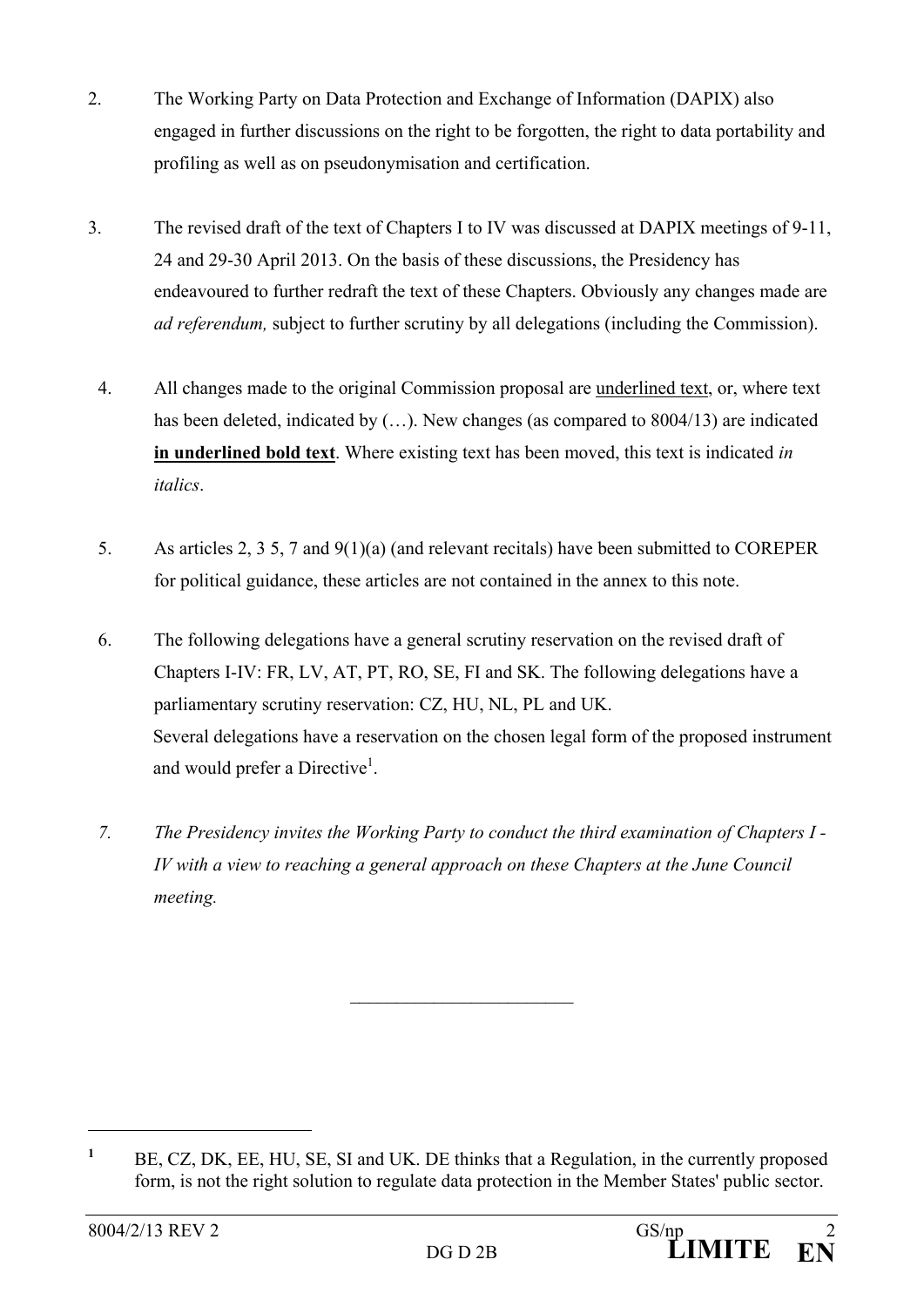#### Proposal for a

#### **REGULATION OF THE EUROPEAN PARLIAMENT AND OF THE COUNCIL**

## **on the protection of individuals with regard to the processing of personal data and on the free movement of such data (General Data Protection Regulation)**

(Text with EEA relevance)

THE EUROPEAN PARLIAMENT AND THE COUNCIL OF THE EUROPEAN UNION,

Having regard to the Treaty on the Functioning of the European Union, and in particular Article  $16(2)$  (...) thereof,

Having regard to the proposal from the European Commission,

After transmission of the draft legislative act to the national Parliaments,

Having regard to the opinion of the European Economic and Social Committee<sup>2</sup>,

After consulting the European Data Protection Supervisor<sup>3</sup>,

Acting in accordance with the ordinary legislative procedure,

**<sup>2</sup>** OJ C, p. . .

**<sup>3</sup>** OJ C p.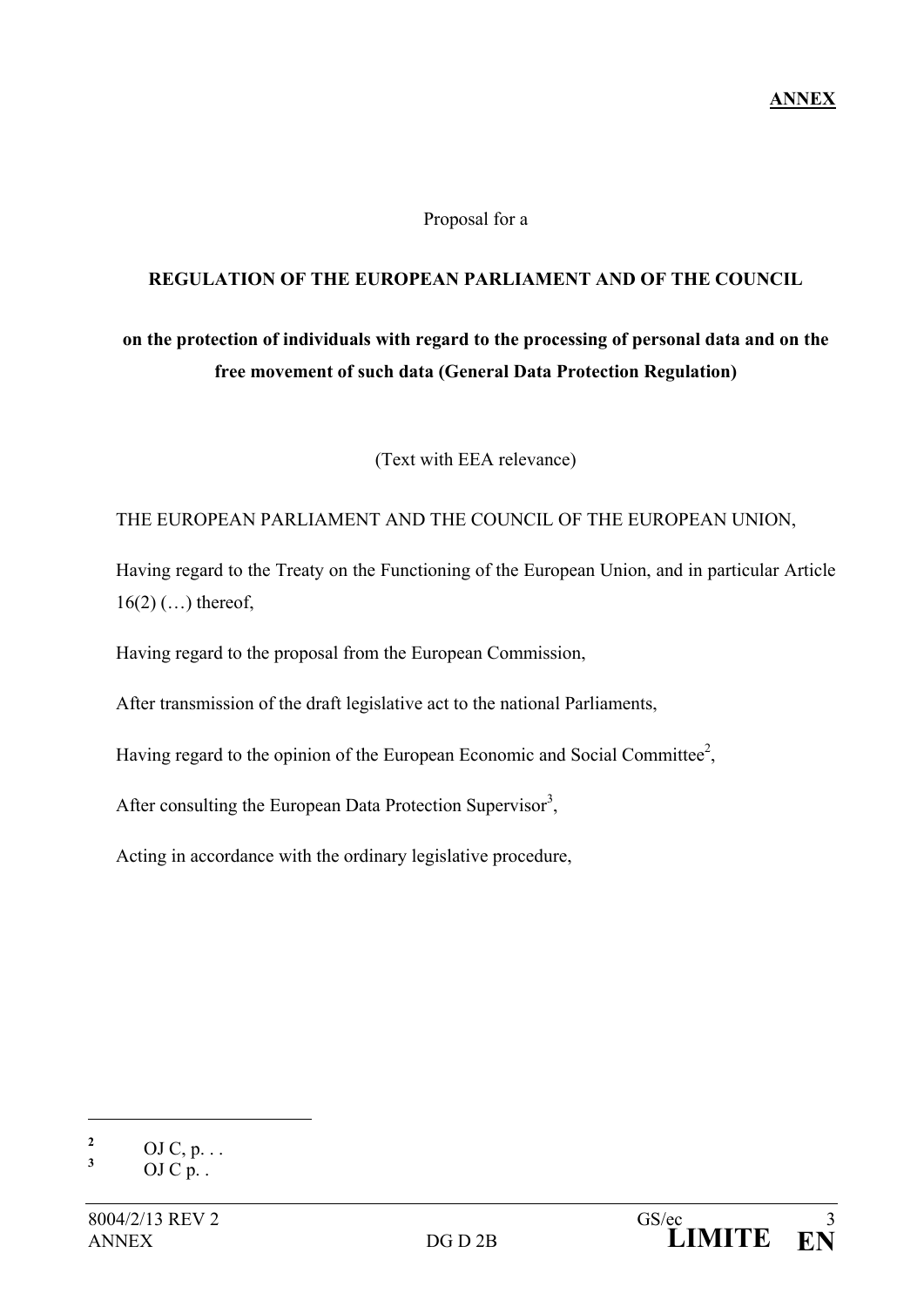#### Whereas:

- 1) The protection of natural persons in relation to the processing of personal data is a fundamental right. Article 8(1) of the Charter of Fundamental Rights of the European Union and Article 16(1) of the Treaty lay down that everyone has the right to the protection of personal data concerning him or her.
- 2) The (…) principles and rules on the protection of individuals with regard to the processing of their personal data should, whatever the nationality or residence of natural persons, respect their fundamental rights and freedoms, notably their right to the protection of personal data. It should contribute to the accomplishment of an area of freedom, security and justice and of an economic union, to economic and social progress, the strengthening and the convergence of the economies within the internal market, and the well-being of individuals.
- 3) Directive 95/46/EC of the European Parliament and of the Council of 24 October 1995 on the protection of individuals with regard to the processing of personal data and on the free movement of such data<sup>4</sup> seeks to harmonise the protection of fundamental rights and freedoms of natural persons in respect of processing activities and to guarantee the free flow of personal data between Member States.
- 3a) (…) The right to the protection of personal data is not an absolute right**; it** must be considered in relation to its function in society and be balanced with other fundamental rights, in accordance with the principle of proportionality. This Regulation respects all fundamental rights and observes the principles recognised in the Charter of Fundamental Rights of the European Union as enshrined in the Treaties, notably the right to respect for private and family life, home and communications, the right to the protection of personal data, the freedom of thought, conscience and religion, the freedom of expression and information, the freedom to conduct a business, the right to an effective remedy and to a fair trial as well as cultural, religious and linguistic diversity.

**<sup>4</sup>** OJ L 281, 23.11.1995, p. 31.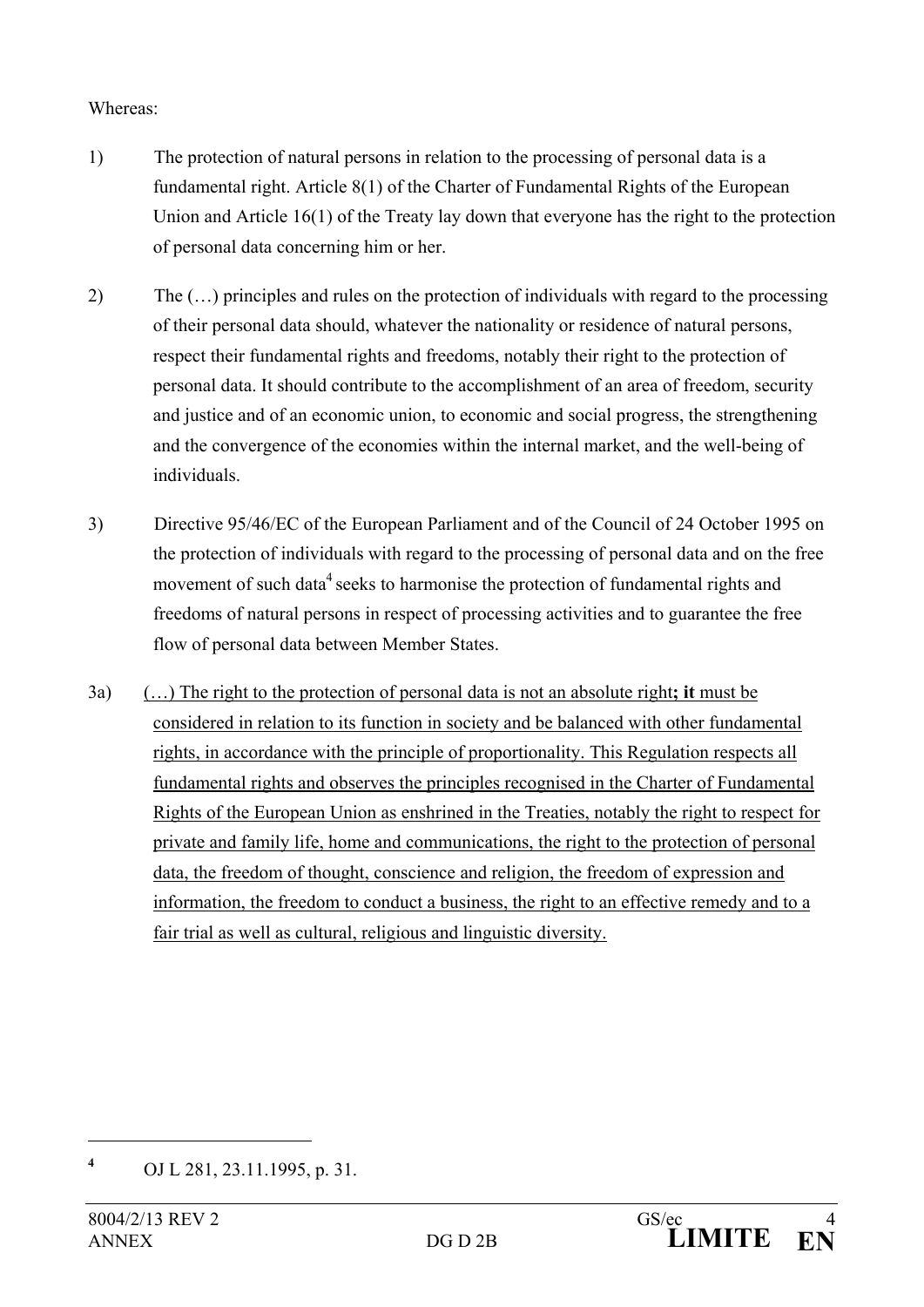- 4) The economic and social integration resulting from the functioning of the internal market has led to a substantial increase in cross-border flows. The exchange of data between **(…)** public and private **individuals and undertakings** across the Union has increased. National authorities in the Member States are being called upon by Union law to co-operate and exchange personal data so as to be able to perform their duties or carry out tasks on behalf of an authority in another Member State.
- 5) Rapid technological developments and globalisation have brought new challenges for the protection of personal data. The scale of data sharing and collecting has increased spectacularly. Technology allows both private companies and public authorities to make use of personal data on an unprecedented scale in order to pursue their activities. Individuals increasingly make personal information available publicly and globally. Technology has transformed both the economy and social life, and **should further facilitate (…)** the free flow of data within the Union and the transfer to third countries and international organisations, while ensuring a high level of the protection of personal data.
- 6) These developments require **the construction of** a strong and more coherent data protection framework in the Union, backed by strong enforcement, given the importance **of creating** the trust that will allow the digital economy to develop across the internal market. Individuals should have control of their own personal data and legal and practical certainty for individuals, economic operators and public authorities should be reinforced.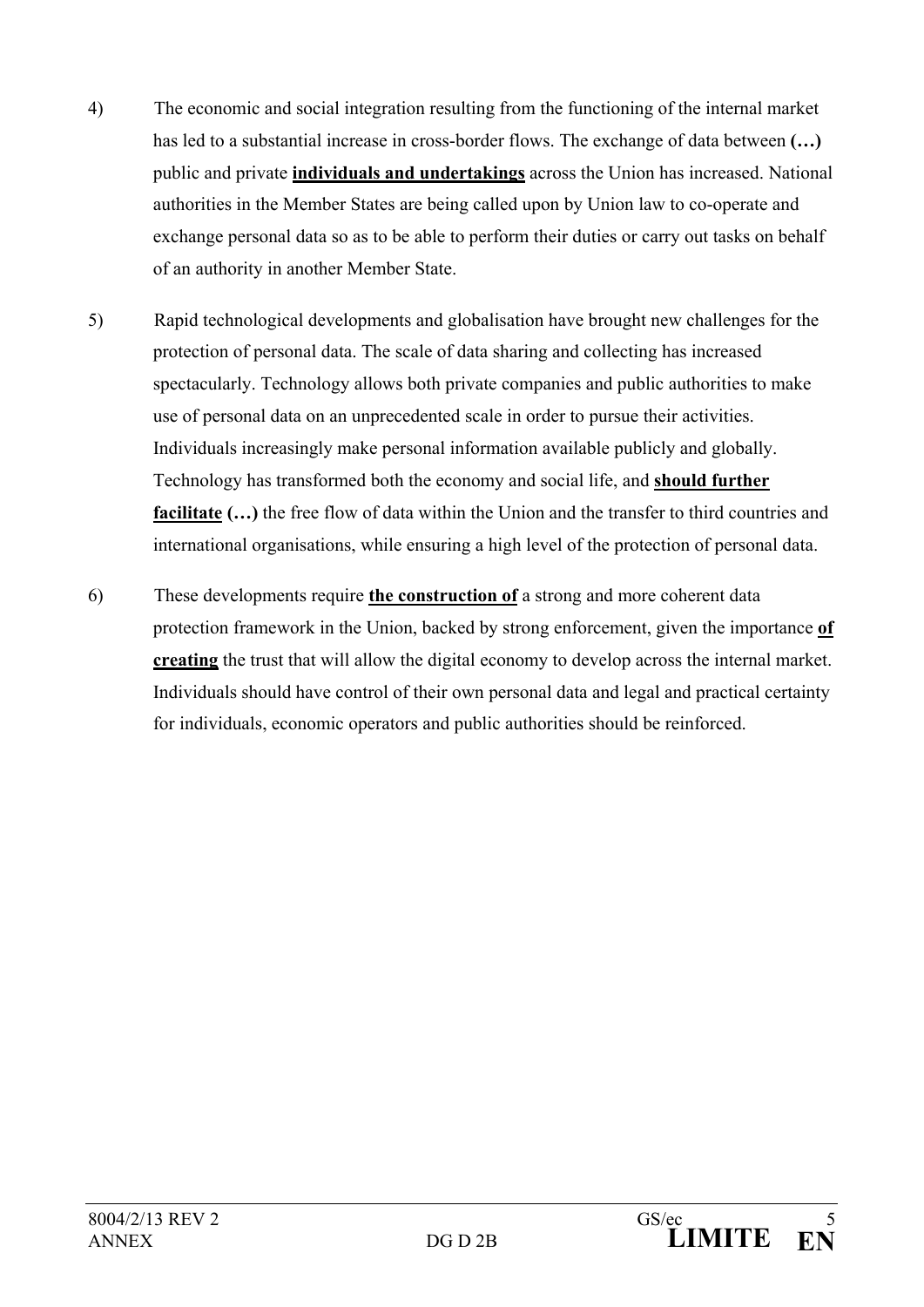- 7) The objectives and principles of Directive 95/46/EC remain sound, but it has not prevented fragmentation in the way data protection is implemented across the Union, legal uncertainty and a widespread public perception that there are significant risks for the protection of individuals associated notably with online activity. Differences in the level of protection of the rights and freedoms of individuals, notably to the right to the protection of personal data, with regard to the processing of personal data afforded in the Member States may prevent the free flow of personal data throughout the Union. These differences may therefore constitute an obstacle to the pursuit of economic activities at the level of the Union, distort competition and impede authorities in the discharge of their responsibilities under Union law. This difference in levels of protection is due to the existence of differences in the implementation and application of Directive 95/46/EC.
- 8) In order to ensure **a** consistent and high level of protection of individuals and to remove the obstacles to flows of personal data **between Member States**, the level of protection of the rights and freedoms of individuals with regard to the processing of such data should be equivalent in all Member States. Consistent and homogenous application of the rules for the protection of the fundamental rights and freedoms of natural persons with regard to the processing of personal data should be ensured throughout the Union.
- 9) Effective protection of personal data throughout the Union requires strengthening and detailing the rights of data subjects and the obligations of those who process and determine the processing of personal data, but also equivalent powers for monitoring and ensuring compliance with the rules for the protection of personal data and equivalent sanctions for offenders in the Member States.
- 10) Article 16(2) of the Treaty mandates the European Parliament and the Council to lay down the rules relating to the protection of individuals with regard to the processing of personal data and the rules relating to the free movement of personal data.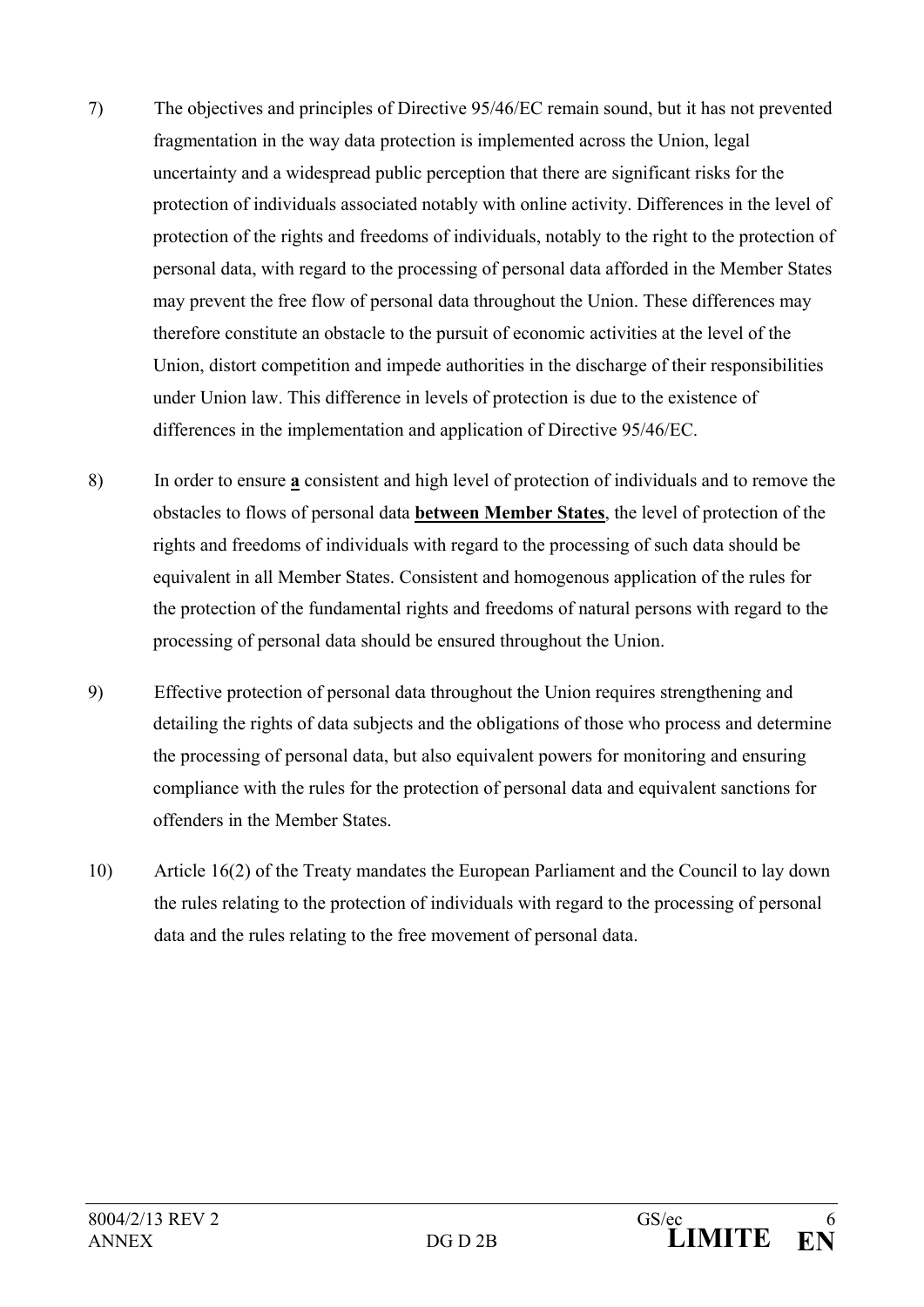- 11) In order to ensure a consistent level of protection for individuals throughout the Union and to prevent divergences hampering the free movement of data within the internal market, a Regulation is necessary to provide legal certainty and transparency for economic operators, including micro, small and medium-sized enterprises, and to provide individuals in all Member States with the same level of legally enforceable rights and obligations and responsibilities for controllers and processors, to ensure consistent monitoring of the processing of personal data, and equivalent sanctions in all Member States as well as effective co-operation by the supervisory authorities of different Member States. **The proper functioning of the internal market requires that the free movement of personal data between Member States should not be restricted or prohibited for reasons connected with the protection of individuals with regard to the processing of personal data.** To take account of the specific situation of micro, small and medium-sized enterprises, this Regulation includes a number of derogations. In addition, the Union institutions and bodies, Member States and their supervisory authorities are encouraged to take account of the specific needs of micro, small and medium-sized enterprises in the application of this Regulation. The notion of micro, small and medium-sized enterprises should draw upon Commission Recommendation 2003/361/EC of 6 May 2003 concerning the definition of micro, small and medium-sized enterprises.
- 12) The protection afforded by this Regulation concerns natural persons, whatever their nationality or place of residence, in relation to the processing of personal data. With regard to the processing of data which concern legal persons and in particular undertakings established as legal persons, including the name and the form of the legal person and the contact details of the legal person, the protection of this Regulation should not be claimed by any **such** person. This should also apply where the name of the legal person contains the names of one or more natural persons.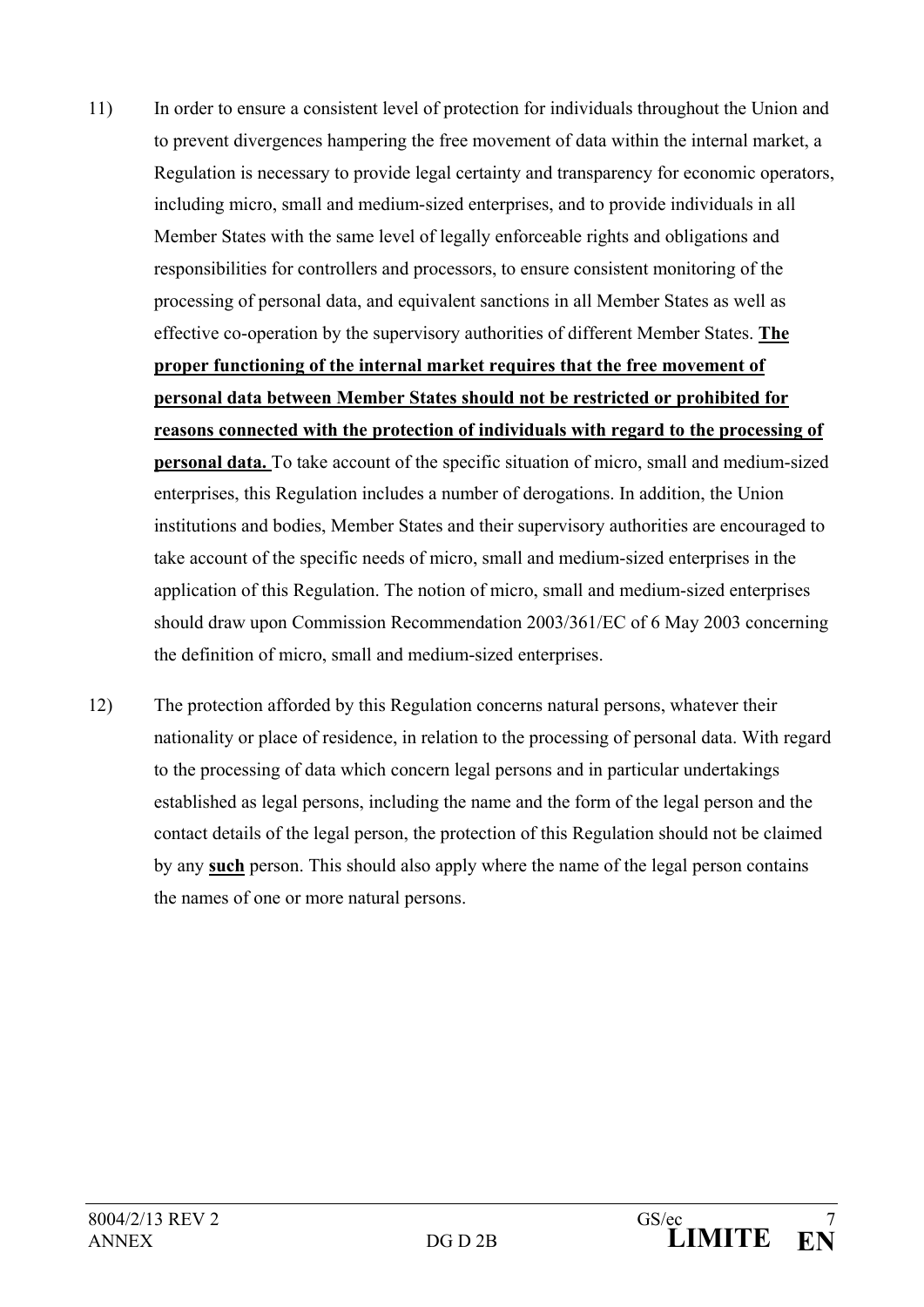13) The protection of individuals should be technologically neutral and not depend on the techniques used; otherwise this would create a serious risk of circumvention. The protection of individuals should apply to processing of personal data by automated means as well as to manual processing, if the data are contained or are intended to be contained in a filing system. Files or sets of files as well as their cover pages, which are not structured according to specific criteria, should not fall within the scope of this Regulation.

#### …………………..

23) The principles of data protection should apply to any information concerning an identified or identifiable natural person. To determine whether a person is identifiable, account should be taken of all the means reasonably likely to be used either by the controller or by any other person to identify the individual directly or indirectly. To ascertain whether means are reasonable likely to be used to identify the individual, account should be taken of all objective factors, such as the costs of and the amount of time required for identification, **taking into consideration both available technology** at the time of the processing and technological development. The principles of data protection should therefore not apply to anonymous information**, that is information** which does not relate to an identified or identifiable natural person or to data rendered anonymous in such a way that the data subject is not or no longer identifiable. This Regulation does therefore not concern the processing of such anonymous information, including for statistical and research purposes. The principles of data protection should not apply to deceased persons.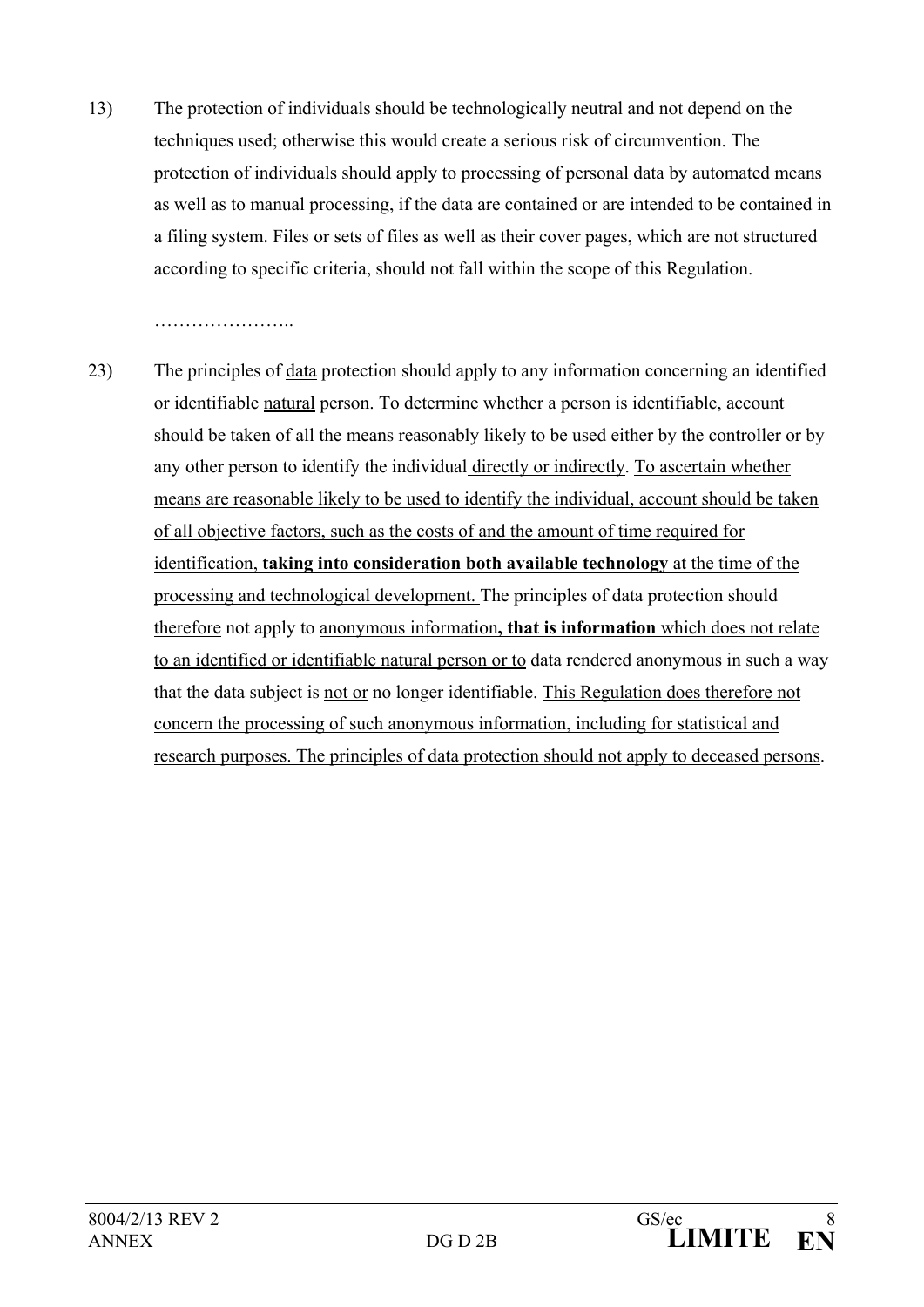24) When using online services, individuals may be associated with online identifiers provided by their devices, applications, tools and protocols, such as Internet Protocol addresses or cookie identifiers. This may leave traces which, combined with unique identifiers and other information received by the servers, may be used to create profiles of the individuals and identify them. Identification numbers, location data, online identifiers or other specific factors as such should not **(…)** be considered as personal data (…) **, if they do not identify an individual or make an individual identifiable.** <sup>5</sup> .

…………

25a) **Genetic data should be defined as personal data relating to the genetic characteristics of an individual which have been inherited or acquired as they result from an analysis of a biological sample from the individual in question, in particular by chromosomal, deoxyribonucleic acid (DNA) or ribonucleic acid (RNA) analysis or analysis of any other element enabling equivalent information to be obtained<sup>6</sup> .**

<sup>5</sup> DE reservation. ES, EE and IT also queried as regard the status of so-called identifiers. AT and FR broadly supported this recital. AT and SI thought the last sentence of the recital should be deleted. UK questioned whether so-called identifiers which were never used to trace back to a data subject should also be considered as personal data and hence subjected to the Regulation. It suggested stating that these can constitute personal data, but this will depend on the context. UK suggests deleting the words 'provided by their devices, applications, tools and protocols, such as Internet Protocol addresses or cookie identifiers' and 'received by the servers'. It also suggests deleting 'need not necessarily be considered as personal data in all circumstances ' and replacing it by 'can constitute personal data, but this will depend on the context'. COM referred to the ECJ case law (Scarlett C-70/10) according to which IP addresses should be considered as persona data if they actually could lead to the identification of data subjects. DE queried who would in practice be responsible for such metadata.

<sup>6</sup> New recital in order to clarify the definition of Article 4 (10)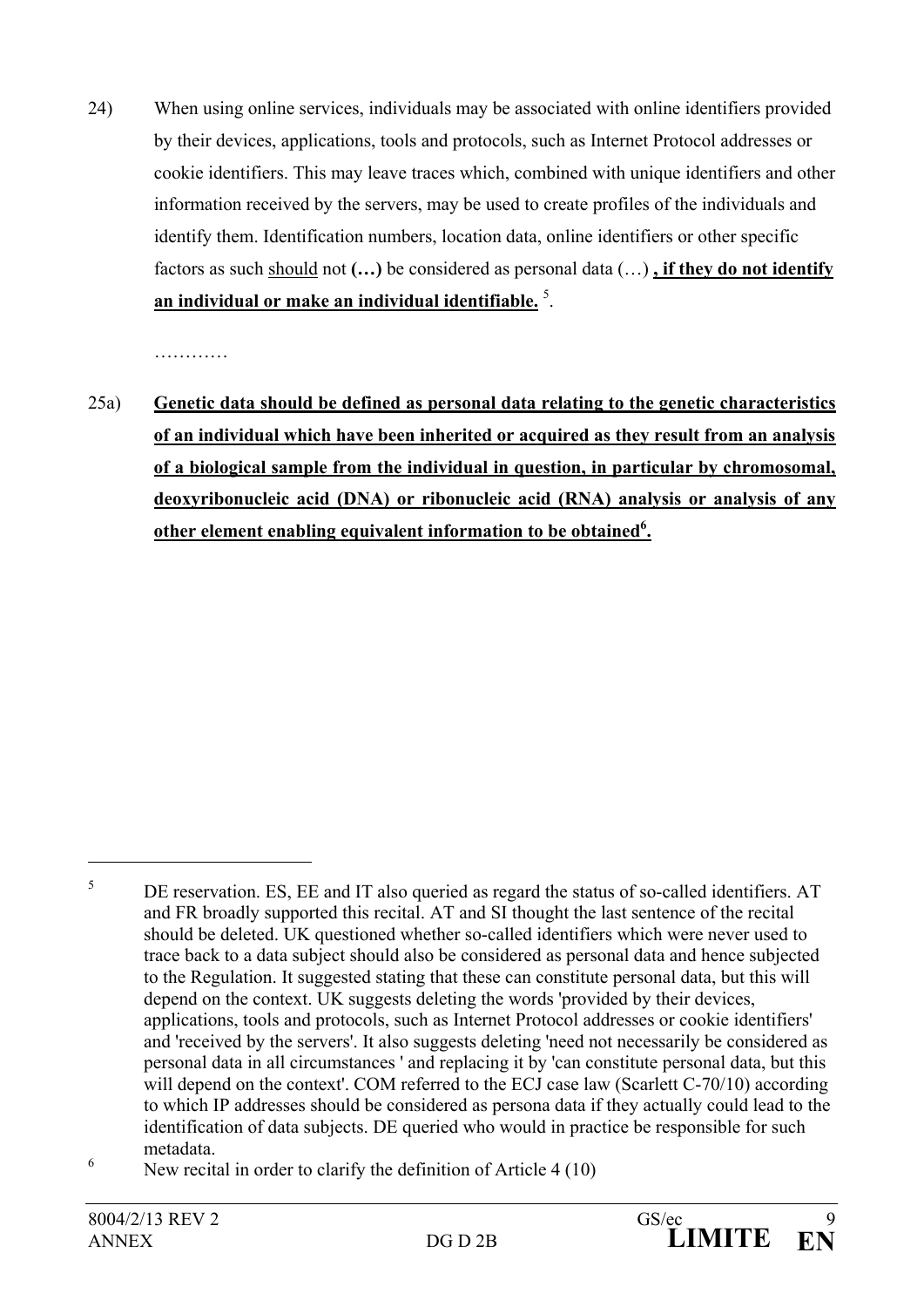- 26) Personal data relating to health should include in particular **(…)** data pertaining to the health status of a data subject; information about the registration of the individual for the provision of health services **(…)**; a number, symbol or particular assigned to an individual to uniquely identify the individual for health purposes; **(…)** information derived from the testing or examination of a body part or bodily substance, including genetic data and biological samples; **(…)** or any information on **for example**. a disease, disability, disease risk, medical history, clinical treatment, or the actual physiological or biomedical state of the data subject independent of its source, such as **for example** from a physician or other health professional, a hospital, a medical device, or an in vitro diagnostic test.
- 27) [The main establishment of a controller in the Union should be determined according to objective criteria and should imply the effective and real exercise of management activities determining the main decisions as to the purposes, conditions and means of processing through stable arrangements. This criterion should not depend whether the processing of personal data is actually carried out at that location; the presence and use of technical means and technologies for processing personal data or processing activities do not, in themselves, constitute such main establishment and are therefore no**t** determining criteria for a main establishment. The main establishment of the processor should be the place of its central administration in the Union.]
- 28) A group of undertakings should cover a controlling undertaking and its controlled undertakings, whereby the controlling undertaking should be the undertaking which can exercise a dominant influence over the other undertakings by virtue, for example, of ownership, financial participation or the rules which govern it or the power to have personal data protection rules implemented.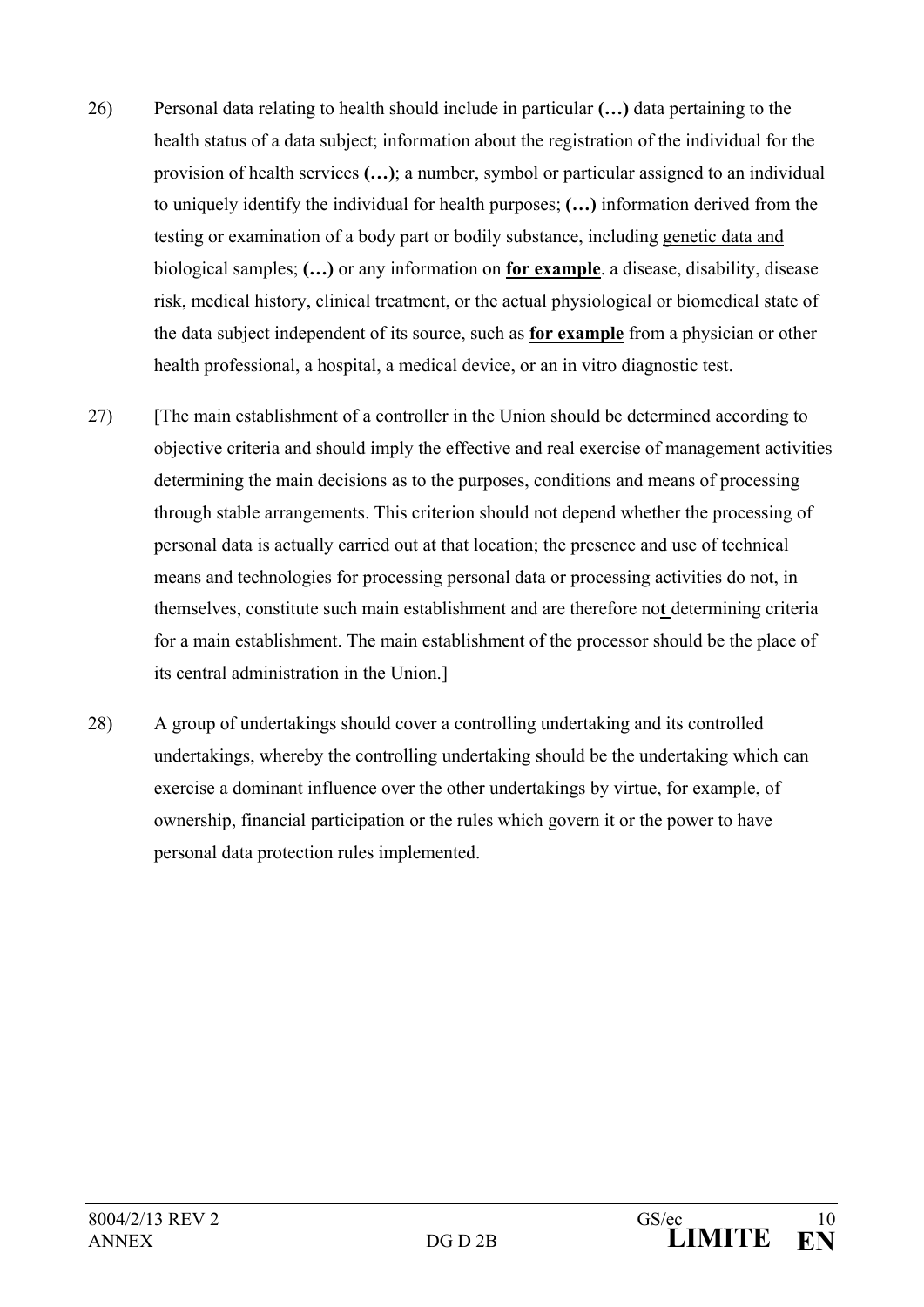29) Children deserve specific protection of their personal data, as they may be less aware of risks, consequences, safeguards and their rights in relation to the processing of personal data.  $(\ldots)^7$ .

………………………

- 35) Processing should be lawful where it is necessary in the context of a contract or the intended entering into a contract.
- 36) Where processing is carried out in compliance with a legal obligation to which the controller is subject or where processing is necessary for the performance of a task carried out in the public interest or in the exercise of an official authority, the processing should have a (…) basis in Union law or in **the national law of** a Member State. **(…).** It should be also for Union or national law to determine the purpose of the processing . Furthermore, this **(…).** basis could, within the limits of this Regulation, determine specifications for determining the controller, the type of data which are subject to the processing, the data subjects concerned, the entities to which the data may be disclosed, the purpose limitations, the storage period and other measures to ensure lawful and fair processing. It should also be for Union or national law to determine whether the controller performing a task carried out in the public interest or in the exercise of official authority should be a public authority or another natural or legal person governed by public law, or by private law such as a professional association, where grounds of public interest so justify including for health purposes, such as public health and social protection and the management of health care services.
- 37) The processing of personal data should equally be regarded as lawful where it is necessary to protect an interest which is essential for the data subject's life **or that of another person**.

<sup>7</sup> COM reservation against deletion of the reference to the UN Convention on the Rights of the Child.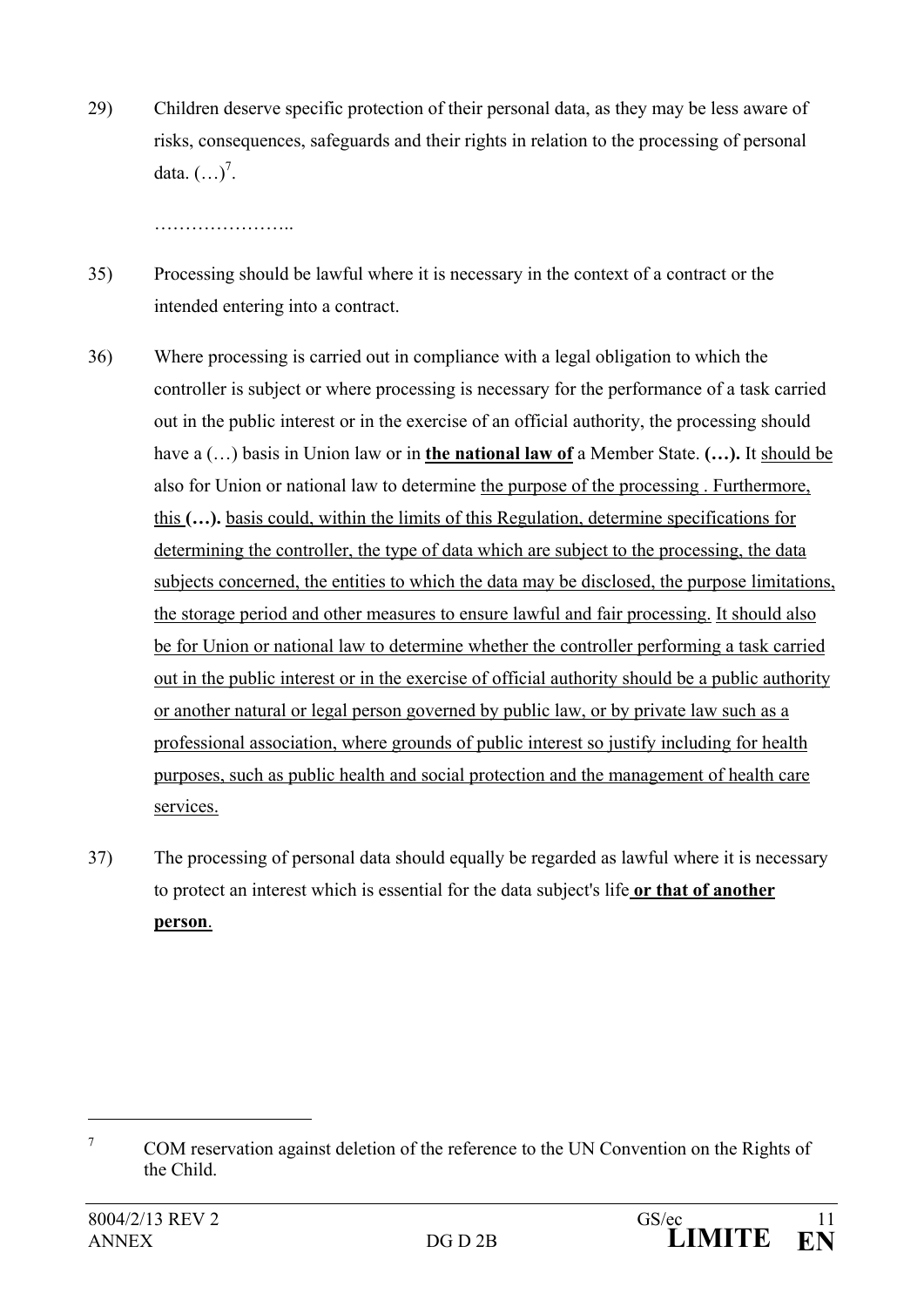- 38) The legitimate interests of a controller including of a controller to which the data may be disclosed may provide a legal basis for processing, provided that the interests or the fundamental rights and freedoms of the data subject are not overriding. This would need careful assessment including whether a data subject can expect at the time and in the context of the collection of the data that processing for this purpose may take place. In particular such assessment must take into account whether the data subject is a child, given that children deserve specific protection. The data subject should have the right to object to the processing, on grounds relating to their particular situation and free of charge. To ensure transparency, the controller should be obliged to explicitly inform the data subject on the legitimate interests pursued and on the right to object, and also be obliged to document these legitimate interests. Given that it is for **Union or national law** to provide **(…)** the **(…)** basis for public authorities to process data, this legal ground should not apply for the processing by public authorities in the exercise of their public duties.
- **39)** The processing of data to the extent strictly necessary for the purposes of ensuring network and information security, i.e. the ability of a network or an information system to resist, at a given level of confidence, accidental events or unlawful or malicious actions that compromise the availability, authenticity, integrity and confidentiality of stored or transmitted data, and the security of the related services offered by, or accessible via, these networks and systems, by public authorities, Computer Emergency Response Teams – CERTs, Computer Security Incident Response Teams – CSIRTs, providers of electronic communications networks and services and by providers of security technologies and services, constitutes a legitimate interest of the data controller *concerned*. This could, for example, include preventing unauthorised access to electronic communications networks and malicious code distribution and stopping 'denial of service' attacks and damage to computer and electronic communication systems. The processing of personal data to the extent strictly necessary for the purposes of preventing and monitoring fraud also constitutes a legitimate interest of the data controller concerned. **A legitimate interest of a controller could include the processing of personal data for the purposes of anonymising or pseudonymising personal data.**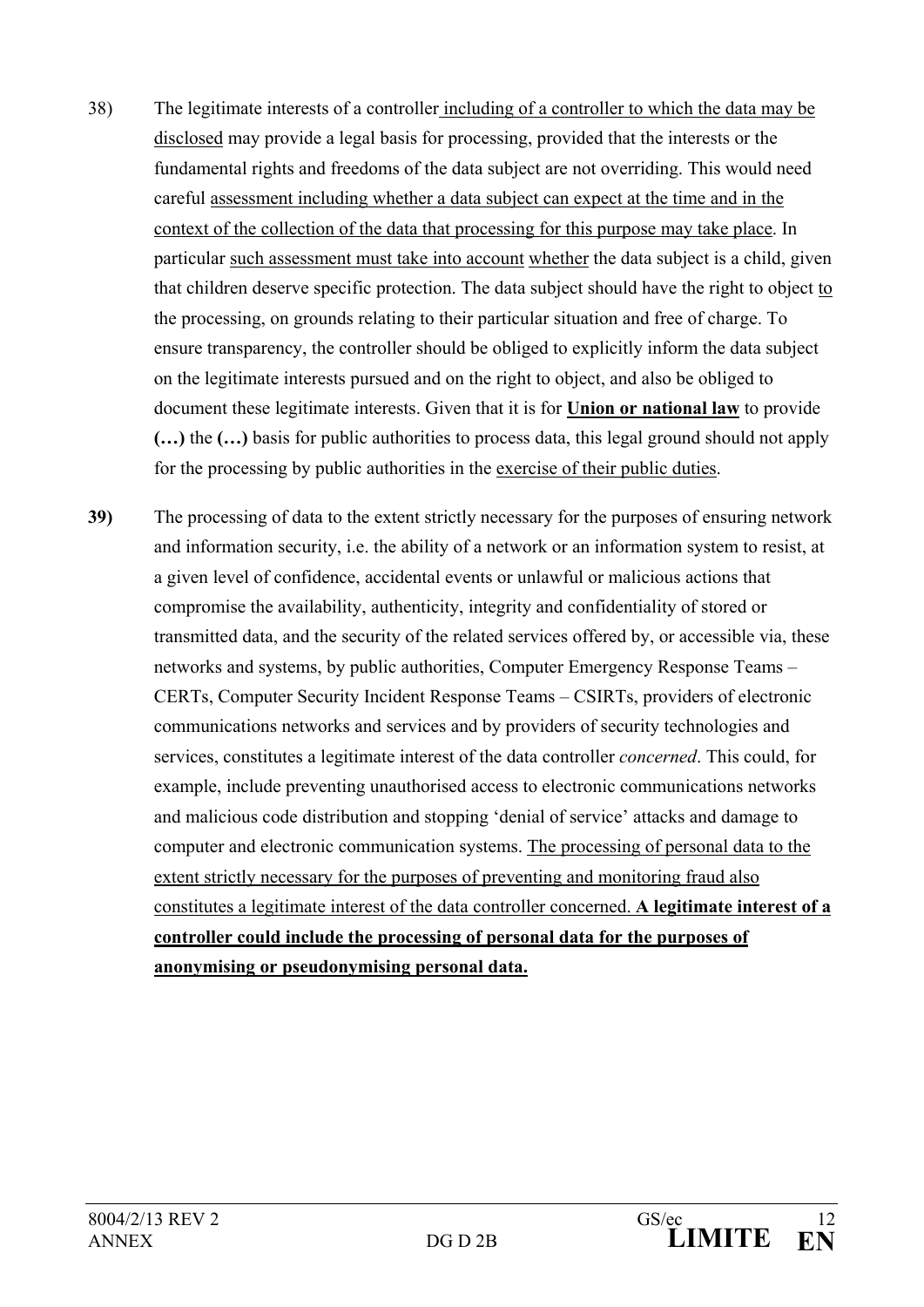- 40) The processing of personal data for other purposes should be only allowed where the processing is compatible with those purposes for which the data have been initially collected, in particular where the processing is necessary for historical, statistical or scientific (…) purposes. **In order to ascertain whether a purpose of further processing is compatible with the purpose for which the data are initially collected, the controller should take into account any link between those purposes and the purposes of the intended further processing, the context in which the data have been collected, including the reasonable expectations of the data subject as to their further use, the nature of the personal data, the consequences of the intended further processing for data subjects (…), and appropriate safeguards (…).** Where the **intended** other purpose is not compatible with the initial one for which the data are collected, the controller should obtain the consent of the data subject for this other purpose or should base the processing on another legitimate ground for lawful processing, in particular where provided by Union law or the law of the Member State to which the controller is subject. In any case, the application of the principles set out by this Regulation and in particular the information of the data subject on those other purposes should be ensured. **Further processing of personal data should be prohibited if the processing is not compatible with a legal, professional or other binding obligation of secrecy.<sup>8</sup>**
- 41) Personal data which are, by their nature, particularly sensitive **(…)** in relation to fundamental rights **and freedoms**, deserve specific protection. This should also include **personal data** revealing racial or ethnic origin, whereby the use of the term 'racial origin' in this Regulation does not imply an acceptance by the European Union of theories which attempt to determine the existence of separate human races. Such data should not be processed, unless the data subject gives his **or her** explicit consent. However, derogations from this prohibition should be explicitly provided for in respect of specific needs, in particular where the processing is carried out in the course of legitimate activities by certain associations or foundations the purpose of which is to permit the exercise of fundamental freedoms.

<sup>8</sup> Further to NL proposal.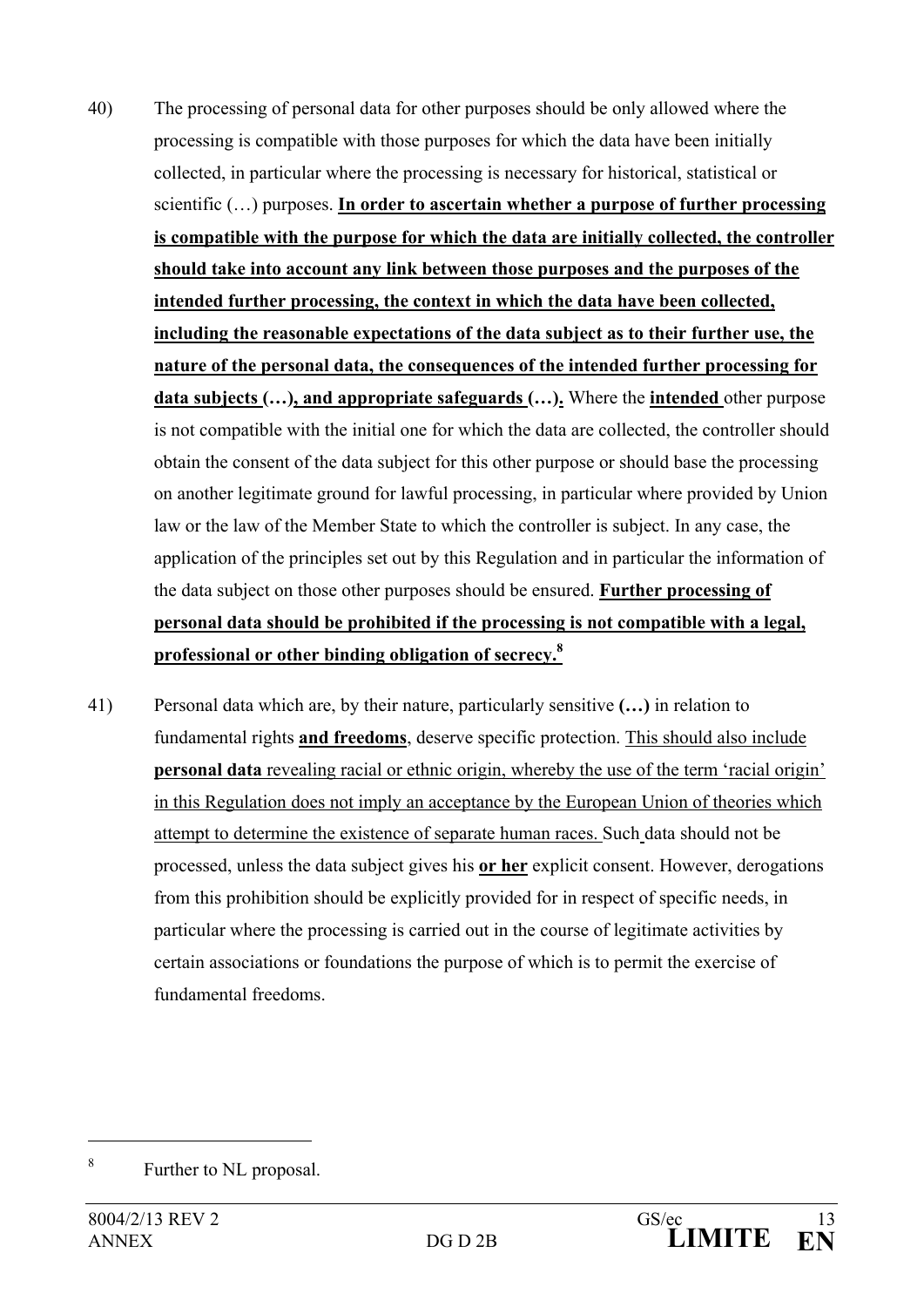- 42) Derogating from the prohibition on processing sensitive categories of data should also be allowed if done by a law, and subject to suitable safeguards, so as to protect personal data and other fundamental rights, where **important** grounds of public interest so justify and in particular for health purposes, including public health and social protection and the management of health-care services, especially in order to ensure the quality and costeffectiveness of the procedures used for settling claims for benefits and services in the health insurance system, or for historcal, statistical and scientific (…) purposes. **A derogation should also allow processing of such data where necessary for the establishment, exercise or defence of legal claims, regardless of whether in a judicial procedure or whether in an administrative or any out-of-court procedure.**
- 43) Moreover, the processing of personal data by official authorities for achieving aims, laid down in constitutional law or international public law, of officially recognised religious associations is carried out on grounds of public interest.
- 44) Where in the course of electoral activities, the operation of the democratic system requires in a Member State that political parties compile data on people's political opinions, the processing of such data may be permitted for reasons of public interest, provided that appropriate safeguards are established.
- 45) If the data processed by a controller do not permit the controller to identify a natural person, for example by processing pseudonymous data, the data controller should not be obliged to acquire additional information in order to identify the data subject for the sole purpose of complying with any provision of this Regulation. (…). However, the controller should not refuse to take information provided by the data subject supporting the exercise of his or her rights.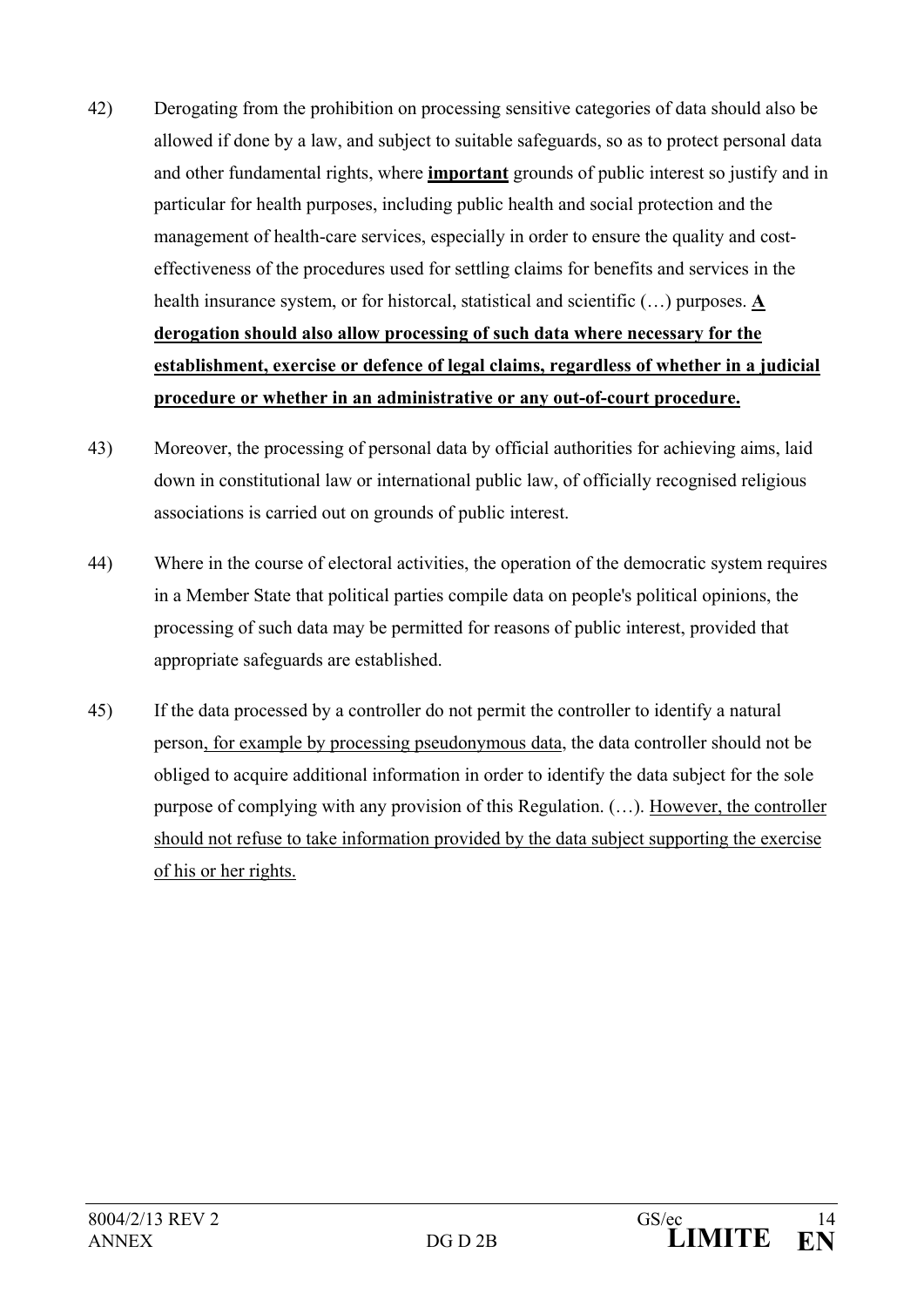- 46) The principle of transparency requires that any information addressed to the public or to the data subject should be easily accessible and easy to understand, and that clear and plain language is used. This information could be provided in electronic form, for example, when addressed to the public, through a website. This is in particular relevant where in situations, such as online advertising, the proliferation of actors and the technological complexity of practice makes it difficult for the data subject to know and understand if personal data relating to them are being collected, by whom and for what purpose. Given that children deserve specific protection, any information and communication, where processing is addressed **(…)** to a child, should be in such a clear and plain language that the child can easily understand.
- 47) Modalities should be provided for facilitating the data subject's exercise of their rights provided by this Regulation, including mechanisms to request, **(…)** in particular access to data, rectification, erasure and to exercise the right to object. Thus the controller should also provide means for requests to be made electronically, especially where personal data are processed by electronic means.The controller should be obliged to respond to requests of the data subject within a fixed deadline and give reasons **where the controller** does not **intend to** comply with the data subject's request.
- 48) The principles of fair and transparent processing require that the data subject should be informed (…) of the existence of the processing operation and its purposes (…). The controller should provide the data subject with any further information necessary to guarantee fair and transparent processing. Furthermore the data subject should be informed (…) **about the existence of** profiling, **and** the consequences of such **profiling**. Where the data are collected from the data subject, the data subject should also be informed whether they are obliged to provide the data and of the consequences, in cases they do not provide such data.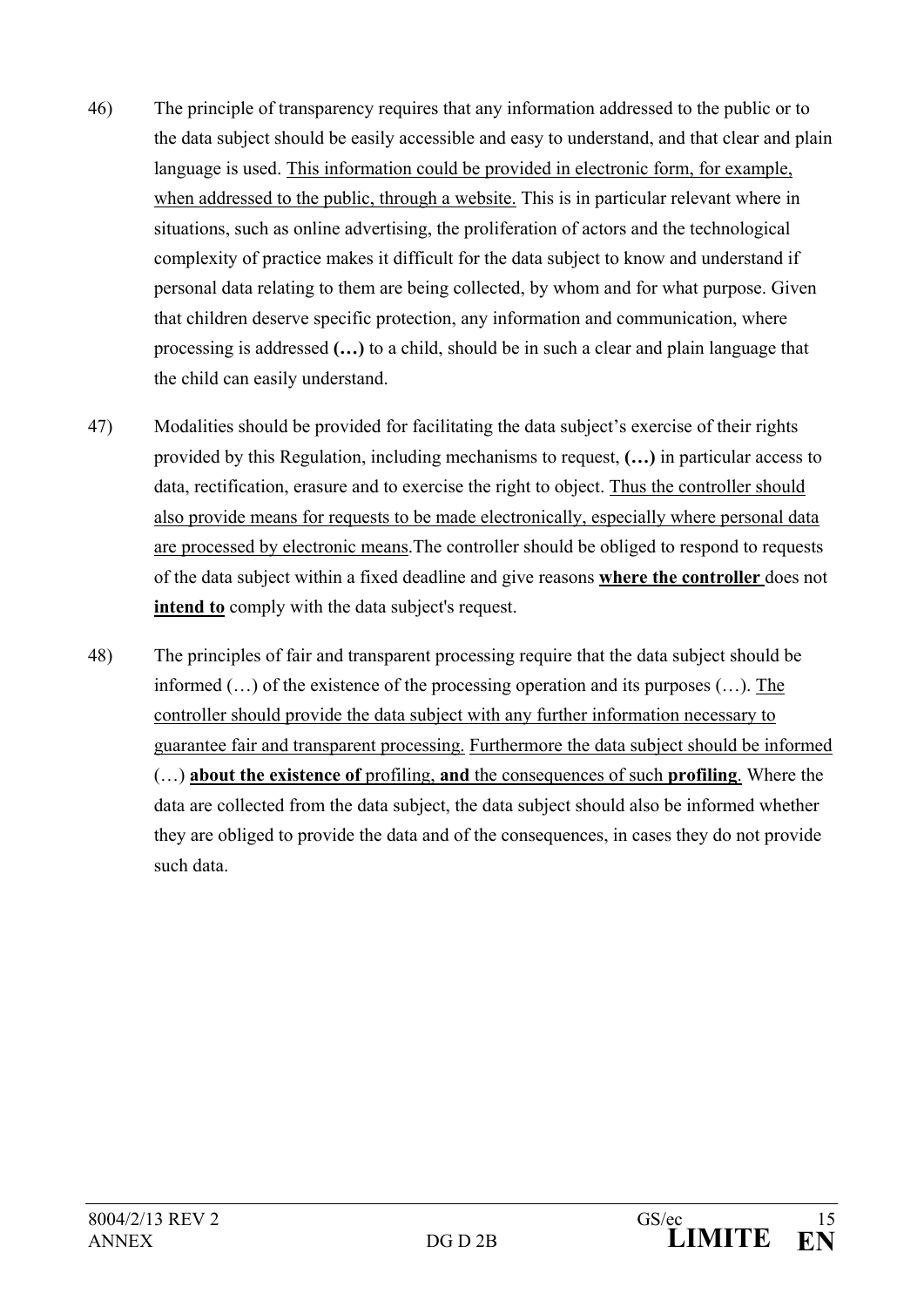- 49) The information in relation to the processing of personal data relating to the data subject should be given to them at the time of collection, or, where the data are not collected from the data subject, within a reasonable period, depending on the circumstances of the case. Where data can be legitimately disclosed to another recipient, the data subject should be informed when the data are first disclosed to the recipient. **Where the origin of the data could not be provided to the data subject because various sources have been used, the information should be provided in a general manner<sup>9</sup> .**
- 50) However, it is not necessary to impose this obligation where the data subject already **possesses** this information, or where the recording or disclosure of the data is expressly laid down by law, or where the provision of information to the data subject proves impossible or would involve disproportionate efforts. The latter could be particularly the case where processing is for historical, statistical or scientific (…) purposes; in this regard, the number of data subjects, the age of the data, and any **appropriate safeguards** adopted may be taken into consideration.
- 51) **A natural** person should have the right of access to data which has been collected concerning **him or her**, and to exercise this right easily **and at reasonable intervals**, in order to be aware **of** and verify the lawfulness of the processing. Every data subject should therefore have the right to know and obtain communication in particular for what purposes the data are processed, **where possible** for what period, which recipients receive the data, what is the logic involved in any automatic data processing and what might be, at least when based on profiling, the consequences of such processing. This right should not adversely affect the rights and freedoms of others, including trade secrets or intellectual property and in particular the copyright protecting the software. However, the result of these considerations should not be that all information is refused to the data subject. Where the controller processes a large quantity of information concerning the data subject, the controller may request that before the information is delivered the data subject specify to which information or to which processing activities the request relates.

<sup>9</sup> Further to BE proposal.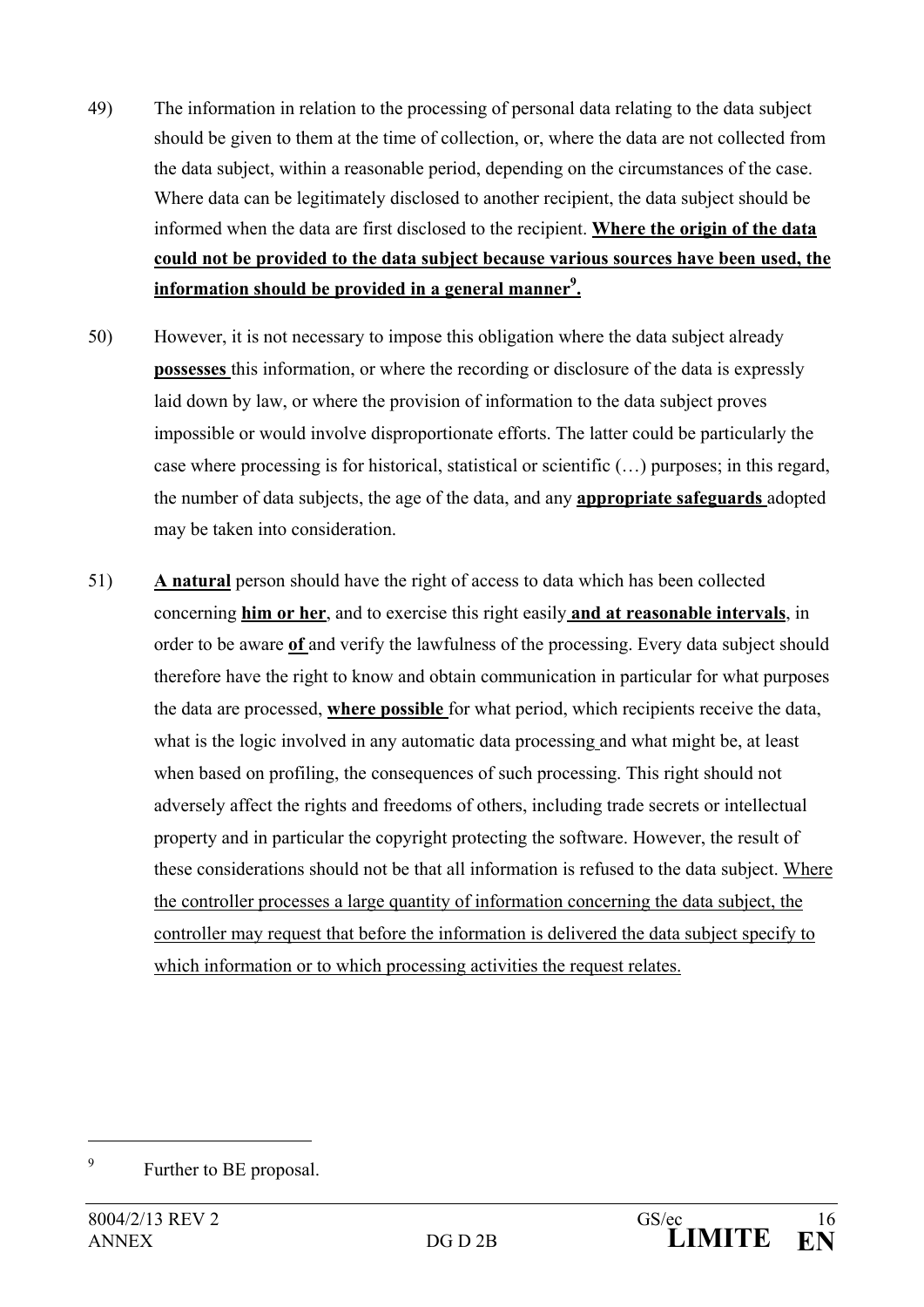- 52) The controller should use all reasonable measures to verify the identity of a data subject who requests access, in particular in the context of online services and online identifiers.  $(...)^{10}$  A controller should not retain personal data for the sole purpose of being able to react to potential requests.
- 53) **A natural** person should have the right to have personal data concerning them rectified and a 'right to be forgotten' where the retention of such data is not in compliance with this Regulation. In particular, data subjects should have the right that their personal data are erased and no longer processed, where the data are no longer necessary in relation to the purposes for which the data are collected or otherwise processed, where data subjects have withdrawn their consent for processing or where they object to the processing of personal data concerning them or where the processing of their personal data otherwise does not comply with this Regulation. This right is in particular relevant, when the data subject has given their consent as a child, when not being fully aware of the risks involved by the processing, and later wants to remove such personal data especially on the Internet. However, the further retention of the data should be allowed where it is necessary for historical, statistical and scientific (...) purposes, for reasons of public interest in the area of public health, for exercising the right of freedom of expression, when required by law or where there is a reason to restrict the processing of the data instead of erasing them.
- 54) To strengthen the 'right to be forgotten' in the online environment, the right to erasure should also be extended in such a way that a controller who has made the personal data public should be obliged to inform the controllers which are processing such data that a data subject requests them to erase any links to, or copies or replications of that personal data. To ensure this information, the controller should take **(…)** reasonable steps, taking into account **available technology** and the means available to the controller, including technical measures, in relation to data for the publication of which the controller is responsible. (…).

<sup>&</sup>lt;sup>10</sup> Deleted as it overlaps with recital 45.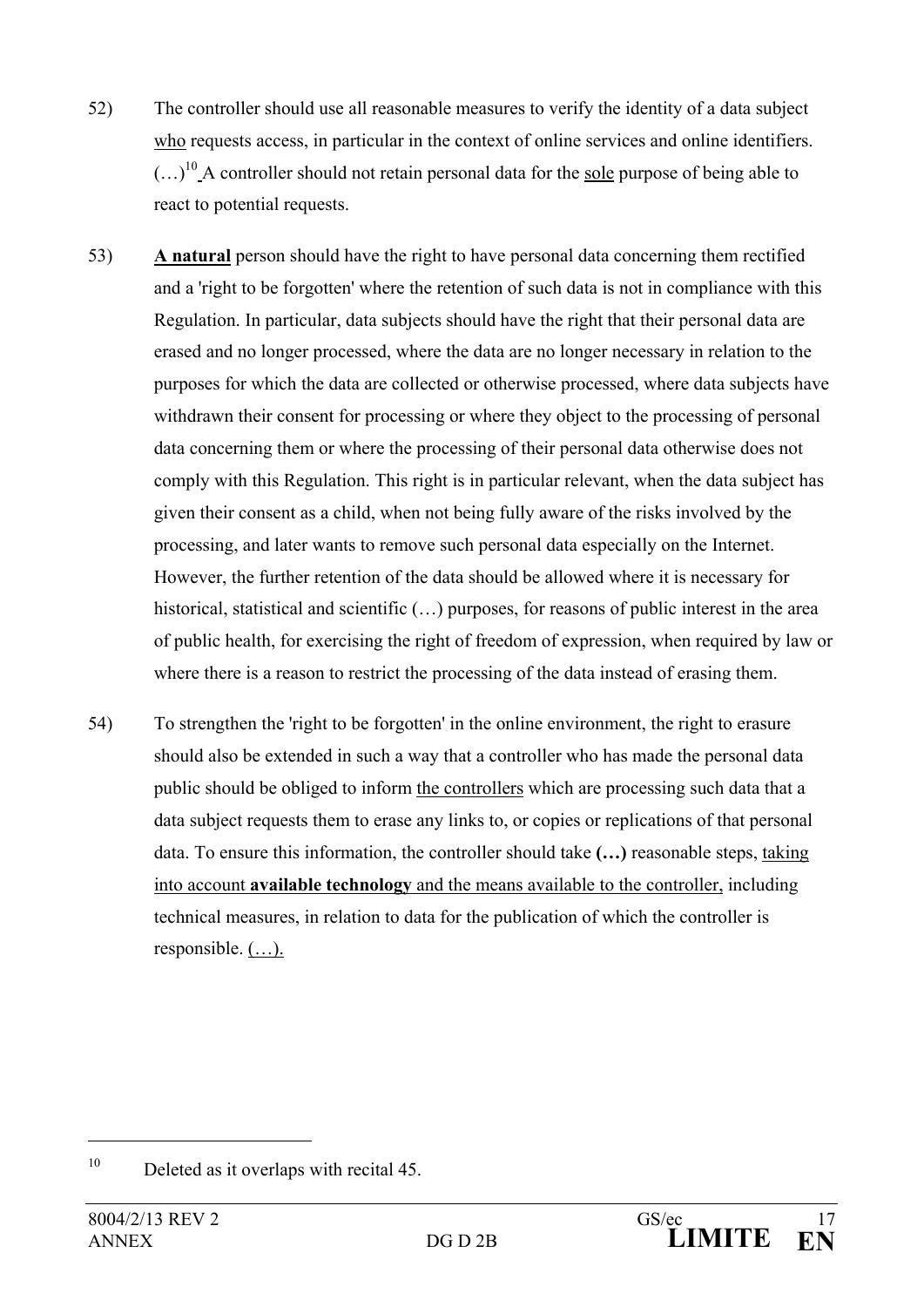- 54a) Methods to restrict processing of personal data could include, inter alia, temporarily moving the selected data to another processing system or making the selected data unavailable to users or temporarily removing published data from a website. In automated filing systems the restriction of processing of personal data should in principle be ensured by technical means; the fact that the processing of personal data is restricted should be indicated in the system in such a way that it is clear that the processing of the personal data is restricted.
- 55) To further strengthen the control over their own data and their right of access, data subjects should have the right, where personal data are processed by electronic means and in a structured and commonly used format, to obtain a copy of the data concerning them also in commonly used electronic format. The data subject should also be allowed to transmit those data, which they have provided, from one automated application  $(\ldots)^{11}$  into another one. This should apply where the data subject provided the data to the automated processing system, based on their consent or in the performance of a contract. **The right to transmit the data into another automated processing system should not imply the erasure of personal data which have been provided by the data subject for the performance of a contract, to the extent and as long as the data are necessary for the performance of that contract. By its very nature this right cannot be exercised against controllers processing data in the exercise of their public duties.**
- 56) In cases where personal data might lawfully be processed **(…)**on grounds of public interest, official authority or the legitimate interests of a controller, any data subject should nevertheless be entitled to object to the processing of any data relating to them. **It** should be **for** the controller to demonstrate that their legitimate interests may override the interests or the fundamental rights and freedoms of the data subject.

 $11$  IT doubted whether this right could be exercised against social networks, in view of the household exemption.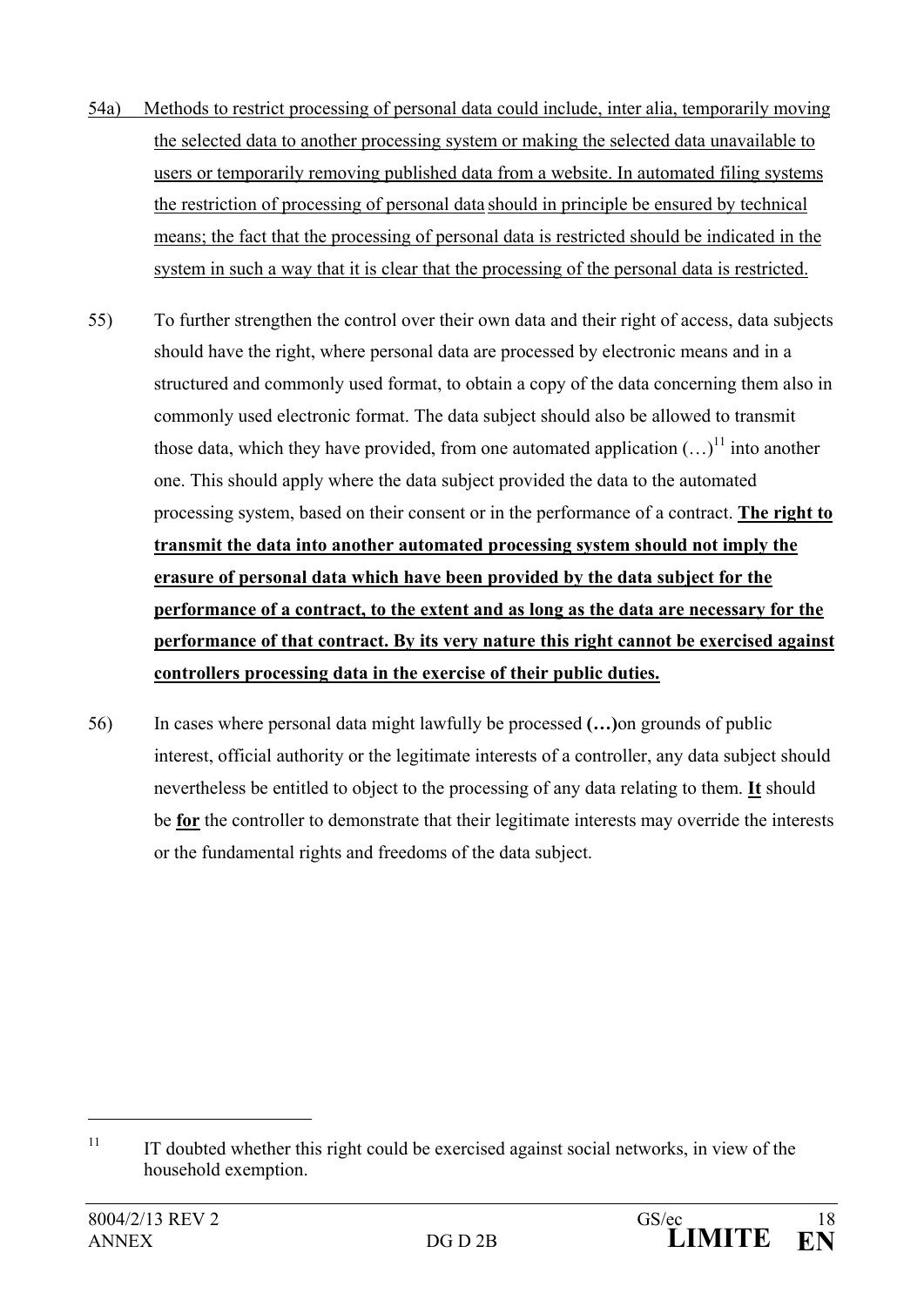- 57) Where personal data are processed for the purposes of direct marketing, the data subject should have the right to object to such processing free of charge and in a manner that can be easily and effectively invoked.
- 58) Every data subject should have the right not to be subject to a decision which is based on profiling (…). However, such **profiling** should be allowed when expressly authorised by Union or Member State law, including for fraud monitoring and prevention purposes and to ensure the security and reliability of a service provided by the controller, or carried out in the course of entering or performance of a contract between the data subject and a controller, or when the data subject has given his consent. In any case, such processing should be subject to suitable safeguards, including specific information of the data subject and the right to obtain human intervention (…). Profiling for direct marketing purposes or based on special categories of personal data should only be allowed under specific conditions.
- 59) Restrictions on specific principles and on the rights of information, access, rectification and erasure or on the right to data portability, the right to object, measures based on profiling, as well as on the communication of a personal data breach to a data subject and on certain related obligations of the controllers may be imposed by Union or Member State law, as far as necessary and proportionate in a democratic society to safeguard public security, including the protection of human life especially in response to natural or man made disasters, the prevention, investigation and prosecution of criminal offences or of breaches of ethics for regulated professions, other public interests of the Union or of a Member State, in particular an important economic or financial interest of the Union or of a Member State, or the protection of the data subject or the rights and freedoms of others. Those restrictions should be in compliance with requirements set out by the Charter of Fundamental Rights of the European Union and by the European Convention for the Protection of Human Rights and Fundamental Freedoms.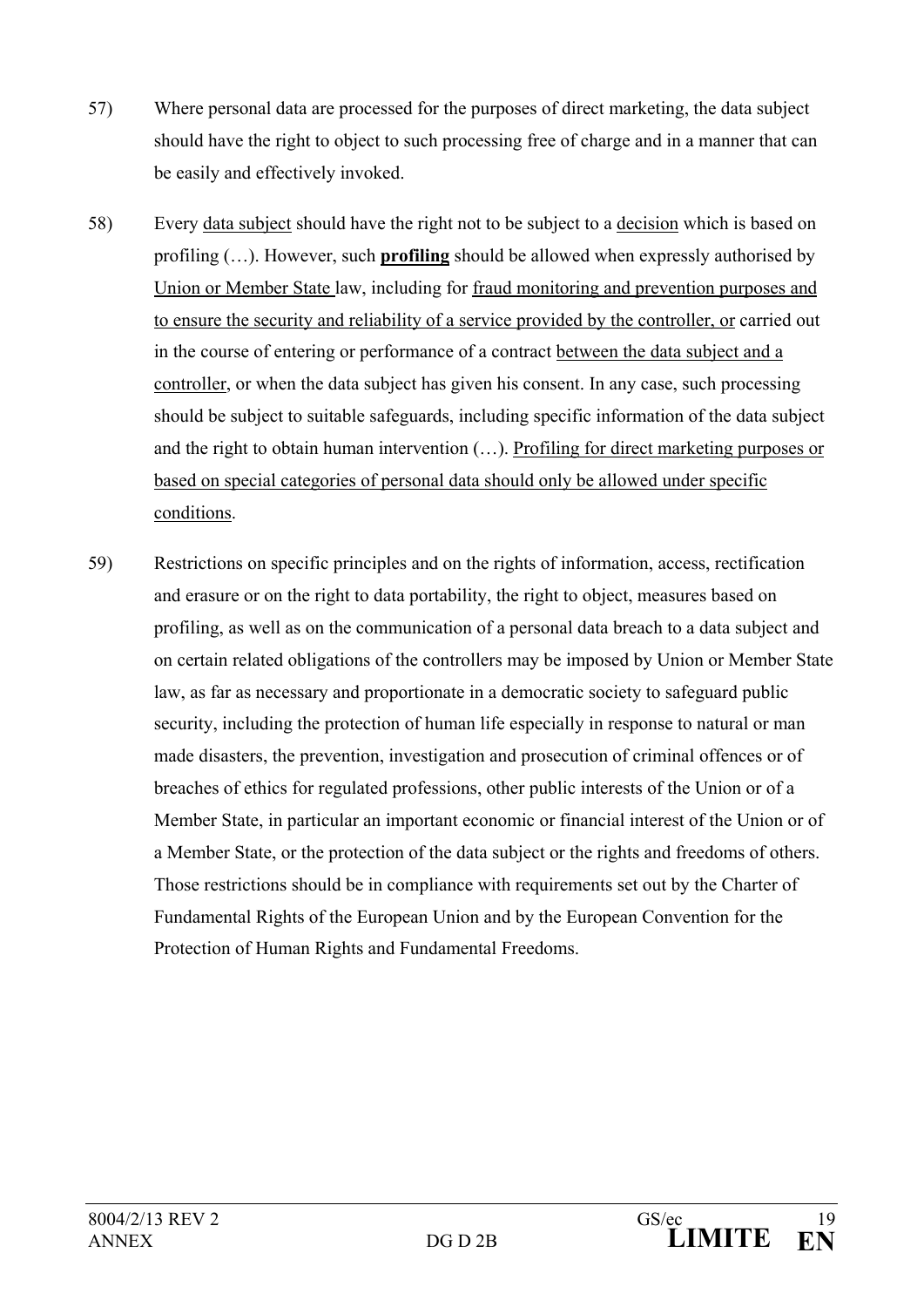- 60) The responsibility and liability of the controller for any processing of personal data carried out by the controller or on the controller's behalf should be established. In particular, the controller should (…) be obliged to implement appropriate measures to **(…)** be able to demonstrate the compliance of **categories of** processing **activities** with this Regulation, **such as keeping a record, implementing technical and organisational measures for ensuring an appropriate level of security or performing a data protection impact assessment. These measures should take** into account the nature, scope**, context** and purposes of the processing and the risks for the rights and freedoms of data subjects. **Such risks are presented by data processing which could lead to physical, material or moral damage, in particular:**
	- o **where individuals might be deprived of their rights or from control over their personal data;**
	- o **where personal data are processed which reveal racial or ethnic origin, political opinions, religion or philosophical beliefs, trade-union membership, and the processing of genetic data or data concerning health or sex life or criminal convictions and offences or related security measures;**
	- o **where personal aspects are evaluated, in particular analysing and prediction of aspects concerning performance at work, economic situation, health, personal preferences or interests, reliability or behaviour, location or movements, in order to create or use personal profiles;**
	- o **where personal data of vulnerable individuals, in particular of children, are processed;**
	- o **where processing involves a large amount of personal data and affects a large number of data subjects; or**
	- o **where the processing may give rise to discrimination, identity theft or fraud, financial loss, damage of reputation, loss of confidentiality of data protected by professional secrecy, or any other significant economic or social disadvantage<sup>12</sup> .**

<sup>&</sup>lt;sup>12</sup> Further to FR proposal.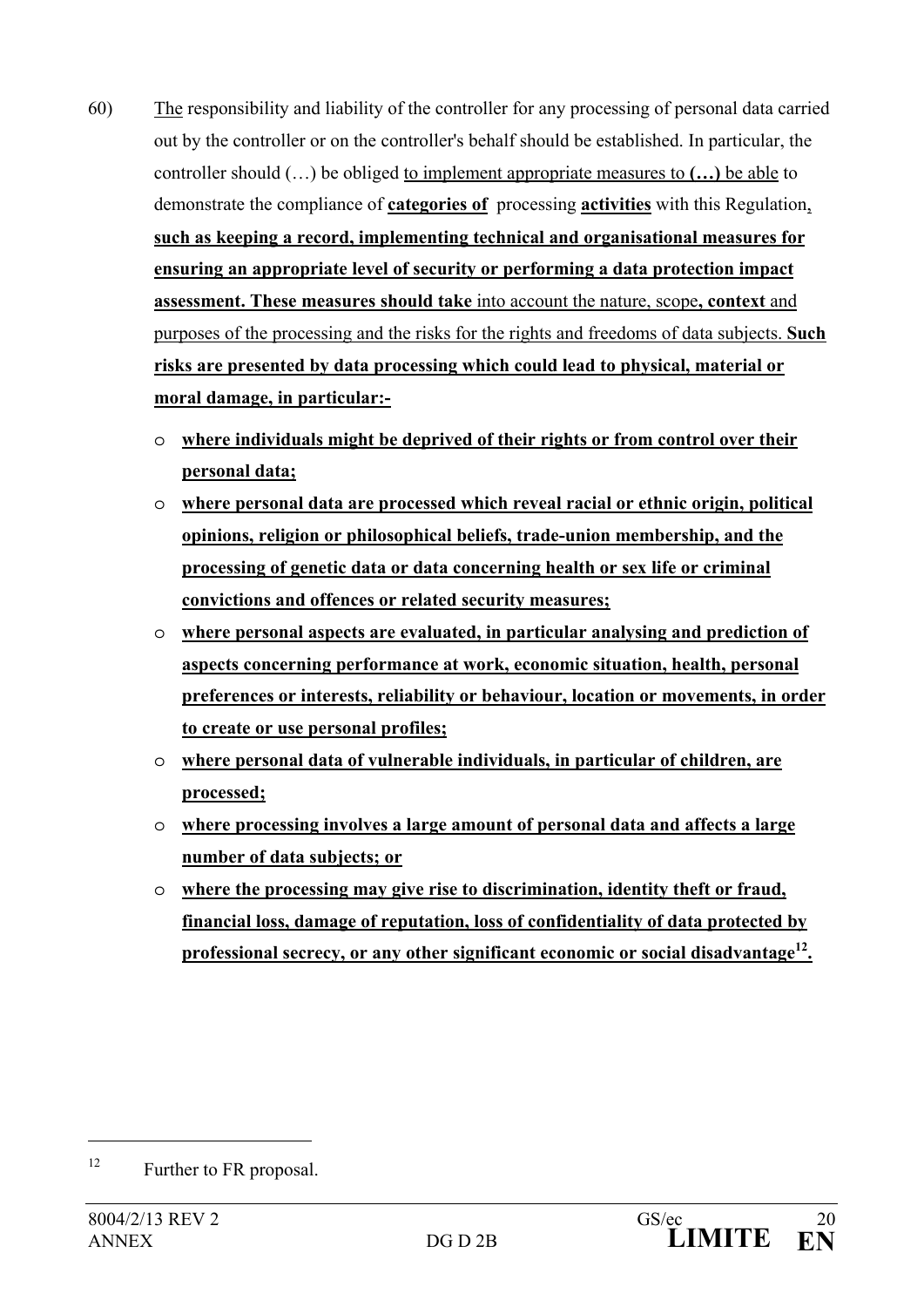- 60a. Where the processing is likely to represent specific risks for the rights and freedoms of data subjects, the controller [or processor] should carry out, prior to the processing an assessment of the impact of the envisaged processing operations on the protection of personal data.
- **60b.** *Where personal data are processed on behalf of the controller, the implementation of such measures should include in particular use only of a processor providing sufficient guarantees to implement appropriate technical and organisational measures.*
- **60c.** Guidance for the implementation of such measures by the controller **[or processor], especially as regards the identification of the risks, their assessment in terms of their origin, nature, likelihood and severity, and the identification of best practices to mitigate the risks<sup>13</sup> ,** could be **provided** in particular by approved codes of conduct, approved certifications, guidelines of the European Data Protection Board **or through the designation of a data protection officer or,** where a data protection impact assessment indicates that processing operations involve a high degree of specific risks, through consultation of the supervisory authority prior to the processing.
- 61) The protection of the rights and freedoms of data subjects with regard to the processing of personal data require that appropriate technical and organisational measures are taken **(…)**  to ensure that the requirements of this Regulation are met. In order to **be able to** demonstrate compliance with this Regulation, the controller should adopt internal policies and implement appropriate measures, which meet in particular the principles of data protection by design and data protection by default.
- 62) The protection of the rights and freedoms of data subjects as well as the responsibility and liability of controllers and processor, also in relation to the monitoring by and measures of supervisory authorities, requires a clear attribution of the responsibilities under this Regulation, including where a controller determines the purposes, conditions and means of the processing jointly with other controllers or where a processing operation is carried out on behalf of a controller.

<sup>&</sup>lt;sup>13</sup> FR proposal.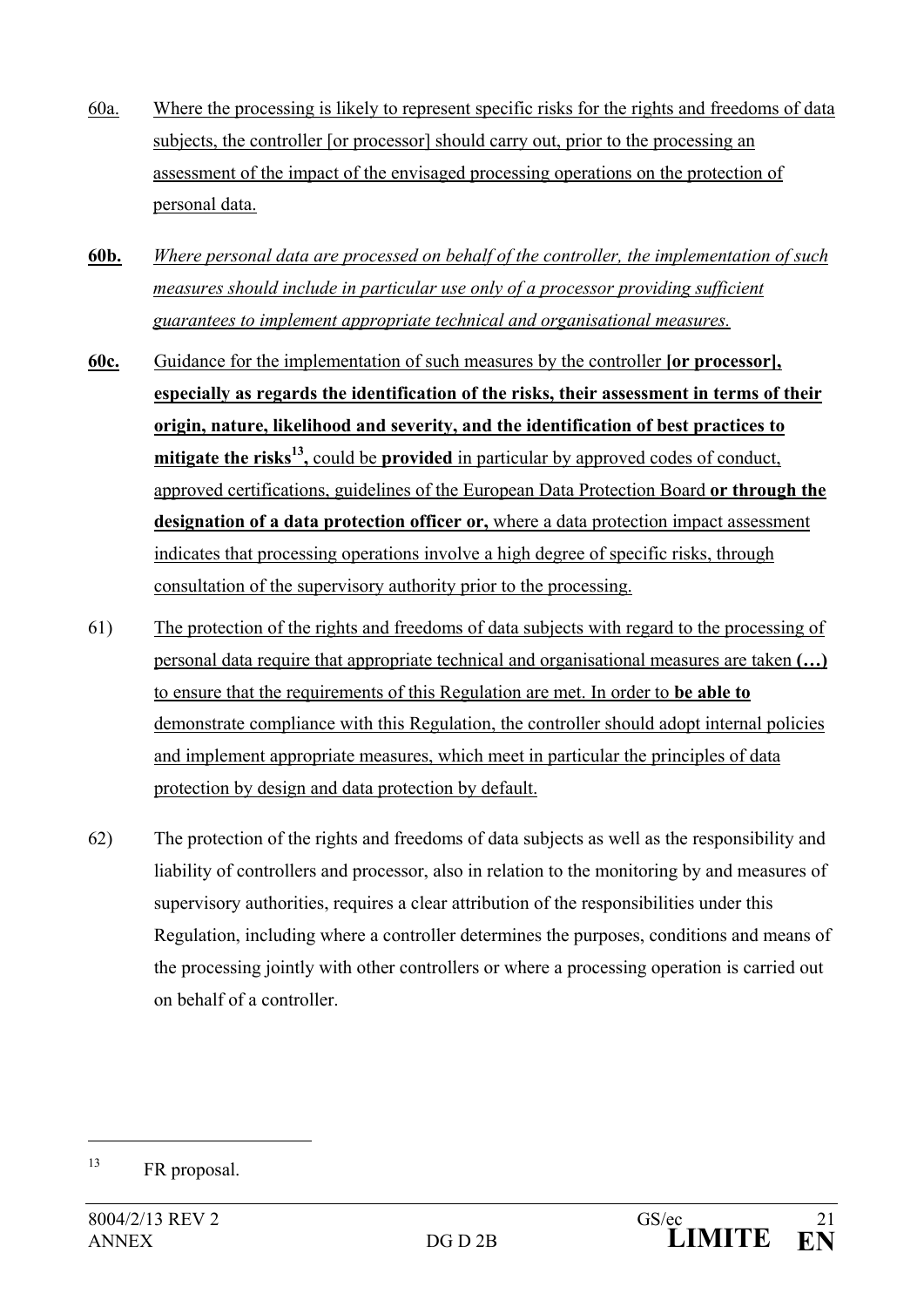63) Where a controller not established in the Union is processing personal data of data subjects residing in the Union whose processing activities are related to the offering of goods or services to such data subjects, or to the monitoring their behaviour **in the Union**, the controller should designate a representative, unless the controller is established in a third country ensuring an adequate level of protection, or the controller is a small or medium sized enterprise **unless the processing it carries out involves specific risks for the rights and freedoms of data subjects, having regard to the nature, scope and purposes of the processing** or is **a** public authority or body (...). The representative should act on behalf of the controller and may be addressed by any supervisory authority.

 The representative should be explicitly designated by a written mandate of the controller to act on its behalf with regard to the latter's obligations under this Regulation. The designation of such representative does not affect the responsibility and liability of the controller under this Regulation. Such representative should perform its tasks according to the received mandate from the controller, including to cooperate with the competent supervisory authorities on any action taken in ensuring compliance with this Regulation. The designated representative should be subjected to enforcement actions in case of noncompliance of the controller.

- $64)$   $($ ...).
- (64a) In order to enhance compliance with this Regulation in cases where the processing operations are likely to present specific risks **for the rights and freedoms of data subjects**, the controller [or the processor] **should** be responsible **for the carrying out of** a data protection impact assessment to evaluate, **in particular, the origin, nature, likelihood and severity of these risks**. The outcome of the assessment **should** be taken into account when determining the (…) appropriate measures to **be taken in order** to demonstrate that the processing of personal data is in compliance with this Regulation.
- 65) In order to demonstrate compliance with this Regulation, the controller or processor should maintain records regarding all categories of processing activities under its responsibility. Each controller and processor should be obliged to co-operate with the supervisory authority and make these records, on request, available to it, so that it might serve for monitoring those processing operations.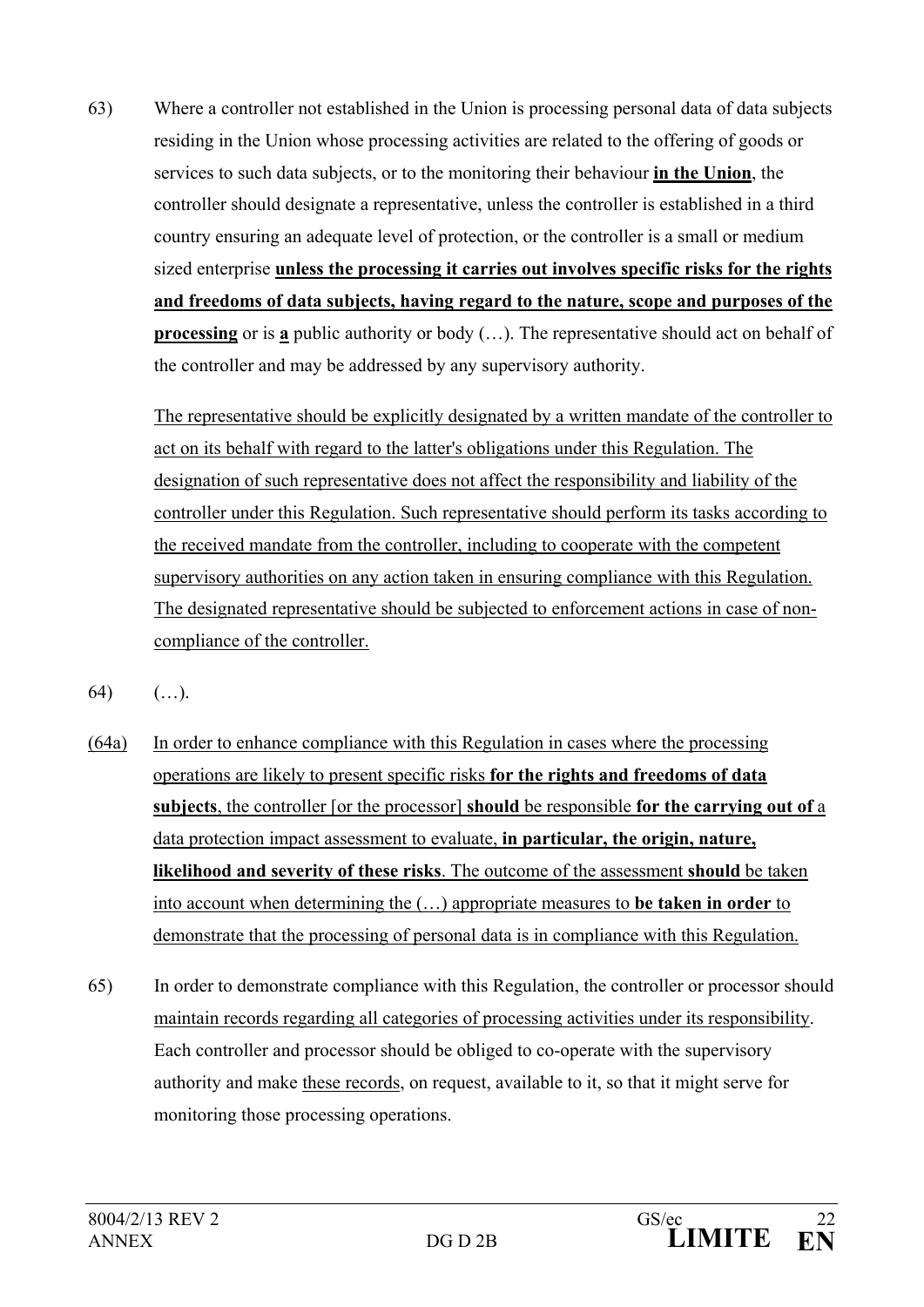- 66) In order to maintain security and to prevent processing in breach of this Regulation, the controller or processor should evaluate the **specific** risks inherent to the processing and implement measures to mitigate those risks. These measures should ensure an appropriate level of security, **including confidentiality,** taking into account **available technology** and the costs of **(…)** implementation in relation to the risks and the nature of the personal data to be protected. **(…)**.
- 67) A personal data breach may, if not addressed in an adequate and timely manner, result in **severe material or moral harm to individuals such as loss of control over their personal data or the limitation of their rights, discrimination, identity theft or fraud, financial loss, damage of reputation, loss of confidentiality of data protected by professional secrecy<sup>14</sup>** or any other economic or social disadvantage (...) to the individual concerned. Therefore, as soon as the controller becomes aware that **(…)**. a **personal data** breach has occurred **which may result in severe material or moral harm** the controller should notify the breach to the supervisory authority without undue delay and, where feasible, within 72 hours. Where this cannot **be** achieved within 72 hours, an explanation of the reasons for the delay should accompany the notification. The individuals whose personal data could be **severely** affected by the breach should be notified without undue delay in order to allow them to take the necessary precautions. A breach should be considered as **severely** affecting the personal data or privacy of a data subject where it could result in, for example, identity theft or fraud, physical harm, significant humiliation or damage to reputation. The notification should describe the nature of the personal data breach as well as recommendations for the individual concerned to mitigate potential adverse effects. Notifications to data subjects should be made as soon as reasonably feasible, and in close cooperation with the supervisory authority and respecting guidance provided by it or other relevant authorities (e.g. law enforcement authorities). For example, (…) to mitigate an immediate risk of harm would call for a prompt notification of data subjects whereas the need to implement appropriate measures against continuing or similar data breaches may justify a longer delay.

<sup>&</sup>lt;sup>14</sup> Further to FR proposal.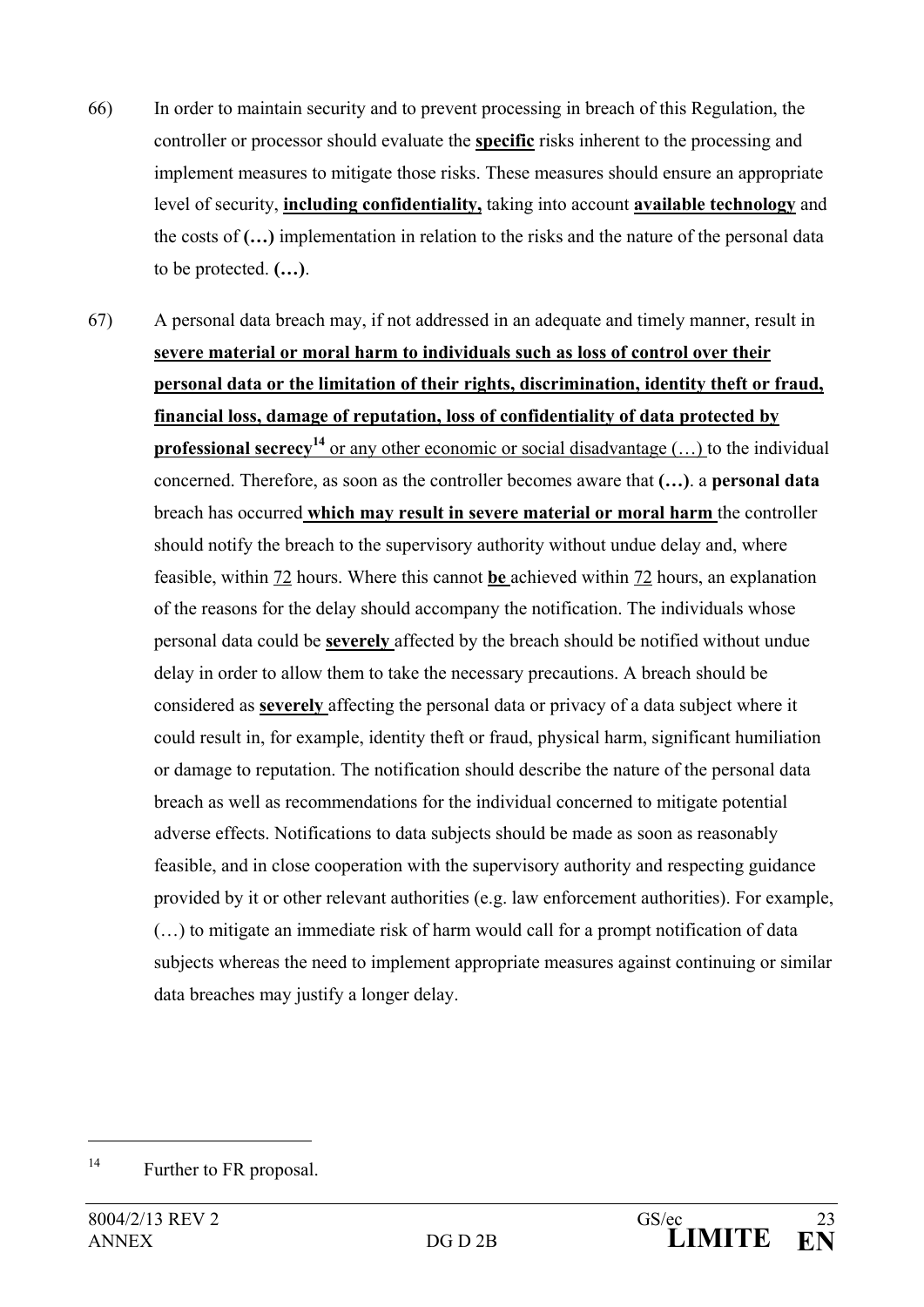- 68) In order to determine whether a personal data breach is notified to the supervisory authority and to the data subject without undue delay, the controller must ascertain whether all appropriate technological protection and organisational measures have been implemented to establish immediately whether a personal data breach has taken place and to inform promptly the supervisory authority and the data subject, before a damage to personal and economic interests occurs, taking into account in particular the nature and gravity of the personal data breach and its consequences and adverse effects for the data subject.
- (68a) The communication of a personal data breach to the data subject should not be required if the controller has implemented appropriate technological protection measures, and that those measures were applied to the data **affected** by the personal data breach. Such technological protection measures should include those that render the data unintelligible to any person who is not authorised to access it, in particular by encrypting the personal data and using pseudonymous data.
- 69) In setting detailed rules concerning the format and procedures applicable to the notification of personal data breaches, due consideration should be given to the circumstances of the breach, including whether or not personal data had been protected by appropriate technical protection measures, effectively limiting the likelihood of identity fraud or other forms of misuse. Moreover, such rules and procedures should take into account the legitimate interests of law enforcement authorities in cases where early disclosure could unnecessarily hamper the investigation of the circumstances of a breach.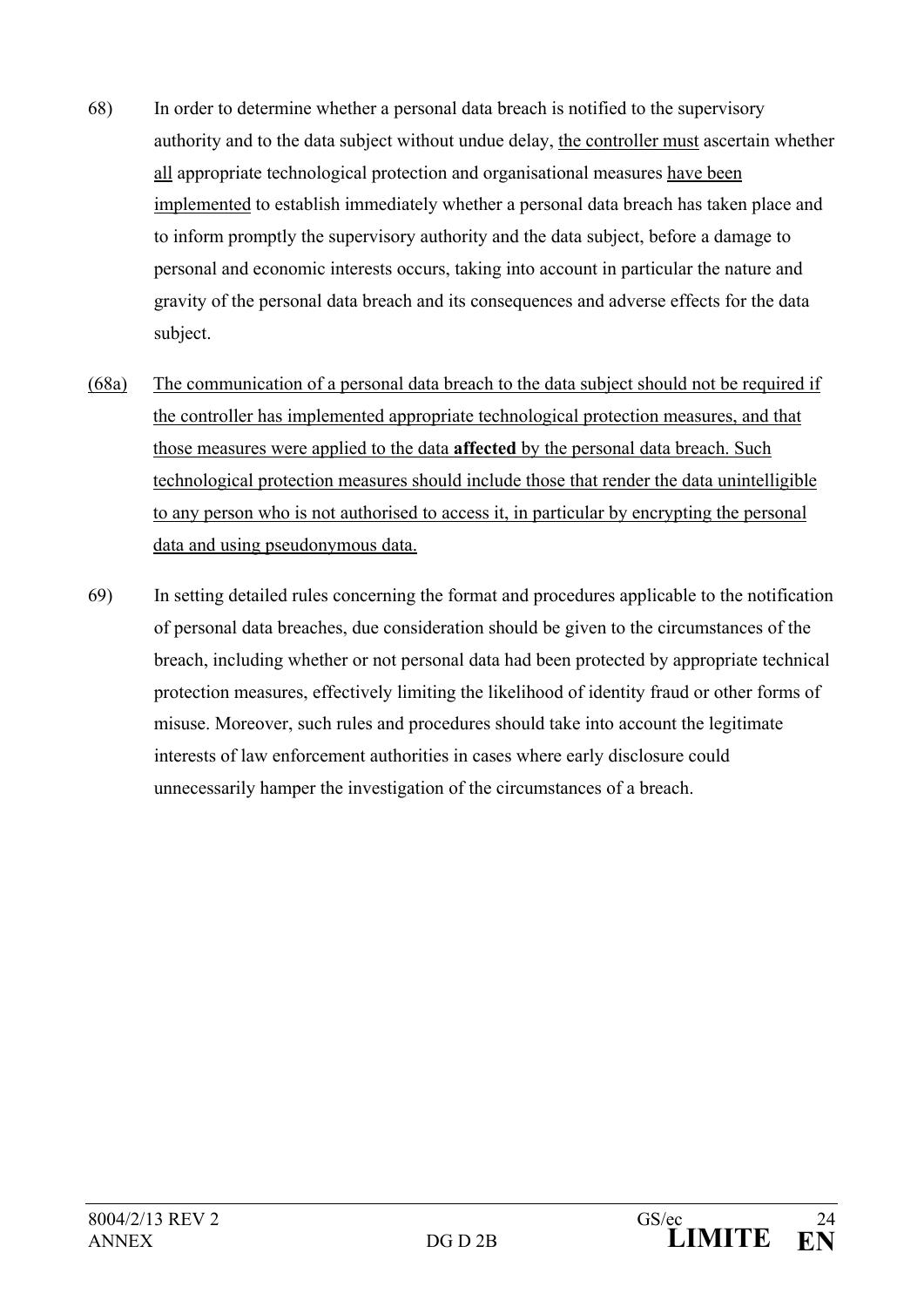- 70) Directive 95/46/EC provided for a general obligation to notify processing of personal data to the supervisory authorities. While this obligation produces administrative and financial burdens, it did not in all cases contribute to improving the protection of personal data. Therefore such indiscriminate general notification obligation**s** should be abolished, and replaced by effective procedures and mechanism**s** which focus instead on those processing operations which are likely to present specific risks to the rights and freedoms of data subjects by virtue of their nature, their scope or their purposes **(…).** In such cases, a data protection impact assessment should be carried out by the controller [or processor] prior to the processing **in order to asses the severity and likelihood of these specific risks, taking into accpunt the nature, scope and purposes of the processing and the sources of the risks**, which should include in particular the envisaged measures, safeguards and mechanisms for ensuring the protection of personal data and for demonstrating the compliance with this Regulation.
- 71) This should in particular apply to newly established large scale processing operations, which aim at processing a considerable amount of personal data at regional, national or supranational level and which could affect a large number of data subjects.
- 72) There are circumstances under which it may be sensible and economic that the subject of a data protection impact assessment should be broader than a single project, for example where public authorities or bodies intend to establish a common application or processing platform or where several controllers plan to introduce a common application or processing environment across an industry sector or segment or for a widely used horizontal activity.
- 73) Data protection impact assessments **may** be carried out by a public authority or public body if such an assessment has not already been made in the context of the adoption of the national law on which the performance of the tasks of the public authority or public body is based and which regulates the specific processing operation or set of operations in question.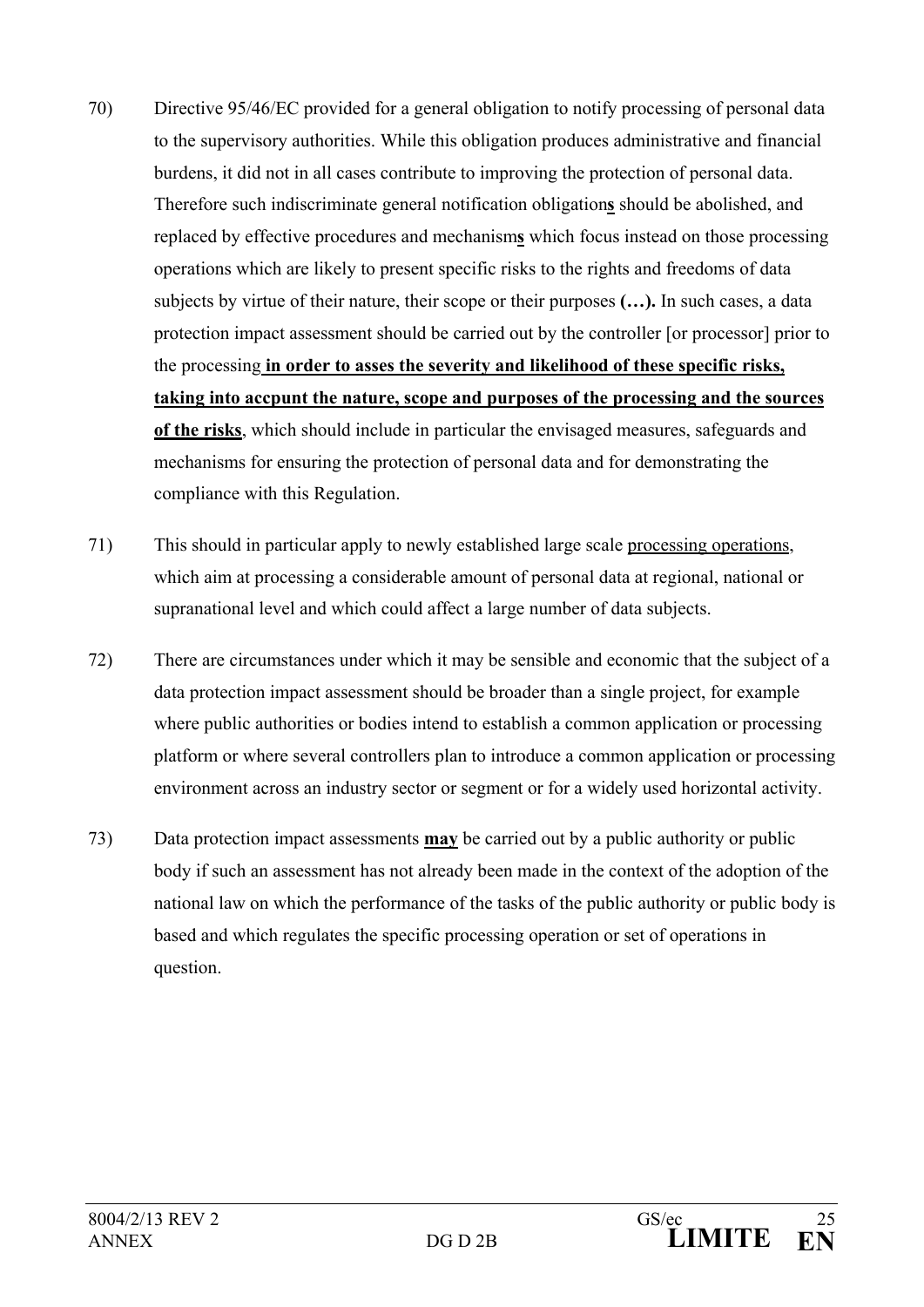- 74) Where a data protection impact assessment indicates that the processing is likely to present, despite the envisaged safeguards, security measures and mechanisms to mitigate the risks (…), a high degree of specific risks to the rights and freedoms of data subjects, such as excluding individuals from their rights or giving rise to unlawful or arbitrary discrimination, substantial identity theft, significant financial loss, significant damage of reputation or any other significant economic or social damage, or by the use of specific new technologies, the supervisory authority should be consulted, prior to the start of the processing activities. The supervisory authority should make **appropriate proposals** where the envisaged processing might not be in compliance with this Regulation. The supervisory authority should respond to the request for consultation in a defined period (…). However, the absence of a reaction of the supervisory authority within this period should be without prejudice to any intervention of the supervisory authority in accordance with its duties and powers laid down in this Regulation. Such consultation should equally take place in the course of the preparation of a legislative or regulatory measure which provide for the processing of personal data and which may significantly affect categories of data subjects by virtue of the nature, scope or purposes of such processing.
- 75) Where the processing is carried out in the public sector or where, in the private sector, processing is carried out by a large enterprise, or where its core activities, regardless of the size of the enterprise, involve processing operations which require regular and systematic monitoring, a person with expert knowledge **of data protection law and practices** may assist the controller or processor to monitor internal compliance with this Regulation. Such data protection officers, whether or not an employee of the controller, should be in a position to perform their duties and tasks in an independent manner.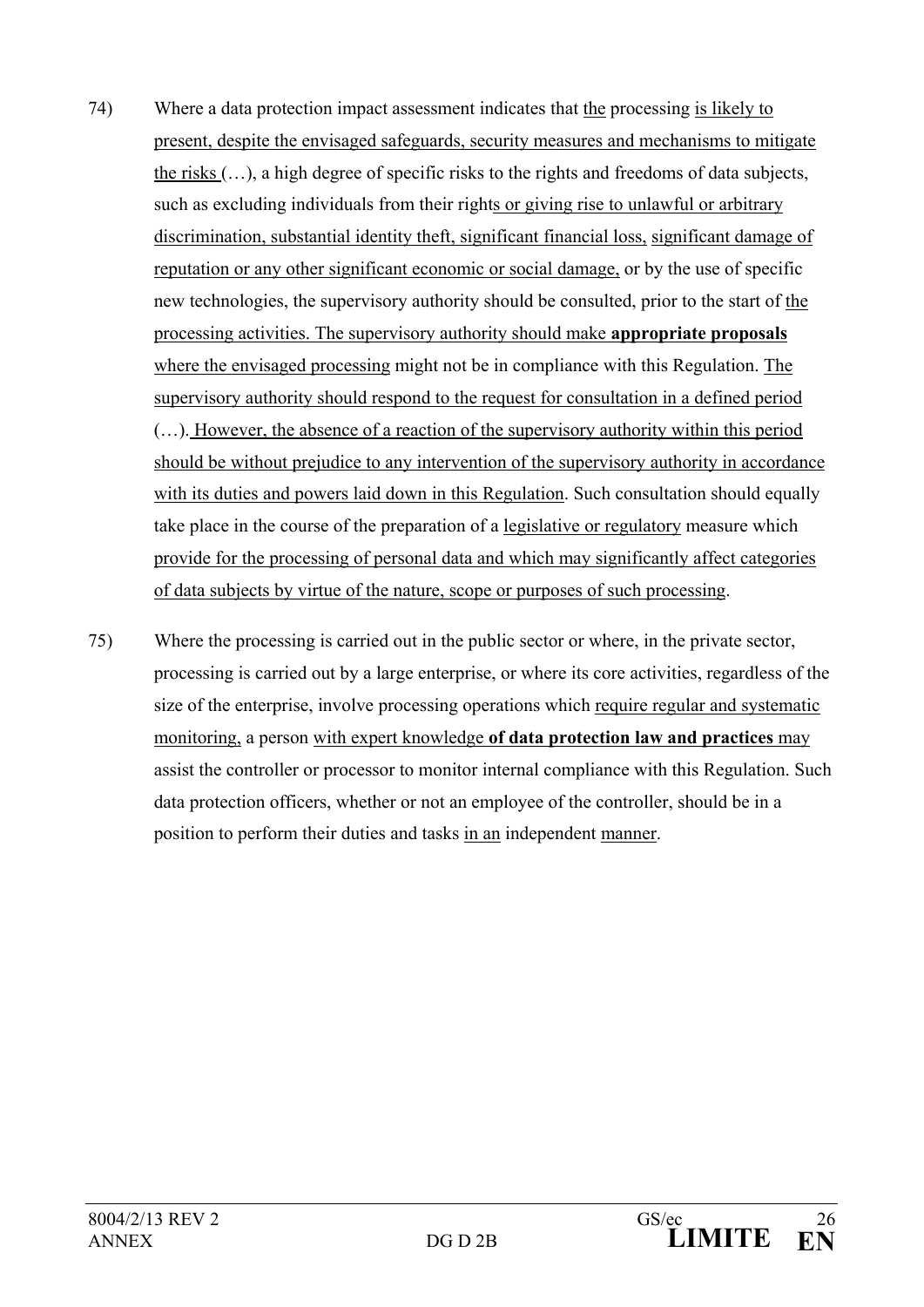- 76) Associations or other bodies representing categories of controllers **or processors** should be encouraged to draw up codes of conduct, within the limits of this Regulation, so as to facilitate the effective application of this Regulation, taking account of the specific characteristics of the processing carried out in certain sectors and the specific needs of micro, small and medium enterprises. In particular such codes of conduct could callibrate the obligations of controllers and processors, taking into account the risks inherent to the processing for the rights and freedoms of data subjects.
- **76a) When drawing up a code of conduct, or when amending or extending such a code, associations and other bodies representing categories of controllers or processors should consult with relevant stakeholders, including data subjects where feasible, and have regard to submissions received and views expressed in response to such consultations.**
- 77) In order to enhance transparency and compliance with this Regulation, the establishment of certification mechanisms, data protection seals and marks should be encouraged, allowing data subjects to quickly assess the level of data protection of relevant products and services.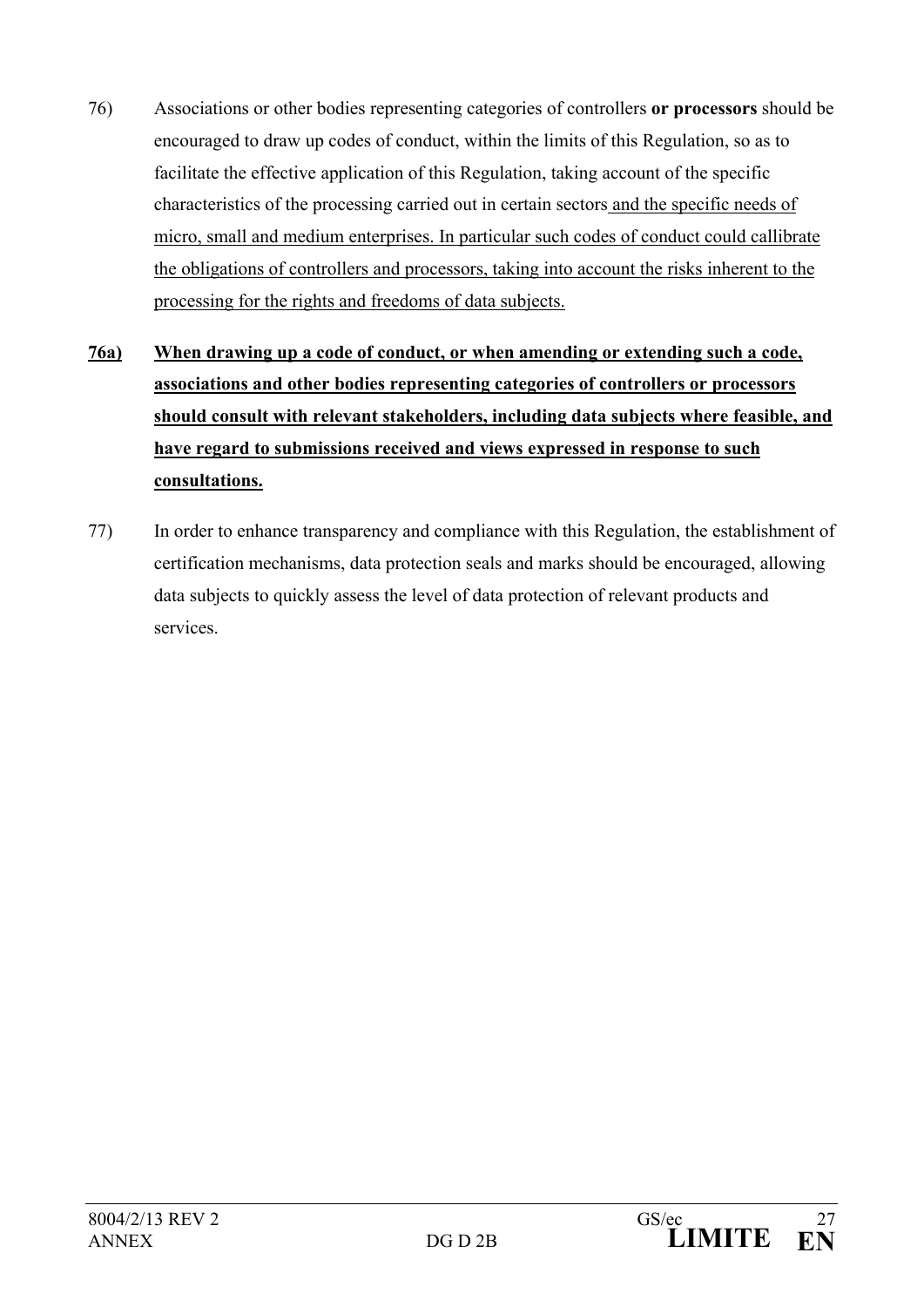#### HAVE ADOPTED THIS REGULATION:

## **CHAPTER I**

## **GENERAL PROVISIONS**

#### *Article 1*

#### *Subject matter and objectives*

- 1. This Regulation lays down rules relating to the protection of individuals with regard to the processing of personal data and rules relating to the free movement of personal data<sup>15</sup>.
- 2. This Regulation protects (…) fundamental rights and freedoms of natural persons and in particular their right to the protection of personal data.
- 3. The free movement of personal data **between Member States** shall neither be restricted nor prohibited for reasons connected with the protection of individuals with regard to the processing of personal data. $16 \frac{16}{17}$ .

 $15$  IT thought that a reference to the internal market should be added here. DE, on the other hand, thought that it was difficult to determine the applicability of EU data protection rules to the public sector according to internal market implications of the data processing operations.

<sup>16</sup> FR thought that this paragraph, which was copied from the 1995 Data Protection Directive (1995 DPD 95/46), did not make sense in the context of a Regulation as this was directly applicable. DE and NL remarked that the drafting did not specify the addressees of this rule. DE also wondered why this rule could not cover intra-Member State transfers. SK thought that this paragraph needed to be redrafted so as to allow processing of personal data from one Member State in another Member State, also in cases where the processing in another Member State was not necessary or reasonable.

<sup>17</sup> EE, FI, SE, and SI thought that the relation to other fundamental rights, such as the freedom of the press, or the right to information or access to public documents should be explicitly safeguarded by the operative part of the text of the Regulation. The Commission stated that its proposal did not contain rules on the access to public documents as regards the fundamental right aspect, since the Charter only refers thereto regarding the EU institutions.

…………………..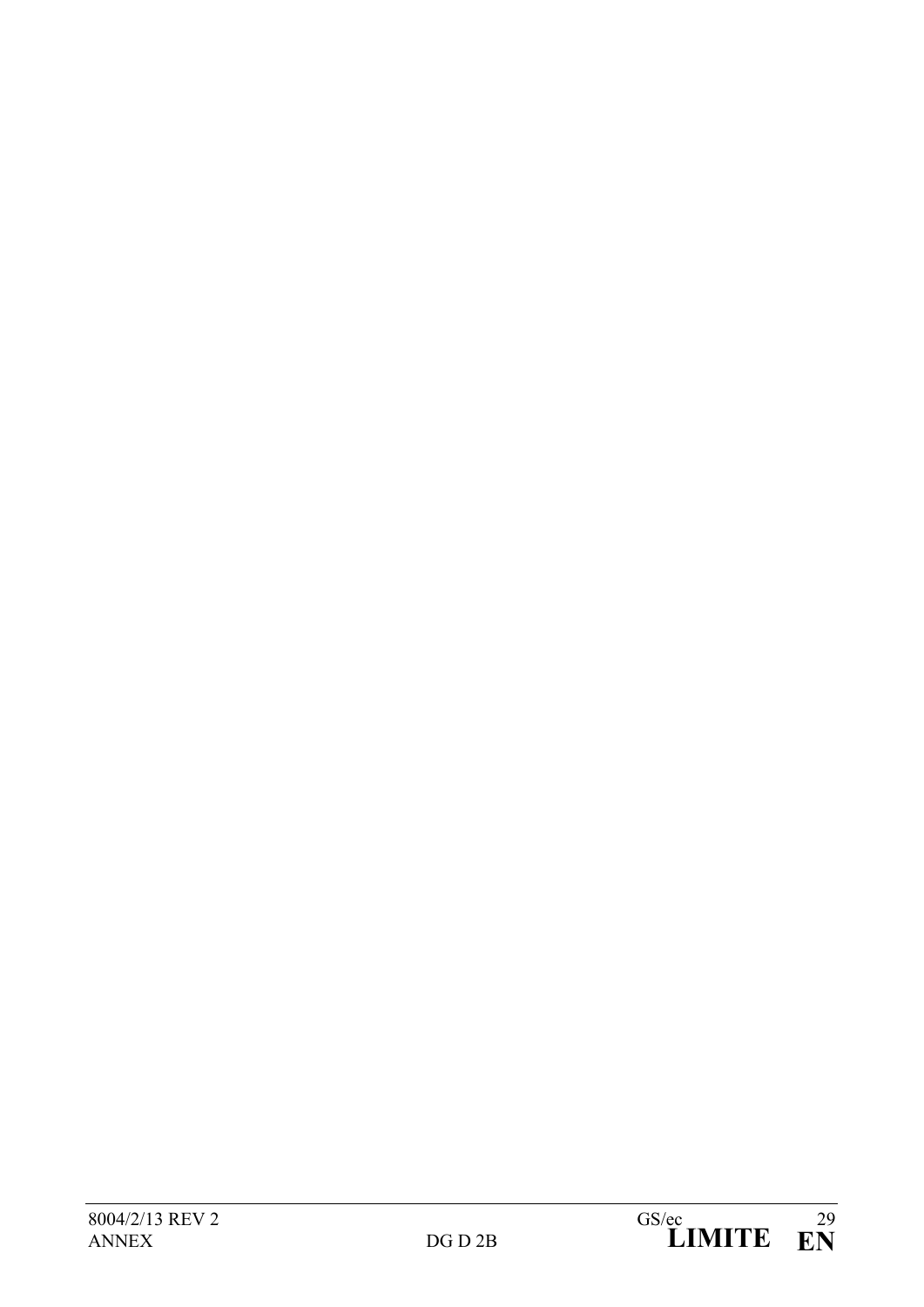## *Article 4 Definitions*

For the purposes of this Regulation:

- (1) 'personal data' means any information relating to an identified or identifiable natural person ('data subject'); an identifiable person is one who can be identified, directly or indirectly (…), in particular by reference to **an identifier such as** a name, an identification number, location data, online identifier or to one or more factors specific to the physical, physiological, genetic, mental, economic, cultural or social identity of that person.
- $(2)$   $(...);$
- (2a) 'pseudonymous data' means personal data processed in such a way that the data cannot be attributed to a specific data subject without the use of additional information, as long as such additional information is kept separately and subject to technical and organisational measures to ensure non-attribution $18$ ;

<sup>&</sup>lt;sup>18</sup> BE, DE, DK, IT, SI, PL and PT scrutiny reservation. FR and UK reservation. FR and PL queried the need for a definition of pseudonymous data. UK thought the definition was too strict, making pseudonymous data tantamount to anonymous data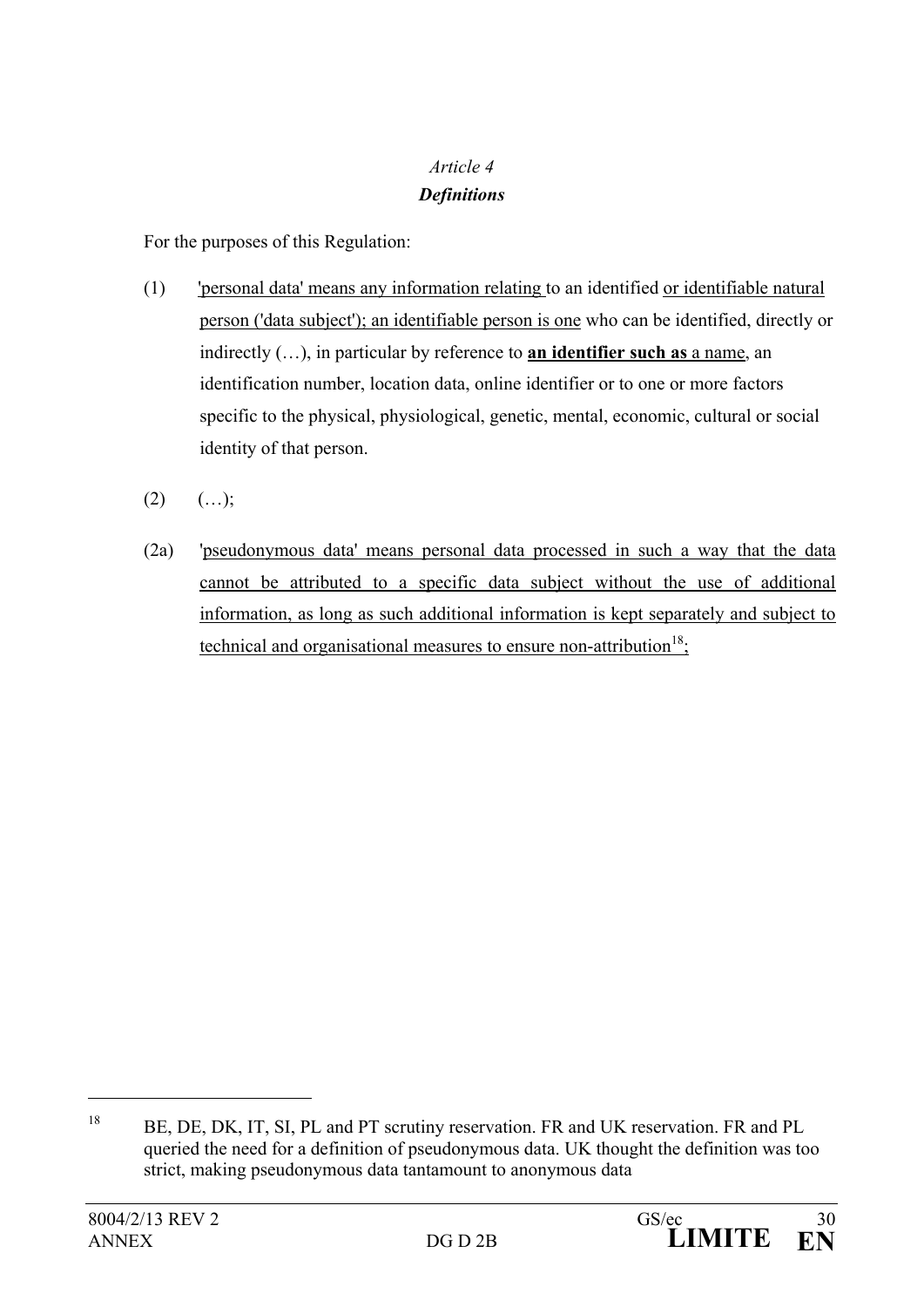- (3) 'processing' means any operation or set of operations which is performed upon personal data or sets of personal data, whether or not by automated means, such as collection, recording, organization, structuring, storage, adaptation or alteration, retrieval, consultation, use, disclosure by transmission, dissemination or otherwise making available, alignment or combination, or erasure<sup>19</sup>;
- (3a) 'restriction of processing' means **the marking of stored** personal data **with the aim**  of limiting their processing in the future<sup>20</sup>:
- (4)  $(\ldots)^{21}$ ;
- (5) 'controller' means the natural or legal person, public authority, agency or any other body which alone or jointly with others determines the purposes, conditions<sup>22</sup> and means of the processing of personal data; where the purposes, conditions and means of processing are determined by Union law or Member State law, the controller or the specific criteria for his nomination may be designated by Union law or by Member State law;
- (6) 'processor' means a natural or legal person, public authority, agency or any other body which processes personal data on behalf of the controller<sup>23</sup>:

<sup>&</sup>lt;sup>19</sup> DE, FR and NL regretted that the blocking of data was not included in the list of data processing operations as this was a means especially useful in the public sector. COM indicated that the right to have the processing restricted in certain cases was provided for in Article 17(4) (restriction of data processing), even though the terminology 'blocking' was not used there. DE and FR thought the definition of Article 4(3) (erasure) should be linked to Article 17and the need for a separate concept of 'destruction ' was questioned.

<sup>&</sup>lt;sup>20</sup> At the suggestion of DE (supported by SE and SK), the presidency has copied the definition from the proposed data protection directive. HU also thought the previous definition was too narrow and AT was concerned that the limitation to storage would create 'data graveyards'

<sup>&</sup>lt;sup>21</sup> This was deleted as it was a completely outdated concept and it was now deleted from Article 2(1)

<sup>&</sup>lt;sup>22</sup> UK suggests deleting the reference to the conditions and the means of processing, as this is normally for the processor to determine, not for the controller and reverting to the formulation under the 1995 Directive.

<sup>&</sup>lt;sup>23</sup> CZ reservation: CZ wants to delete this definition as it considers the distinction between controller and processor as artificial.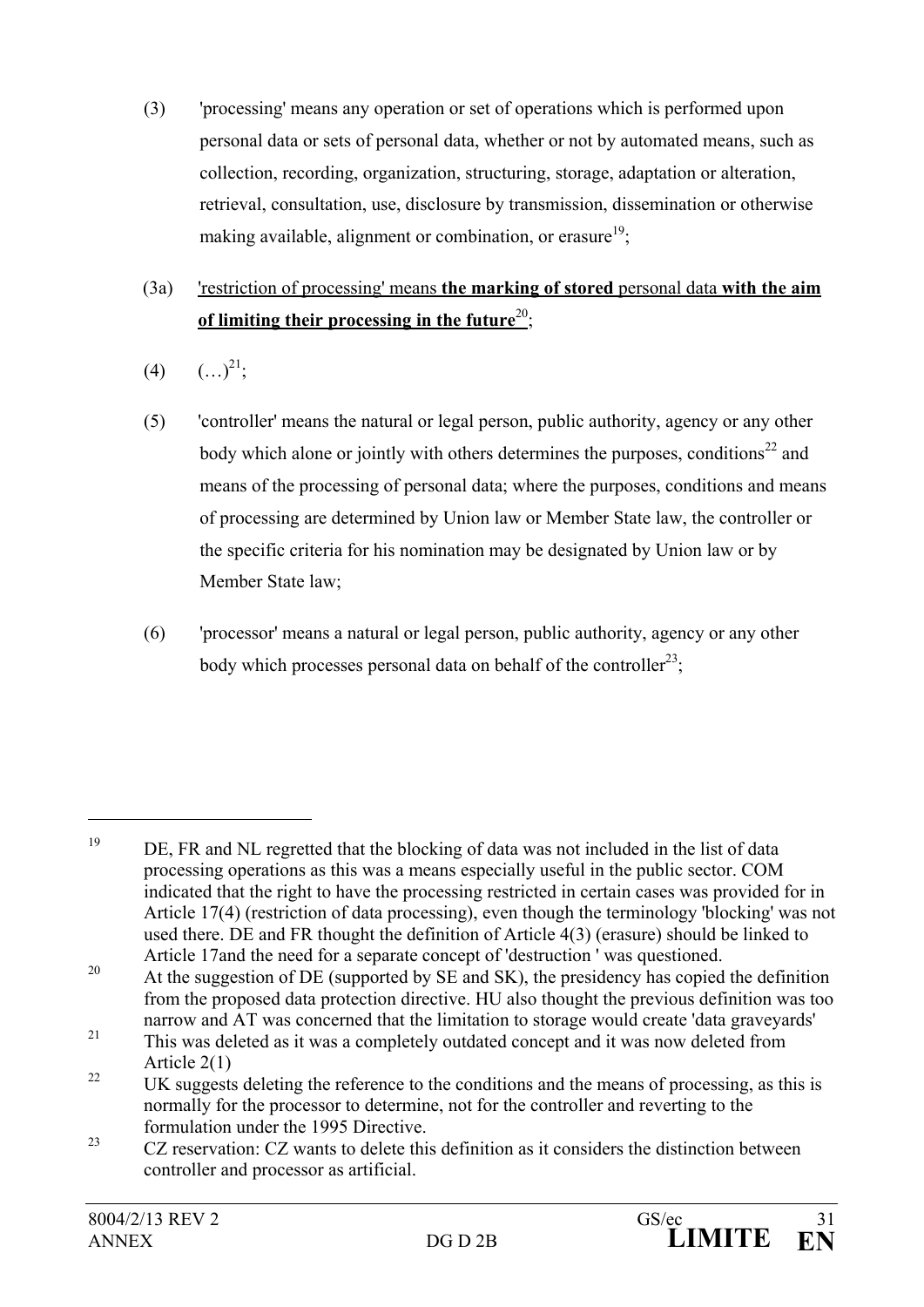- **[(6a) 'third party' shall mean any natural or legal person, public authority, agency or any other body other than the data subject, the controller, the processor and the persons who, under the direct authority of the controller or the processor, are authorized to process the data;]**
- (7) 'recipient' means a natural or legal person, public authority, agency or any other body **other than the data subject, the data controller or the data processor**<sup>24</sup> to which the personal data are disclosed**;** <sup>25</sup> **however regulatory authorities which may receive personal data in the exercise of their functions shall not be regarded as recipients.**
- (9) 'personal data breach' means a breach of security leading to the accidental or unlawful destruction, loss, alteration, unauthorised disclosure of, or access to, personal data transmitted, stored or otherwise processed $^{26}$ :
- (10) 'genetic data' means all personal data relating to the genetic characteristics of an individual **that have been inherited or acquired, resulting** from an analysis of a biological sample from the individual in question,  $(...)^{27}$ ;

<sup>&</sup>lt;sup>24</sup> HU, IT, LU and PL proposal.<br><sup>25</sup> DE and PT proposation DE E

<sup>25</sup> DE and PT reservation. DE, FR, SI and SE regretted the deletion from the 1995 Data Protection Directive of the reference to third party disclosure and pleaded in favour of its reinstatement. COM argued that this reference was superfluous and that its deletion did not make a substantial difference.

<sup>&</sup>lt;sup>26</sup> COM explained that it sought to have a similar rule as in the E-Privacy Directive, which should be extended to all types of data processing. LU supports having the same rules. DE questioned the very broad scope of the duty of notifying data breaches, which so far under German law was limited to sensitive cases. NL, LV and PT concurred with DE and thought this could lead to over-notification. On the other hand HU and SK preferred a broader definition that covers each and every incidents stemming from the breach of the provisions of the regulation. HU therefore suggests amending the definition as follows '…a breach of (…) the provisions of this regulation leading to any unlawful operation or set of operations performed upon personal data such as ….'. CZ also proposed to refer to a 'security breach' rather than a 'personal data breach'.

<sup>&</sup>lt;sup>27</sup> AT, IT and SE scrutiny reservation. Several delegations (CH, CY, DE and SE) expressed their surprise regarding the breadth of this definition, which would also cover data about a person's physical appearance. DE thought the definition should differentiate between various types of genetic data. AT scrutiny reservation. The definition is now explained in the recital 25a.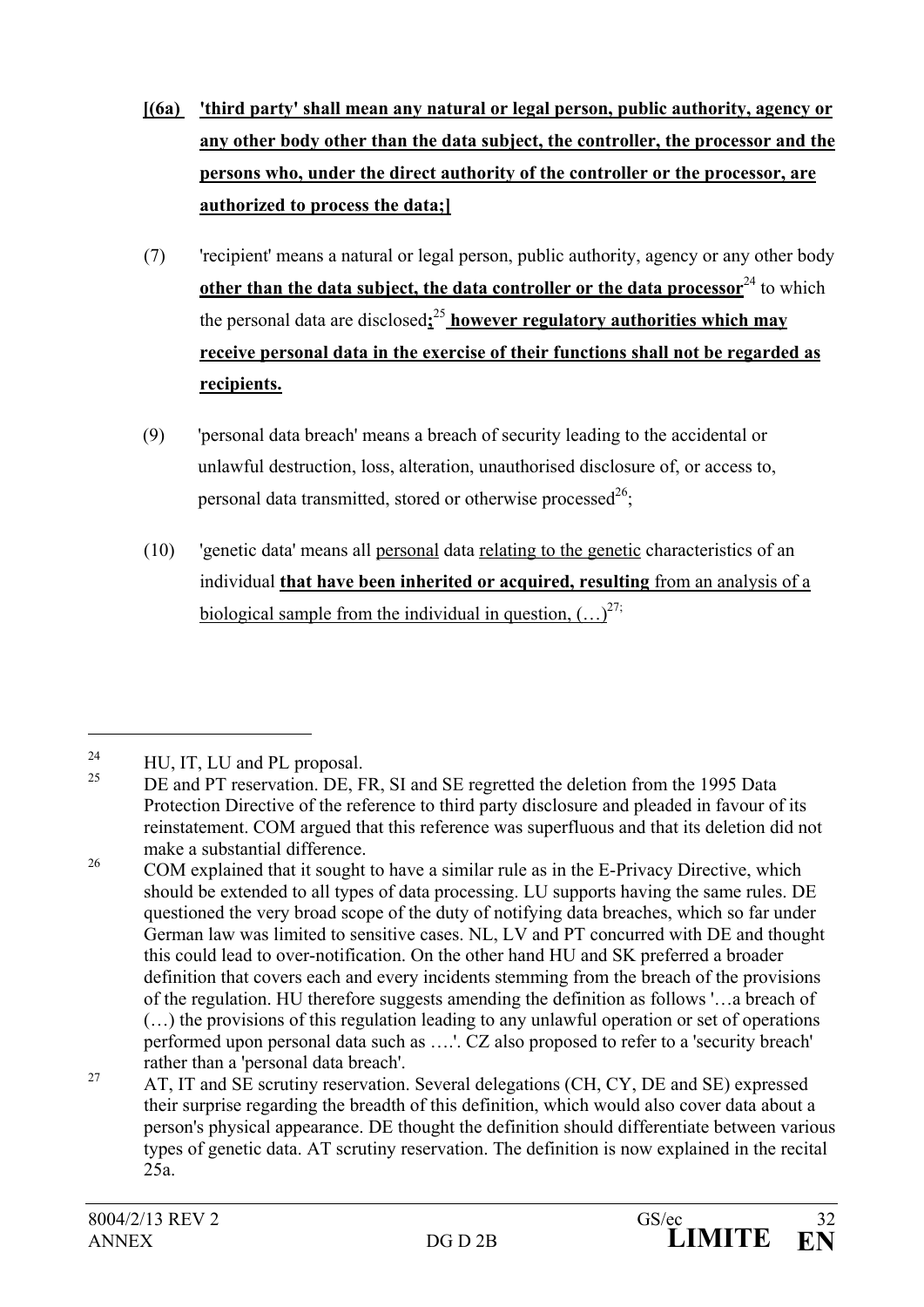- (11) 'biometric data' means any personal data resulting from specific technical processing relating to the physical, physiological or behavioural characteristics of an individual which **confirms the**<sup>28</sup> (...) unique identification of that individual, such as facial images, or dactyloscopic data<sup>29</sup>:
- (12) 'data concerning health' means such information related to the physical or mental health of an individual, which reveal information about **(…)** health status or treatments  $($ ...) of an individual<sup>30</sup>;
- (12a) 'profiling' means any form of automated processing of personal data intended to create or use a personal profile by evaluating personal aspects relating to a natural person, in particular the analysis and prediction of aspects concerning performance at work, economic situation, health, personal preferences, or interests, reliability or behaviour, location or movements $^{31}$ ;

 $\frac{28}{29}$  CZ proposal.

SE and AT scrutiny reservation. SI did not understand why genetic data were not included in the definition of biometric data.. FR queried the meaning of 'behavioural characteristics of an individual which allow their unique identification'. DE thought that the signature of the data subject should be exempted from the definition. CH is of the opinion that the term 'biometric data' is too broadly defined.

<sup>&</sup>lt;sup>30</sup> CZ, DE, EE, FR and SI expressed their surprise regarding the breadth of this definition. AT, BE, SI and LT scrutiny reservation. COM scrutiny reservation.

<sup>&</sup>lt;sup>31</sup> CZ and SE scrutiny reservation. COM reservation.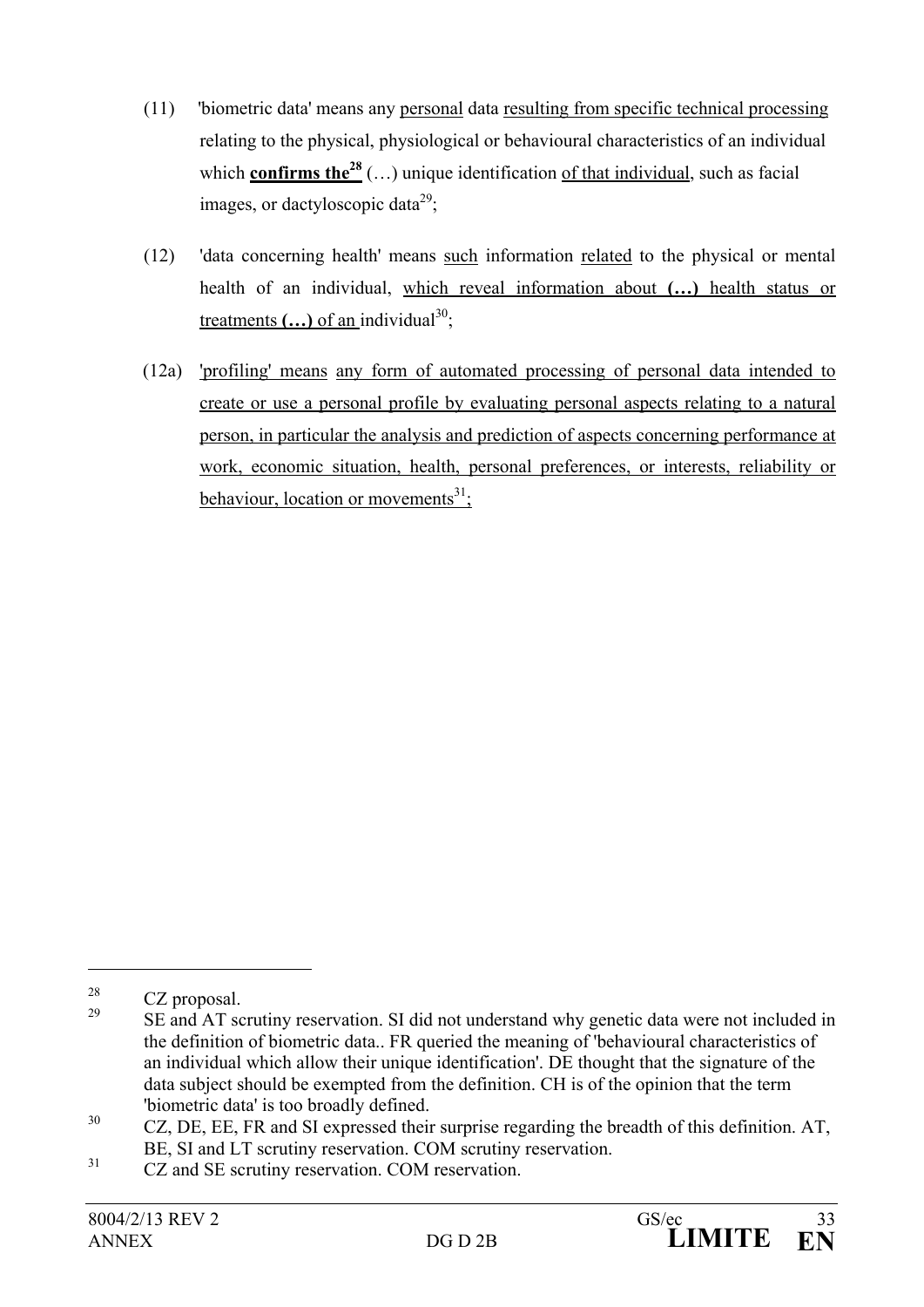#### (13) ['main establishment' means

- as regards the controller, the place of its establishment in the Union where the main decisions as to the purposes, conditions and means of the processing of personal data are taken; if no decisions as to the purposes, conditions and means of the processing of personal data are taken in the Union, (…) the place where the main processing activities in the context of the activities of an establishment of a controller in the Union take place<sup>32</sup>.
- − as regards the processor, the place of its central administration in the European Union, and, if it has no central administration in the European Union, the place where the main processing activities take place;  $33$ ]
- (14) 'representative' means any natural or legal person established in the Union who, explicitly designated by the controller, represents the controller with regard to the obligations of the controller under this Regulation and may be addressed, in addition to or instead of the controller, by the supervisory authorities for the purposes of ensuring compliance with this Regulation 34;
- (15) 'enterprise' means any natural or legal person engaged in an economic activity, irrespective of its legal form, (…) including (…) partnerships or associations regularly engaged in an economic activity;
- (16) 'group of undertakings' means a controlling undertaking and its controlled undertakings $35$ ;

<sup>&</sup>lt;sup>32</sup> BE, CZ DE, EE, IE and SK scrutiny reservation: they expressed concerns about this definition, which might be difficult to apply in practice. DE thought it needed to be examined in conjunction with the one-stop-shop rules in Article 51. IE remarked this place may have no link with the place where the data are processed. DE also remarked that in the latter scenario, the Commission proposal did not determine which Member States' DPA would be competent. CZ thought the definition should be deleted.

 $\frac{33}{24}$  This definition will be revisited when discussing Chapter V.

 $\frac{34}{35}$  SK scrutiny reservation: unclear whether this definition is linked to Article 25.

DE scrutiny reservation. UK scrutiny reservation on all definitions in paragraphs 10 to 16.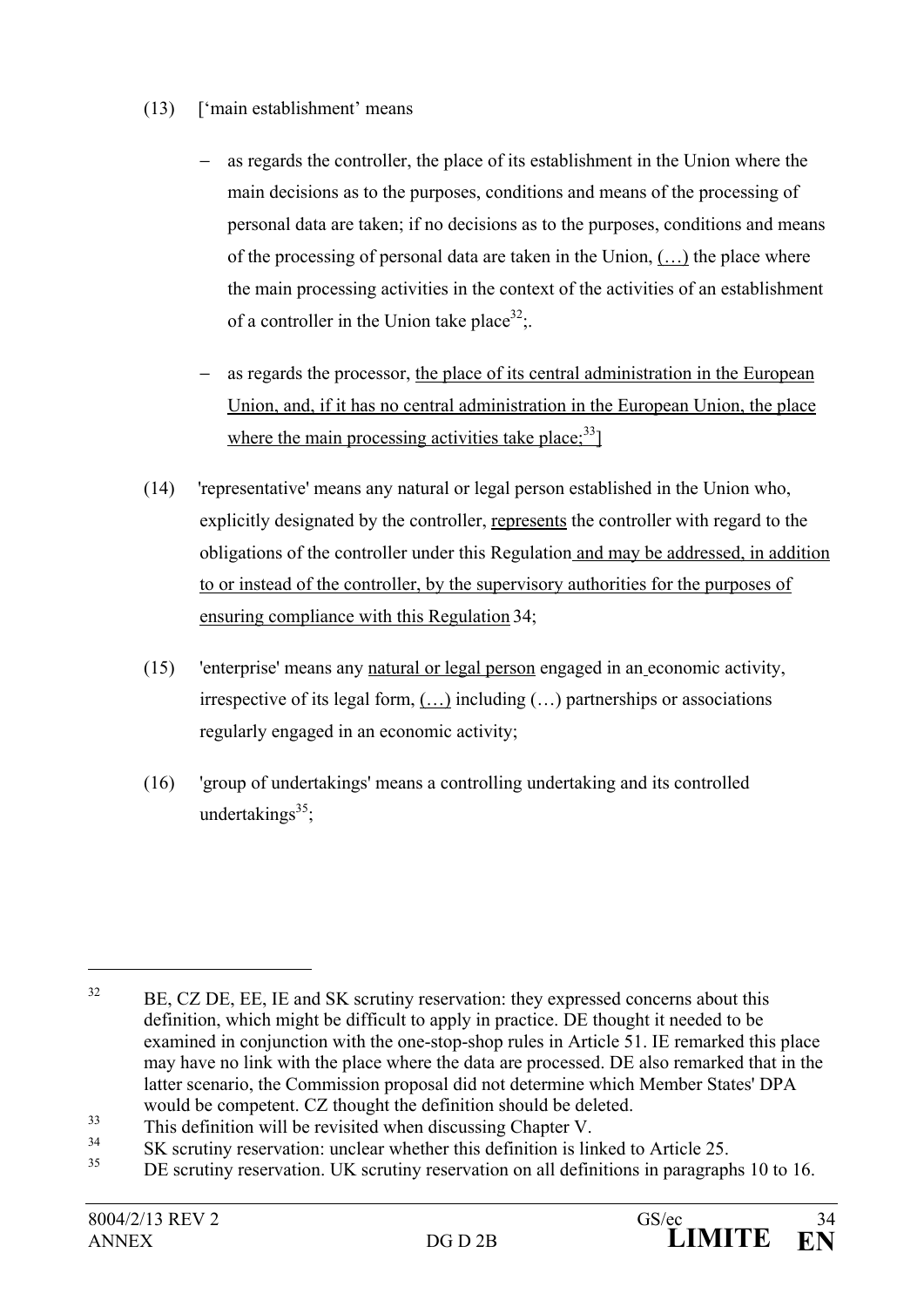- (17) 'binding corporate rules' means personal data protection policies which are adhered to by a controller or processor established on the territory of a Member State of the Union for transfers or a set of transfers of personal data to a controller or processor in one or more third countries within a group of undertakings;
- (18) ['child' means any person below the age of 18 years;]
- (19) 'supervisory authority' means  $a^{36}$  public authority which is established by a Member State pursuant to Article 46;

 $(...)^{37}$ ;

(20) 'Information Society service' means any service as defined by Article 1 (2) of Directive 98/34/EC of the European Parliament and of the Council of 22 June 1998 laying down a procedure for the provision of information in the field of technical standards and regulations and of rules on Information Society services<sup>38</sup> 39 40.

……………………

 $\frac{36}{37}$  FR proposal, supported by SI, to add 'independent'.

The Presidency proposes not to have any definition of third party as a third party will in principle also be a controller.

 $\frac{38}{39}$  OJ L 204, 21.7.1998, p. 37–48.

UK suggests adding a definition of 'competent authority' corresponding to that of the future Data Protection Directive.

<sup>&</sup>lt;sup>40</sup> BE, DE; FR and RO suggest adding a definition of 'transfer' ('communication or availability of the data to one or several recipients'). RO suggests adding 'transfers of personal data to third countries or international organizations is a transmission of personal data object of processing or designated to be processed after transfer which ensure an adequate level of protection, whereas the adequacy of the level of protection afforded by a third country or international organization must be assessed in the light of all the circumstances surrounding the transfer operation or set of transfer operations'.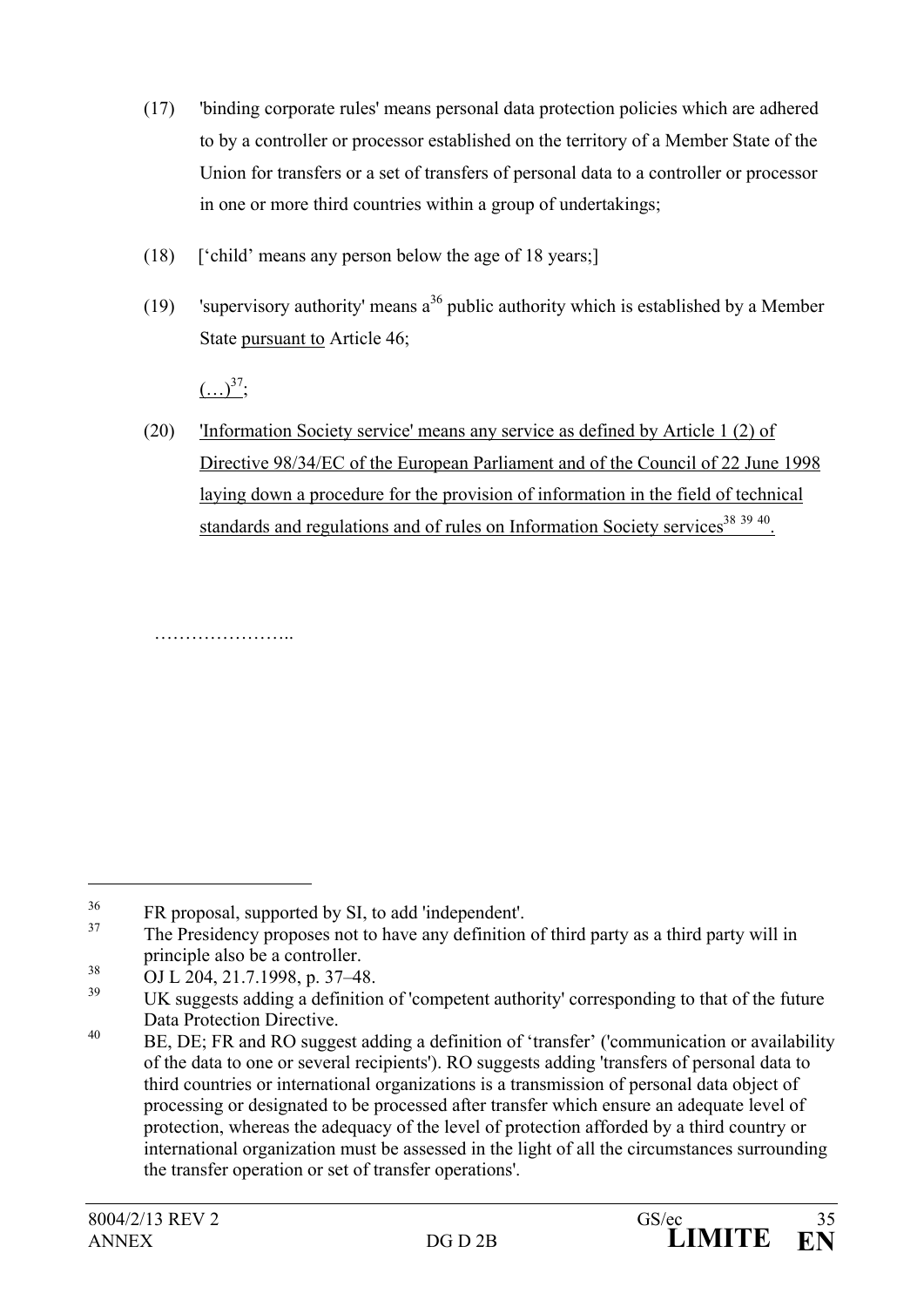# **CHAPTER II**

## **PRINCIPLES**

#### *Article 6*

### *Lawfulness of processing<sup>41</sup>*

- 1. Processing of personal data shall be lawful only if and to the extent that at least one of the following applies:
	- (a) the data subject has given consent to the processing of their personal data for one or more specific purposes $^{42}$ ;
	- (b) processing is necessary for the performance of a contract to which the data subject is party or in order to take steps at the request of the data subject prior to entering into a contract;
	- (c) processing is necessary for compliance with a legal obligation to which the controller is subject;
	- (d) processing is necessary in order to protect the vital interests<sup>43</sup> of the data subject **or another person**<sup>44</sup>:
	- (e) processing is necessary for the performance of a task carried out in the public interest or in the exercise of official authority vested in the controller<sup>45 46</sup>;

<sup>&</sup>lt;sup>41</sup> IT, AT, PT and SK scrutiny reservation.

<sup>&</sup>lt;sup>42</sup> UK suggested reverting to the definition of consent in Article 2(h) of the 1995 Directive.

 $^{43}$  See also revised recital 37.

<sup>&</sup>lt;sup>44</sup> UK preferred the wording of the 1995 DPD.

<sup>45</sup> COM clarified that this was the main basis for data processing in the public sector. DE, DK and LT asked what was meant by 'public interest' whether the application of this subparagraph was limited to the public sector or could also be relied upon by the private sector. FR also requested clarifications as to the reasons for departing from the text of the 1995 Directive. UK suggested reverting to the wording used in Article 7(e) of the 1995 Directive.

<sup>&</sup>lt;sup>46</sup>The Presidency is of the opinion that subparagraphs (d) and (e) should be inverted.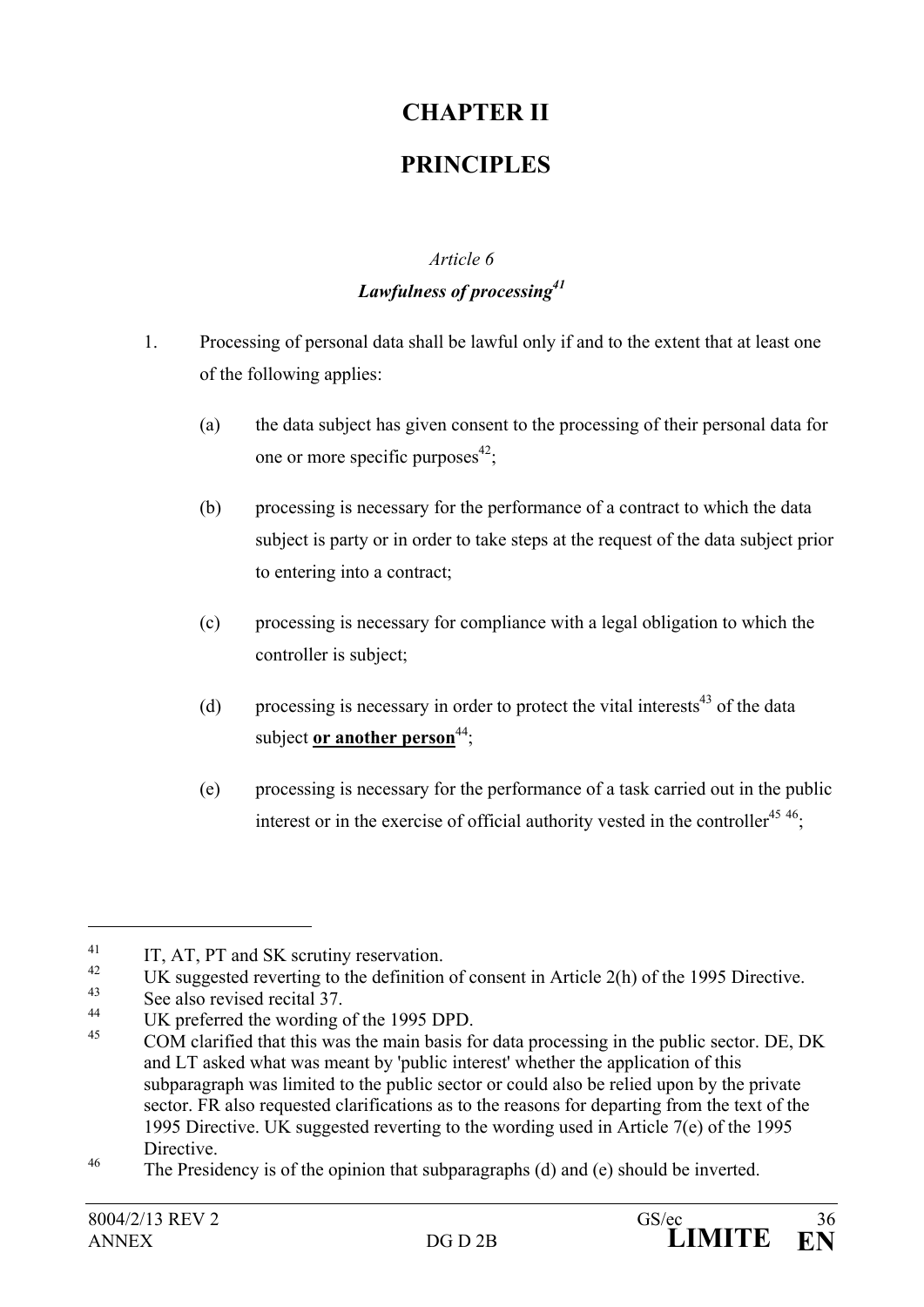- (f) processing is necessary for the purposes of the legitimate interests<sup>47</sup> pursued by the controller or by a controller to which the data are disclosed  $^{48}$  except where such interests are overridden by the interests or fundamental rights and freedoms of the data subject which require protection of personal data, in particular where the data subject is a child. This subparagraph shall not apply to processing carried out by public authorities in the exercise of their public  $duties^{49}$ <sup>50</sup>.
- $2.$   $(...)$
- 3. The basis for the processing referred to in points (c) and  $(e)^{51}$  of paragraph 1 must be provided for in:
	- (a) Union law, or
	- (b) **national** law of the Member State<sup>52</sup> to which the controller

is subject.

 $^{47}_{48}$  FR and LT scrutiny reservation.

In accordance with remarks made by CZ, DE, ES, IT, NL, SE and UK, the Presidency suggests to reinstate the words 'or by a third party' from the 1995 Directive. COM, supported by FR, thought that the use of the concept '*a* controller' should allow covering most cases of a third party.

 $^{49}$  BE, DK, PT and UK had suggested deleting the last sentence.

DK and FR regretted there was no longer a reference to purposes set out in Article 9(2) and thought that the link between Article 6 and 9 needed to be clarified.

<sup>&</sup>lt;sup>51</sup> FI thought (f) should be added. BE and FR thought (e) should be deleted. NL proposed adding a sentence : 'The purpose of the processing referred to in point (e) must be associated with the performance of a task carried out in the public interest or in the exercise of official authority vested in the controller'.

 $52$  UK scrutiny reservation related to the compatibility of this concept with common law.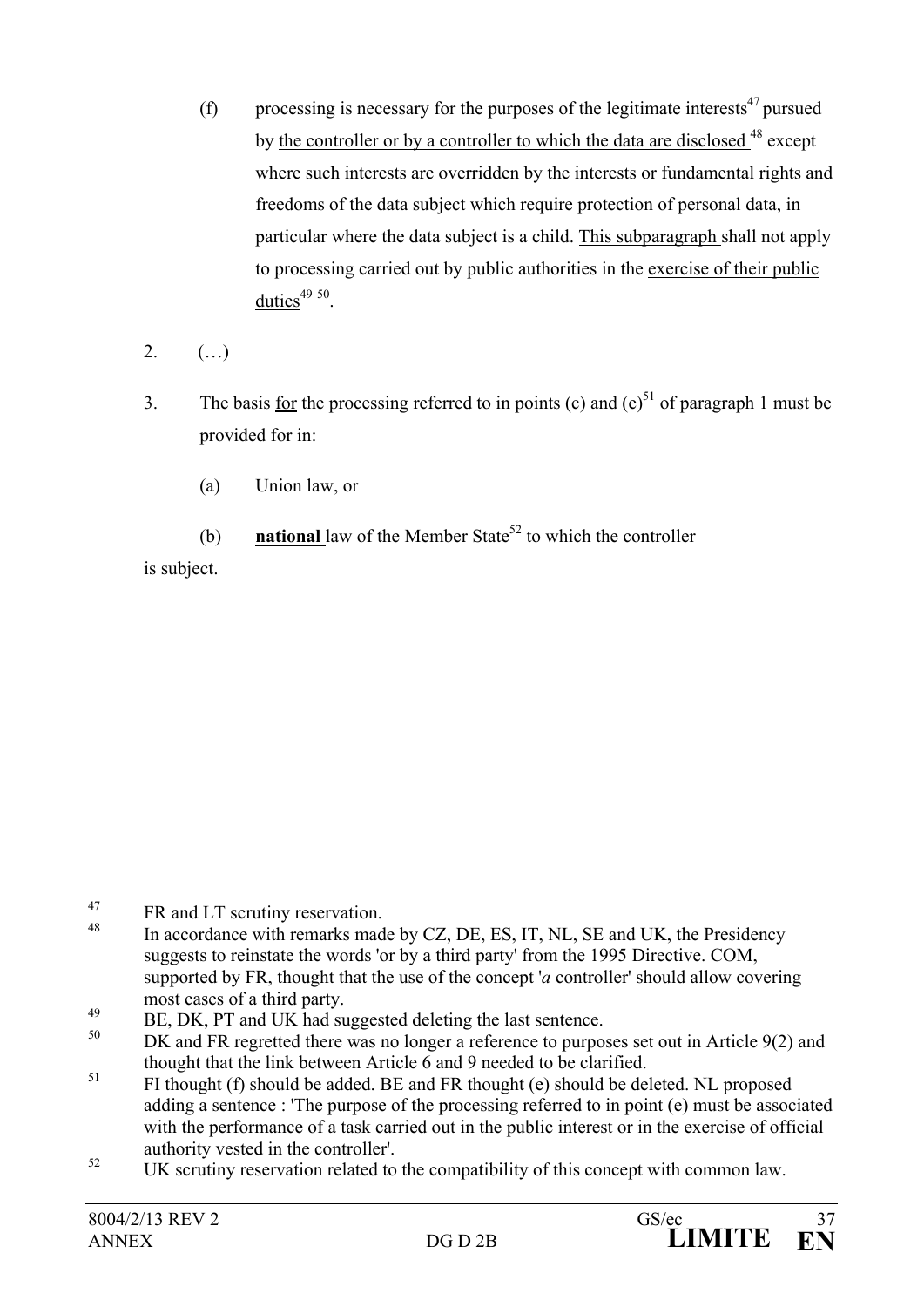The purpose of the processing shall be determined in this legal basis **or as regards the processing referred to in point (e) of paragraph 1, be necessary for the performance of a task carried out in the public interest or in the exercise of official authority vested in the authority**. Within the limits of this Regulation, the controller, processing operations and processing procedures, including measures to ensure lawful and fair processing, may be specified in this legal basis.<sup>53</sup>

**3a. In order to ascertain whether a purpose of further processing is compatible with the one for which the data are initially collected, the controller shall take into account:**

**(a) any link between the purposes for which the data have been collected and the purposes of the intended further processing;** 

**(b) the context in which the data have been collected (…);**

**(c) the nature of the personal data;**

**(d) the possible consequences of the intended further processing for data subjects (…);**

**(e) appropriate safeguards <sup>54</sup> .**

4. Where the purpose of further processing is incompatible with the one for which the personal data have been collected, the further processing must have a legal basis at least in one of the grounds referred to in points (a) to (e)<sup>55</sup> of paragraph  $1^{56}$ .<sup>57</sup>.

5.  $(\ldots)^{58}$ .

 $53$  DK and DE scrutiny reservation.

 $^{54}$  Partially based on NL proposal.

 $\overline{AT}$  thought that there should be no reference to (1) (b) as the contract itself would be the ground for data processing if its terms allowed for a change of purpose of data processing. FR and ES thought (f) should be added.

 $56$  DE, IT, NL and PT scrutiny reservation.

<sup>57</sup> BE queried whether this allowed for a hidden 'opt-in', e.g. regarding direct marketing operations, which COM referred to in recital 40. BE suggested adding the words 'if the process concerns the data mentioned in Articles 8 and 9'. HU.

<sup>&</sup>lt;sup>58</sup> Deleted in view of reservation by BE, DE, EE, ES, FI, FR, IE, LT, LU, NO, NL, PT, PL, RO, SI, SE and UK.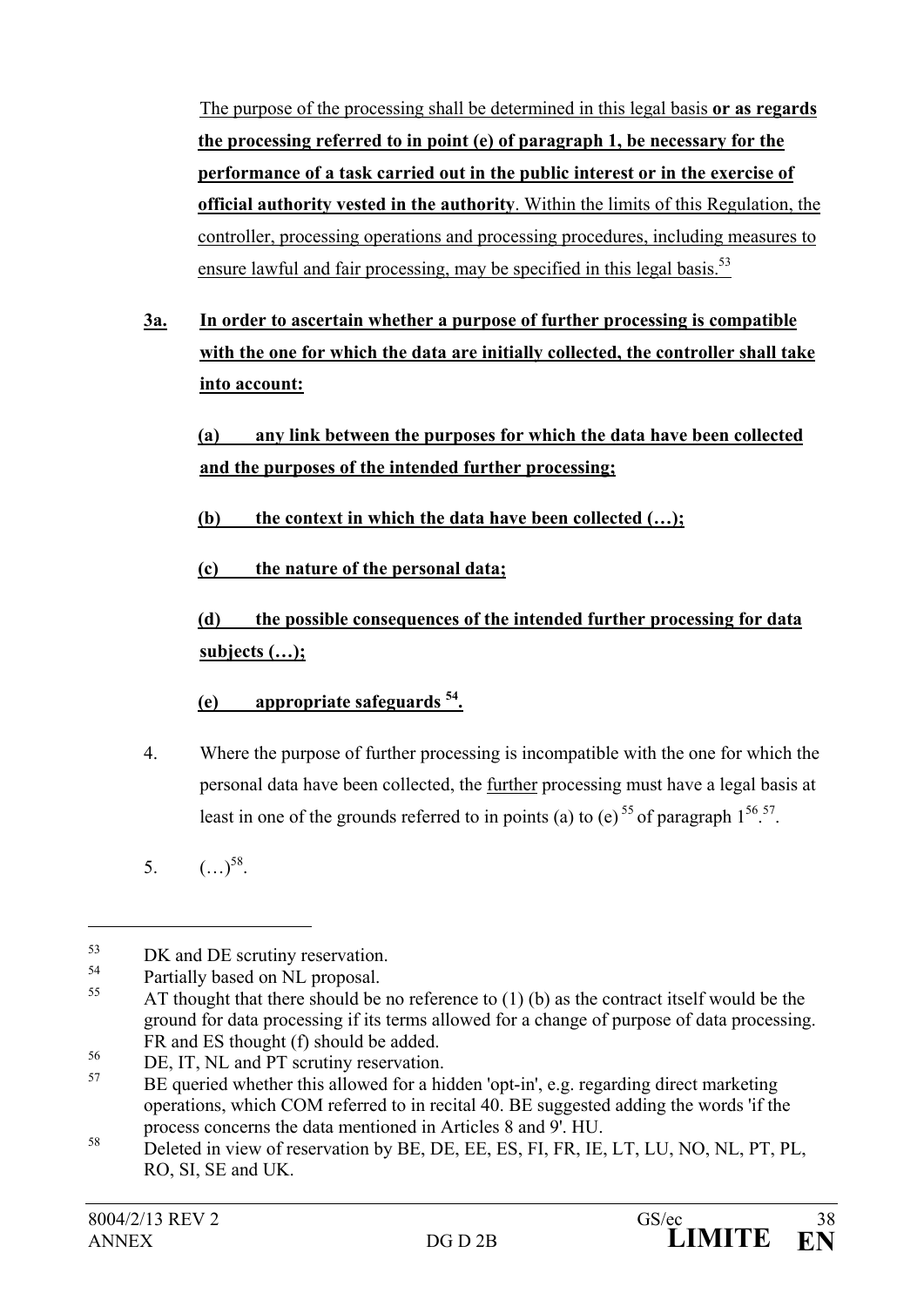#### *Article 8*

### *Processing of personal data of a child***<sup>59</sup>**

1. (…) **Where Article 6 (1)(a) applies**, in relation to the offering of information society services directly to a child<sup>60</sup>, the processing of personal data of a child below the age of 13 years<sup>61</sup> shall only be lawful if and to the extent that **such consent** is given or authorised by the child's parent or guardian**.**

The controller shall make reasonable efforts to **verify in such cases that** consent is given **or authorised by the child's parent or guardian** , taking into consideration available technology.

2. Paragraph 1 shall not affect the general contract law of Member States such as the rules on the validity, formation or effect of a contract in relation to a child<sup>62</sup>.

<sup>&</sup>lt;sup>59</sup> AT and SE scrutiny reservation. CZ, SI and UK reservation: they would prefer to see this Article deleted. NO proposes including a general provision stating that personal data relating to children cannot be processed in an irresponsible manner contrary to the child's best interest. Such a provision would give the supervisory authorities a possibility to intervene if for example adults publish personal data about children on the Internet in a manner which may prove to be problematic for the child. DE, supported by NO, opined this article could have been integrated into Article 7

<sup>60</sup> Several delegations (HU, FR, SE, PT) asked why the scope of this provision was restricted to the offering of information society services or wanted clarification (DE) whether it was restricted to marketing geared towards children. The Commission clarified that this provision was also intended to cover the use of social networks, insofar as this was not governed by contract law. BE, DE and IE thought that this should be clarified (BE suggested through a recital). HU and FR thought the phrase ' in relation to the offering of information society services directly to a child' should be deleted.

<sup>61</sup> Several delegations queried the expediency of setting the age of consent at 13 years: DE, FR, HU, LU, LV and SI. DE and RO proposed 14 years; SI 15 years. COM indicated that this was based on an assessment of existing standards, in particular in the US relevant legislation (COPPA).

 $\overline{62}$  DE, supported by SE, queried whether a Member State could adopt/maintain more stringent contract law.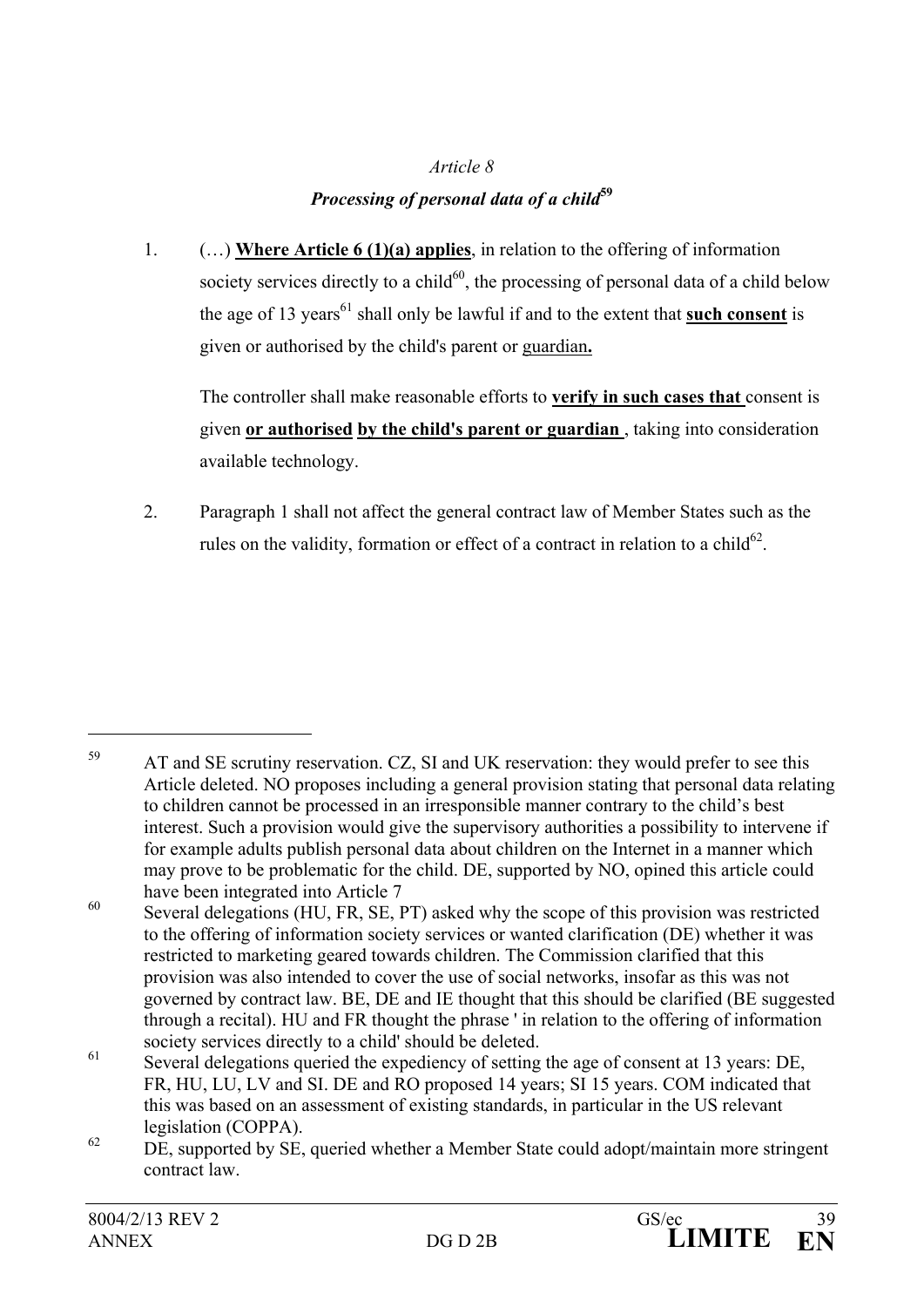- 3. [The Commission shall be empowered to adopt delegated acts in accordance with Article 86 for the purpose of further specifying the criteria and requirements for the methods to obtain verifiable consent referred to in paragraph  $1(...)^{63}$ .
- 4. The Commission may lay down standard forms for specific methods to obtain verifiable consent referred to in paragraph 1. Those implementing acts shall be adopted in accordance with the examination procedure referred to in Article  $87(2)$ <sup>64</sup>.

# *Article 9 Processing of special categories of personal data***<sup>65</sup>**

1. The processing of personal data, revealing **racial** or ethnic origin, political opinions, religion or philosphical beliefs, trade-union membership, and the processing of genetic data or data concerning health or sex life or criminal convictions and  $\delta$  offences<sup>66</sup> or related security measures shall be prohibited.<sup>67</sup>

 $^{63}_{64}$  ES, FR and SE scrutiny reservation.

<sup>&</sup>lt;sup>64</sup> LU reservation. ES, FR, SE and UK suggested deleting paragraphs 3 and 4.

AT and NL scrutiny reservation. DE, supported by CZ and UK, criticised on the concept of special categories of data, which does not cover all sensitive data processing operations. CZ and pleaded in favour of a risk-based approach to sensitive data. SK and RO thought the inclusion of biometric data should be considered. COM opined that the latter were not sensitive data as such. SK also leaded in favour of the inclusion of national identifier. COM referred to the general discussion on an open versus closed list of sensitive data.

<sup>66</sup> EE reservation: the inclusion of criminal convictions criminal offences is contrary to the publicity of the functioning of the courts in accordance with Article 6 ECHR.

<sup>67</sup> EE reservation; SE scrutiny reservation UK questioned the need for special categories of data. NL thought the list of data was open to discussion, as some sensitive data like those related to the suspicion of a criminal offence, were not included. SE thought the list was at the same time too broad and too strict. SI thought the list of the 1995 Data Protection Directive should be kept. FR and AT stated that the list of special categories should in the Regulation and the Directive should be identical.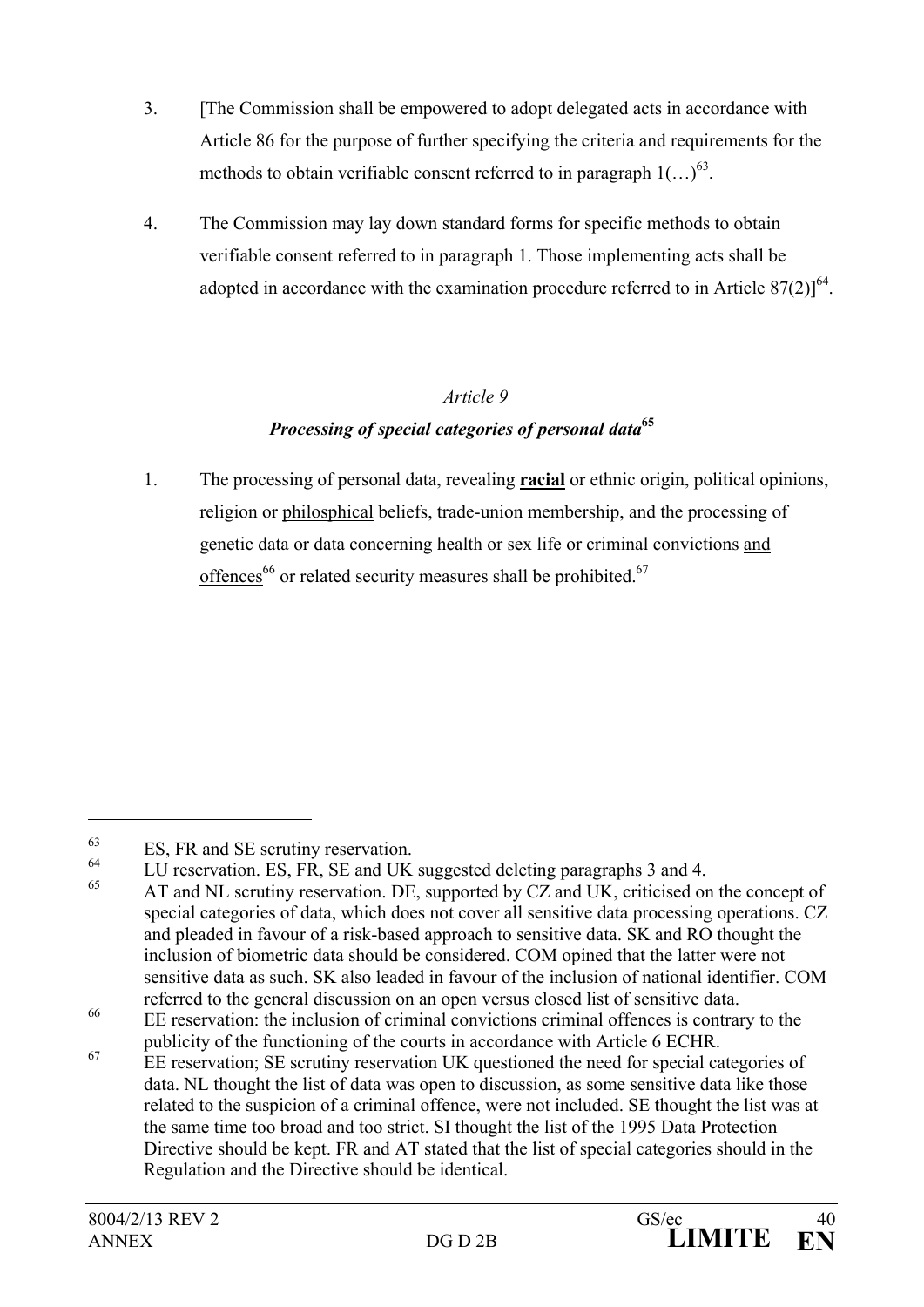2. Paragraph 1 shall not apply if one of the following applies:

……………

- (b) processing is necessary for the purposes of carrying out the obligations and exercising specific rights of the controller in the field of employment law in so far as it is authorised by Union law or Member State law providing for adequate safeguards $^{68}$ ; or
- (c) processing is necessary to protect the vital interests of the data subject or of another person where the data subject is physically or legally incapable of giving consent; or
- (d) processing is carried out in the course of its legitimate activities with appropriate safeguards by a foundation, association or any other non-profitseeking body with a political, philosophical, religious or trade-union aim and on condition that the processing relates solely to the members or to former members of the body or to persons who have regular contact with it in connection with its purposes and that the data are not disclosed outside that body without the consent of the data subjects; or
- (e) the processing relates to personal data which are manifestly made public<sup>69</sup> by the data subject; or
- (f) processing is necessary for the establishment, exercise or defence of legal claims<sup>70</sup>; or

<sup>&</sup>lt;sup>68</sup> DE queried whether this paragraph obliged Member States to adopt specific laws on data protection regarding labour law relations; COM assured that the paragraph merely referred to a possibility to do so. COM also stated that labour relations were as a rule based on a contract and therefore the conditions laid down in Article 7 (4) would not apply here.

 $69$  DE, FR, SE and SI raised questions regarding the exact interpretation of the concept of manifestly made public (e.g. whether this also encompassed data implicitly made public and whether the test was an objective or a subjective one).

<sup>70</sup> Deletion of 'or otherwise' at the request of ES, IT, LV, LT, AT, RO. The Presidency has endeavoured to clarify the scope of this point further in recital 42.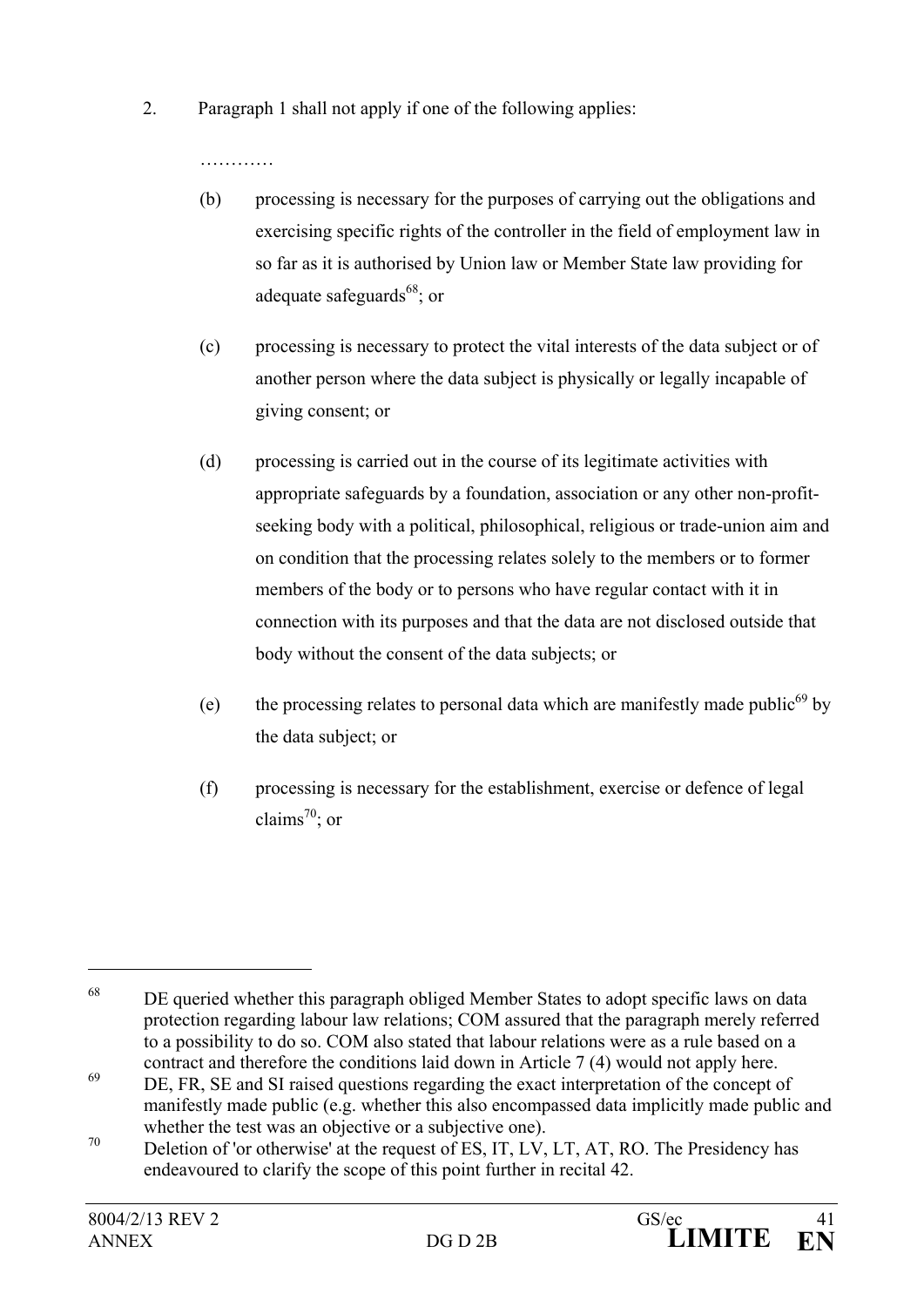- (g) processing is necessary for the performance of a task carried out for reasons of **important**<sup>71</sup> public interest, on the basis of Union law or Member State law which shall provide for suitable measures to safeguard the data subject's legitimate interests $^{72}$ ;
- (h) processing of data concerning health is necessary for health purposes and subject to the conditions and safeguards referred to in Article  $81^{73}$ ; or
- (i) processing is necessary for historical, statistical or scientific (…)purposes subject to the conditions and safeguards referred to in Article 83.
- $(i)$   $(...)$
- *2a Processing of data relating to criminal convictions and offences<sup>74</sup> or related security measures may be carried out either under the control of official authority or when the processing is necessary for compliance with a legal or regulatory obligation to which a controller is subject, or for the performance of a task carried out for reasons of important public interest (…), and in so far as authorised by Union law or Member State law providing for adequate safeguards* **for the rights and freedoms of data subjects<sup>75</sup>. A complete register of criminal convictions may be kept only under the control of official authority.**

 $71$  Addition suggested by AT, DE and SE, as this was the exact term from the 1995 Directive. UK reservation on this reinsertion.

 $72$  Moved from paragraph 2 (g).

DE and EE scrutiny reservation. DE and ES queried what happened in cases where obtaining consent was not possible (e.g. in case of contagious diseases; persons who were physically or mentally not able to provide consent); NL thought this should be further clarified in recital 42. BE queried what happened in the case of processing of health data by insurance companies. COM explained that this was covered by Article 9(2) (a), but SI was not convinced thereof.

 $74$  EE reservation: under its constitution all criminal convictions are mandatorily public.

<sup>75</sup> NL scrutiny reservation. UK queried the relationship between this paragraph and Article 2(2) (c). COM argued that the reference to civil proceedings in Article 8(5) of the 1995 Directive need not be included here, as those proceedings are as such not sensitive data. DE and SE were not convinced by this argument.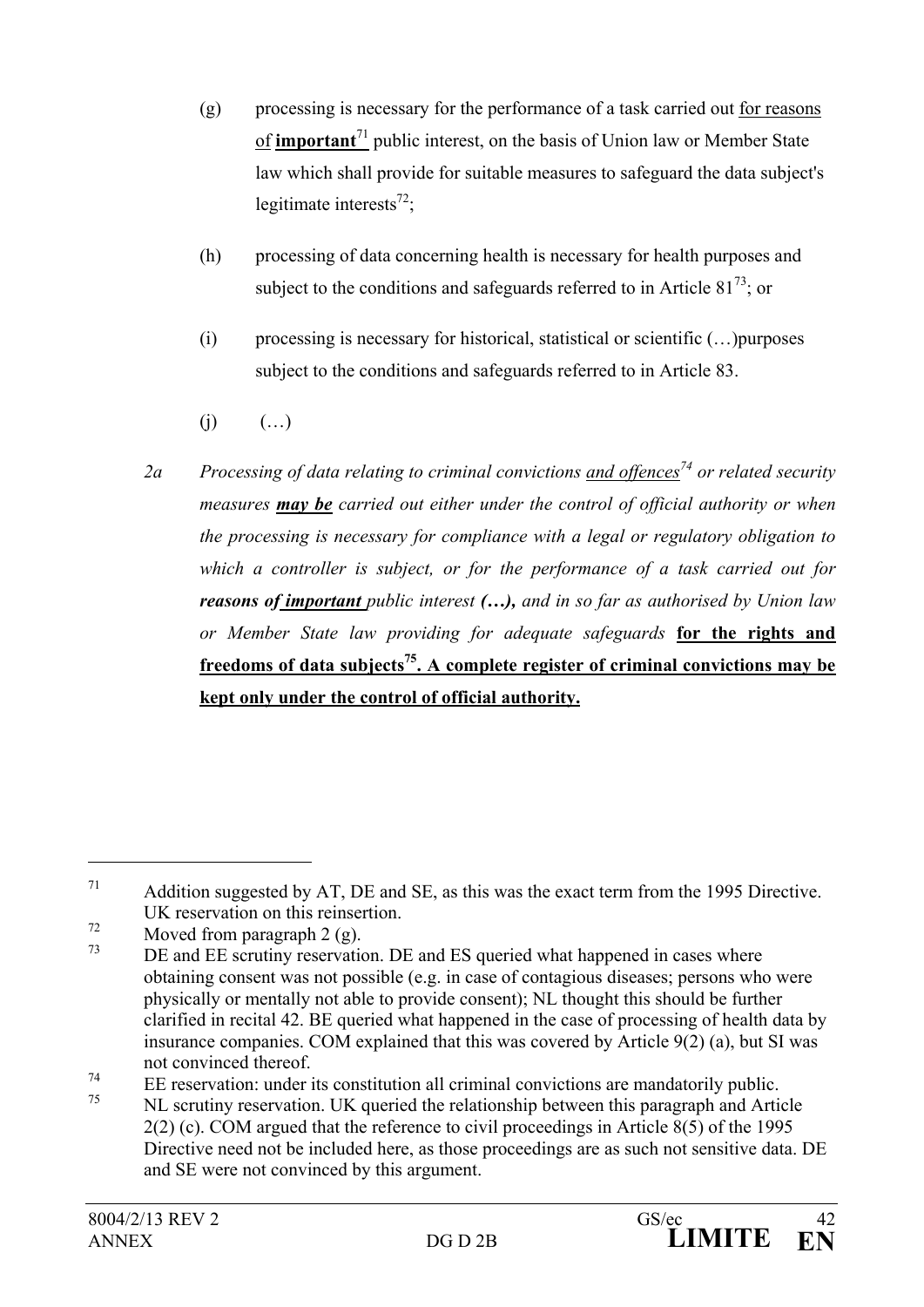$3.$  (...)

#### *Article 10*

#### *Processing not requiring identification*

- 1. If the purposes for which a controller processes personal data do not require the identification of a data subject by the controller, the controller shall not be obliged to acquire (…) additional information in order to identify the data subject for the sole purpose of complying with  $(...)$  this Regulation.<sup>76</sup>.
- **2. Where, in such cases the controller does not know the identity of the data subject, articles 15, 16, 17, 17a, 17b, 18 and 19 do not apply except where the data subject, for the purpose of exercising his or her rights under these articles, provides additional information allowing his or her identification<sup>77</sup> .**

 $76$  AT, DE, ES, FR, HU and UK scrutiny reservation.

Further to BE proposal. COM scrutiny reservation.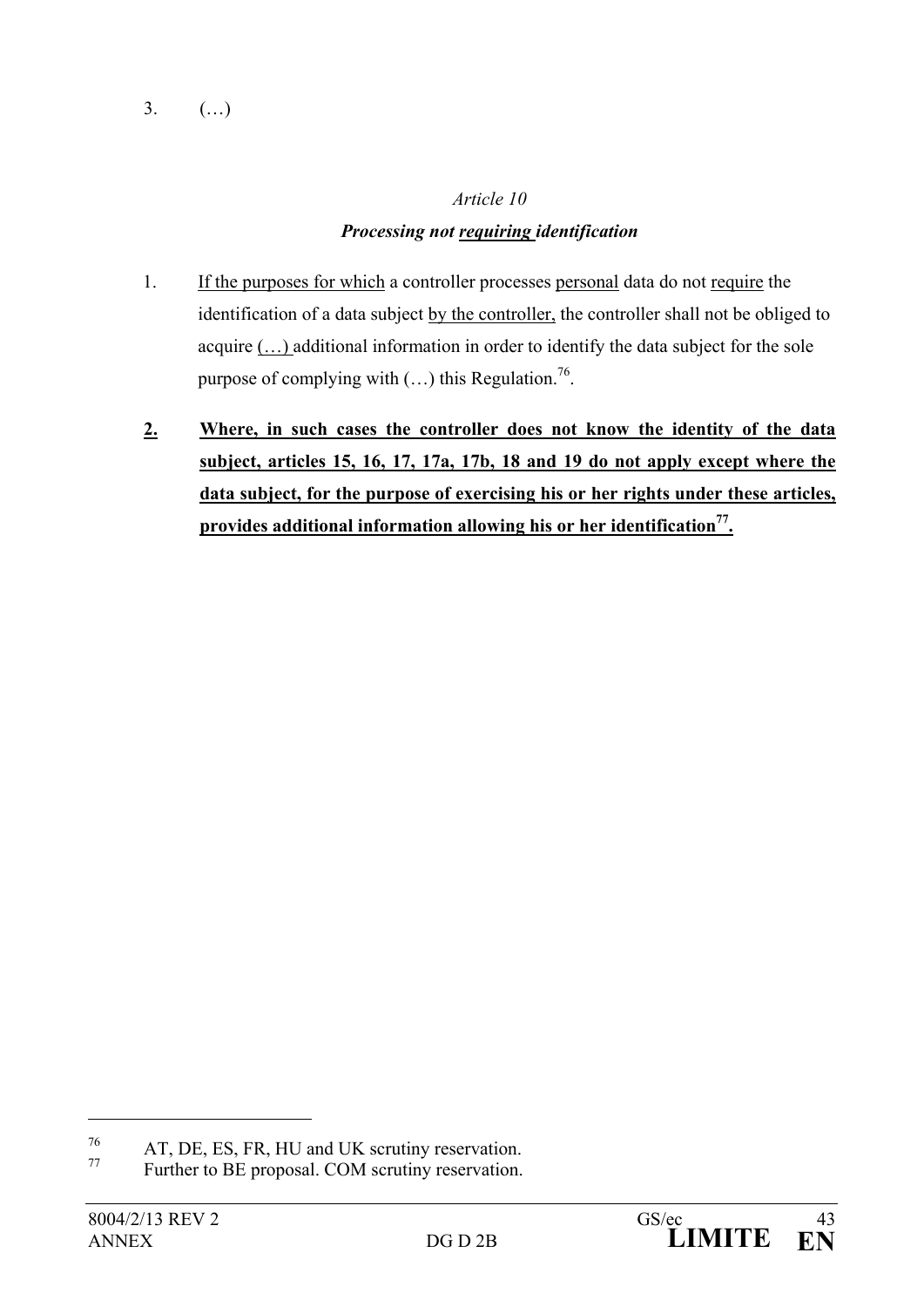# **CHAPTER III RIGHTS OF THE DATA SUBJECT**<sup>78</sup>

### **SECTION 1**

### **TRANSPARENCY AND MODALITIES**

#### *Article 11 Transparent information and communication*

- 1.  $( ...)$
- $2 \tbinom{1}{2}$

#### *Article 12*

### *Transparent information, communication and modalities for exercising the rights of the data*  subject<sup>79</sup>

- 1. The controller shall take appropriate measures to provide any information referred to in Articles 14, 14a and 20(4) and any communication under Articles 15 to 19 and 32 relating to the processing of personal data to the data subject in an intelligible and easily accessible form, using clear and plain language **(…)<sup>80</sup> .** The information shall be provided in writing, or where appropriate, electronically or by other means.
- 1a<sup>81</sup>. The controller shall facilitate the **exercise** of data subject **rights** under Articles 15 to 19 (…). **(…)**.

 $78$  General scrutiny reservation by UK on the articles in this Chapter.

 $^{79}$  DE SE, SI and FI scrutiny reservation.

 $^{80}$  COM reservation on deletion.

<sup>81</sup> SI and UK thought this paragraph should be deleted.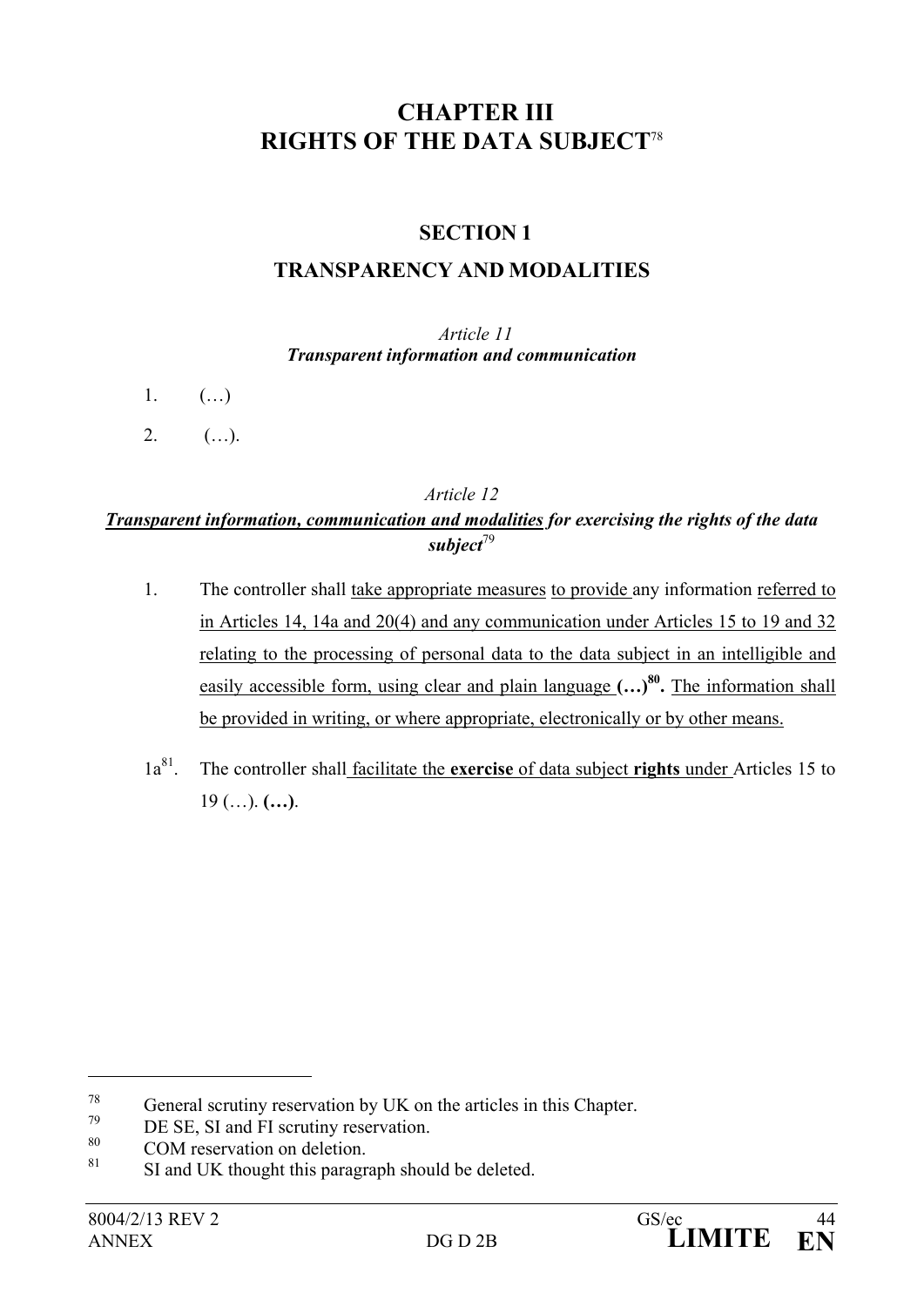- 2. The controller shall provide the information referred to in Articles 15 and 20(4) and information on action taken on a request under Articles 16 to  $19^{82}$  to the data subject without undue delay and at the latest within one month of receipt of the request  $83$ (…). This period may be extended for a further two months when necessary, taking into account the complexity of the request and the number of requests. Where the extended period applies, the data subject shall be informed within one month of receipt of the request of the reasons for the delay.
- 3. If the controller does not take action on the request of the data subject, the controller shall inform the data subject without delay and at the latest within one month of receipt of the request of the reasons for not taking action<sup>84</sup> and on the possibility of lodging a complaint to  $\underline{a}$  supervisory authority (...).
- 4. Information provided under Articles 14 **and** 14a **(…)** and any communication under Articles 16 to 19 and 32 shall be provided free of charge<sup>85</sup>. Where requests from a data subject are (…)<sup>86</sup>*manifestly* unfounded or excessive, in particular because of their repetitive character, the controller (…) may **refuse to act on** the request. In that case, the controller shall bear the burden of demonstrating the *manifestly* unfounded or excessive character of the request.

<sup>&</sup>lt;sup>82</sup> DE remarked that the exact scope of this article needs to be clarified and in particular in which case there is an duty on the data processor to actively provide information and in which case this may happen on request from the data subject.

<sup>&</sup>lt;sup>83</sup> UK pleaded in favour of deleting the one-month period. BG and PT thought it more simple to revert to the requirement of 'without excessive delay' under the 1995 Data Protection Directive.

<sup>&</sup>lt;sup>84</sup> SK thought the reasons should be clearly defined lest controllers abuse the possibility to refuse.

<sup>&</sup>lt;sup>85</sup> In the context of Article 15, CZ, DE, DK, LV, LT, SK, SI and UK argued that controllers should be allowed to charge a nominal fee.

<sup>&</sup>lt;sup>86</sup> BE, LT and PL thought the criterion of 'manifestly excessive' required further clarification, e.g. through an additional recital. COM reservation on deletion.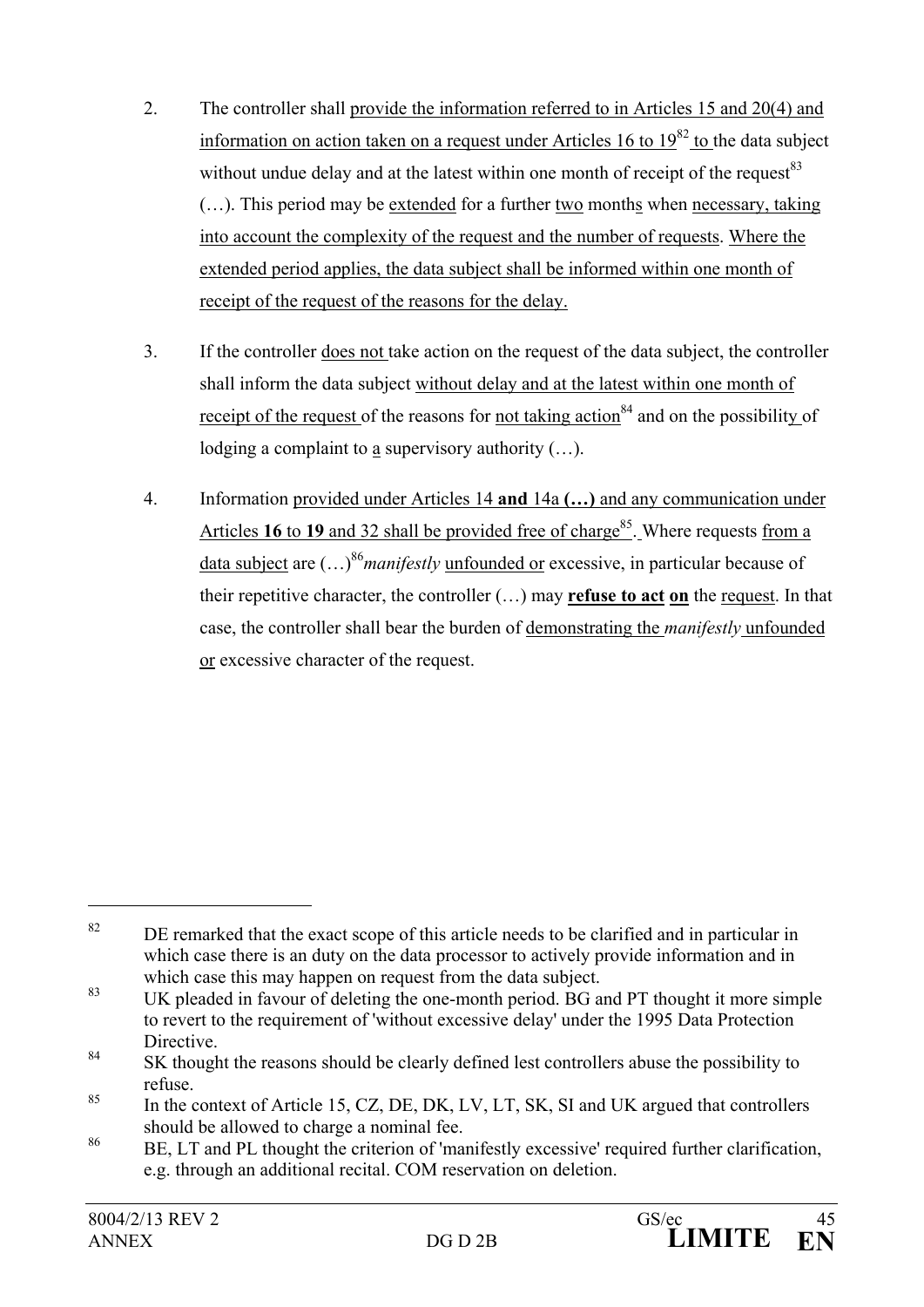- 4a. Where the controller has reasonable doubts concerning the identity of the individual making the request referred to in Articles 15 to 19, the controller may request the provision of additional information necessary to confirm the identity of the data subject.
- $5.$   $($ ...).
- 6.  $($ ...).

# *Article 13 Rights in relation to recipients*

*(…)* 

### **SECTION 2**

## **INFORMATION AND ACCESS TO DATA**

#### *Article 14 Information to be provided where the data are collected from the data subject*<sup>87</sup>

- 1. Where personal data relating to a data subject are collected from the data subject, the controller shall (…), at the time when personal data are obtained, provide the data subject with the following information:
	- (a) the identity and the contact details of the controller and, if any, of the controller's representative; the controller may also include the contact details of the data protection officer, if any;
	- (b) the purposes of the processing for which the personal data are intended  $(...);$

<sup>&</sup>lt;sup>87</sup> DE, EE, ES, NL, SE, FI, PT and UK scrutiny reservation. DE, supported by ES and NL, has asked the Commission to provide an assessment of the extra costs for the industry under this provision.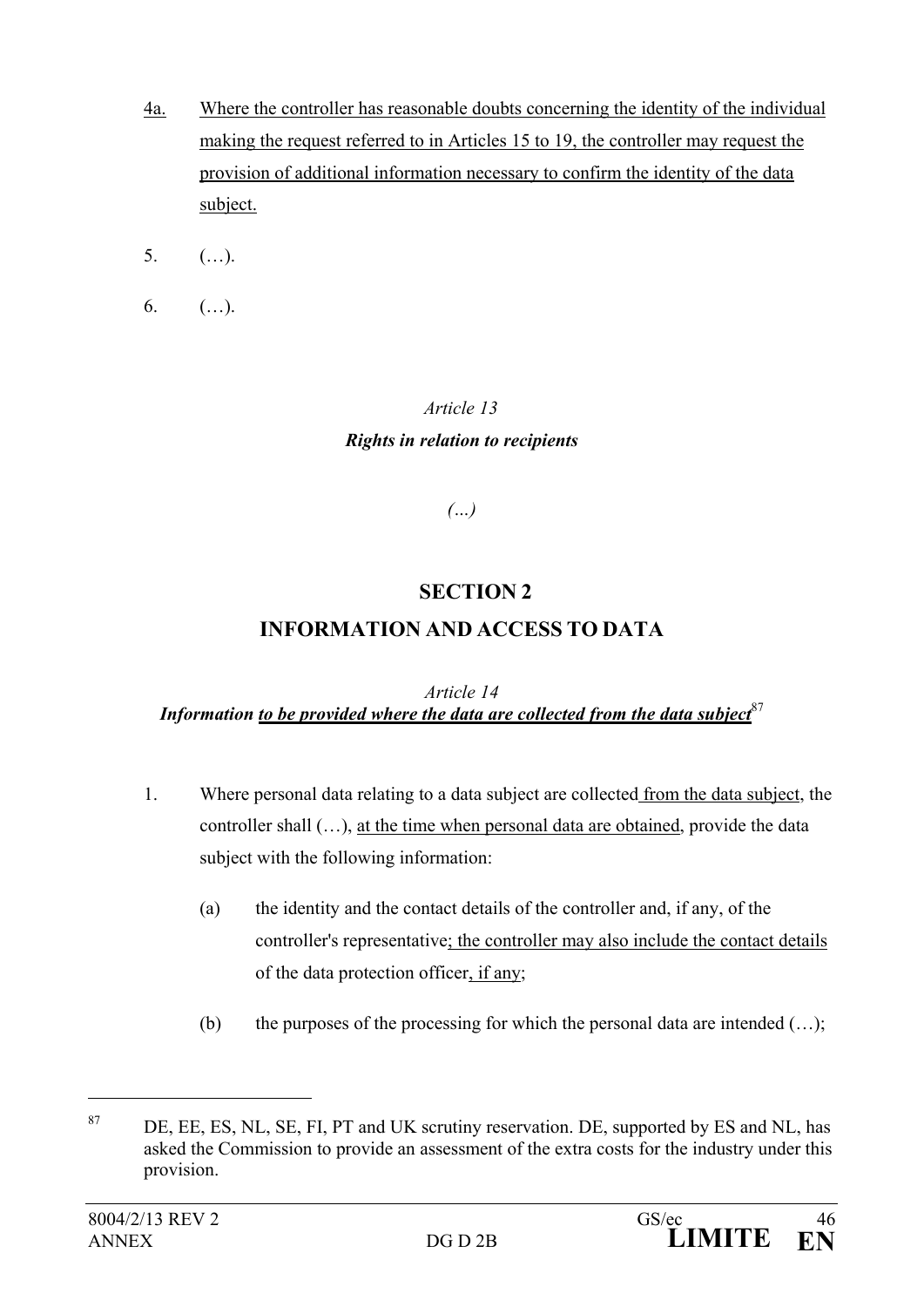- 1a. In addition to the information referred to in paragraph 1, the controller shall<sup>88</sup> provide the data subject with any further information necessary to ensure fair and transparent<sup>89</sup> processing in respect of the data subject<sup>90</sup>, having regard to the specific circumstances **and context** in which the personal data are processed **(…)**<sup>91</sup>:
	- (a)  $(\ldots)^{92}$ ;
	- (b) where the processing is based on point (f) of Article  $6(1)$ , the legitimate interests pursued by the controller;
	- (c) the recipients or categories of recipients of the personal data<sup>93</sup>;
	- (d) where applicable, that the controller intends to transfer personal data to a recipient in a third country or international organisation;
	- (e) the existence of the right to request from the controller access to and rectification or erasure of the personal data **or restriction of processing of personal data** concerning the data subject and to object to the processing of such personal data, [including for direct marketing purposes<sup>94</sup>];

- $\frac{89}{90}$  DK argued for the deletion of 'transparent'
- $^{90}_{91}$  FR scrutiny reservation

<sup>&</sup>lt;sup>88</sup> DE, EE, and PL asked to insert "on request". DE, NL and UK doubted whether the redraft would allow for a sufficient risk-based approach and warned against excessive administrative burdens/compliance costs. DK also thought paragraph 1a lacked transparency. DE, EE and PL pleaded for making the obligation to provide this information contingent upon a request thereto as the controller might otherwise be take a risk-averse approach and provide all the information under Article 14(1a), also in cases where not required. UK thought that many of the aspects set out in paragraph 1a of Article 14 (and paragraph 2 of Article 14a) could be left to guidance under Article 39.

<sup>91</sup> HU thought the legal basis of the processing should be included in the list. COM reservation on deletion.

 $^{92}$  CZ, EE, ES, IE, IT, LU, MT, SE, SI and UK thought that this should not be mentioned.

AT, DE and NL thought that this concept was too vague (does it e.g. encompass employees of the data controller).

<sup>&</sup>lt;sup>94</sup> FR and SE questioned whether it was necessary to single out this sector.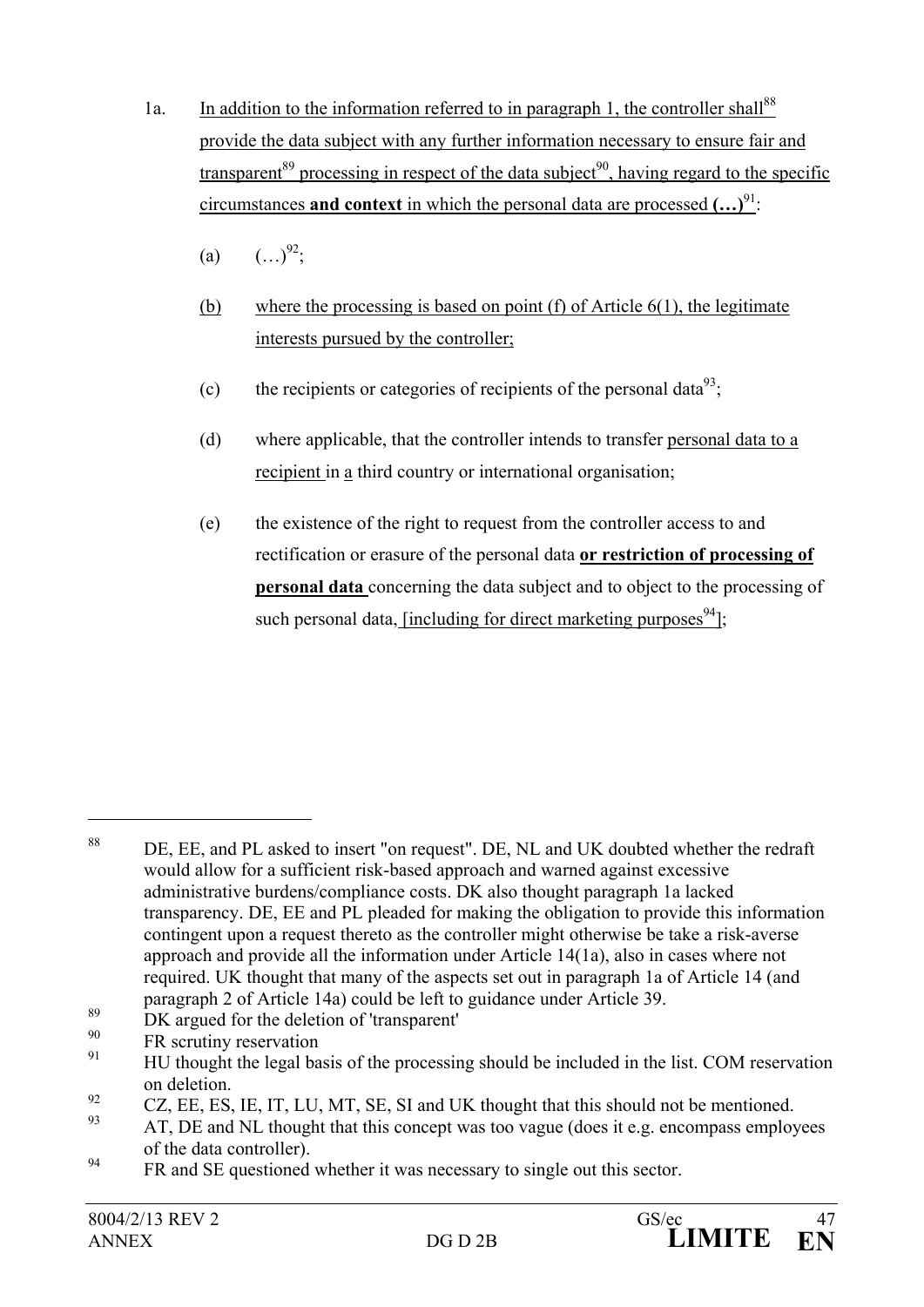- (f) the right to lodge a complaint to a supervisory authority  $(...)^{95}$ ;
- (…)
- (g) whether the provision of personal data is a statutory or contractual requirement, or a requirement necessary to enter into a contract, as well as the possible consequences of failure to provide such data<sup>96</sup>; and
- *(h) the existence of profiling referred to in Article 20(1) and (3) and information concerning the logic involved in the profiling, as well as the significance and the envisaged consequences of such profiling of the data subject*. 97
- $2.$  (...).
- $3.$  (...).
- 4. (…).
- 5. Paragraphs 1 and 1a shall not apply where and insofar as the data subject already has the information (…).
- $6 \t( )$
- 7. (…).
- 8. (…).

<sup>&</sup>lt;sup>95</sup> DE thought it was too onerous to repeat the contact details for every data subject and pointed to difficulties in ascertaining the competent DPA in its federal structure. FI insisted on including them

<sup>&</sup>lt;sup>96</sup> CZ, DE, ES and NL reservation. NL pointed out that these general contract terms would already be communicated to the data subject and at any rate in case of standard contracts were often not read. IT agreed for moving this to paragraph 1.

<sup>&</sup>lt;sup>97</sup> Moved from Article 20(4).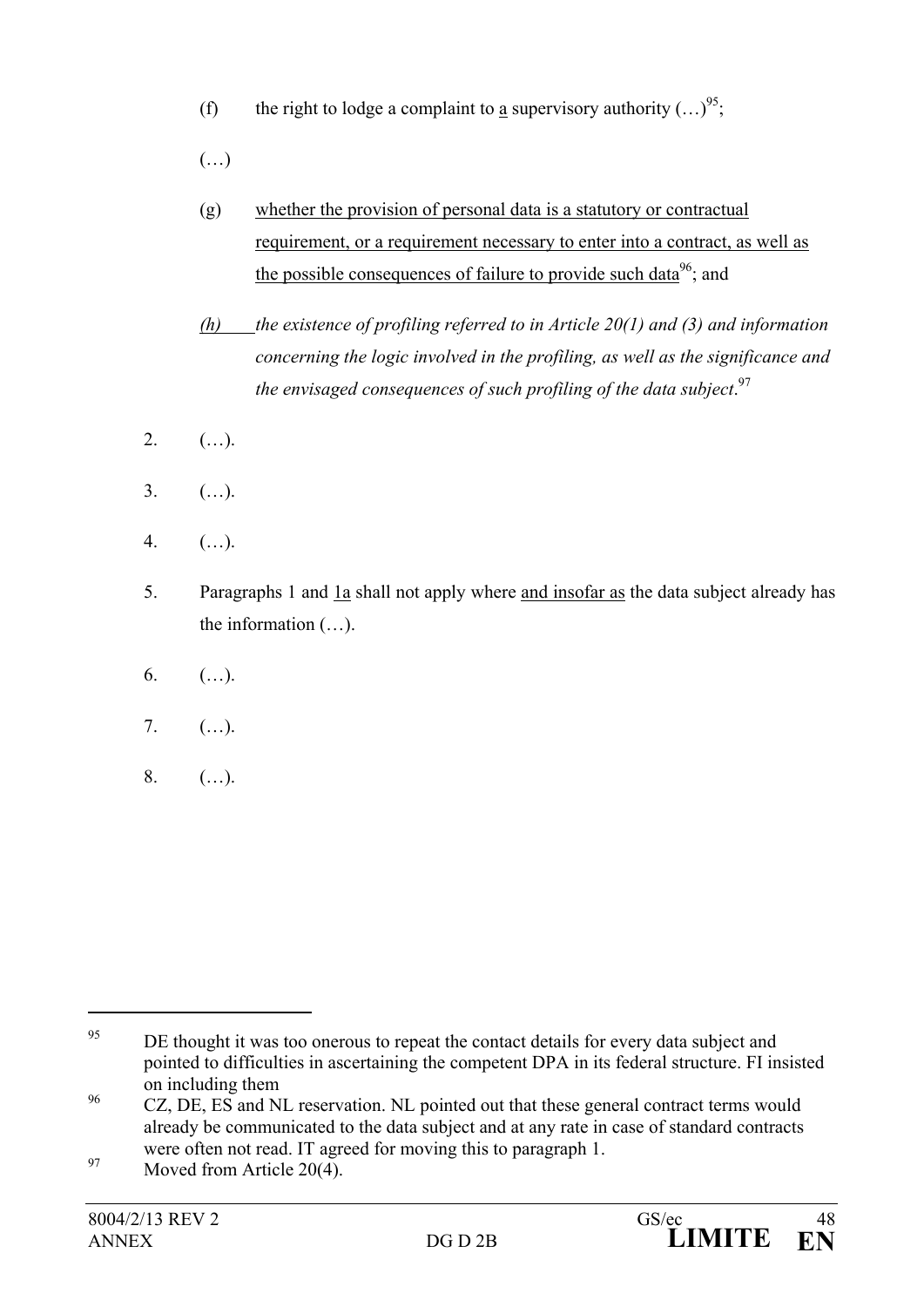#### *Article 14 a*

## *Information to be provided where the data have not been obtained from the data subject<sup>98</sup>*

- 1. Where personal data have not been obtained from the data subject, the controller shall provide the data subject with the following information:
	- (a) the identity and the contact details of the controller and, if any, of the controller's representative; the controller may also include the contact details of the data protection officer, if any;
	- (b) the purposes of the processing for which the personal data are intended.
- 2. In addition to the information referred to in paragraph 1, the controller shall provide the data subject with any further information necessary to ensure fair and transparent processing in respect of the data subject, having regard to the specific circumstances **and context** in which the personal data are processed,  $(...)^{99}$ :
	- (a) the categories of personal data concerned;
	- (b)  $( ...)$
	- (c) where the processing is based on point  $(f)$  of Article  $6(1)$ , the legitimate interests pursued by the controller;
	- (d) the recipients or categories of recipients of the personal data;
	- (e) the existence of the right to request from the controller access to and rectification or erasure of the personal data concerning the data subject and to object to the processing of such personal data[, including for direct marketing purposes];

<sup>&</sup>lt;sup>98</sup> DE, EE, ES, NL  $(\frac{\sqrt{3}}{4} + 2)$ , AT, PT scrutiny reservation.

<sup>99</sup> HU thought the legal basis of the processing should be included in the list. COM reservation on deletion.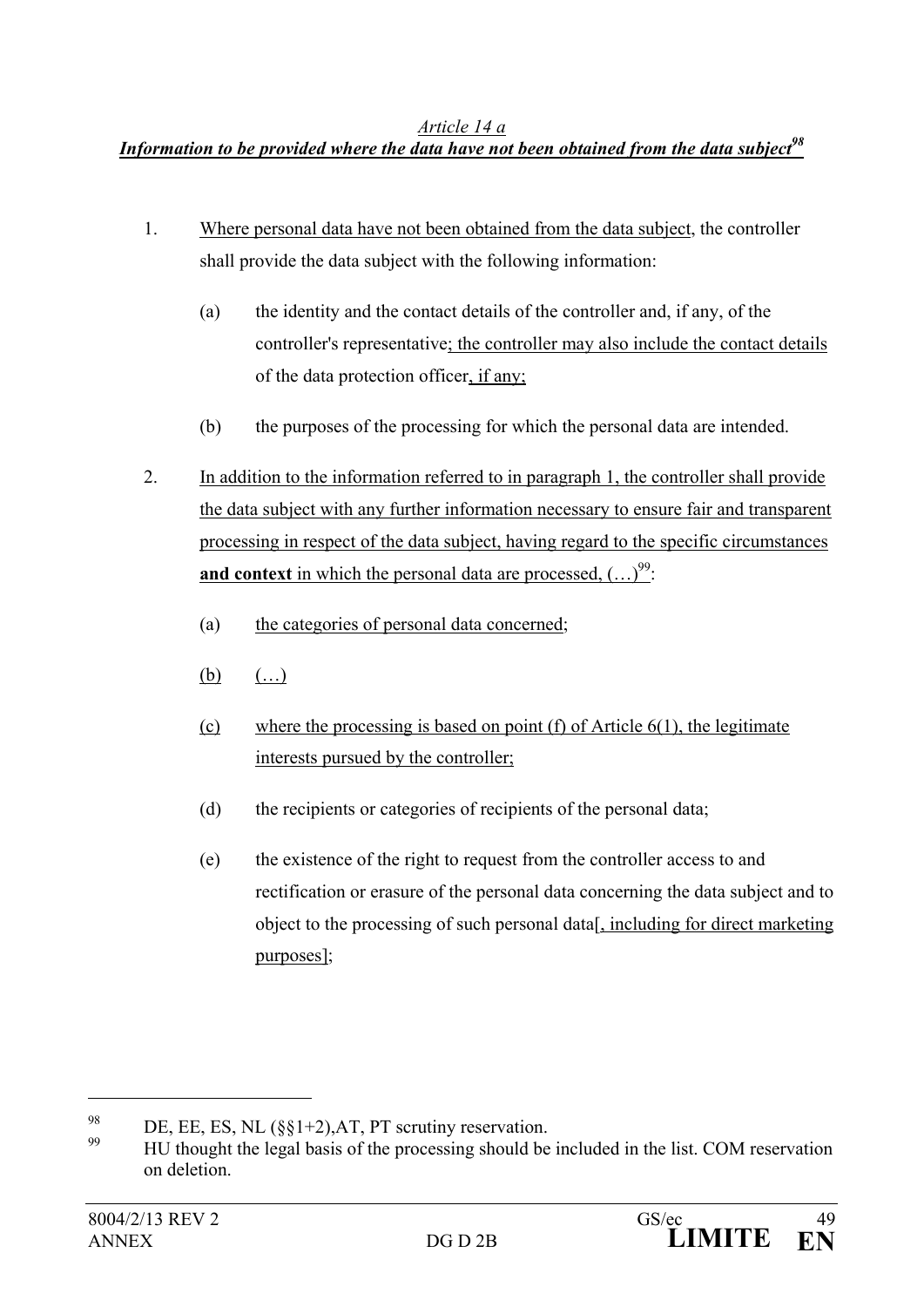- (f) the right to lodge a complaint to a supervisory authority  $(...);$
- (g) the origin of the personal data, unless the data originate from publicly accessible sources $100$ ;
- *(h) the existence of profiling referred to in Article 20(1) and (3) and information concerning the logic involved in the profiling, as well as the significance and the envisaged consequences of such profiling of the data subject*. 101
- 3. The controller shall provide the information referred to in paragraphs 1 and  $2^{102}$ .
	- (a) (…) within a reasonable period<sup>103</sup> after obtaining the data, having regard to the specific circumstances in which the data are processed, or
	- (b) if a disclosure to another recipient is envisaged, at the latest when the data are first disclosed.
- 4. Paragraphs 1 to 3 shall not apply where and insofar as:
	- (a) the data subject already has the information; or

 $^{100}_{101}$  COM and AT scrutiny reservation.

 $101$  Moved from Article 20(4).

BE proposed to add: 'possibly through an easily accessible contact person where the data subject concerned can consult his data'. This is already covered by the modified recital 46.

<sup>&</sup>lt;sup>103</sup> FR, UK and SK thought the reference to a reasonable period should be deleted because of its vagueness. DE proposed to strengthen it.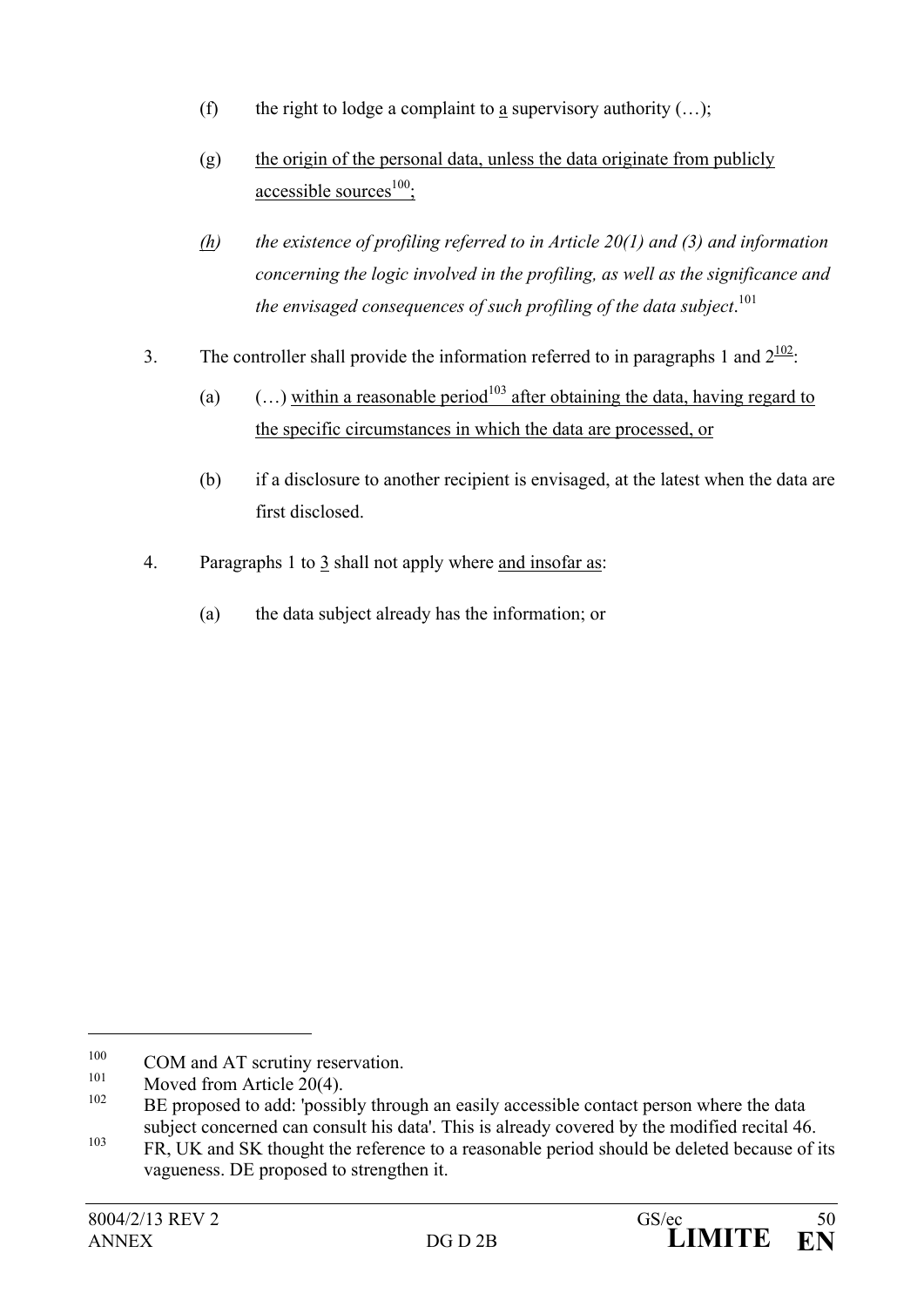- (b) the provision of such information in particular when processing personal data for historical, statistical or scientific purposes $104$  proves impossible or would involve a disproportionate effort **or is likely to render impossible or to seriously impair the achievement of such purposes;<sup>105</sup> i**n such cases the controller shall take appropriate measures to protect the data subject's legitimate interests<sup>106</sup>, for example by using pseudonymous data<sup>107</sup>; or
- (c) obtaining or disclosure is expressly laid down by Union or Member State law to which the controller is subject, which provides appropriate measures to protect the data subject's legitimate interests; or
- (d) where the data originate from publicly available sources<sup>108</sup>; or
- (e) where the data must remain confidential in accordance with a legal provision or **because** of the overriding legitimate interests of **another person**<sup>109</sup>.
- $5.$   $($ ...).
- 6.  $($ ...).

<sup>104</sup> Text proposed by the Statistics Working Party in 10428/12, supported by FR, PL and UK. At a later stage, the possibility of consolidating the various paragraphs on statistics into a revised version of Article 83 will need to be looked into.

 $^{105}_{106}$  BE proposal. COM scrutiny reservation.

Several delegations (DE, DK, FI, PL, SK, and LT) thought that in this Regulation (contrary to the 1995 Directive) the text should be specified so as to clarify both the concepts of 'appropriate measures' and of 'legitimate interests'. According to the Commission, this should be done through delegated acts under Article 15(7). DE warned that a dangerous situation might ensue if these delegated acts were not enacted in due time.

<sup>&</sup>lt;sup>107</sup> BE and IT reservation on the mentioning of pseudonymous data. BE suggested inserting a reference to Article 83.

 $^{108}$  COM reservation.

COM and AT reservation on  $(d)$  and  $(e)$ .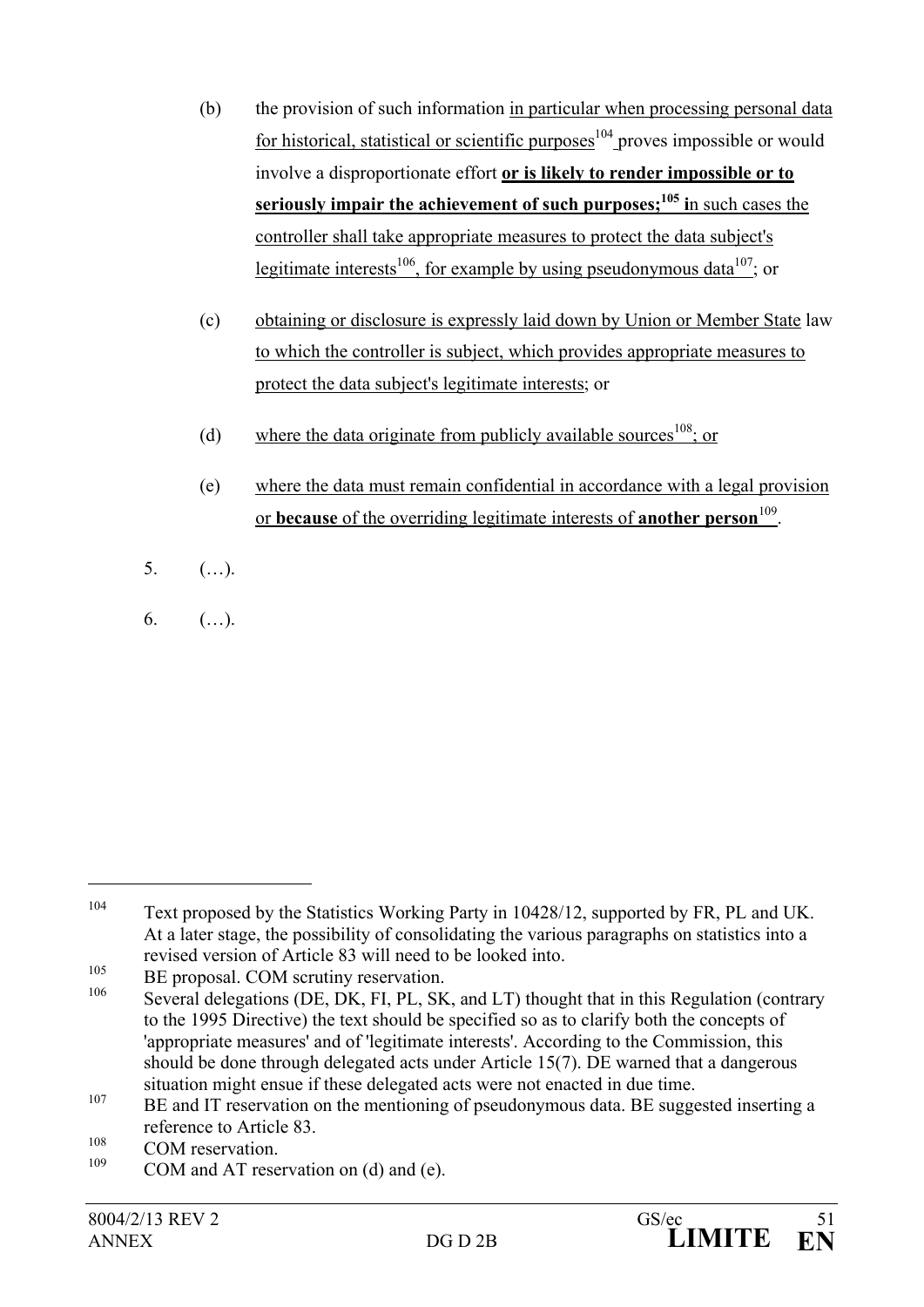## *Article 15 Right of access for the data subject*<sup>110</sup>

- 1. The data subject shall have the right to obtain from the controller at reasonable intervals, on request, **and without an excessive charge<sup>111</sup> ,** confirmation as to whether or not personal data concerning him or her are being processed. Where such personal data are being processed, the controller shall **provide a copy of** the personal data undergoing processing and the following information to the data subject:
	- (a) the purposes of the processing<sup>112</sup>;
	- (b)  $( ...)$
	- (c) the recipients or categories of recipients to whom the personal data have been or will be disclosed, in particular to recipients in third countries  $\frac{113}{12}$ .
	- (d) where possible, the envisaged<sup> $114$ </sup> period for which the personal data will be stored;
	- (e) the existence of the right to request from the controller rectification or erasure of personal data concerning the data subject or to object to the processing of such personal data;
	- (f) the right to lodge a complaint to a supervisory authority  $(...)^{115 \t116}$ ;

<sup>&</sup>lt;sup>110</sup> DE, FI and SE scrutiny reservation. DE, LU and UK expressed concerns on overlaps between Articles 14 and 15.

 $111$  COM reservation.

 $112$  HU thought the legal basis of the processing should be added.

UK reservation on the reference to recipients in third countries. IT thought the concept of recipient should be clarified, inter alia by clearly excluding employees of the controller.

<sup>114</sup> ES and UK proposed adding "where possible"; FR reservation on 'envisaged'; FR empahasised the need of providing an exception to archives.

<sup>&</sup>lt;sup>115</sup> DE thought it was too onerous to repeat this for every data subject and pointed to difficulties in ascertaining the competent DPA in its federal structure.

<sup>&</sup>lt;sup>116</sup> IT suggestion to delete subparagraphs (e) and (f) as under Article 14 this information should already be communicated to the data subject at the moment of the collection of the data.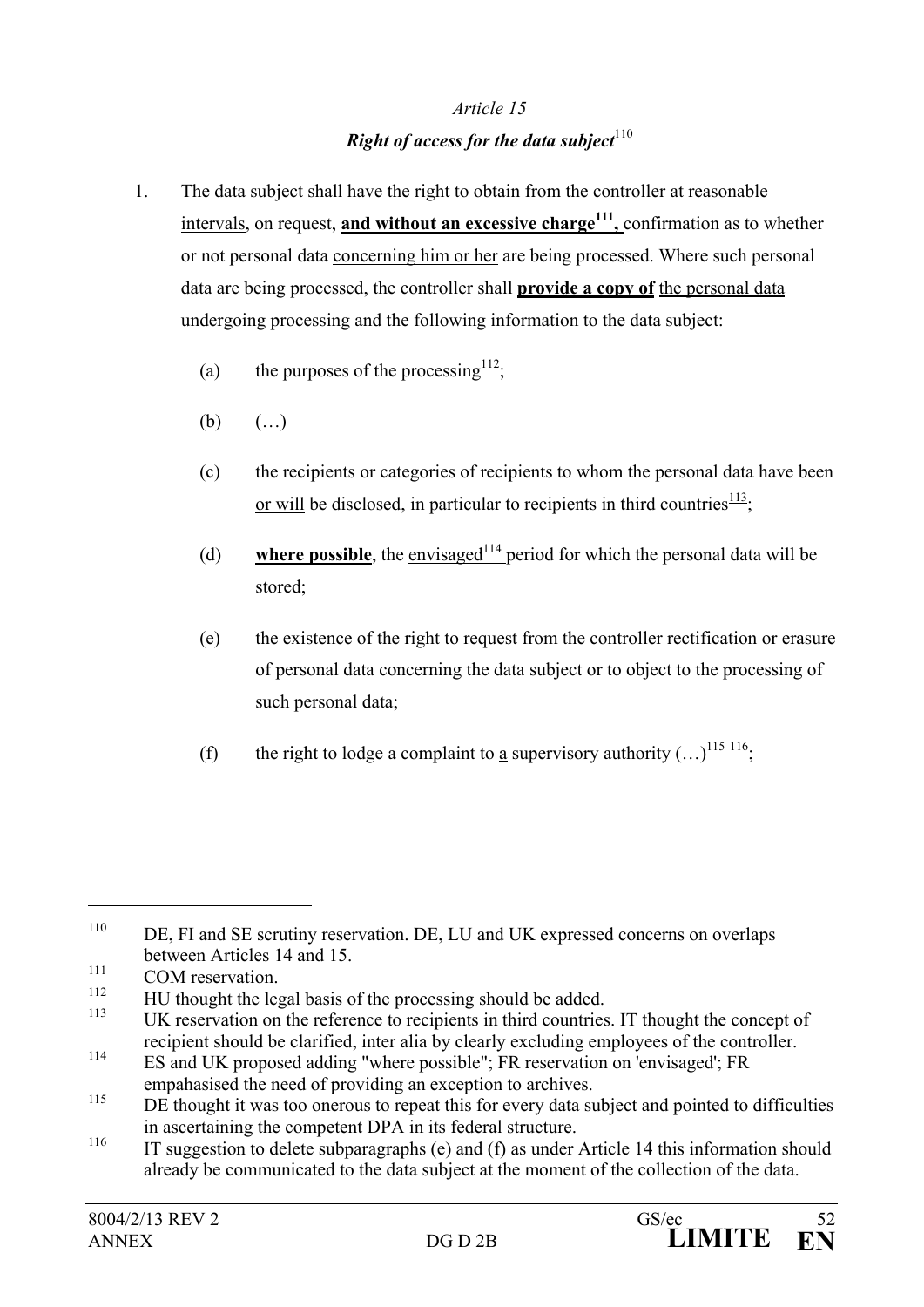- (g) where the personal data are not collected from the data subject<sup>117</sup>, any available information as to their source $118$ :
- (h) in the case of decisions referred to in Article 20, knowledge of the logic involved<sup>119</sup> in any automated data processing as well as the significance and envisaged consequences of such processing $^{120}$ .
- **1a. Where personal data are transferred to a third country, the data subject shall have the right to obtain a copy of the appropriate safeguards relating to the transfer<sup>121</sup>;**
- 2. (…)Where personal data supplied **by the data subject** are processed by **automated** means and in a structured and commonly used format, the controller shall **on request**  provide a copy of the data **concerning the data subject** in that format to the data  $\text{subject}^{122}$ .
- $3.$  (...).
- 4. (…).
- 5. [The rights provided for in **this** Article do not apply when data are processed only for historical, statistical, or scientific purposes and the conditions in Article 83(1a) are met $]^{123}$ .

 $117$  DE proposal.

<sup>&</sup>lt;sup>118</sup> PL and SK scrutiny reservation: subparagraph (g) should be clarified.

<sup>&</sup>lt;sup>119</sup> PL pleaded for excluding the underlying algorithm.

NL scrutiny reservation. DE thought this should be made more concrete. CZ and FR likewise harboured doubts on its exact scope.

 $121$  Partially based on BE proposal.

<sup>122</sup> COM, ES and FR thought this was too narrowly drafted. DE, supported by UK, referred to the danger that data pertaining to a third party might be contained in such electronic copy.

<sup>&</sup>lt;sup>123</sup> Text proposed by the Statistics Working Party in 10428/12. Supported by BE, CZ, FR and NL. At a later stage, the possibility of consolidating the various paragraphs on statistics into a revised version of Article 83 will need to be looked into. BE suggested adding ' and the right of access is likely to render impossible or to seriously impair the achievement of such purposes '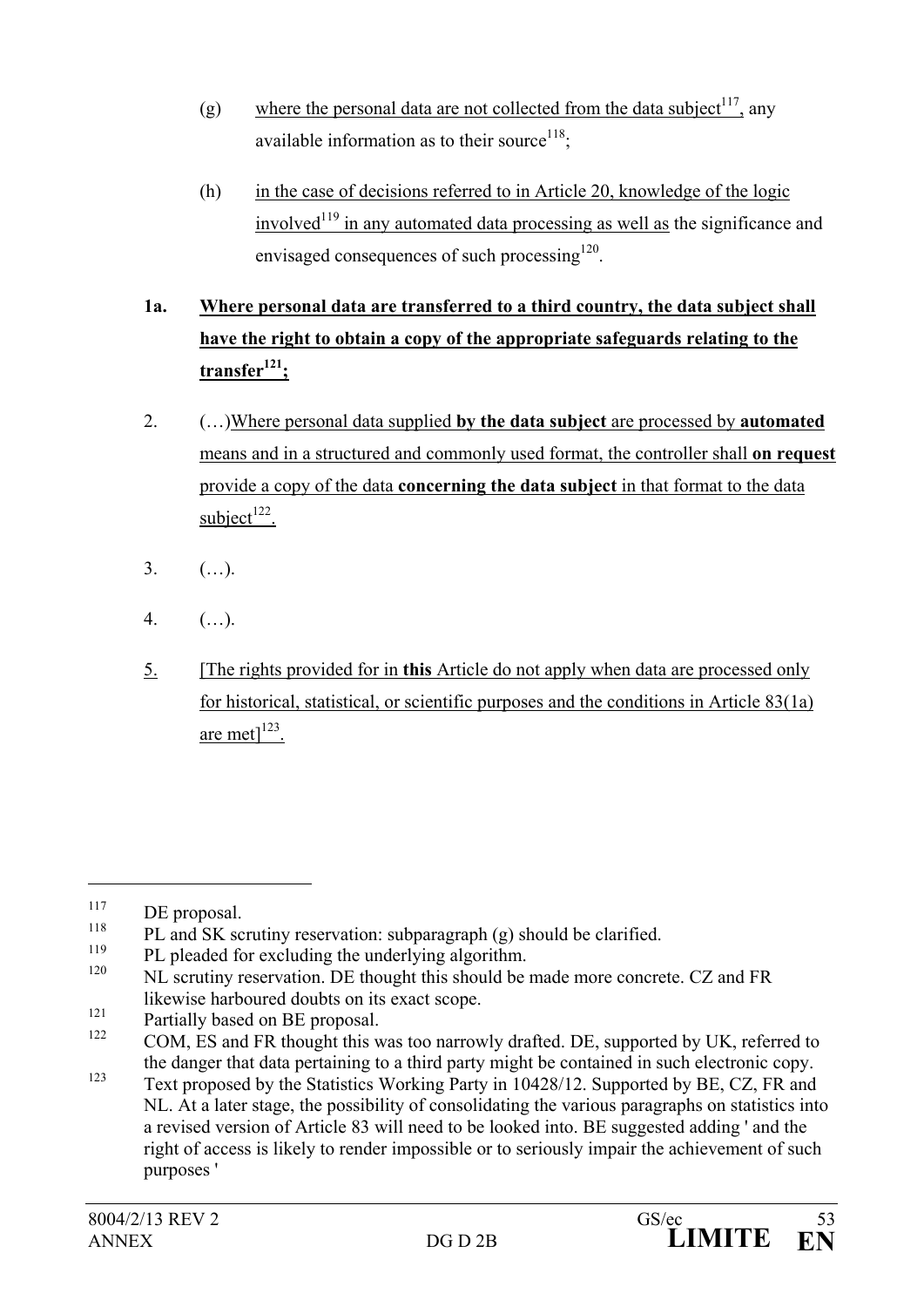### SECTION 3

### **RECTIFICATION AND ERASURE**

### *Article 16 Right to rectification*<sup>124</sup>

- 1. (...) The data subject shall have the right<sup> $125$ </sup> to obtain from the controller the rectification of personal data concerning him or her which are inaccurate. Having regard to the purposes for which data were processed, the data subject shall have the right to obtain completion of incomplete personal data, including by means of providing a supplementary (…) statement.
- 2. [The rights provided for in **this** Article do not apply when data are processed only for historical, statistical, or scientific purposes and the conditions in Article 83(1a) are met  $l^{126}$

<sup>&</sup>lt;sup>124</sup> DE and UK scrutiny reservation.

UK suggested to insert the qualification ' where reasonably practicable' UK also suggested inserting the qualification 'where necessary'.

<sup>&</sup>lt;sup>126</sup> Text proposed by the Statistics Working Party in 10428/12. Supported by BE, FR and NL. At a later stage, the possibility of consolidating the various paragraphs on statistics into a revised version of Article 83 will be looked into. BE suggested adding ' and the right of access is likely to render impossible or to seriously impair the achievement of such purposes '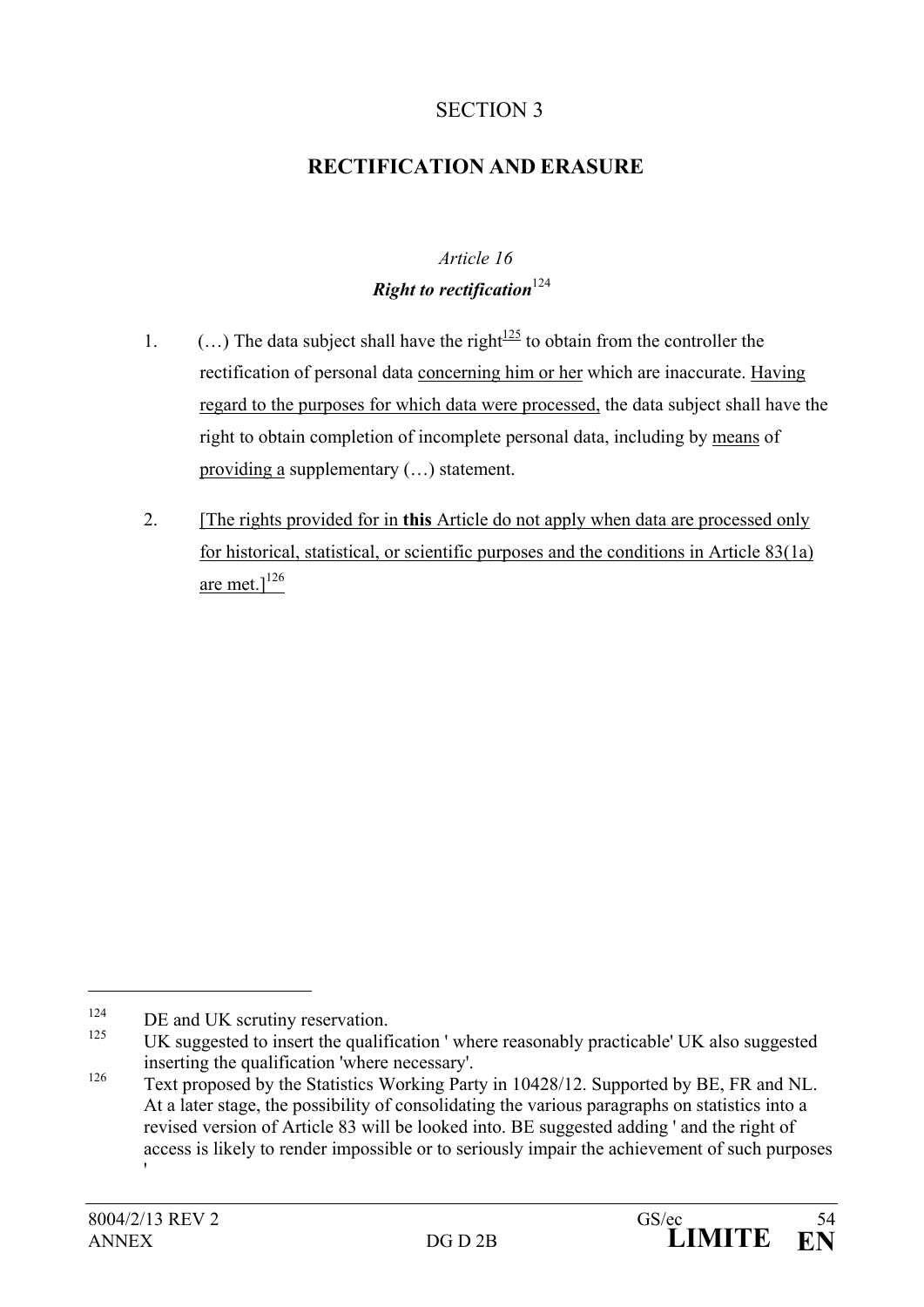#### *Article 17 Right to be forgotten and to erasure<sup>127</sup>*

1. The  $(\ldots)$  controller<sup>128</sup> shall have the obligation to erase personal data without **undue**  $\text{delay}$  (...) and the data subject shall have the right to obtain the erasure of personal data without **undue** delay  $(...)$  where one of the following grounds applies:

<sup>127</sup> DE, EE, PT, SE, SI, FI and UK scrutiny reservation. BE, EE, FR, NL, RO and SE reservation on the applicability to the public sector. Whereas some Member States have welcomed the proposal to introduce a right to be forgotten (AT, EE, FR, IE); other delegations were more sceptical as to the feasibility of introducing a right which would go beyond the right to obtain from the controller the erasure of one's own personal data ( DE, DK, ES). The difficulties flowing from the household exception (UK), to apply such right to personal data posted on social media were highlighted (BE, DE, FR), but also the impossibility to apply such right to 'paper/offline' data was stressed (EE, LU, SI). Some delegations (DE, ES) also pointed to the possible externalities of such right when applied with fraudulent intent (e.g. when applying it to the financial sector). Several delegations referred to the challenge to make data subjects active in an online environment behave responsibly (DE, LU and UK) and queried whether the creation of such a right would not be counterproductive to the realisation of this challenge, by creating unreasonable expectations as to the possibilities of erasing data (DK, LU and UK). Some delegations thought that the right to be forgotten was rather an element of the right to privacy than part of data protection and should be balanced against the right to remember and access to information sources as part of the freedom of expression (DE, ES, LU, NL, SI, PT and UK). It was pointed out that the possibility for Member States to restrict the right to be forgotten under Article 21 where it interferes with the freedom of expression is not sufficient to allay all concerns in that regard as it would be difficult for controllers to make complex determinations about the balance with the freedom of expression (UK). In general several delegations (CZ, DE, FR) stressed the need for further examining the relationship between the right to be forgotten and other data protection rights. The Commission emphasised that its proposal was in no way meant to be a limitation of the freedom of expression. The inherent problems in enforcing such right in a globalised world outside the EU were cited as well as the possible consequences for the competitive position of EU companies linked thereto (BE, AT, LV, LU, NL, SE and SI).

 $128$  DE pointed to the difficulties in determining who is the controller in respect of data who are copied/made available by other controllers (e.g. a search engine) than the initial controller (e.g. a newspaper). AT opined that the exercise of the right to be forgotten would have take place in a gradual approach, first against the initial controller and subsequently against the 'secondary' controllers. ES referred to the problem of initial controllers that have disappeared and thought that in such cases the right to be forgotten could immediately be exercised against the 'secondary controllers' ES suggested adding in paragraph 2: ' Where the controller who permitted access to the personal data has disappeared, ceased to exist or cannot be contacted by the data subject for other reasons, the data subject shall have the right to have other data controllers delete any link to copies or replications thereof'. The Commission, however, replied that the right to be forgotten could not be exercised against journals for reasons of freedom of expression. According to the Commission, the indexation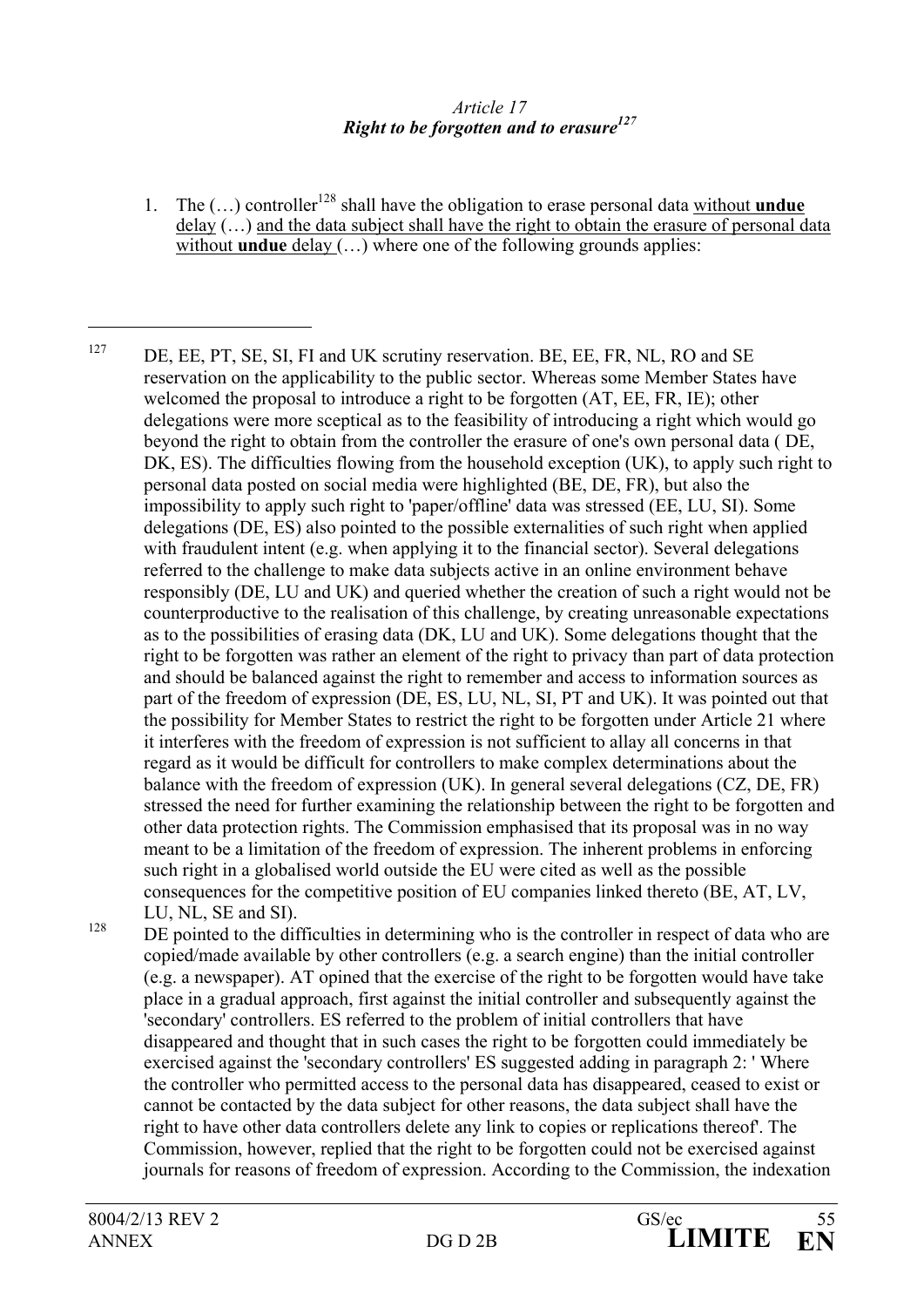of personal data by search engines is a processing activity not protected by the freedom of expression.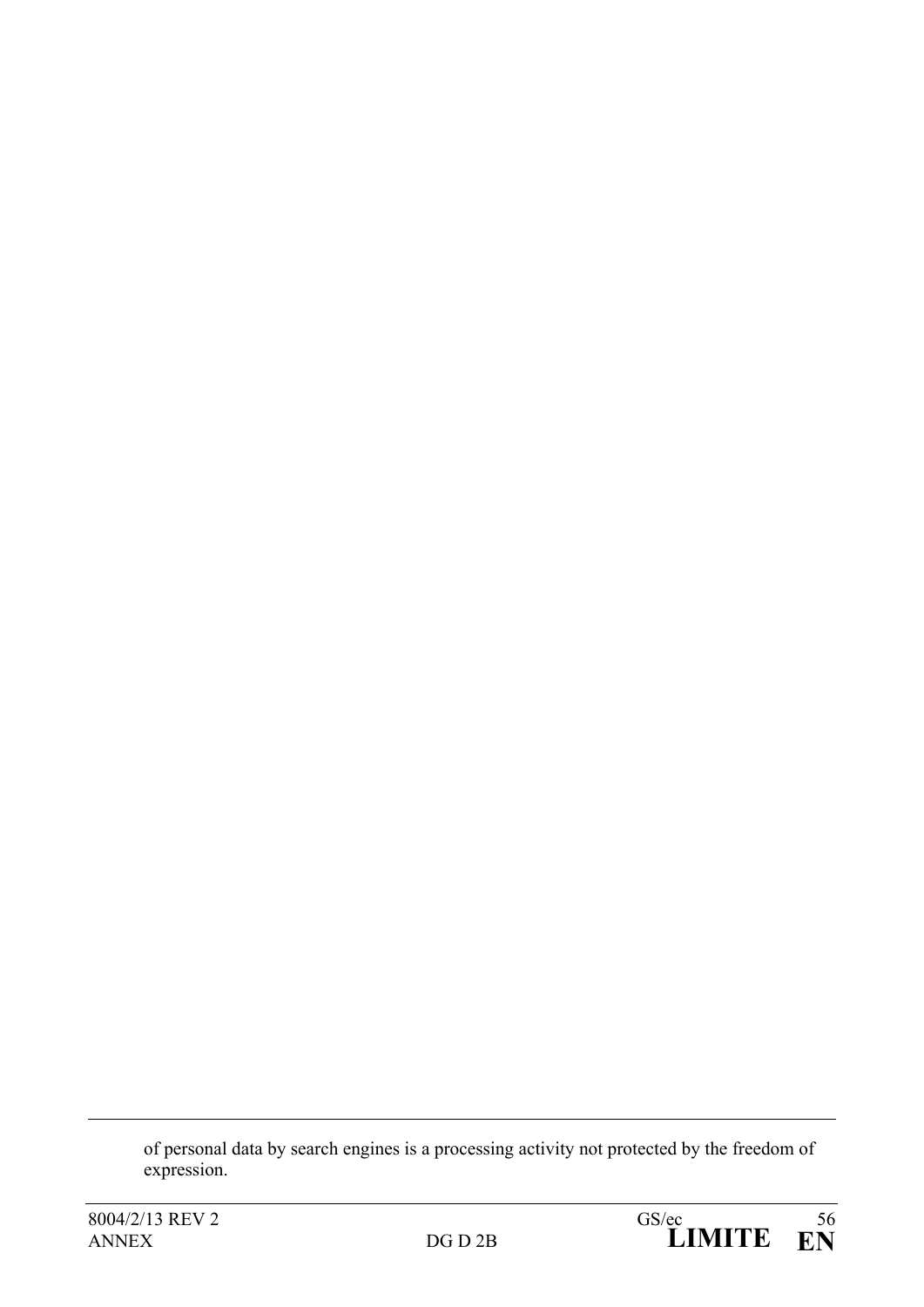- (a) the data are no longer necessary in relation to the purposes for which they were collected or otherwise processed;
- (b) the data subject withdraws consent on which the processing is based according to point (a) of Article  $6(1)$  (...) and (...) there is no other legal ground for the processing of the data;
- (c) the data subject objects to the processing of personal data and there are no overriding legitimate grounds for the processing pursuant to Article 19(1) or the data subject objects to the processing of personal data pursuant to Article  $19(2);$
- (d) the data have been unlawfully processed;
- (e) the data have to be erased for compliance with a legal obligation to which the controller is subject<sup>129</sup>.
- $2.$  (...).

<sup>&</sup>lt;sup>129</sup> RO scrutiny reservation.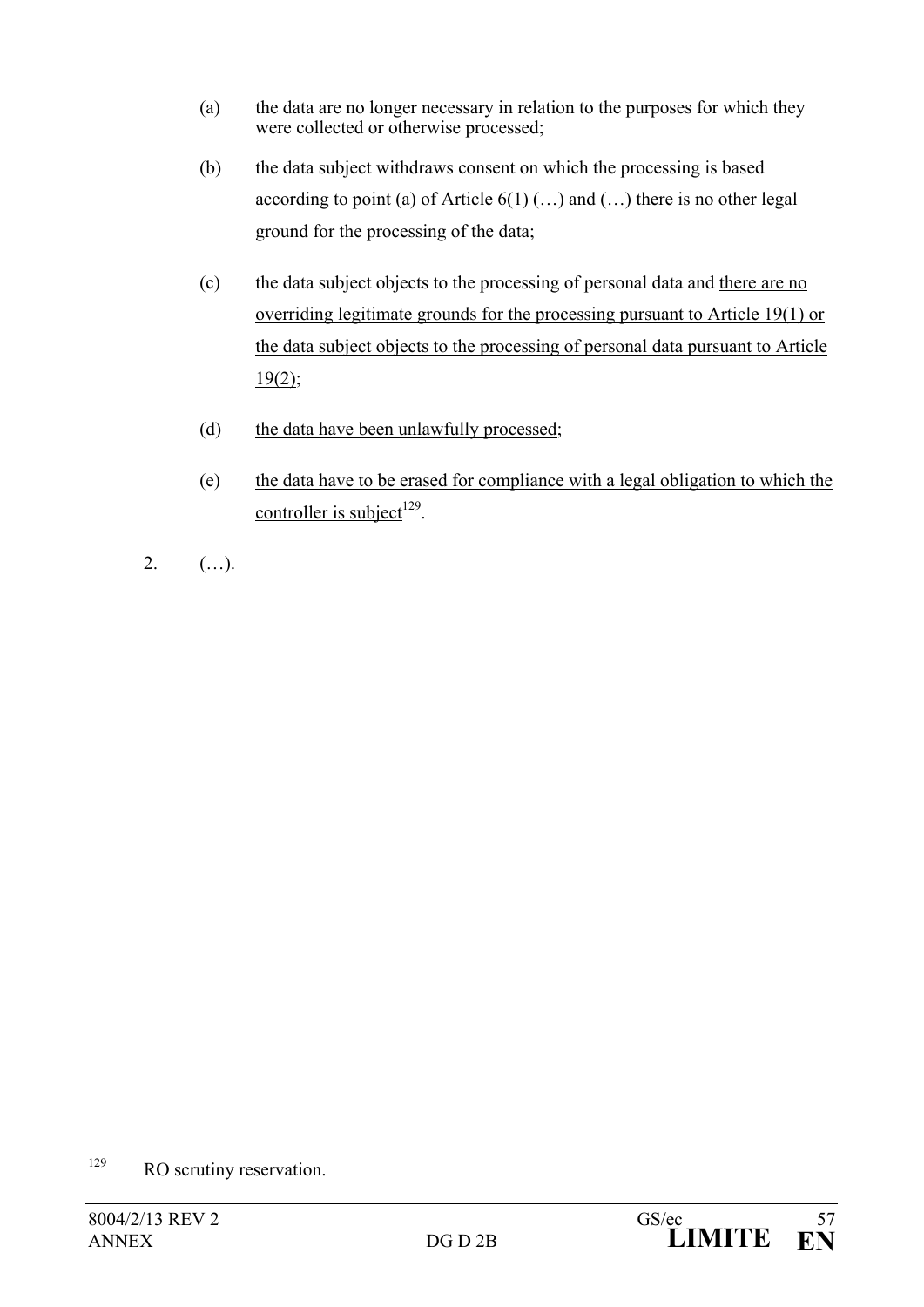- *2a. Where the controller<sup>130</sup> (…) has made the personal data public<sup>131</sup> and is obliged pursuant to paragraph 1 to erase the data,* **the controller, taking account of available technology,** *shall take (…) reasonable steps<sup>132</sup>, including technical measures, (…) to inform controllers<sup>133</sup> which are processing* **the** *data, that a data subject requests them to erase any links to, or copy or replication of that personal data<sup>134</sup> .*
- 3. Paragraphs 1 **and 2a** shall not apply<sup>135</sup> to the extent that  $(...)$  processing of the personal data is necessary:
	- (a) for exercising the right of freedom of expression in accordance with Article  $80^{136}$

- $131$  ES prefers referring to 'expressly or tacitly allowing third parties access to'. IE thought it would be more realistic to oblige controllers to erase personal data which are under their control, or reasonably accessible to them in the ordinary course of business, i.e. within the control of those with whom they have contractual and business relations. BE, supported by IE and LU, also remarked that the E-Commerce Directive should be taken into account (e.g. through a reference in a recital) and asked whether this proposed liability did not violate the exemption for information society services provided in that Directive (Article 12 of Directive 2000/31/EC of 8 June 2000), but COM replied there was no contradiction. LU pointed to a risk of obliging controllers in an online context to monitor all data traffic, which would be contrary to the principle of data minimization and in breach with the prohibition in Article 15 of the E-Commerce Directive to monitor transmitted information.
- <sup>132</sup> LU queried why the reference to all reasonable steps had not been inserted in paragraph 1 as well and SE suggested clarifying it in a recital. COM replied that paragraph 1 expressed a results obligation whereas paragraph 2 was only an obligation to use one's best efforts. ES thought the term should rather be 'proportionate steps'. DE, ES and BG questioned the scope of this term. ES queried whether there was a duty on controllers to act proactively with a view to possible exercise of the right to be forgotten. DE warned against the 'chilling effect' such obligation might have on the exercise of the freedom of expression.
- 133 BE, supported by ES and FR, had suggested to refer to 'known' controllers (or third parties). BE, ES, P queried whether this was also possible for the offline world and BE suggested to clearly distinguish the obligations of controllers between the online and offline world. Several Member States (DE, LU, NL, PL, PT, SE SI) had doubts on the enforceability of this rule.
- <sup>135</sup> DE queried whether these exceptions also applied to the abstention from further dissemination of personal data. AT and DE pointed out that Article 6 contained an absolute obligation to erase data in the cases listed in that article and considered that it was therefore illogical to provide for exception in this paragraph.

<sup>&</sup>lt;sup>130</sup> BE and DE queried whether this also covered controllers (e.g. a search engine) other than the initial controller (e.g. a newspaper).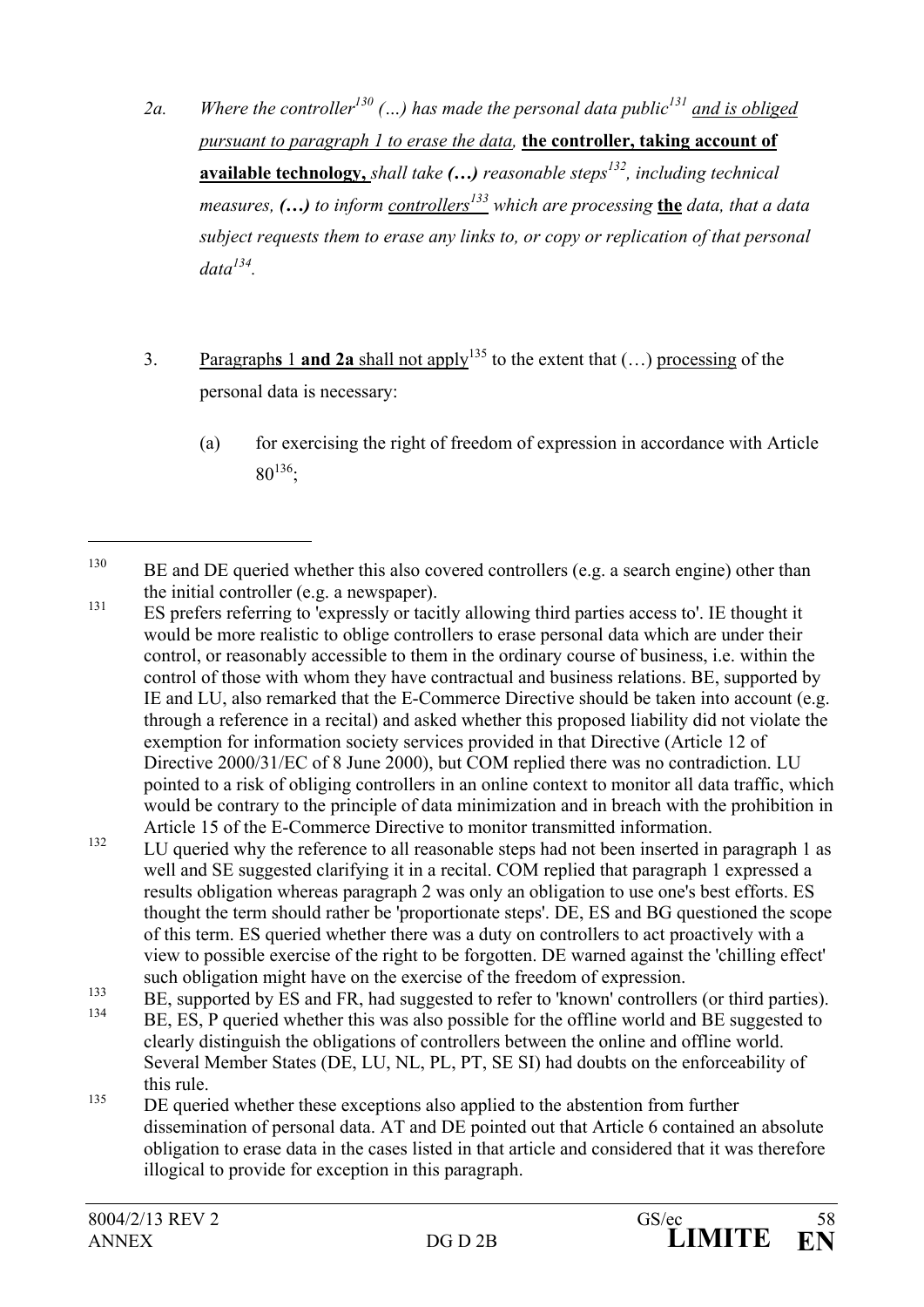- *(b) for compliance with a legal obligation to process the personal data by Union or Member State law to which the controller is subject<sup>137</sup>***or for the performance of a task carried out in the public interest or in the exercise of official authority vested in the controller<sup>138</sup>** *;*
- (c) for reasons of public interest in the area of public health in accordance with Article  $81^{139}$
- (d) for historical, statistical and scientific  $(...)$  purposes in accordance with Article 83;
- (e)  $(…)$ ;
- $(f)$   $(...)$ ;
- (g) for the establishment, exercise or defence of legal claims<sup>140</sup>.
- 4. **(…)**.
- 5.  $($ ...).

 $^{138}$  COM scrutiny reservation.

<sup>140</sup> Further to NL suggestion.

<sup>&</sup>lt;sup>136</sup> DE and EE asked why this exception had not been extended to individuals using their own freedom of expression (e.g. an individual blogger). CZ scrutiny reservation.

 $137$  In general DE thought it was a strange legal construct to lay down exceptions to EU obligations by reference to national law. DK and SI were also critical in this regard. UK thought there should be an exception for creditworthiness and credit scoring, which is needed to facilitate responsible lending, as well as for judicial proceedings. It suggested inserting a reference to Article 21 (1).

DK queried whether this exception implied that a doctor could refuse to erase a patient's personal data notwithstanding an explicit request to that end from the latter. ES and DE indicated that this related to the more general question of how to resolve differences of view between the data subject and the data controller, especially in cases where the interests of third parties were at stake. PL asked what was the relation to Article 21.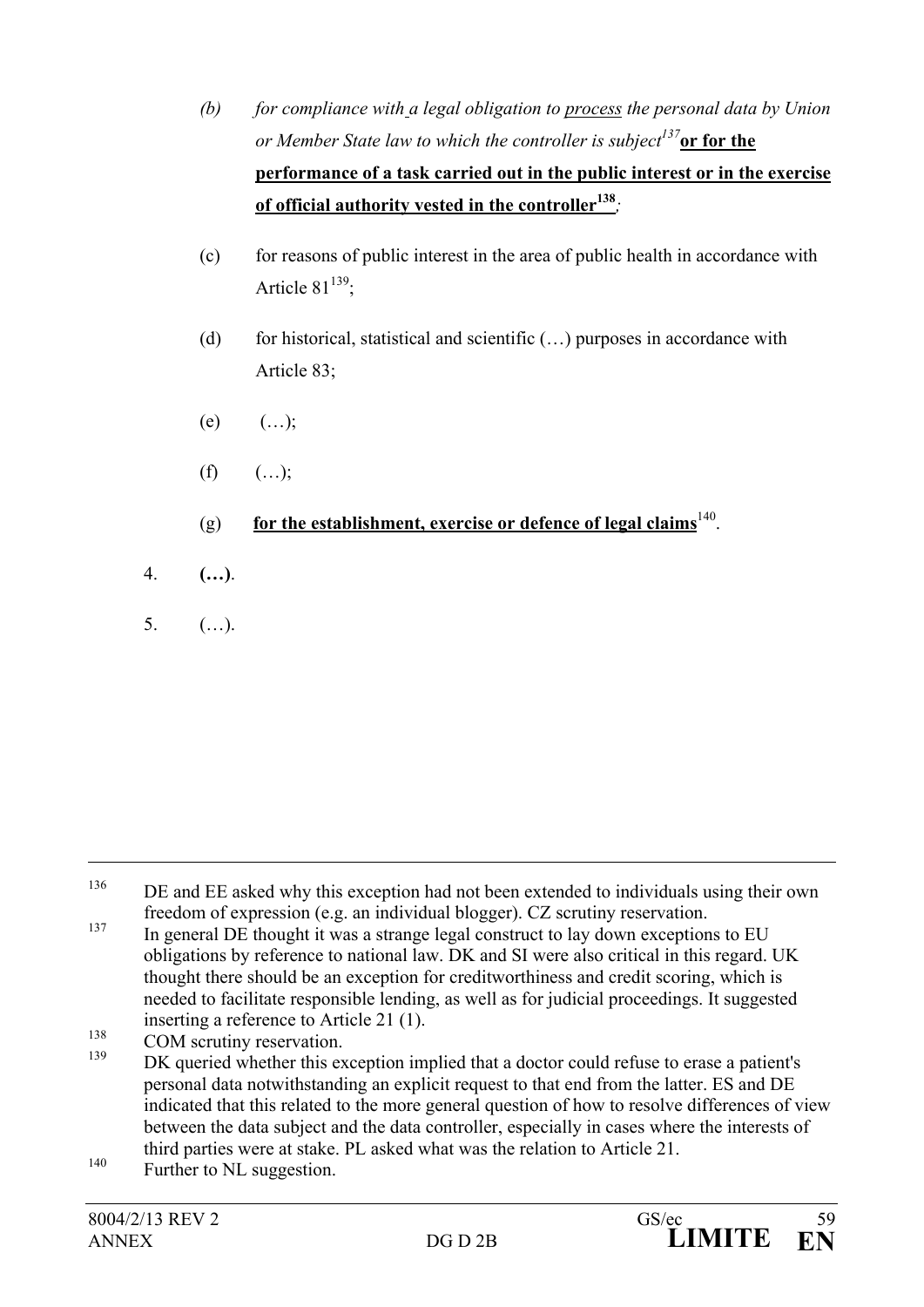# Article 17*a* **Right to restriction of processing**

- 1. The data subject shall have the right to obtain from the controller the restriction of the processing of personal data where:
	- (a) the accuracy of the data is contested by the data subject, for a period enabling the controller to verify the accuracy of the data $141$ :
	- (b) the controller no longer needs the personal data for the purposes of the processing, but they are required **by the data subject** for the establishment, exercice or defence of legal claims;
	- (c) he or she has objected to processing pursuant to Article 19(1) pending the verification whether the legitimate grounds of the controller override those of the data subject;
- 2**.** (…)
- 3. Where processing of personal data has been restricted under paragraph 1, such data may, with the exception of storage, only be processed with the data subject's **consent**  or for the establishment, exercise or defence of legal claims (…) or for the protection of the rights of another natural or legal person or for reasons of **important** public  $interest$ <sup>142</sup>.
- 4. **A data subject who obtained the restriction of processing pursuant to paragraph 1(a) or (c) shall be informed by the controller before the restriction**  of processing is lifted<sup> $143$ </sup>. (...)

<sup>&</sup>lt;sup>141</sup> FR scrutiny reservation: FR thought the cases in which this could apply, should be specified.

 $142$  ES asked who was to define the concept of public interest.

DE and IT thought that this paragraph should be a general obligation regarding processing, not limited to the exercise of the right to be forgotten. DK likewise thought the first sentence should be moved to Article 22.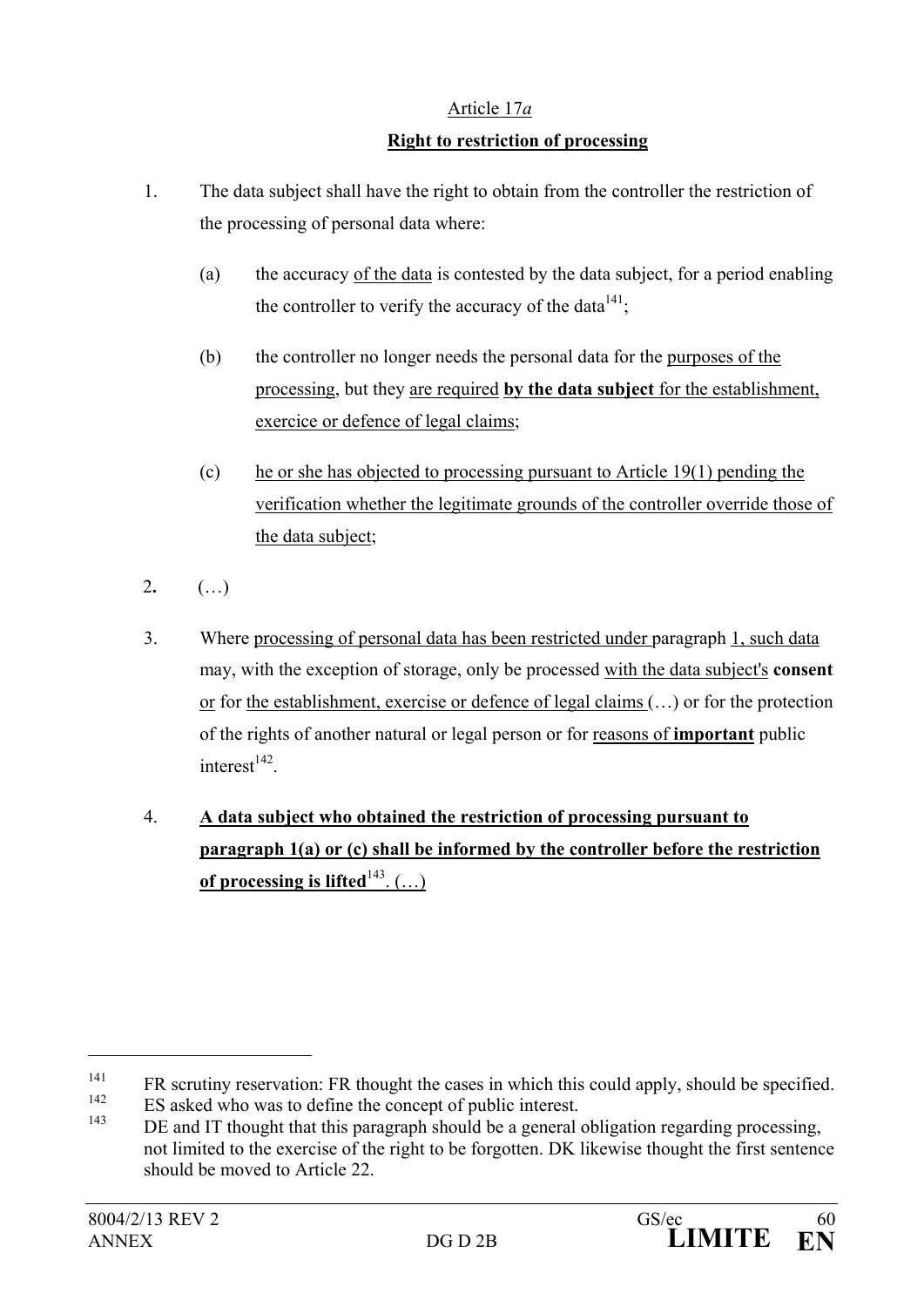- $5.$  (...).
- **5a. [The rights provided for in this Article do not apply when data are processed only for historical, statistical, or scientific purposes and the conditions in Article 83(1a) are met.]<sup>144</sup> .**

## *Article 17b Notification obligation regarding rectification or erasure* <sup>145</sup>

The controller shall communicate any rectification, erasure or restriction of processing carried out in accordance with Articles 16, 17**(1)** and 17a to each recipient to whom the data have been disclosed, unless this proves impossible or involves a disproportionate effort.

<sup>144</sup> Text proposed by the Statistics Working Party in 10428/12. Supported by ES and PL. At a later stage, the possibility of consolidating the various paragraphs on statistics into a revised version of Article 83 will be looked into. BE suggested adding ' and the right of access is likely to render impossible or to seriously impair the achievement of such purposes ' <sup>145</sup> Whilst several delegations agreed with this proposed draft and were of the opinion that it added nothing new to the existing obligations under the 1995 Directive, some delegations (DE, PL, SK and NL) pointed to the possibly far-reaching impact in view of the data multiplication since 1995, which made it necessary to clearly specify the exact obligations flowing from this proposed article. Thus, DE was opposed to a general obligation to log all the disclosures to recipients. DE also pointed out that the obligation should exclude cases where legitimate interests of the data subject would be harmed by a further communication to the recipients, that is not the case if the recipient would for the first time learn negative information about the data subject in which he has no justified interest. BE and ES asked that the concept of a 'disproportionate effort' be clarified in a recital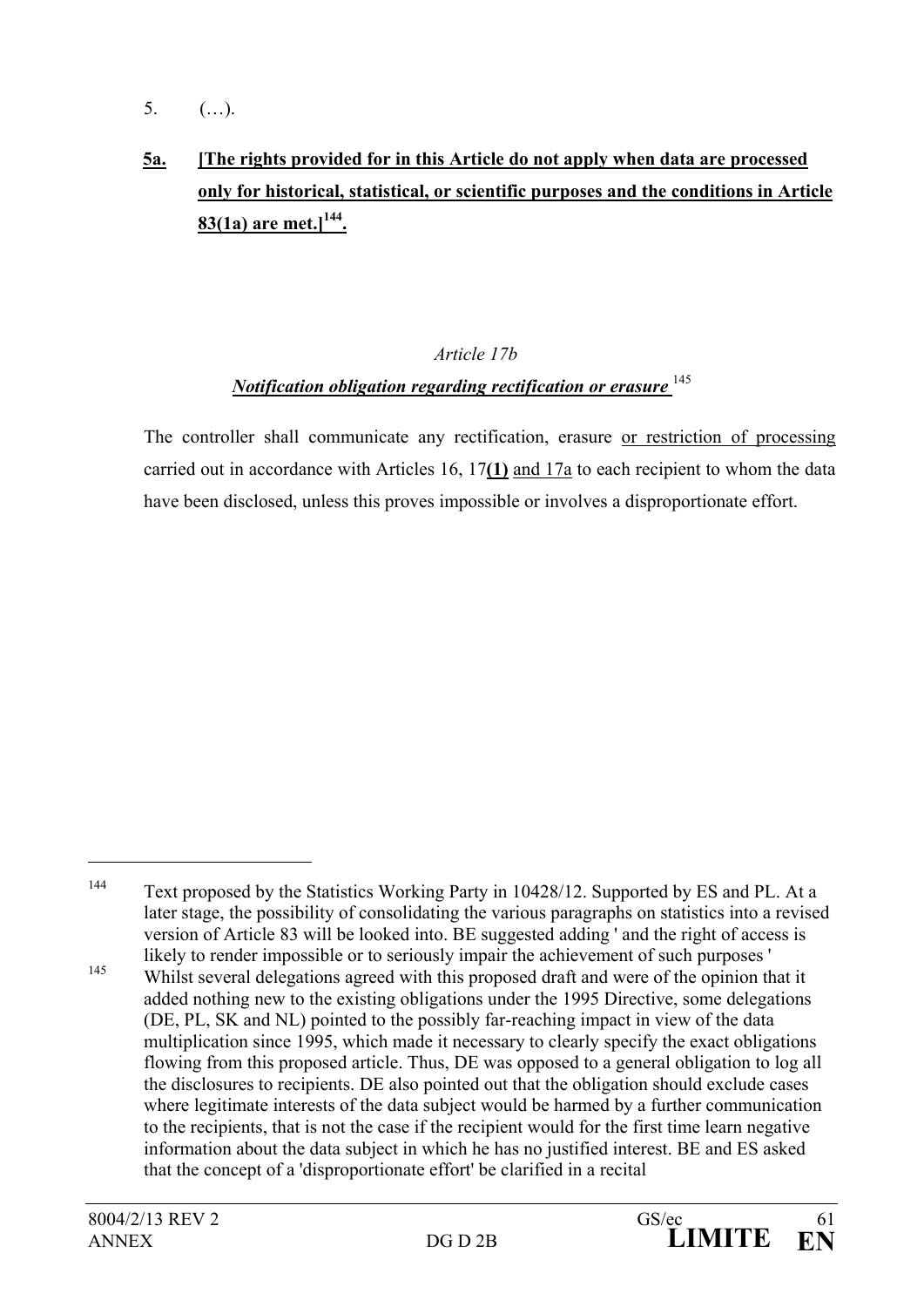## *Article 18 Right to data portability*<sup>146</sup>

- $1.$   $($ ...).
- 2. Where the data subject has provided personal data and the processing**, (…)** based on consent or on a contract<sup>147</sup>, is carried on in an automated processing system, the data subject shall have the right to **withdraw these data in a form which permits the data subject to transmit them<sup>148</sup> into another automated processing system without hinderance from the contrller from whom the personal data are withdrawn** .
- 2a. The right referred to in paragraph 2 shall be without prejudice to intellectual property rights.
- [3. The Commission may specify (…) the technical standards, modalities and procedures for the transmission of personal data pursuant to paragraph 2. Those implementing acts shall be adopted in accordance with the examination procedure referred to in Article  $87(2)$ .<sup>149</sup>

<sup>&</sup>lt;sup>146</sup> UK reservation: while it supports the concept of data portability in principle, the UK considers it not within scope of data protection, but in consumer or competition law. Several other delegations (DK, DE, FR, IE, NL, PL and SE) also wondered whether this was not rather a rule of competition law and/or intellectual property law or how it related to these fields of law. Therefore the UK thinks this article should be deleted. DE, DK and UK pointed to the risks for the competitive positions of companies if they were to be obliged to apply this rule unqualifiedly and referred to raises serious issues about intellectual property and commercial confidentiality for all controllers. DE, SE and UK pointed to the considerable administrative burdens this article would imply. DE and FR referred to services, such as health services where the exercise of the right to data portability might endanger ongoing research or the continuity of the service. Reference was also made to an increased risk of fraud as it may be used to fraudulently obtain the data of innocent data subjects (UK). ES, FR and IE were broadly supportive of this right. SK thought that the article was unenforceable and DE referred to the difficulty/impossibility to apply this right in 'multi-data subject' cases where a single 'copy' would contain data from several data subjects, who might not necessarily agree or even be known or could not be contacted.

<sup>&</sup>lt;sup>147</sup> BE, DE, FR IE, NL, NO, PL; SE and UK failed to see how this right could also be applied in the public sector, to which COM replied that paragraph 2 was implicitly limited to the private sector. The Presidency has endeavoured to clarify this in recital 55.

<sup>&</sup>lt;sup>148</sup> Reinstatement of this requirement from the original proposal, at the suggestion of CZ and ES.

 $149$  FR reservation: this would better set out in the Regulation itself.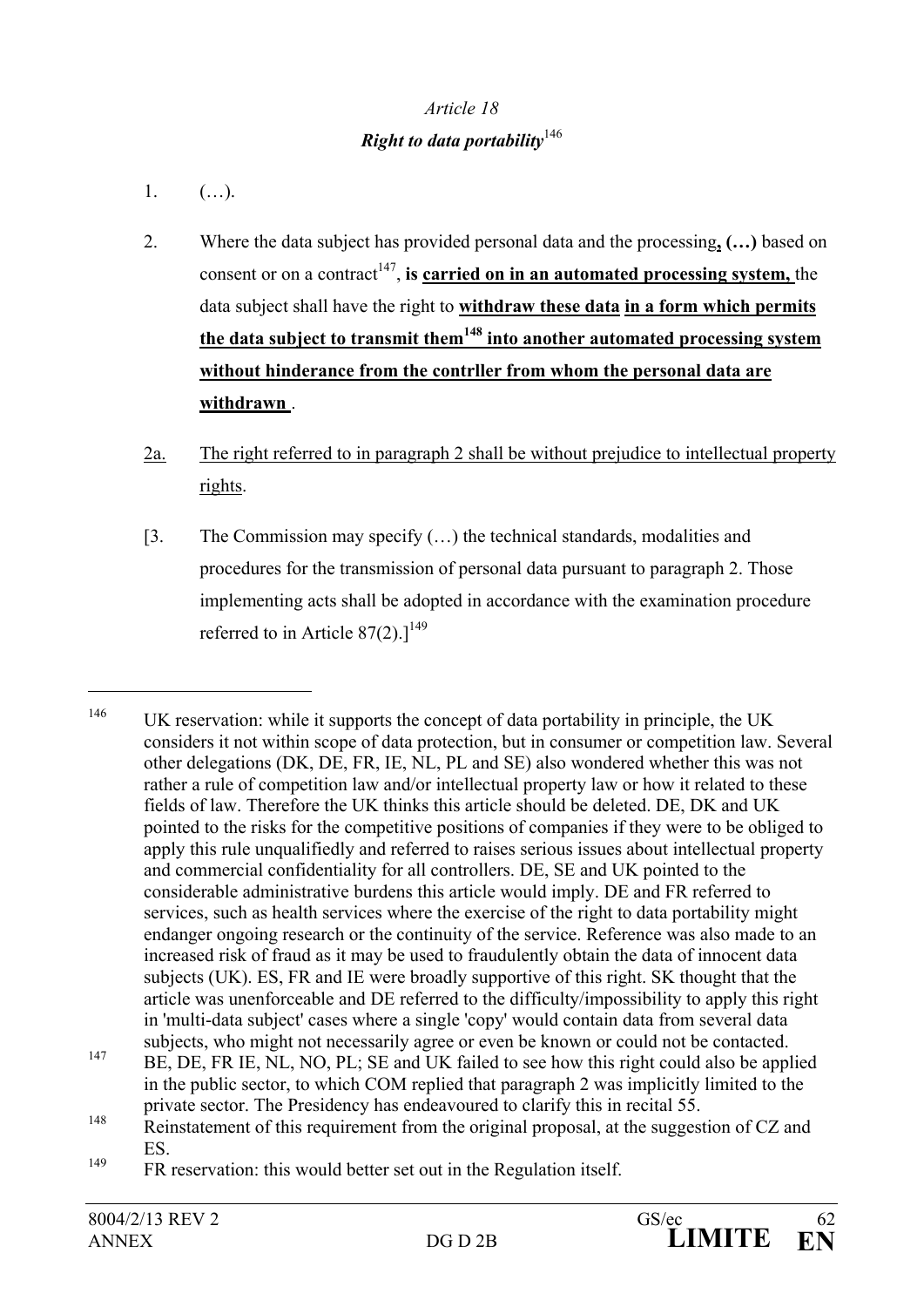4. [The rights provided for in Article 18 do not apply when data are processed only for historical, statistical, or scientific purposes and the conditions in Article 83(1A) are  $met.]^{150}$ .

### **SECTION 4**

## **RIGHT TO OBJECT AND PROFILING**

### *Article 19 Right to object*<sup>151</sup>

1. The data subject shall have the right to object, on reasoned<sup>152</sup> grounds relating to his or her particular situation, at any time to the processing of personal data concerning him or her which is based on points (e) and (f) of Article  $6(1)^{153}$ ; the personal data shall no longer be processed unless the controller demonstrates (…) legitimate grounds for the processing which override the interests or (…) rights and freedoms of the data subject<sup>154 155.</sup>

<sup>&</sup>lt;sup>150</sup> Text proposed by the Statistics Working Party in 10428/12. Supported by BE, FR, NL and UK. At a later stage, the Commission will look into the possibility of consolidating the various paragraphs on statistics into a revised version of Article 83.

<sup>&</sup>lt;sup>151</sup> DE, ES, EE, NL, AT, SI and SK scrutiny reservation.

 $152 \tCOM$  reservation.

UK, supported by DE, queried whether the right to object would still apply in a case where different grounds for processing applied simultaneously, some of which are not listed in Article 6. ES and LU queried why Article 6(1) (c) was not listed here.

<sup>&</sup>lt;sup>154</sup> SE scrutiny reservation: SE and NL queried the need to put the burden of proof on the controller regarding the existence of compelling legitimate grounds. DE and FI queried the need for new criteria, other than those from the 1995 Directive. The need for clarification of the criterion 'compelling legitimate grounds' (DK, FR, LU, PL, SK and UK) and of the right to object in case of direct marketing (recitals 56 and 57, NL) were emphasised. COM stressed that the link with the 'particular situation' was made in order to avoid whimsical objections. CZ also stated that this risked making processing of data an exceptional situation due to the heavy burden of proof. NL and SE queried whether the right would also allow objecting to any processing by third parties.

<sup>&</sup>lt;sup>155</sup> UK, supported by DE, queried whether the right to object would still apply in a case where different grounds for processing applied simultaneously, some of which are not listed in Article 6. LU queried why Article 6(1) (c) was not listed here and AT thought Article 6(1) (d) and (e) should be deleted. BE, CZ and HU likewise thought that the reference to Article 6(e) should be deleted.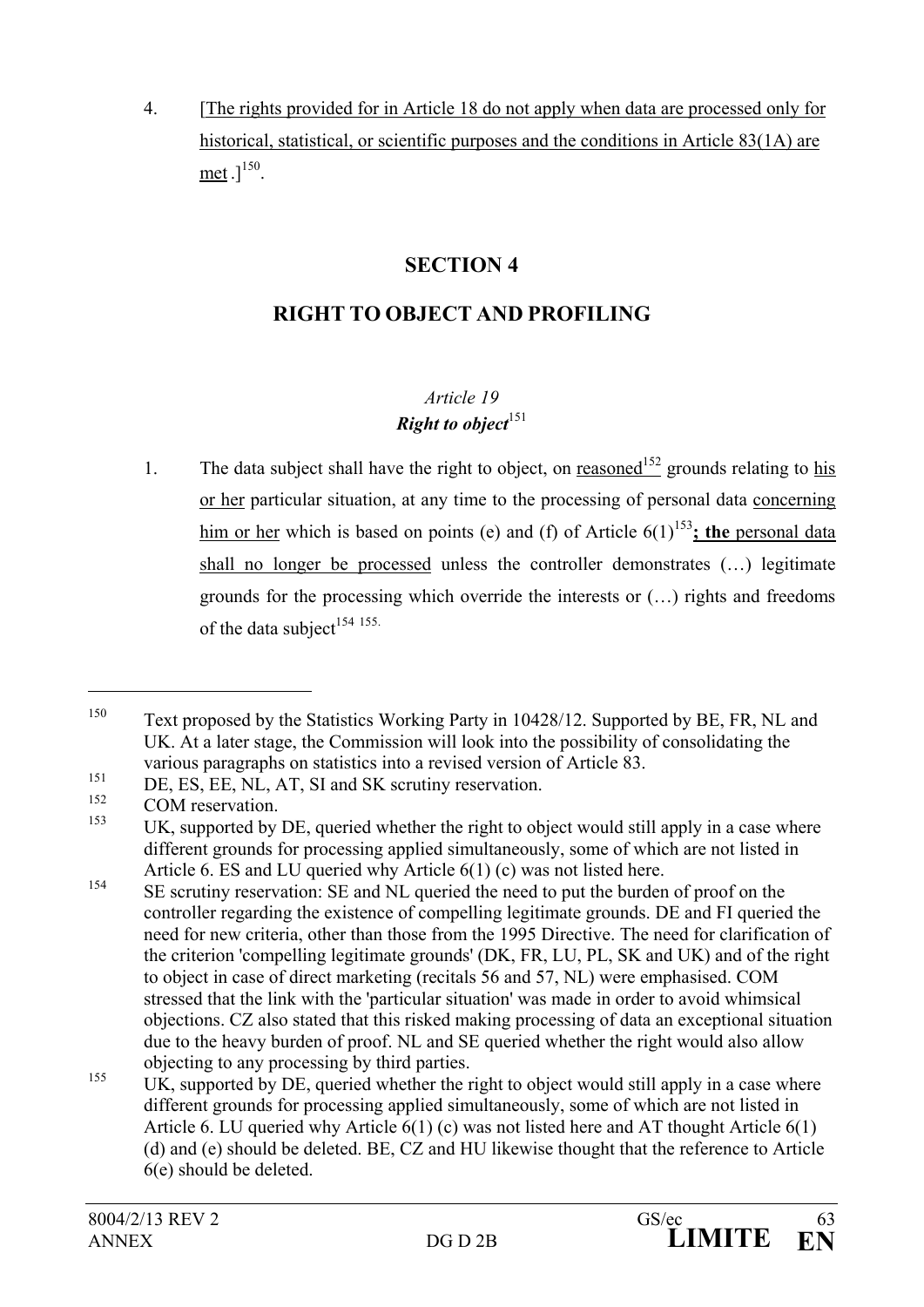- 1a.  $(\ldots)^{156}$  Where an objection is upheld pursuant to paragraph 1 (...), the controller shall no longer  $(...)^{157}$  process the personal data concerned except for the establishment, exercise or defence of legal claims<sup>158</sup>.
- 2. Where personal data are processed for direct marketing<sup>159</sup> purposes, the data subject shall have the right to object free of charge at any time to the processing of personal data concerning him or her for such marketing. This right shall be explicitly brought to the attention of the data subject (…) and shall be presented clearly and separately from <u>any</u> other information<sup>160</sup>.
- 2a. Where the data subject objects to the processing for direct marketing purposes, the personal data shall no longer be processed **for such purposes**<sup>161</sup>.
- $3.$  (...).

<sup>&</sup>lt;sup>156</sup> The cross-reference in paragraph 1 to Article 17a obviates the need for paragraph 1a. <sup>157</sup> ES proposed to reformulate the last part of this paragraph as follows: 'shall inform the data subject of the compelling legitimate reasons applicable as referred to in paragraph 1 above, or otherwise shall no longer use or otherwise process the personal data concerned'.

<sup>&</sup>lt;sup>158</sup> BE suggestion. UK proposed adding ' for demonstrating compliance with the obligations imposed under this instrument'. This might also cover the concern raised by DE that a controller should still be able to process data for the execution of a contract if the data were obtained further to a contractual legal basis. CZ, DK, EE, IT, SE and UK have likewise emphasised the need for allowing to demonstrate compliance. CZ and SK also referred to the possibility of further processing on other grounds.

<sup>&</sup>lt;sup>159</sup> FR and UK under lined the need to have clarity regarding the exact content of this concept. possibly through a definition of direct marketing. DE asked which cases were covered exactly.

 $160$  At the request of several delegations (FR, LT, PT), COM confirmed that this paragraph was not meant to create an opt-in system and that the E-Privacy Directive would remain unaffected*.* SE queried about the consistency of this paragraph, which stated that the right to object was free of charge, with paragraph 4 of Article 12, where this was not the case. DE feels there is a need to clarify the relationship between Article 19(2) on the one hand and Article 6(1)(f) and Article 6(4) on the other. It can be concluded from the right to object that direct marketing without consent is possible on the basis of a weighing of interests. On the other hand, Article 6(1)(f) no longer refers to the interests of third parties and Article 6(4) also no longer refers to Article 6(1)(f) in regard to data processing which changes the original purpose. DE is therefore of the opinion that this also needs to be clarified in view of online advertising and Directive 2002/58/EC and Article 89 of the Proposal for a Regulation.

<sup>&</sup>lt;sup>161</sup> DE reservation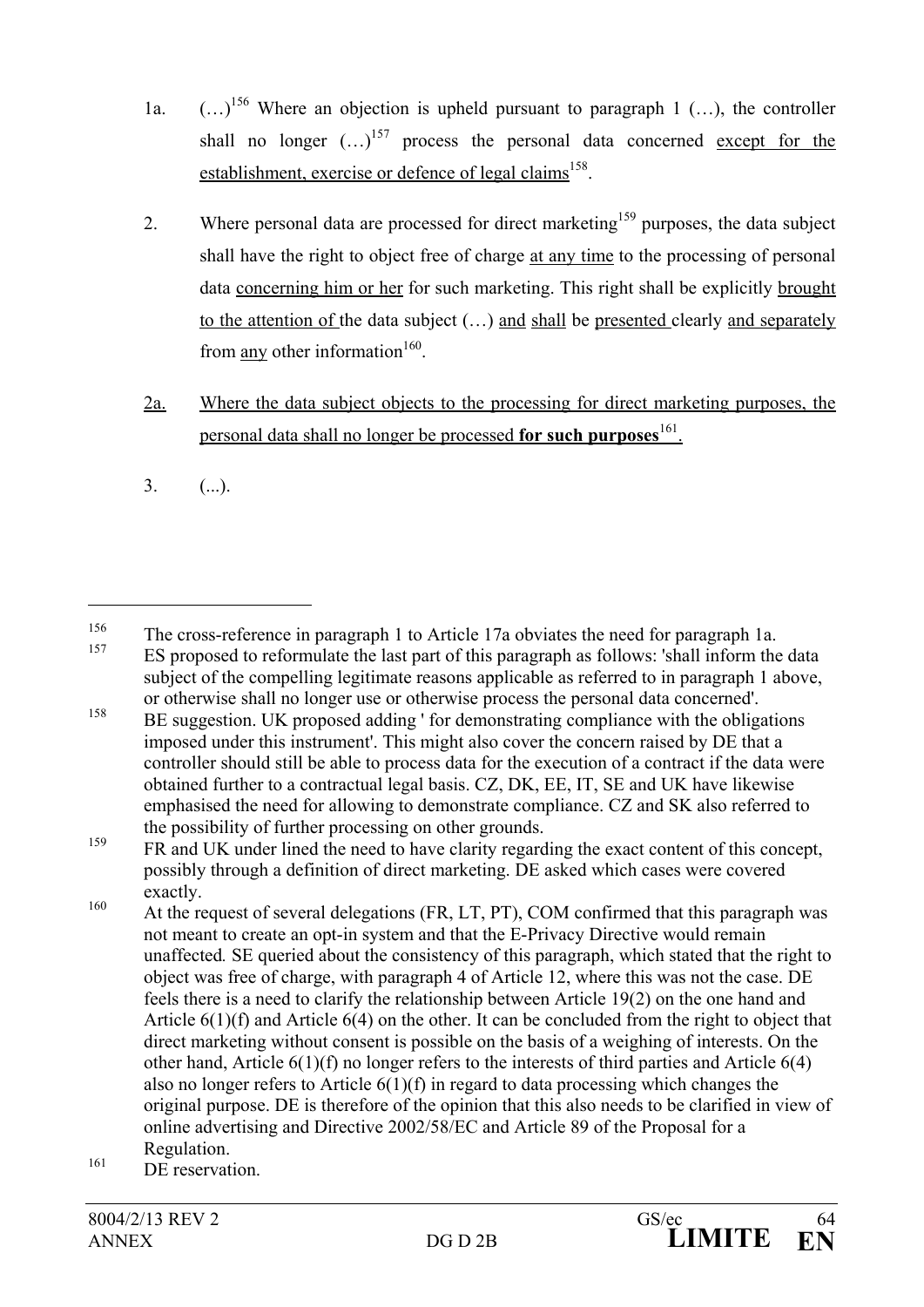4. [The rights provided for in **this** Article do not apply to personal data which are processed only for historical, statistical, or scientific purposes and the conditions in Article 83(1A) are met<sup>162</sup>l.

## *Article 20 Decisions based on profiling*<sup>163</sup>

1. Every data subject shall have the right not to be subject to a decision based **solely** on profiling<sup>164</sup> *which produces legal effects* concerning him or her  $(...)$  or adversely<sup>165</sup> affects (…) him or her unless such processing:

<sup>&</sup>lt;sup>162</sup> Text proposed by the Statistics Working Party in 10428/12. Supported by FR, and DK PL was opposed to this exception. At a later stage, the possibility of consolidating the various paragraphs on statistics into a revised version of Article 83 will need to be looked into.

<sup>&</sup>lt;sup>163</sup>ES, FR, SE and UK scrutiny reservation. COM reservation. DE thinks this provision must take account of two aspects, namely, whether and under what conditions a profile (= the linking of data which permits statements to be made about a data subject's personality) may be created and further processed, and, secondly, under what conditions a purely automated measure based on that profile is permissible if the measure is to the particular disadvantage of the data subject. It appears expedient to include two different rules in this regard. According to DE Article 20 only covers the second aspect and DE would like to see a rule included on profiling in regard to procedures for calculating the probability of specific behaviour (cf. Article 28b of the German Federal Data Protection Act, which requires that a scientifically recognized mathematical/statistical procedure be used which is demonstrably essential as regards the probability of the specific behaviour).

<sup>&</sup>lt;sup>164</sup> DK remarked that this was an open list of profiling measures and that it would prefer a closed list for the sake of legal certainty.

<sup>&</sup>lt;sup>165</sup> DE and PL wondered whether automated data processing was the right criterion for selecting high risk data processing operations and provided some examples of automated data processing operation which it did not consider as high risk. DE and ES pointed out that there also cases of automated data processing which actually were aimed at increasing the level of data processing (e.g. in case of children that are automatically excluded from certain advertising).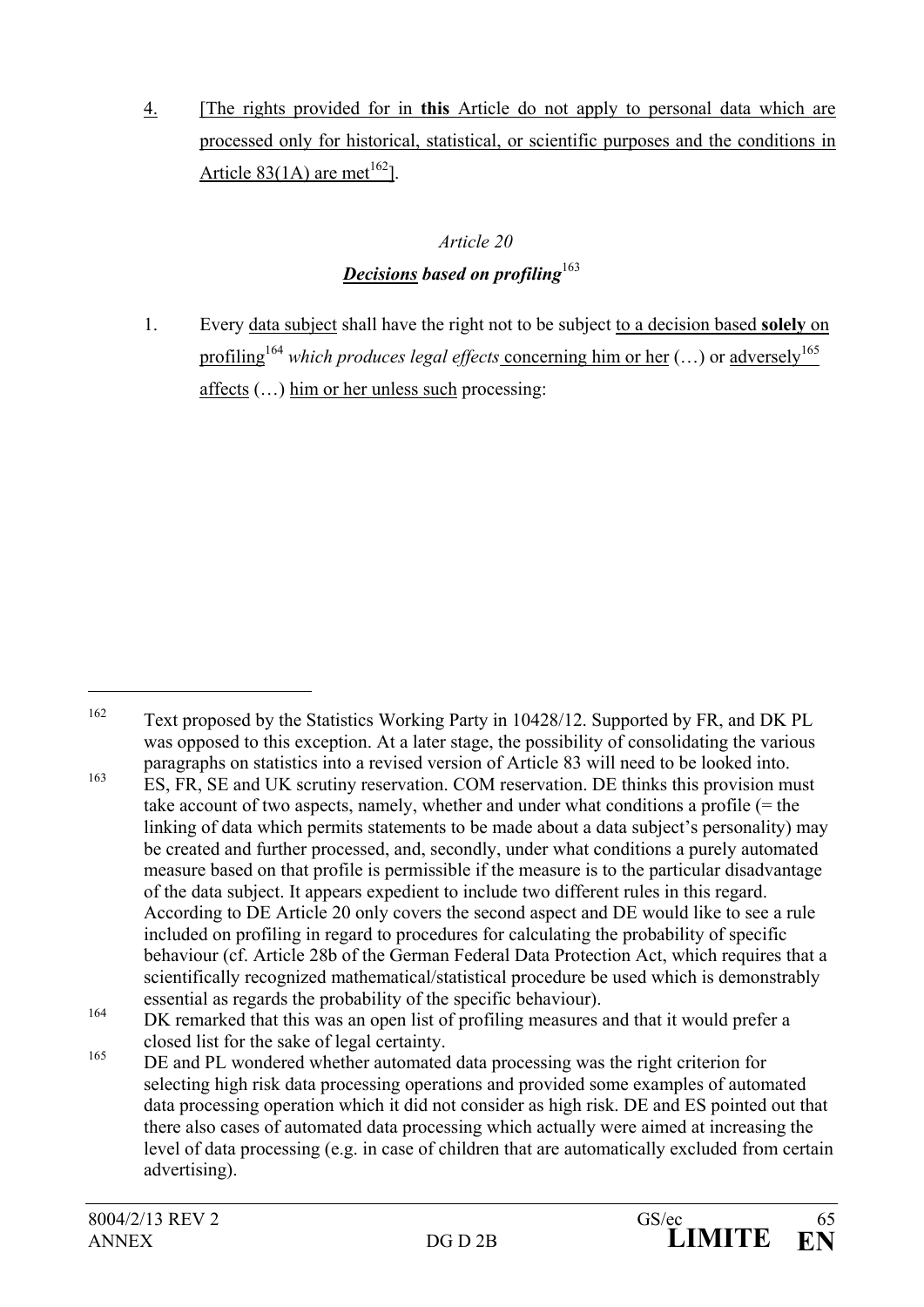- (a) is carried out in the course of the entering into, or performance of, a contract between the data subject and a data controller (…) and suitable measures to safeguard the data subject's legitimate interests have been adduced, such as the rights of the data subject to obtain human intervention on the part of the controller, to express his or her point of view, and to contest the decision <sup>166;</sup> or
- (b) is (…) authorized by Union or Member State law to which the controller is subject and which also lays down suitable measures to safeguard the data subject's legitimate interests; or
- (c) is based on the data subject's consent, subject to the conditions laid down in Article  $7$  (...).
- $2.$  (...).
- 3. Profiling shall not (…):
	- (a) *be carried* **on** for direct marketing purposes unless **suitable measures to safeguard the data subject's legitimate interests, such as the processing of** pseudonymous data**,** (…) **are in place** and the data subject has not objected to the processing pursuant Article  $19(2)^{167}$ ;

<sup>&</sup>lt;sup>166</sup> NL had proposed to use the wording 'and arrangements allowing him to put his point of view, inspired by Article 15 of DPD 46/95. BE suggested adding this for each case referred in paragraph 2.

 $167$  ES, FR and NL scrutiny reservation: these delegations thought point (a) was drafted too narrowly.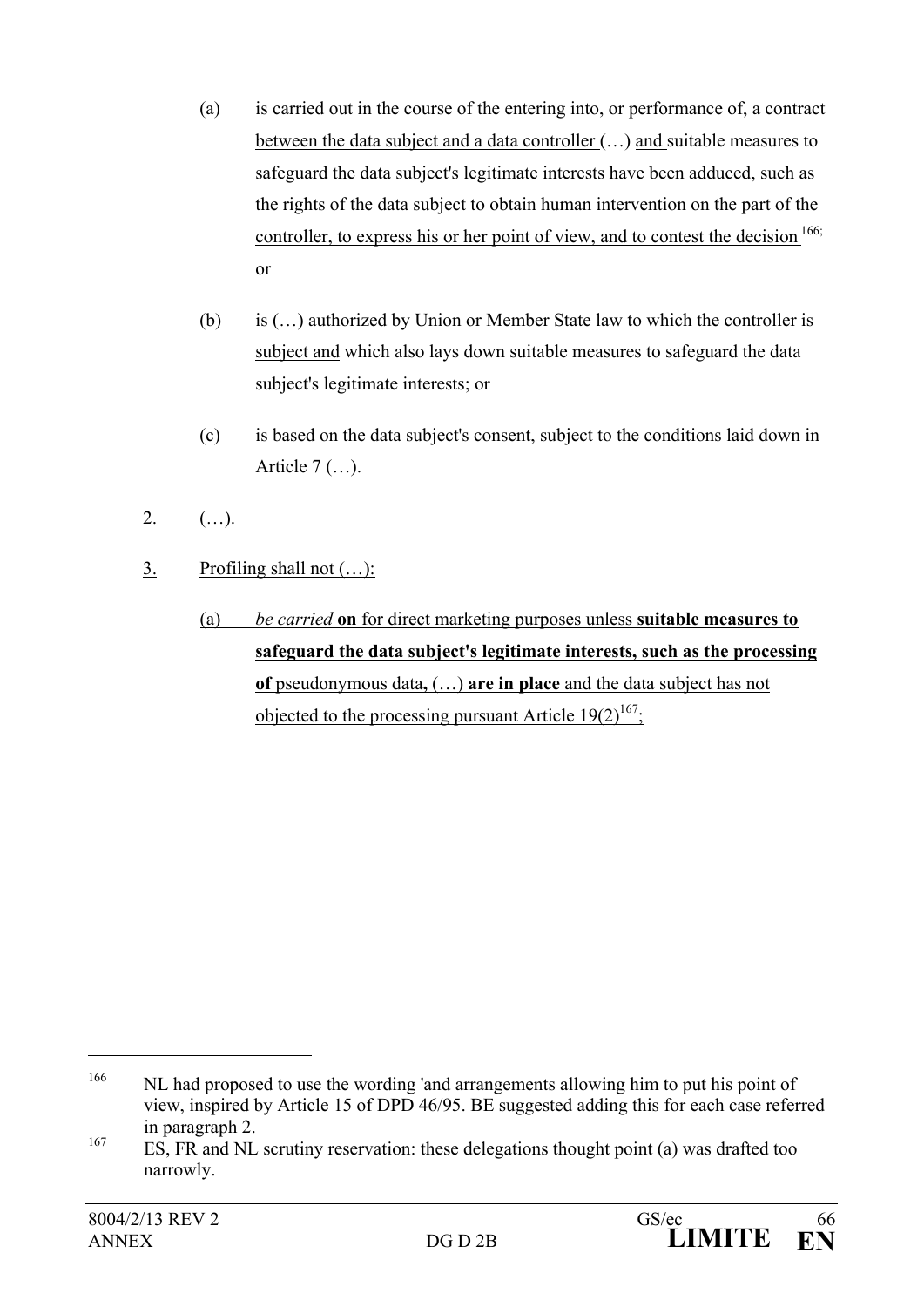- (b) **be based** on special categories of personal data referred to in Article 9(1), unless Article 9(2) applies and **(…)** suitable measures to safeguard the data subject's legitimate interests <sup>168</sup> **are in place**.
- 4.  $(\ldots)^{169}$ .
- 5.  $($ ...).

<sup>&</sup>lt;sup>168</sup> BE, COM, FR, NL, AT and UK reservation; DK and PL scrutiny reservation. FR and AT reservation on the compatibility with the E-Privacy Directive. BE would prefer to reinstate the term 'solely based' regarding point (b), but FR and DE had previously pointed out that 'not … solely' could empty this prohibition of its meaning by allowing sensitive data to be profiled together with other non-sensitive personal data.

<sup>&</sup>lt;sup>169</sup> At the suggestion of DE, this has been moved to Articles 14 and 14a.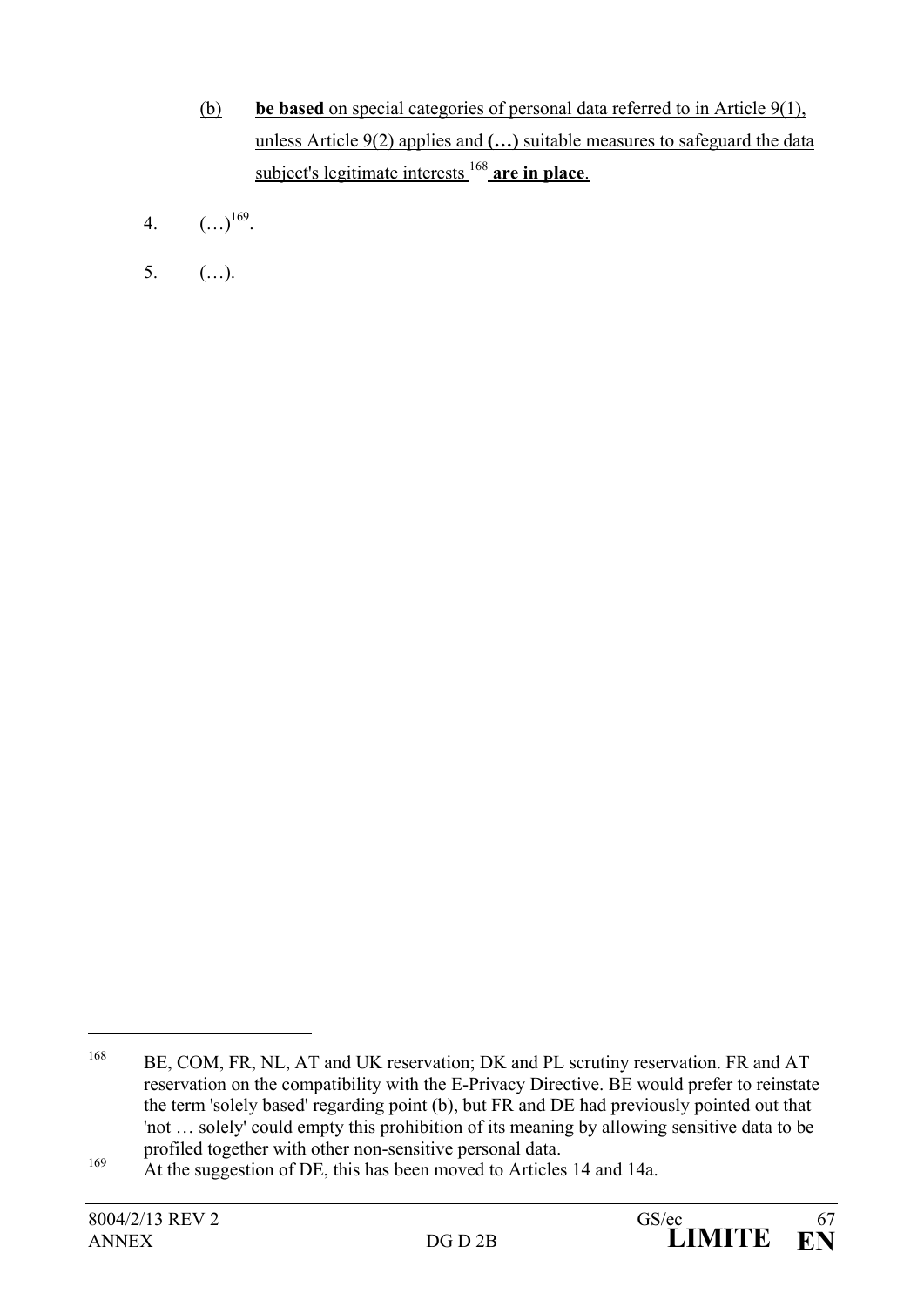# **SECTION 5 RESTRICTIONS**

### *Article 21 Restrictions<sup>170</sup>*

- 1. Union or Member State law to which the data controller or processor is subject may restrict by way of a legislative measure the scope of the obligations and rights provided for in points (a) to (e) of Article  $5^{171}$  and Articles 11 to 20 and Article 32, when such a restriction constitutes a necessary and proportionate measure in a democratic society to safeguard $172$ :
	- (aa) national security;
	- (ab) defence;
	- (a) public security;
	- (b) the prevention, investigation, detection and prosecution of criminal offences;

<sup>&</sup>lt;sup>170</sup> SI and UK scrutiny reservation. SE wondered why paragraph 2 of Article 13 of the 1995 Data Protection Directive had not been copied here. IT and NL also referred to the importance of having the possibility to provide derogations for statistical purposes. DE stated that para. 1 should not only permit restrictions of the rights of data subjects but also their extension. For example, Article 20(2)(b) requires that Member States lay down 'suitable measures to safeguard the data subject's legitimate interests', which, when they take on the form of extended rights of access to information as provided for under German law in the case of profiling to asses creditworthiness (credit scoring), go beyond the Proposal for a Regulation. With an eye to Article 6(3), the Member States also need flexibility especially in the public sector or in the health sector when it comes to laying down and framing specific rules (esp. in regard to earmarking, the nature of the data and the recipient) and enacting stricter rules. DE and EE thought the derogations should distinguish between the private and the public sector.

<sup>&</sup>lt;sup>171</sup> BE, DE, HU, FI, FR and PL thought that the reference to Article 5 should be deleted, as the principles of Article 5 should never be derogated from. IE and UK opposed this; with IE citing the example of 'unfair' data collection by insurance companies which might be necessary to rebut false damage claims. UK asked for clarification as to why Articles 6-10 are not covered by the exemption.

<sup>&</sup>lt;sup>172</sup> PL deemed such list not appropriate in the context of a Regulation. IT remarked that this demonstrated the impossibility of full harmonisation. GR and LU thought that it needed to be ensured that the exceptions would be interpreted and applied in a restrictive manner.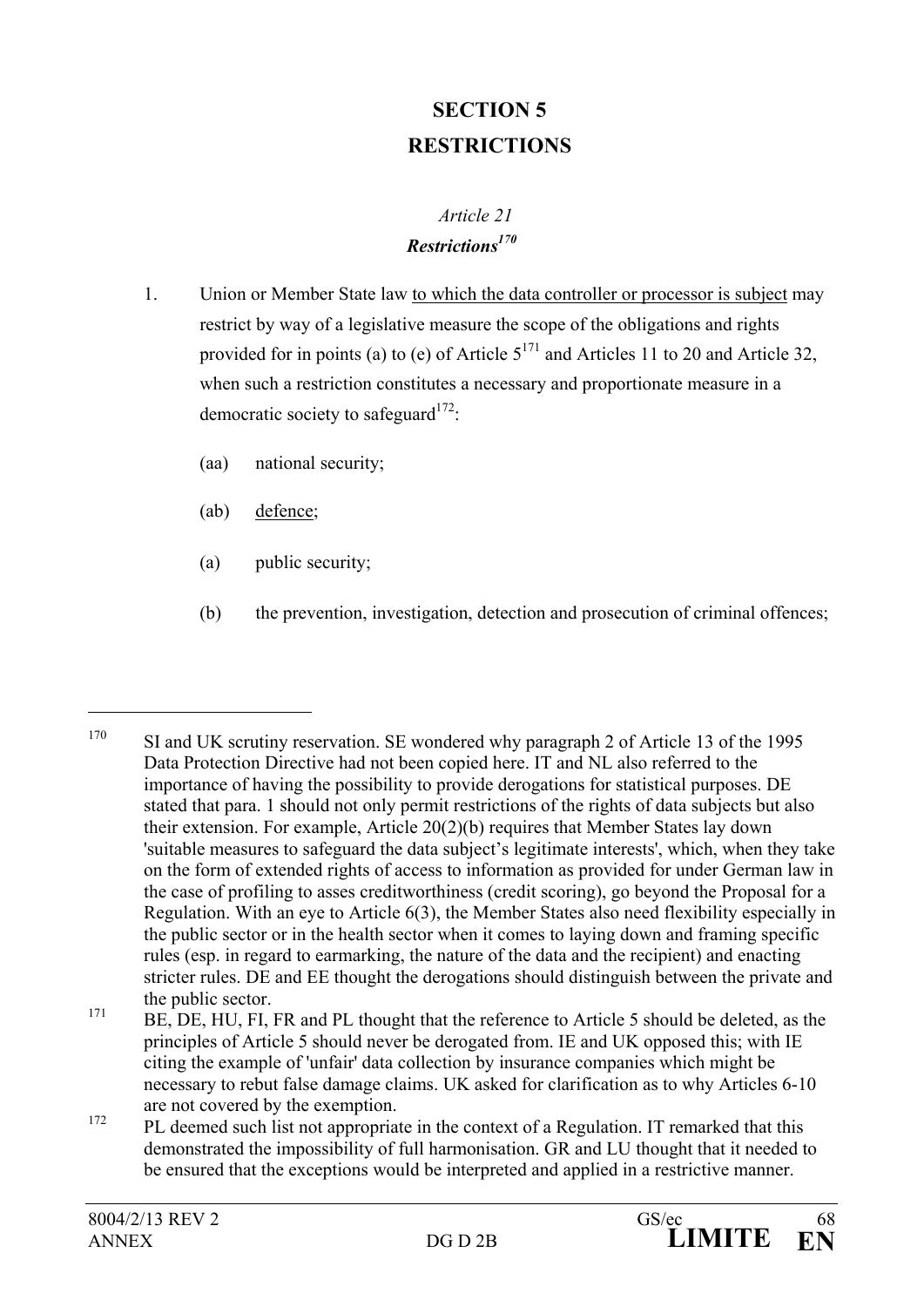- (c) other important objectives of general public interests of the Union or of a Member State<sup>173</sup>, in particular an important<sup>174</sup> economic or financial interest of the Union or of a Member State, including<sup>175</sup>, monetary, budgetary and taxation matters and the protection of market stability and integrity;
- (d) the prevention, investigation, detection and prosecution of breaches of ethics for regulated professions;
- (e) a monitoring, inspection or regulatory function connected, even occasionally, with the exercise of official authority in cases referred to in  $(a)$ ,  $(b)$ ,  $(c)$  and (d);
- (f) the protection of the data subject or the rights and freedoms of others<sup>176</sup>.
- 2. Any legislative measure referred to in paragraph 1 shall contain specific provisions at least as to *the purposes* of the processing or categories of processing, the scope of the restrictions introduced, the specification of the controller **or categories of controllers<sup>177</sup>** and the **applicable** safeguards taking into account of the nature, scope **and** purposes of the processing and the risks for the rights and freedoms of data subjects.

 $173$  DE, IT, LT scrutiny reservation as to the broad character of this exemption. SE thought it should be moved to a separate subparagraph.

 $174$  DK and UK scrutiny reservation on the adjective 'important'.

<sup>175</sup> FR suggested adding ' public health'. The Commission's argued that this was already covered by subparagraph (f).

 $176$  DE queried what is exactly covered by this subparagraph.

NL proposal.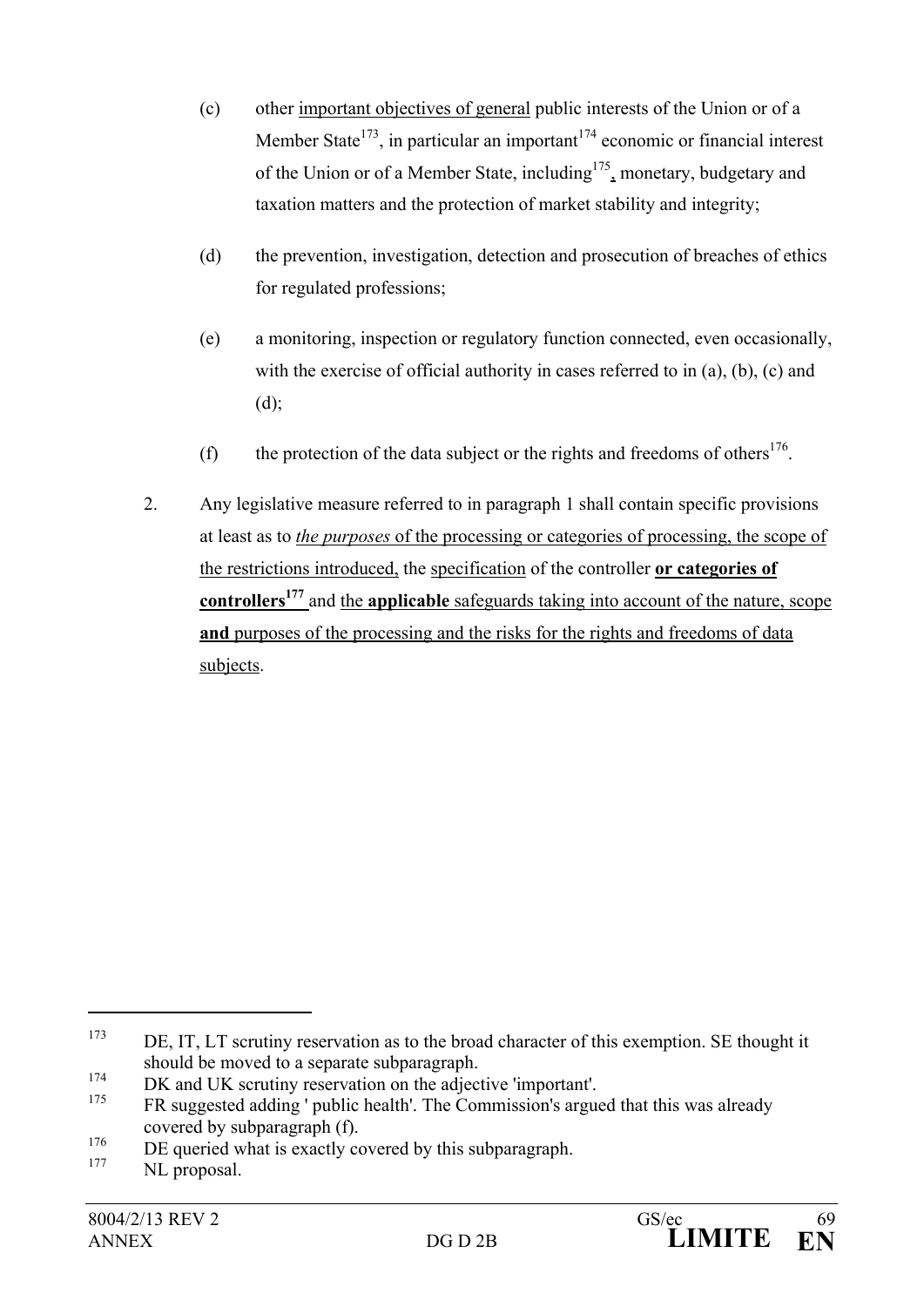## **CHAPTER IV**

## **CONTROLLER AND PROCESSOR**<sup>178</sup>

### **SECTION 1 GENERAL OBLIGATIONS**

#### *Article 22*

#### *Obligations of the controller***<sup>179</sup>**

1. Taking into account the nature, scope and purposes of the processing and the risks for the  $(.)$  rights and freedoms of data subjects<sup>180</sup>, the controller shall  $(...)$  implement

<sup>179</sup> FR and UK thought this Article could be deleted as it overlaps with existing obligations. UK thought it focuses too much on procedures rather than on outcomes. DE, LT and PT deplored that Article 22 does not contain an exception for SMEs. BE remarked that anyone who puts a photo on social media might be considered as a controller. SK proposed introducing a new concept of 'entitled person' in Article 4 of the Proposal for a Regulation, together with obligations for the controller and processor to instruct their 'entitled persons' who come into contact with personal data about rights and obligations under this regulation as well as laying down responsibility for their infringement. An 'entitled person' could be defined as 'any natural person who comes into contact with personal data as part of his employment, membership, under the authority of elected or appointed, or in the exercise of public functions, which may process personal data only on the instruction of the data controller or representative of the data controller or the data processor'. COM stressed the need to have a general obligation on the controller's responsibility, which could be further elaborated in view of a risk-oriented element.

<sup>180</sup> Whilst welcoming the introduction of a risk-based approach, several delegations stressed that the risk concept should be further detailed, either in the text of the Regulation itself (COM, DE, FR, HU, LU, NL, PT), possibly its recitals (IT, SE) or through guidance (maybe by the EDPB: ES) or codes of conduct (UK). DE pointed out that the text of the Regulation should allow differentiating the obligations on controllers by reference to the low or high degree of risk.

<sup>&</sup>lt;sup>178</sup> PT and SI reservation. General scrutiny reservation by UK on the articles in this Chapter. BE stated that it was of the opinion that the proposed rules, while doing away with the general notification obligation on controllers, did not reduce the overall administrative burden/compliance costs for controllers. The Commission disagreed with this. DE, DK, NL, PT and UK were not convinced by the figures provided by COM according to which the reduction of administrative burdens outbalanced any additional burdens flowing from the proposed Regulation. FR referred to the impact this article should have on members of the professions (*professions libéraux*) who collect sensitive data as part of their work (e.g. health professionals)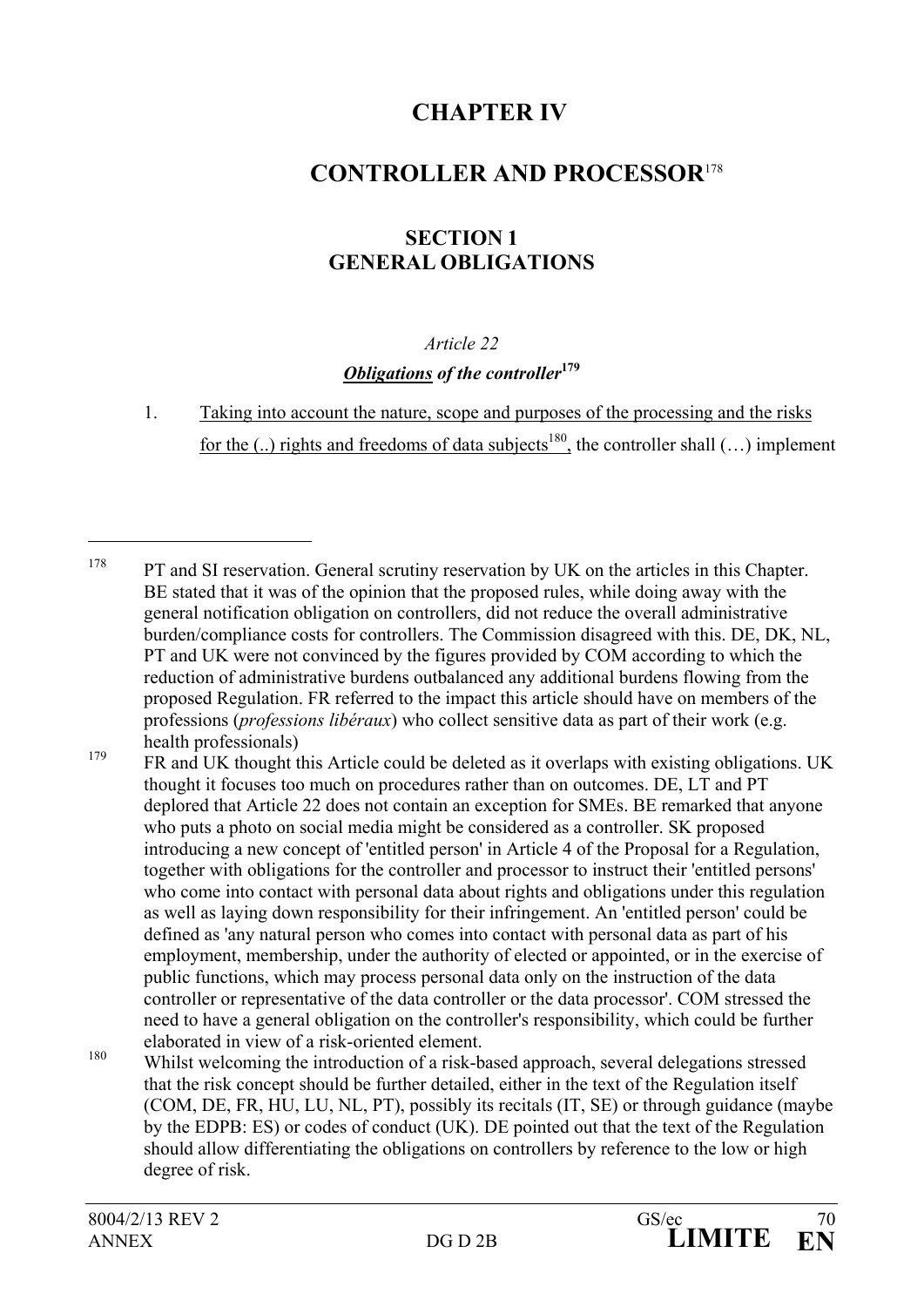appropriate measures **and<sup>181</sup>** be able to demonstrate that the processing of personal data is performed in compliance with this Regulation<sup>182</sup>.

- 2.  $(\ldots)$
- 2a. Where proportionate in relation to the processing activities<sup>183</sup>, the measures referred to in paragraph 1 shall include the implementation of appropriate data protection policies by the controller<sup>184</sup>;

**(…)**.

- **2b. Compliance with the obligations of the controller may be verified by means of a certification mechanism pursuant to Article 39 or, where proportionate, may be carried out by internal or external auditors.**
- $3.$  (...).
- $4.$   $($ ...).

 $181$  Deleted at the suggestion of BE.

<sup>182</sup> BE and UK have stated that there are dangers in maintaining such a vaguely worded obligation, applicable to all controllers, non-compliance of which is liable to sanctions.

<sup>&</sup>lt;sup>183</sup> HU and PL thought this wording allowed too much leeway to delegations. AT thought that in particular for the respects to time limits (b) the reference to the proportionality was problematic.

<sup>&</sup>lt;sup>184</sup> UK thought this was too complicated.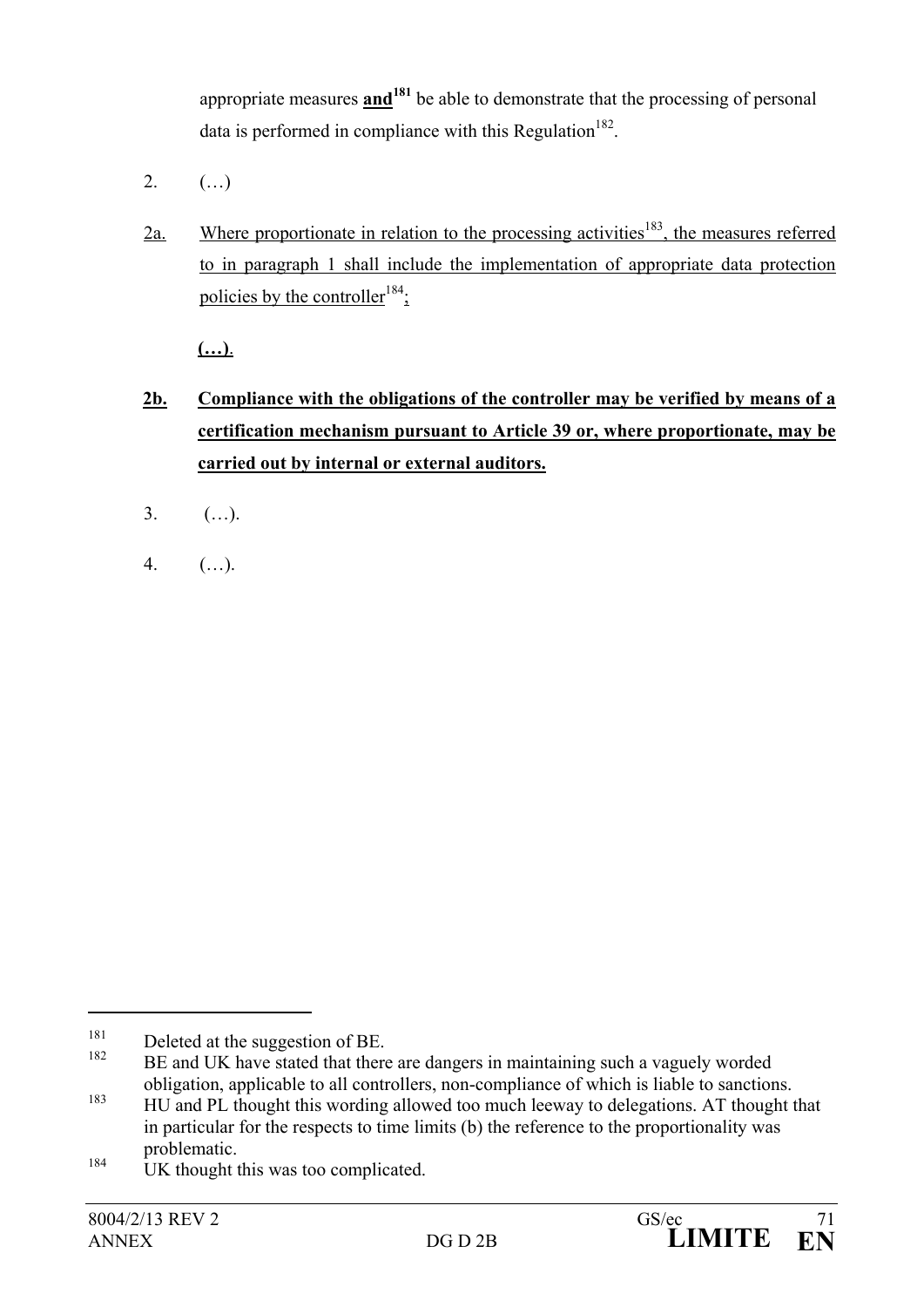#### *Article 23*

#### *Data protection by design and by default***<sup>185</sup>**

- 1. Having regard to the **available technology** and the cost of implementation and taking account of the risks for rights and freedoms of individuals posed by the nature, scope **and** purpose of the processing, the controller shall (…), implement (…) technical and organisational measures (…) appropriate to the activity being carried on and its objectives, including the use of pseudonymous data, in such a way that the processing will meet the requirements of this Regulation and ensure the protection of the rights of  $(...)$  data subjects.<sup>186</sup>
- 2. The controller shall implement appropriate measures for ensuring that, by default, only (…) personal data (…) which are **not excessive**<sup>187</sup> for each specific purpose of the processing <u>are processed;</u>  $(...)$  this applies to the amount of  $(...)$  data collected, (...) the period of their storage and their accessibility. **Where the purpose of the processing is not intended to provide the public with information,** those mechanisms shall ensure that by default personal data are not made accessible without human intervention to an indefinite number of individuals<sup>188</sup>.

<sup>&</sup>lt;sup>185</sup> UK reservation: UK thought this should not be set out in the Regulation. FR scrutiny reservation: FR and LT sought clarification on the scope of the data protection by design and by default and on why the processor was not included. DE and MT thought that more emphasis should be put on pseudonymising and anonymising data. DE thought that, in view of Article 5(c), the principle of data economy and avoidance, as well as anonymisation and pseudonymisation should be listed as key options for implementation. It also thought data by design and by default should be more used in response to risky data processing operations. ES thought that the term 'non-excessive data processing' was preferable to 'data protection by design'. FR also queried the exact meaning of the terms used in the title.

<sup>&</sup>lt;sup>186</sup> NL stated this paragraph added little in terms of legal obligations compared to other articles in the draft regulation. It might be moved to a recital.

<sup>&</sup>lt;sup>187</sup> ES proposed to replace 'necessary' by 'not excessive in quantity'.

DE, IT and SE reservation; DE and UK queried the exact meaning of the last sentence for social media. SE thought this would be better moved to the recitals. BE and FR asked what this added to the principle of data minimisation contained in Article 5. AT thought the second sentence should be retained.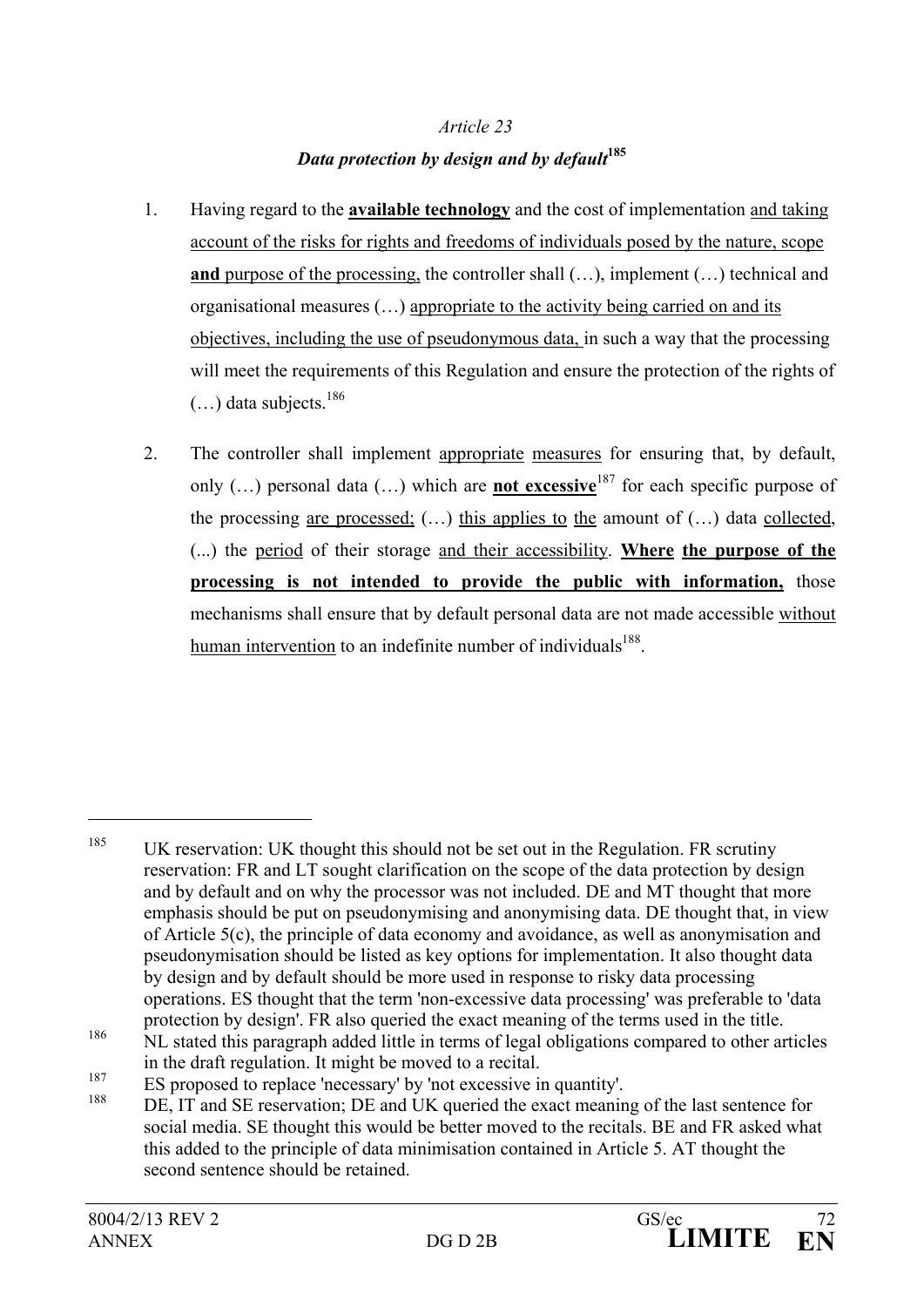- 2a. The controller may demonstrate compliance with the requirements set out in paragraphs 1 and 2 by means of a certification mechanism pursuant to Article 39.
- 3. (…)
- 4. (…)

# *Article 24*

## *Joint controllers*  $189$

1. (…) Joint controllers shall **in a transparant manner** determine their respective responsibilities for compliance with the obligations under this Regulation, in particular as regards the (…) exercising of the rights of the data subject and their respective duties to provide the information referred to in Articles 14 and 14a, by means of an arrangement between them<sup>190</sup> unless, **and in so far as,** the respective responsibilities of the controllers are determined by Union or Member State law to which the controllers are subject.

<sup>&</sup>lt;sup>189</sup> EE scrutiny reservation. SI and UK reservation: UK thought this provision should be deleted. UK and ES thought this article does not take sufficiently account of cloud computing. CZ, DE and NL expressed grave doubts about the enforceability of this provision in the private sector outside arrangements within a group of undertakings. CZ and DE thought this article should contain a safeguard against outsourcing of responsibility. FR thought the allocation of liability between the controller and the processor is very vague. DE and LT emphasised that it would be in the interest of the data subject to have clear rules and thought the article should therefore be clarified. Other delegations (DK, EE, SE, SI and UK) warned against potential legal conflicts on the allocation of the liability. SE thought that the allocating respective liability between public authorities should be done by legislation. SI scrutiny reservation.

<sup>&</sup>lt;sup>190</sup> BE proposed adding: 'The arrangement shall duly reflect the joint controllers' respective effective roles vis-à-vis data subjects. The arrangement shall designate the supervisory authority in accordance with Article 51. The arrangement shall designate which of the joint controllers shall act as single point of contact for data subjects to exercise their rights.' ES suggested adding ' For this agreement to be valid in relation to data subjects, it must be documented and must have been brought to their attention beforehand; otherwise, the aforementioned rights may be exercised in full before any of the controllers, and it shall be incumbent on them to ensure precise compliance with the legally established benefits.' SK also pleaded in favour of informing data subjects of any arrangements between several controllers.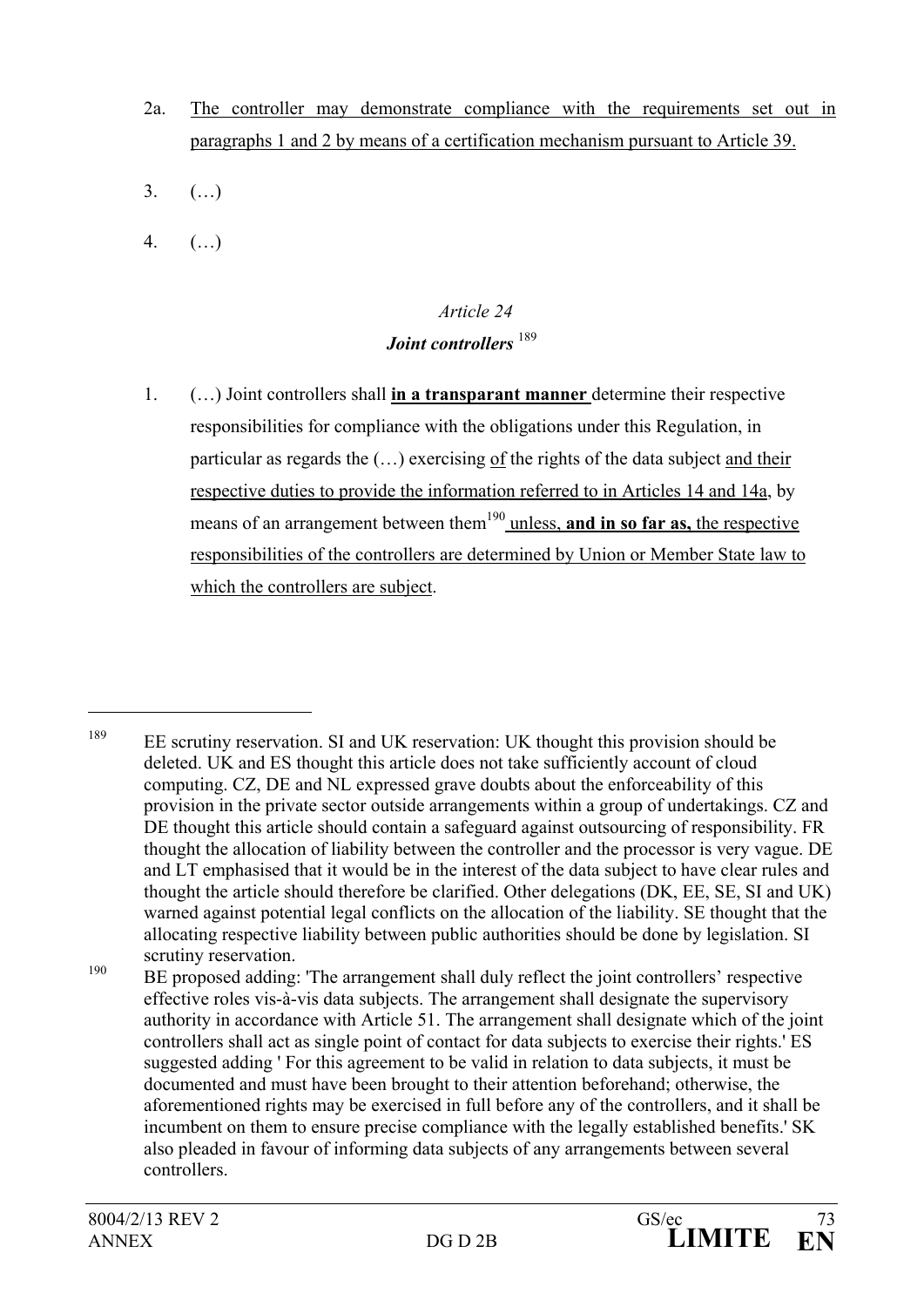2. **Irrespective of the terms of the arrangement referred to in paragraph 1, t**he data subject may exercise his or her rights under this Regulation in respect of and against each of the  $(...)$  controllers<sup>191</sup> unless the data subject has been informed in a **transparant manner which of the joint controllers is responsible.**

#### *Article 25*

### *Representatives of controllers not established in the Union<sup>192</sup>*

- 1. In the situation referred to in Article 3(2), the controller shall designate in writing a representative in the Union $193$ .
- 2. This obligation shall not apply to:
	- (a) a controller established in a third country where the Commission has decided that the third country ensures an adequate level of protection in accordance with Article  $41^{194}$ ; or

 $\overline{a}$ 

BE, DE, IT, NL, PL and SK reservation: they thought this indent should be deleted. At the request of several delegations, COM confirmed that this indent also covered the Safe

 $191$  DE, FR and LT emphasised that it would be in the interest of the data subject to have clear rules which allow it to address its requests to all controllers concerned. Potential language problems in case of controllers established in different Member States were also highlighted. ES indicated that such arrangements can never be to the detriment of the data subject's rights and its proposal for paragraph 2 seeks to take account of the concerns.

 $192$  GR and UK scrutiny reservation. Several delegations (DE, NL, SE) expressed doubts as to whether the tool of obliging controllers not established in the EU to appoint representatives was the right one to ensure the application of EU data protection law to the offering of services and goods in the EU, in view, inter alia, of the low success of this tool under the 1995 data protection directive. CZ and UK also questioned the enforceability of this provision and thought it should be considered alongside Article 3(2). BE, DE FR, IT, PL and UK argued that, if such obligation were to be imposed, the Regulation, Article 79(6)(f) of which provides a mandatory fine for failure to appoint a representative, should clearly allocate duties and tasks to the representative. Reference was also made to the lack of clarity regarding possible sanctions in case of non-designation of a representative. FR also thought the representative's contact details should mandatorily be communicated to the DPA and referred specifically to the potentially problematic case of non-EU air carriers which, often in cooperation with EU carriers, offered flights to EU residents and might not have a representative in the Union.

 $^{193}$  SI reservation.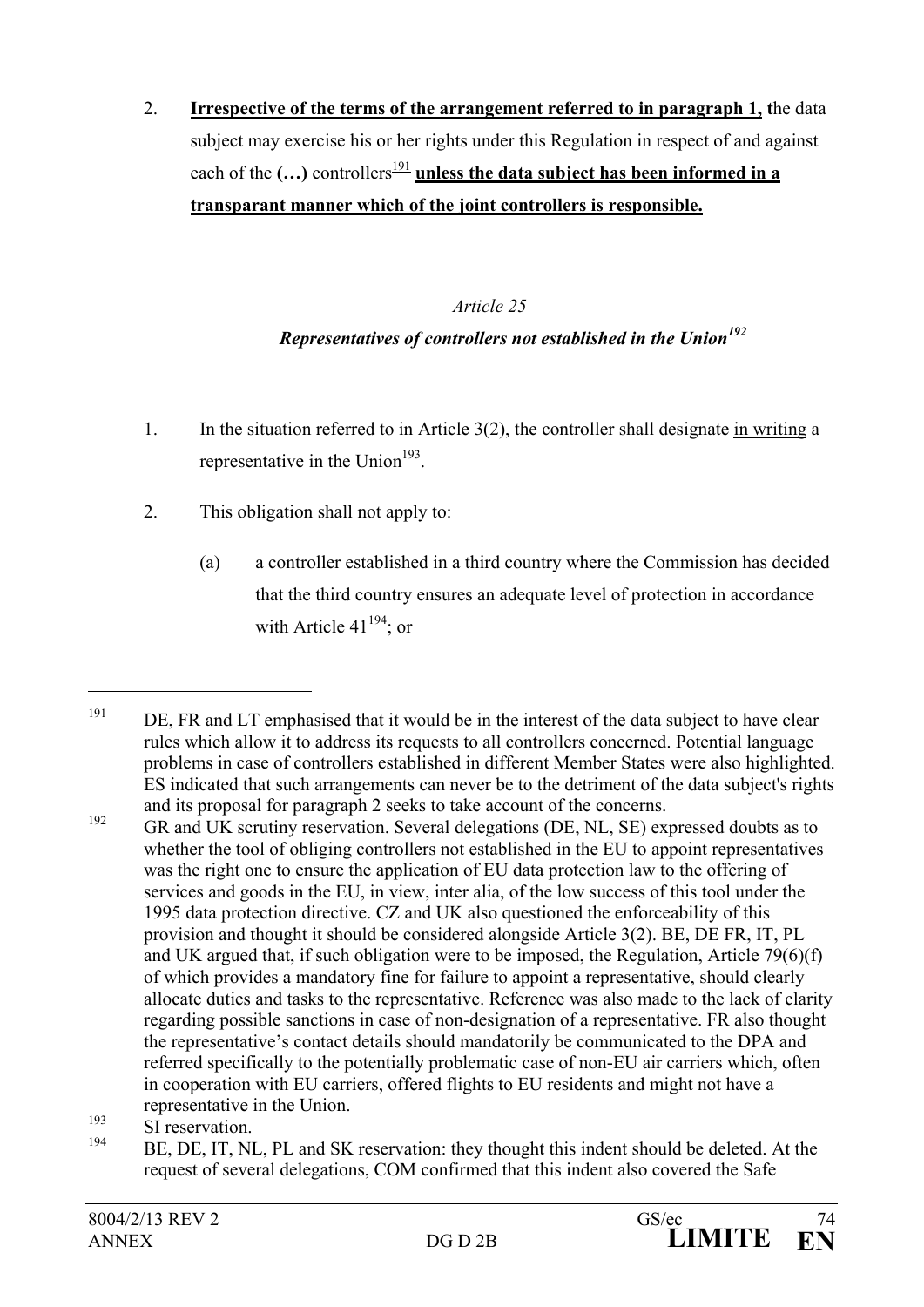- (b) an enterprise employing fewer than 250 persons unless the processing it carries out involves **specific** risks for the rights and freedoms of data subjects, having regard to the nature, scope and purposes of the processing<sup>195</sup>; or
- (c) a public authority or body<sup>196</sup>; or
- (d)  $(\ldots)^{197}$ .
- 3. The representative shall be established in one of those Member States where the data subjects whose personal data are processed in relation to the offering of goods or services to them, or whose behaviour is monitored, reside<sup>198</sup>.
- 3a. The representative shall be mandated by**<sup>199</sup>** the controller to be addressed in addition to or instead of the controller by, in particular, supervisory authorities and data subjects, on all issues related to the processing of personal data, for the purposes of ensuring compliance with this Regulation.
- 4. The designation of a representative by the controller shall be without prejudice to legal actions which could be initiated against the controller itself.

Harbour Agreement. It also pointed out that under Article 41(2)(1) of its proposal having effective and enforceable rights was precisely one of the determining elements to be taken into account in the case of an adequacy decision.

- <sup>195</sup> BE, DE, ES, FR, FI, GR, IT, LT, LV, PL, PT and SK remarked that the SME-criterion in itself, while being relevant, could not be sufficient to determine the applicability of the obligation to appoint a representative. The risk inherent in data processing operations should be more important and this text proposal seeks to incorporate this element. DE remarked that the proposed criterion itself would exclude 99.8 % of all enterprises in third countries from the scope of this obligation. FR thought that the risk-criterion should be described in a uniform manner throughout the Regulation
- <sup>196</sup> SI thought this should be drafted more broadly so as to encompass any body which exercised sovereign governmental powers. LT scrutiny reservation.
- $197$  DE and SK thought that this scenario was not covered by Article 3(2). There appears to be no more need for this subparagraph now in view of the revised recital 23
- <sup>198</sup> DE pointed out that paragraph 3 leaves it entirely up to businesses offering EU-wide internet services where they appoint a representative within the EU; it thought that this should be done in accordance with the rule on supervisory jurisdiction in the cases referred to in Article 3(2). At any rate, the supervisory authority in that Member State in which the representative is appointed should have jurisdiction.
- <sup>199</sup> BE proposed to state 'is liable'.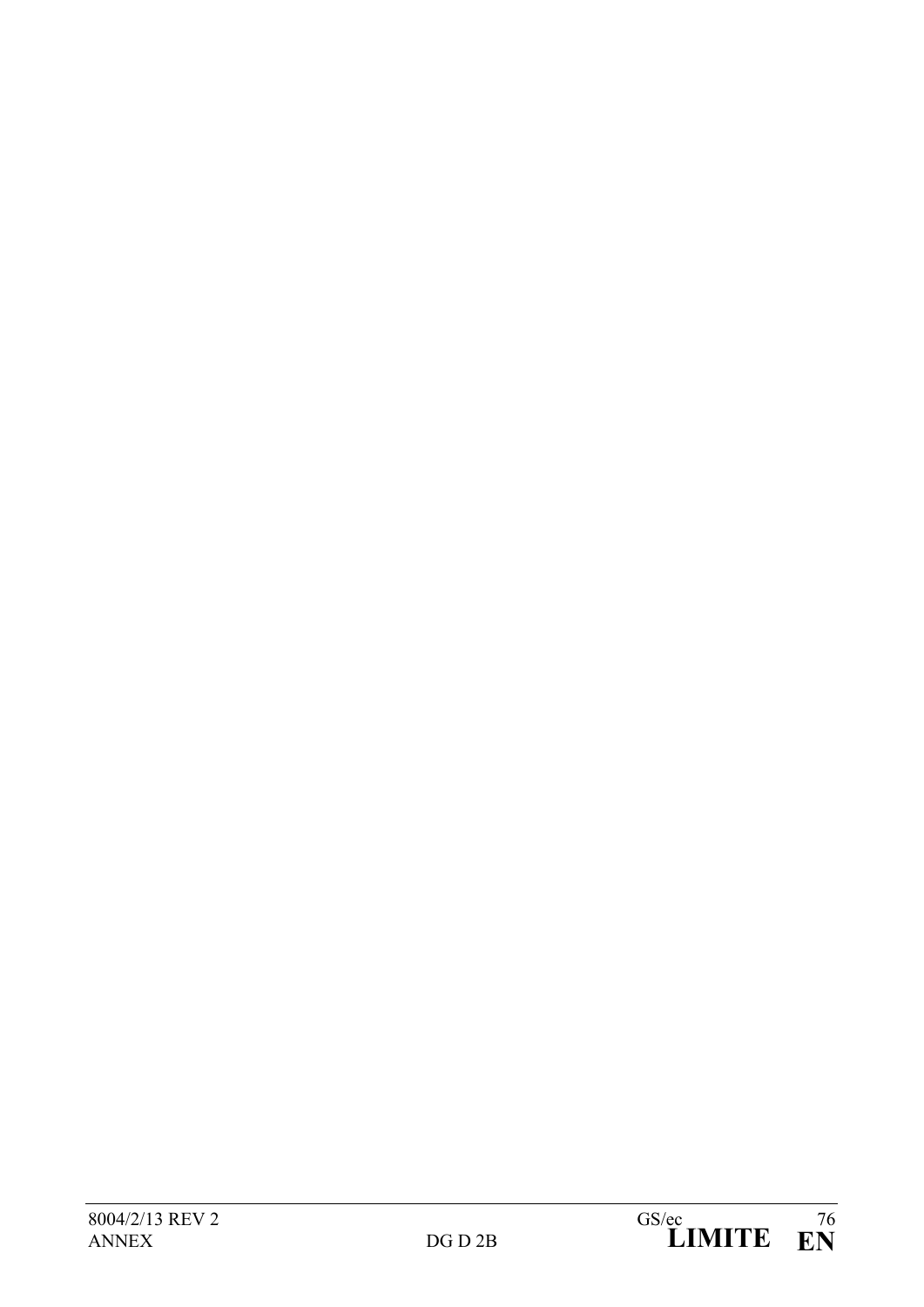# *Article 26*

# *Processor***<sup>200</sup>**

1.  $(\ldots)^{201}$  The controller shall use only processors providing sufficient guarantees<sup>202</sup> to implement appropriate technical and organisational measures (…) in such a way that the processing will meet the requirements of this Regulation  $(...)^{203}$ . 204

# **1a. The provision of sufficient guarantees referred to in paragraph 1 may be demonstrated by means of a certification mechanism pursuant to in Article 39.**

- 2. The carrying out of processing by a processor shall be governed by a contract setting out the subject-matter and duration of the contract, the nature and purpose of the processing, the type of data and categories of data subjects<sup>205</sup> or other legal act<sup>206</sup> binding the processor to the controller and stipulating in particular that the processor shall:
	- (a) process the personal data only on instructions from the controller  $(...)^{207}$ , unless required to do so by Union or Member State law to which the

<sup>&</sup>lt;sup>200</sup> CZ reservation: this article should be deleted. Several delegations (DE, EE, FR IT, LU, NL, SI, SK and UK) pointed to the difficulties in distinguishing the roles of controllers and processors, in particular in the context of cloud computing, where the controller often can not exercise (full) control over the way in which the processor handles the data and thought the proposed provision did not reflect the realities of cloud computing. DE thought the provision needed to be re-examined to see to what extent it is applicable to and meaningful for existing and emerging procedures and services in the health sector, in particular the processing of pseudonymised data or data rendered unintelligible and the administration of medical file systems under the patient's control ('google health', 'health vault').

<sup>&</sup>lt;sup>201</sup> DE proposed starting the sentence by stating that the controller shall be responsible for ensuring compliance with data protection rules.

 $202$  DK and FR thought the 'sufficient guarantees' should be detailed.

The latter part of the article was deleted as it added nothing substantial: IE, NL and SE. DE thought it could be put in a separate sentence.

<sup>&</sup>lt;sup>204</sup> Some delegations thought it should be explicitly stated that the rights of the data subject and the right to compensation for damages must be asserted against the controller

<sup>&</sup>lt;sup>205</sup> Further to DE suggestion, 'in particular' was deleted as this may indeed convey the wrong expression that there may be cases where the processor can process data without instruction.

 $206$  FR wanted to know what was meant by an 'other legal act'.

DE wondered whether this requirement was feasible in the context of social media.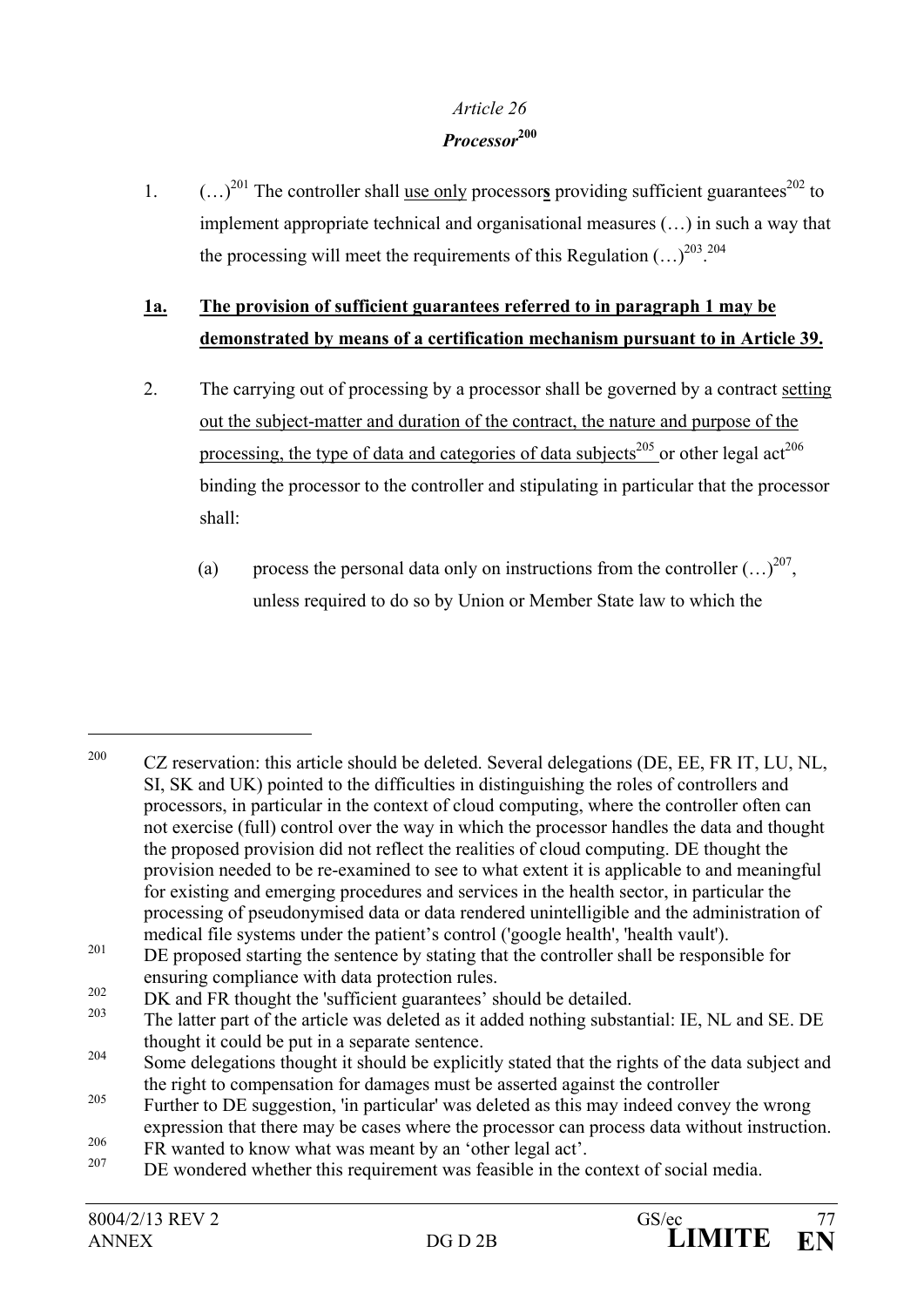processor is subject [**and in such a case, the processor shall notify the controller unless the law prohibits it<sup>208</sup>]**;

- (b)  $(...);$
- (c) take all (…) measures required pursuant to Article 30;
- (d) determine the conditions for enlisting another processor  $(...)^{209}$ ;
- (e) as far as  $(...)$  possible<u>, taking into account</u> the nature of the processing<sup>210</sup>, assist the controller in responding to requests for exercising the data subject's rights laid down in Chapter III;
- (f) determine the extent to which the controller is to be assisted in ensuring compliance with the obligations pursuant to Articles 30 to 34;
- (g)  $(\ldots)$  **return** the personal data after the completion<sup>211</sup> of the processing specified in the contract or other legal act, unless there is a requirement to store the data under Union or Member State law to which the processor is subject;
- (h) make available to the controller  $(...)$  all information<sup>212</sup> necessary to demonstrate compliance with the obligations laid down in this Article.

# 3. **The contract referred to in paragraph 2 shall be in writing or in an electronic or other non-legible form which is capable of being converted into a legible form.**

4. (…).

 $rac{208}{209}$  BE proposal.

UK thought this overlapped with other parts of the Regulation (Article  $26(2)(a)$  and 30). BE thought the requirement should be deleted and DE thought it should at least have been limited to establishment of contractual relationships. AT and SK scrutiny reservation: SK thought there were many questions surrounding the relation with this 'secondary' processor.

<sup>&</sup>lt;sup>210</sup> FR thought this was unclear and should possibly replaced by a reference to risk . IT thought different types of risk could be referred to here.

<sup>&</sup>lt;sup>211</sup> SI queried when processing was 'ended'. FR, ES and NL thought there should be an obligation to return the data.

<sup>&</sup>lt;sup>212</sup> DE referred to 'the principal's rights of supervision and the contractor's corresponding rights of tolerance and involvement', for instance rights of entry, certified auditor's obligations to report periodically.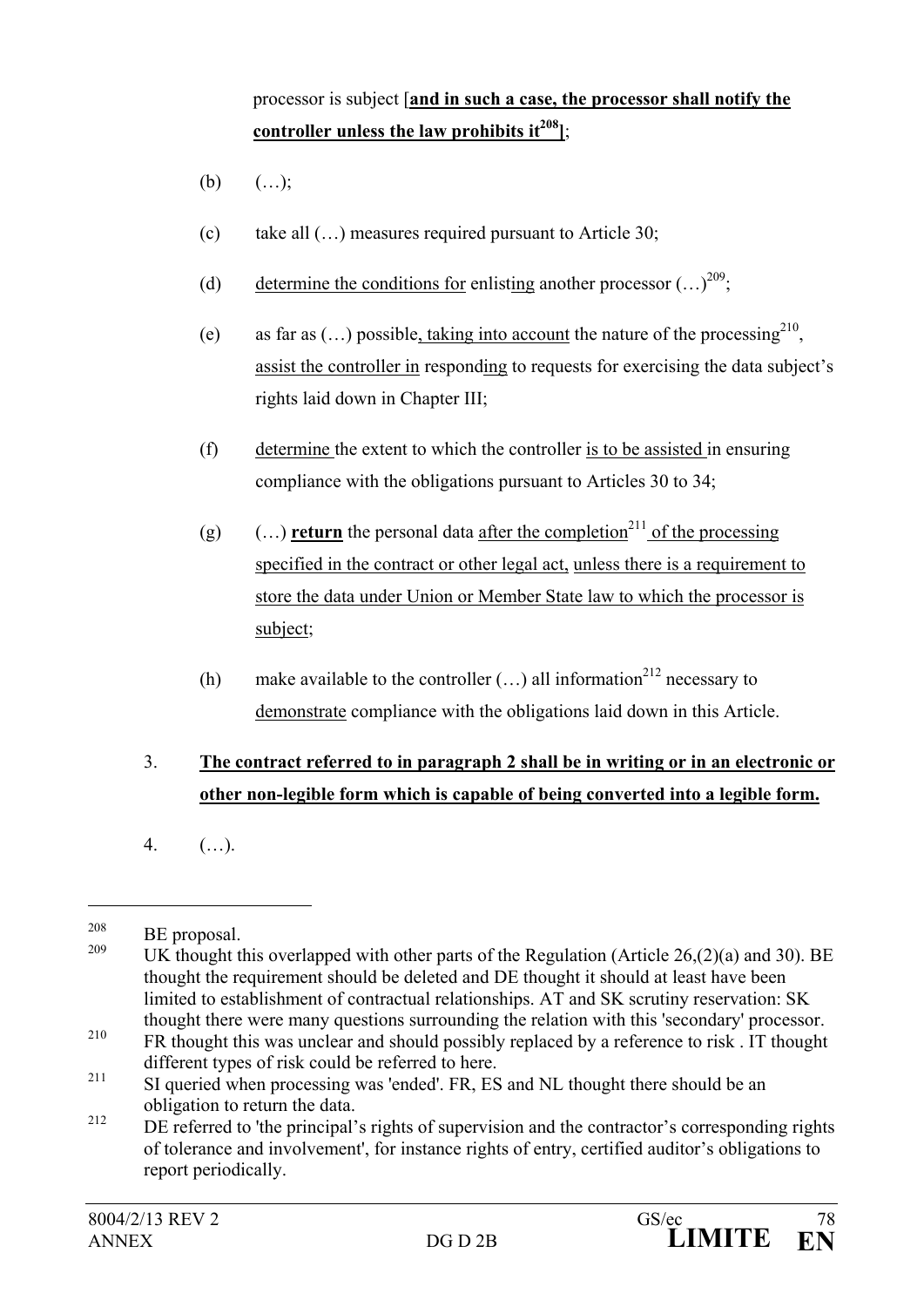5.  $(\ldots)^{213}$ .

<sup>213</sup> COM reservation on deletion.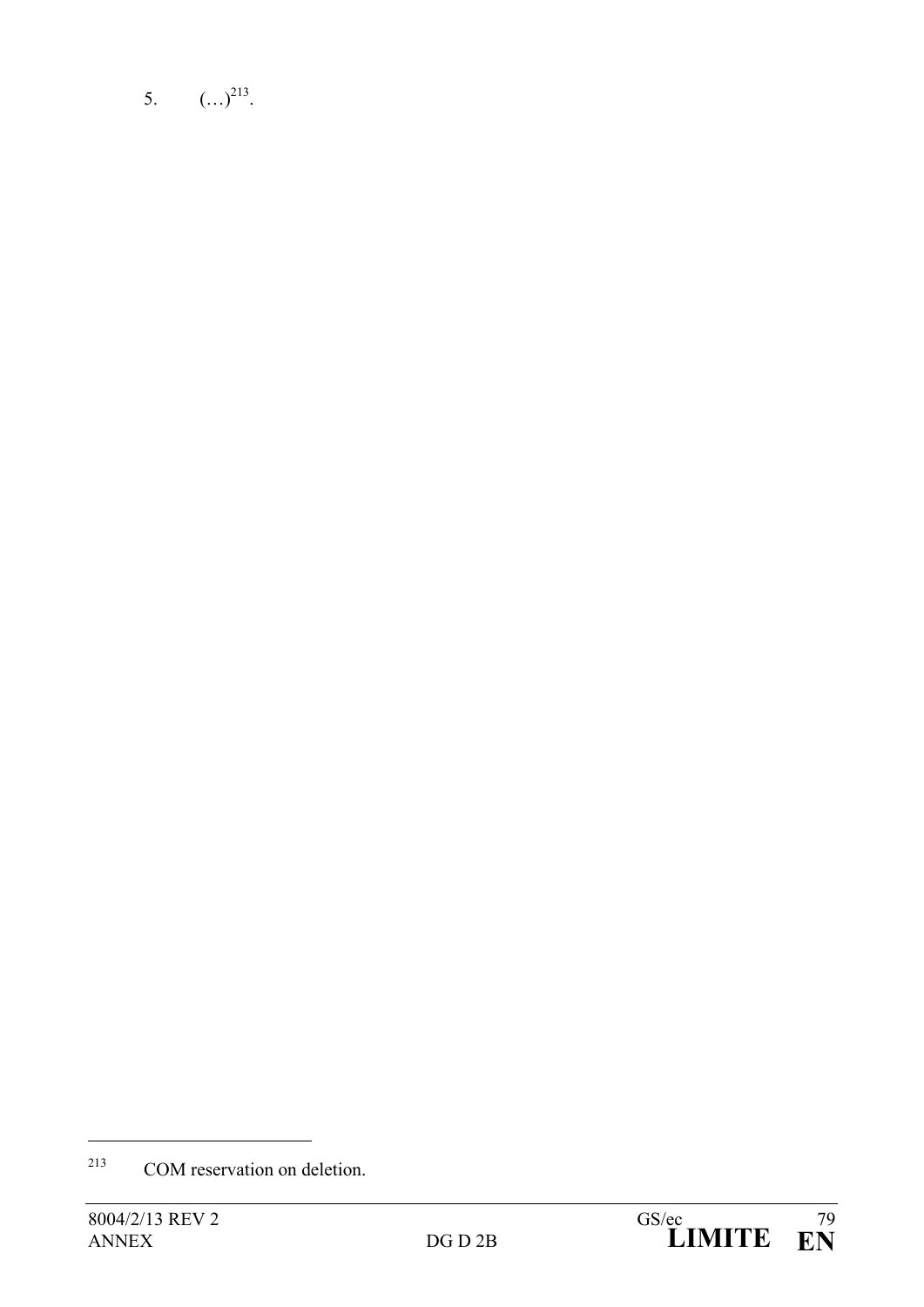#### *Article 27*

#### *Processing under the authority of the controller and processor*

## $\binom{1}{1}$  214

#### *Article 28*

## *Records<sup>215</sup> of categories of personal data processing activities* <sup>216</sup>

- 1. Each controller  $(...)^{217}$  and, if any, the controller's representative, shall maintain a record **of** all categories of **personal data<sup>218</sup>** processing activities under its responsibility<sup>219</sup>. <sup>220</sup>This record shall contain (...) the following information:
	- (a) the name and contact details of the controller <u>and</u> any joint controller  $(...),$ controller's representative and data protection officer, if any;
	- (b)  $(…)$ ;

 $\frac{218}{219}$  BE and IT proposal.

<sup>&</sup>lt;sup>214</sup> ES, FR, SI and UK stated that it is difficulty to see what is the added value of this Article as compared to Article 26, §2(b). As for employees of the controller, the latter will always be liable for any data protection violations carried out by the former. All confidentiality duties have now been moved to Article 30.

<sup>&</sup>lt;sup>215</sup> Further to UK proposal the term 'document' has been replaced by the more technologically neutral term 'record'. PL and SK suggested to specify that the documents/records could be kept 'in paper or electronically', but the Presidency prefers to keep the wording technologically neutral.

<sup>&</sup>lt;sup>216</sup> AT and SI scrutiny reservation. UK stated that it thought that the administrative burden caused by this Article nullified the benefits if the proposed abolition of the notification obligation. DE, LU, NL and SE shared these concerns.

<sup>&</sup>lt;sup>217</sup> Several delegations (BE, DE) thought the processor should not have cumulative obligations with the controller. ES and UK pointed out that the impact of cloud computing needed further reflection.

<sup>&</sup>lt;sup>219</sup> FR thought it should be specified for how long the documentation needed to be kept.

ES proposed to insert a sentence along the following lines: 'Controllers that do not have a data protection officer or sufficient certificate in force, shall have the legally established documentation form with regard to all processing operations carried out under their responsibility.'. NL thought the keeping of documentation shoulkd be made conditional upon a prior risk assesment: 'Where a data protection impact assessment as provided for in Article 33 indicates the processing operation presents a high degree of risk, referred to in Article 33'. RO is also in favour of a less prescriptive list.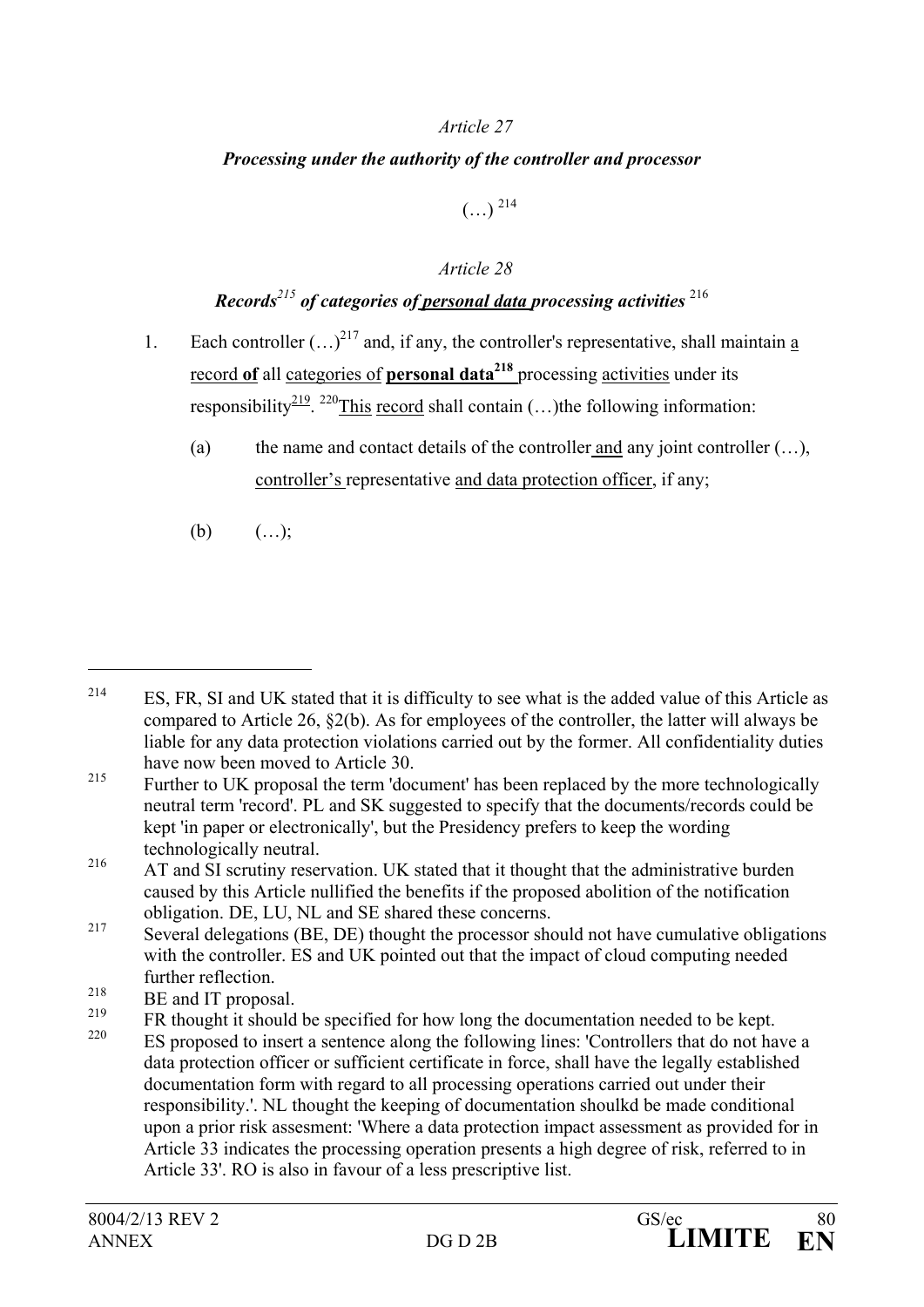- (c) the purposes of the processing, including the legitimate interest when the processing is based is based on Article  $6(1)(f)^{221}$ ;
- (d) a description of categories of data subjects and of the categories of personal data relating to them;
- (e) the (…) categories of recipients **to whom the personal data have been or will be disclosed, in particular recipients in third countries;**
- (f) where applicable, the categories of transfers of personal data to a third country or an international organisation,  $(\ldots)^{222}$   $(\ldots)$
- (g) **where possible, the envisaged** time limits for erasure of the different categories of data.
- $(h)$   $(l...)$
- 2a. Each processor<sup>223</sup> shall maintain a **record** of all categories of **personal data**  processing activities carried out on behalf of a controller, containing:
	- (a) the name and contact details of the processor **or processors** and of each controller on behalf of which the processor is acting, and of the controller's representative, if any;
	- (b) the name and contact details of the data protection officer, if any;
	- (c) the categories of processing carried out on behalf of each controller;
	- (d) where applicable, the categories of transfers of personal data to a third country or an international organisation .
- **3a. The records referred to in paragraphs 1 and 2a shall be in writing or in an electronic or other non-legible form which is capable of being converted into a legible form.**

<sup>&</sup>lt;sup>221</sup> UK suggested deleting it, as it overlaps with Article 6(1)(f).

 $\frac{222}{223}$  UK reservation.

UK thinks this article should not apply to processor(s at all, as all their processing activities are carried out under the responsibility of the controller.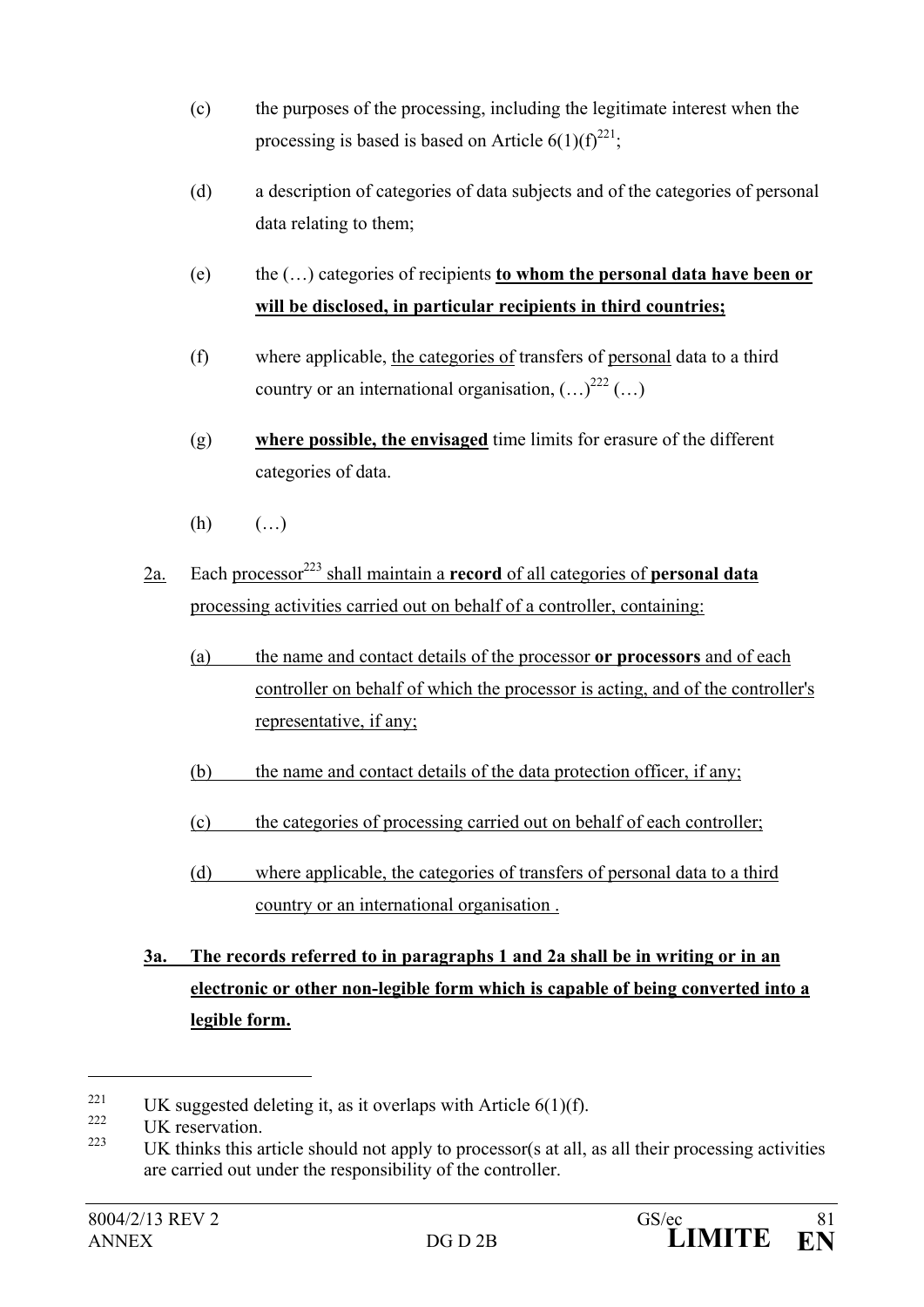- 3. On request, the controller and the processor and, if any, the controller's representative, shall make the <u>record</u> available  $(...)$  to the supervisory authority<sup>224</sup>.
- 4. The obligations referred to in paragraphs 1 **and 2a** shall not apply to:
	- (a)  $(\ldots)^{225}$
	- (b) an enterprise or a body employing fewer than 250 persons**, unless the processing it carries out involves specific risks for the rights and freedoms of data subjects, having regard to the nature, scope and purposes of the processing**<sup>226</sup>; or
	- (c) categories of processing activities which<sup>227</sup> by virtue of the nature, scope or purposes of the processing are unlikely to represent **specific** risks for the rights and freedoms of data subjects.
- 5. (…)
- 6.  $($ ...).

# *Article 29 Co-operation with the supervisory authority*

 ${(\dots)}^{228}$ 

 $^{225}$  COM reservation on deletion.

<sup>&</sup>lt;sup>224</sup> SI wondered why the data subject was not mentioned here. COM stated this information of the data subject is covered by the general principles. FI proposed to insert an exception in case the controller is subject to a professional secrecy duty, but this is already covered by Article 84 of the regulation.

Many delegations criticised the appropriateness of this criterion: AT, BE, DE, DK, ES, FR, GR, IT, LT, LU, NL, MT, PT, and SE. At the suggestion of BE, the criterion was narrowed in the same way as in Article 25(2)(b).

<sup>&</sup>lt;sup>227</sup> Proposal inspired by Article 18(2) of the Data Protection Directive, in order to take account of delegations that thought that the proposed exceptions were not well-founded and that risk-based exceptions would be preferable. FR thinks that the risk-based approach cannot lead to exemption of certain types of processing operations

 $228$  PT and ES scrutiny reservation on deletion.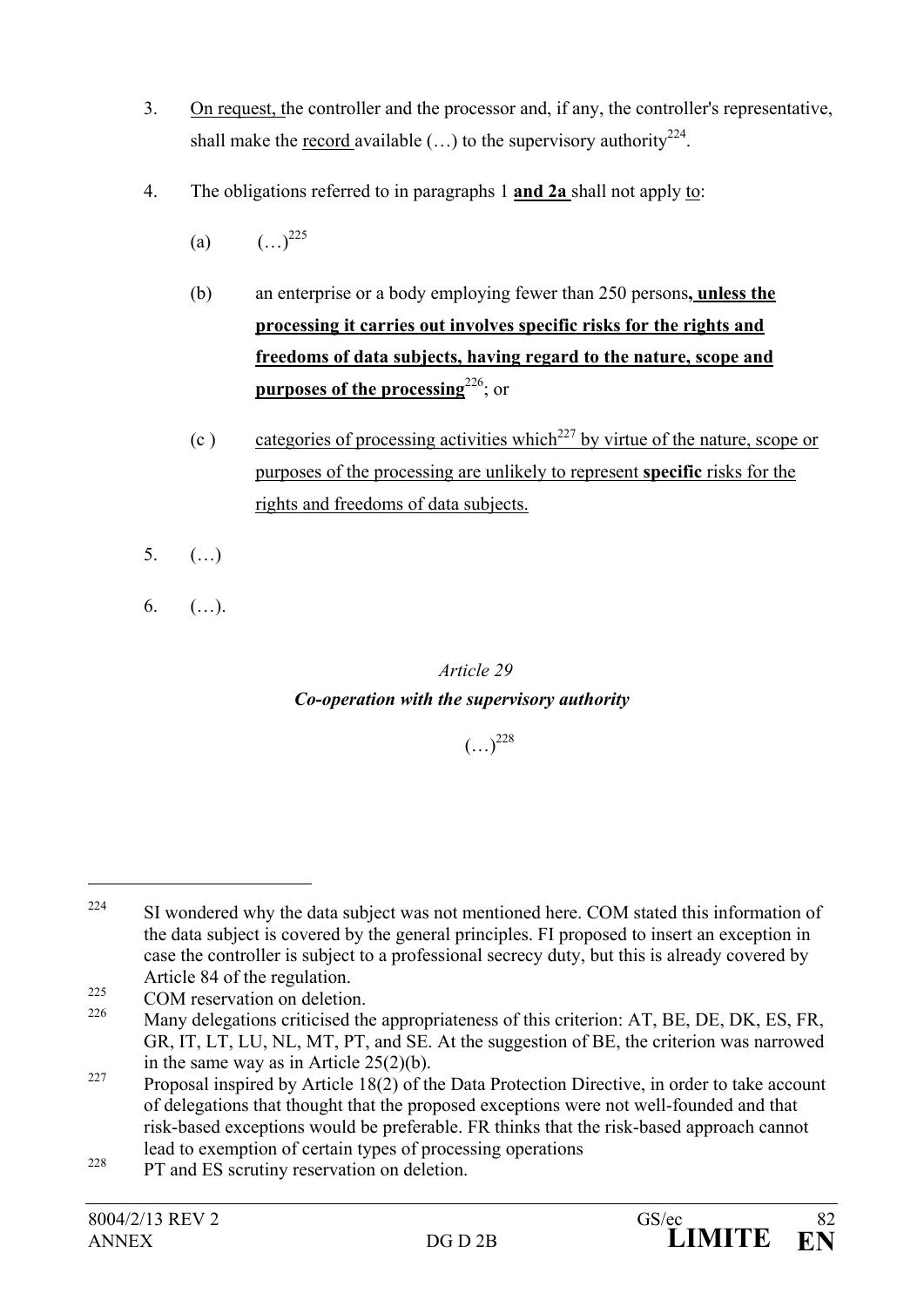# **SECTION 2 DATA SECURITY**

## *Article 30 Security of processing*

- 1. Having regard to the **available technology** and the costs of implementation and taking into account the nature, scope and purposes of the processing and the risks for the rights and freedoms of data subjects, the controller and the processor $^{229}$  shall implement appropriate technical and organisational measures including the use of pseudonymous data to ensure a level of security appropriate to these risks.
- $2.$  (...).
- 2a. The controller **and processor** may demonstrate compliance with the requirements set out in paragraph 1 by means of a certification mechanism pursuant to Article 39.
- 2b. The controller **and processor shall take steps to ensure that any person acting under the authority of the controller or the processor who has access to personal data shall not process them except on instructions from the controller, unless he or she is required to do so by Union or Member State law<sup>230</sup> .**
- $3(1)$
- 4. (…).

#### *Article 31*

### *Notification of a personal data breach to the supervisory authority*<sup>231</sup>

1. In the case of a personal data breach which is likely to **severely** affect the rights and freedoms of data subject**s <sup>232</sup>**, the controller shall without undue delay and, where feasible, not later than 72 hours after having become aware of it, notify the personal

<sup>&</sup>lt;sup>229</sup> Several delegations thought that the controller should have the main responsibility (NO, NL, RO, UK).

 $230$  Text copied from Article 16 of the 1995 Directive.

AT and SI scrutiny reservation. COM reservation: the consistency with the E-Privacy Directive regime should be safeguarded.

<sup>&</sup>lt;sup>232</sup> BE suggested adding: 'or creates a risk for the data subjects'.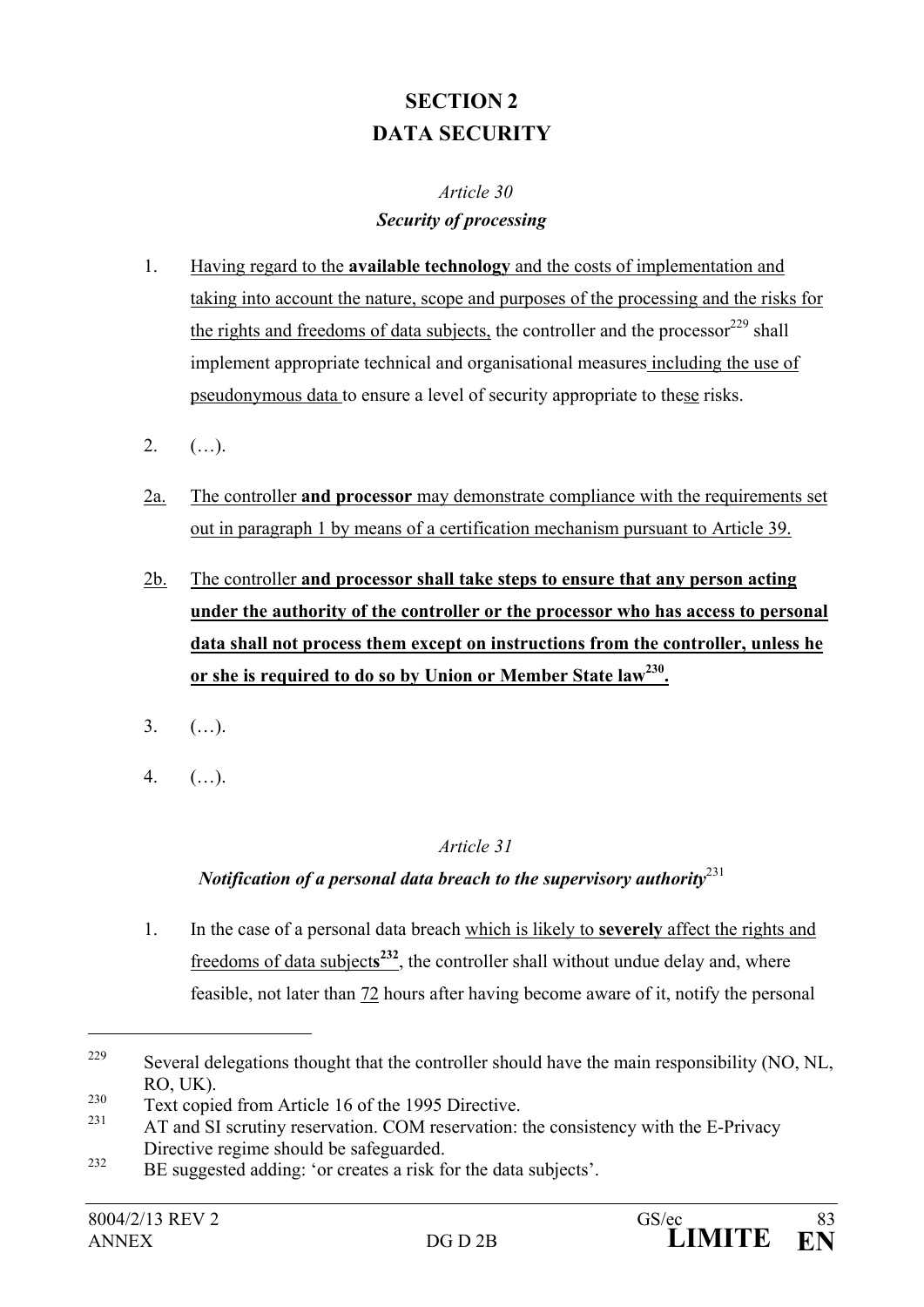data breach to the supervisory authority competent in accordance with Article 51. The notification to the supervisory authority shall be accompanied by a reasoned justification in cases where it is not made within 72 hours.

- 1a. The notification referred to in paragraph 1 shall not be required if a communication of the data subject is not required under Article  $32(3)(a)$  and  $(b)^{233}$ .
- 2. (…) The processor shall alert and inform the controller without undue delay after becoming aware of a personal data breach<sup>234 235</sup>.
- 3. The notification referred to in paragraph 1 must at least:
	- (a) describe the nature of the personal data breach including, where possible and appropriate, the categories and number of data subjects concerned and the categories and approximate number of data records concerned;
	- (b) communicate the identity and contact details of the data protection officer or other contact point where more information can be obtained;
	- $(c)$   $(...)$  ;
	- (d) describe the likely consequences of the personal data breach identified by the controller;
	- (e) decribe the measures taken or proposed to be taken by the controller to address the personal data breach; and
	- (f) where appropriate, indicate measures to mitigate the possible adverse effects of the personal data breach .

<sup>&</sup>lt;sup>233</sup> BE thought that also point (a) of Article 32(3) should be added here.

The Commission highlighted the importance of this obligation, in particular in the context of cloud computing. UK thought this should be moved to Article 26.

<sup>&</sup>lt;sup>235</sup> DE remarked that in view of the Commission proposal of 7 February 2013 for a Directive concerning measures to ensure a high level of network and information security across the Union (COM(2013) 48 final), it should be checked whether in certain cases the authority competent for network and information security should also be notified.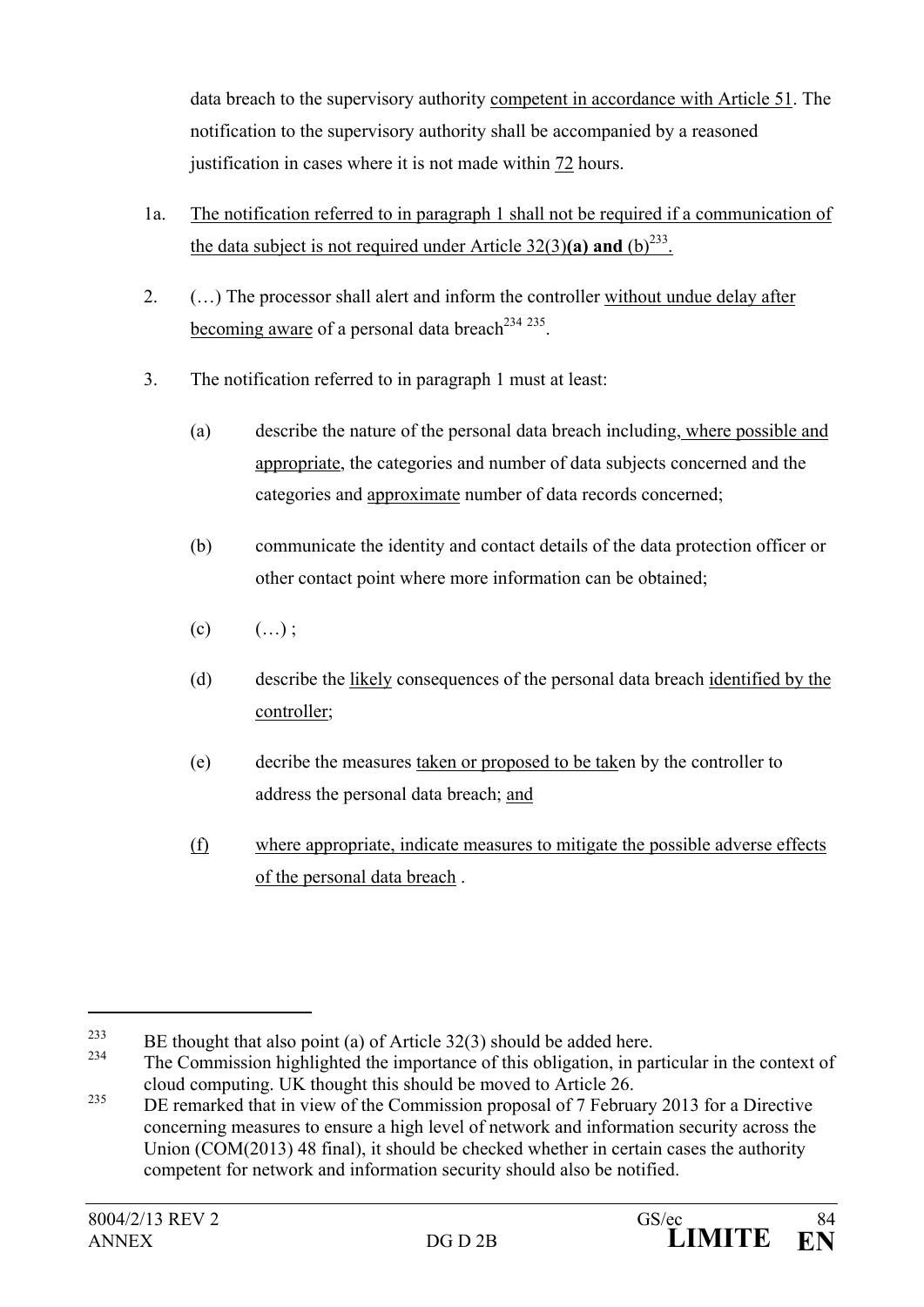- 3a. Where**, and in so far as,** it is not possible to provide the information referred to in paragraph 3 **(d), (e) and** (f) **at the same** time **as the information referred to in points (a) and (b) of paragraph 3**, the controller shall provide this information without undue further delay  $(\ldots)$ .
- 4. The controller shall document any personal data breaches referred to in paragraphs 1 **and 2**, comprising the facts surrounding the breach, its effects and the remedial action taken<sup>236</sup>. This documentation must enable the supervisory authority to verify compliance with this Article. **(…)**.
- 5. **(…).**
- [6. The Commission may lay down the standard format of such notification to the supervisory authority, the procedures applicable to the notification requirement and the form and the modalities for the documentation referred to in paragraph 4, including the time limits for erasure of the information contained therein. Those implementing acts shall be adopted in accordance with the examination procedure referred to in Article  $87(2).^{237}$ ]

<sup>&</sup>lt;sup>236</sup> AT, LU and FR queried what was the retention period for this documentation. IT proposed to insert a reference to the estimated severity of the remedial action taken.

<sup>&</sup>lt;sup>237</sup> BE, DE, IT, LT, RO and UK pleaded for the deletion of paragraph 6.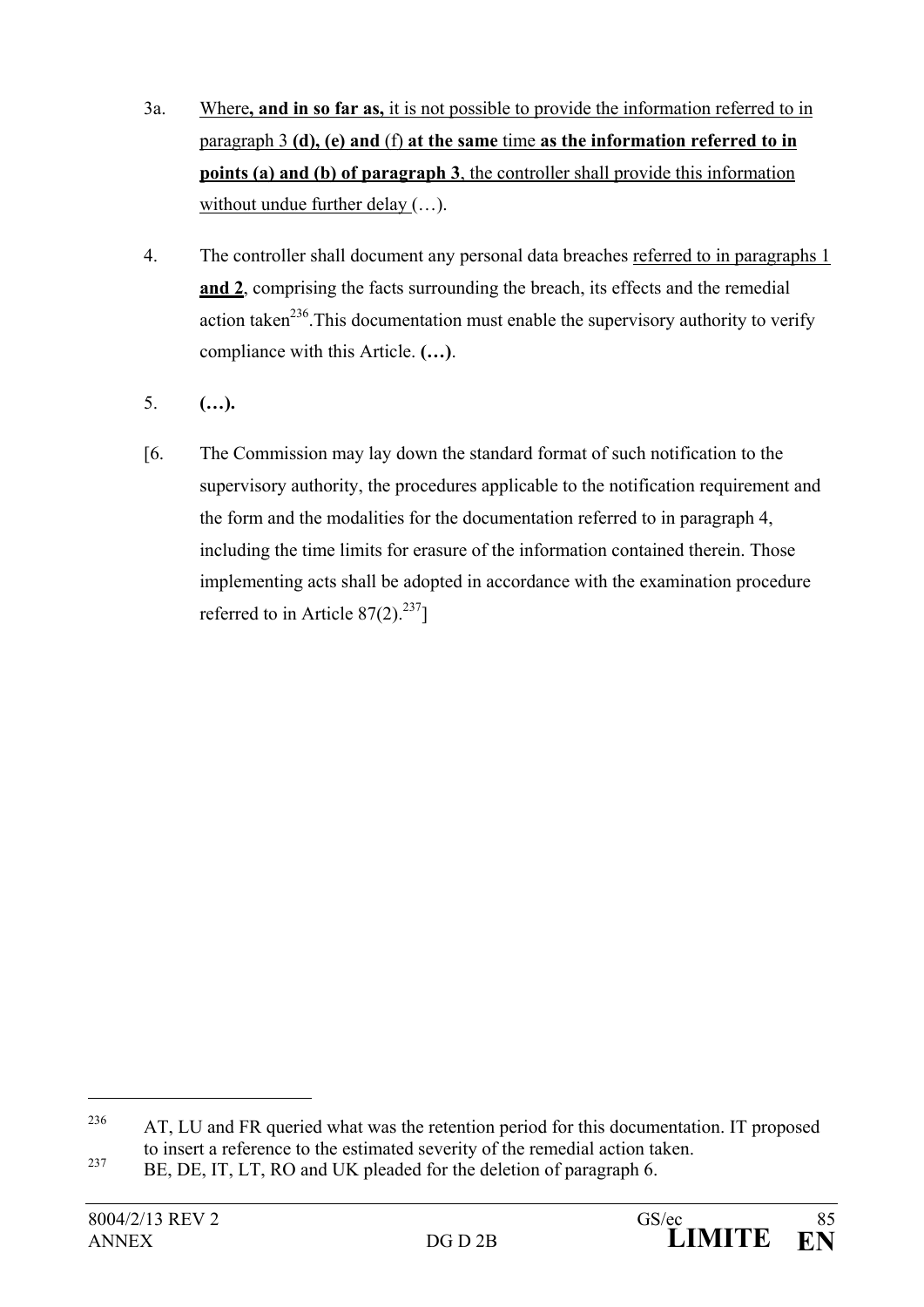#### *Article 32*

### *Communication of a personal data breach to the data subiect*<sup>238</sup>

- 1. When the personal data breach is likely to **severely** affect the rights and freedoms of the data subject<sup>239</sup>, the controller shall  $(...)^{240}$  communicate<sup>241</sup> the personal data breach to the data subject without undue delay.
- 2. The communication to the data subject referred to in paragraph 1 shall describe<sup>242</sup> the nature of the personal data breach and contain at least the information and the recommendations provided for in points (b), (e) and (f) of Article 31(3).
- 3. The communication (…) to the data subject referred to in paragraph 1 shall not be required if**:**
	- a. the controller  $(...)^{243}$  has implemented appropriate technological protection measures and (…) those measures were applied to the data affected by the personal data breach, in particular those that  $2^{44}$  render the data unintelligible to any person who is not authorised to access it, such as encryption or the use of pseudonymous data $^{245}$   $^{246}$ ; or

<sup>&</sup>lt;sup>238</sup> AT scrutiny reservation. NL thought there should be an exception for statistical data processing. FR thought that the possible application to public/private archives required further scrutiny.

<sup>&</sup>lt;sup>239</sup> BE and SK scrutiny reservation. BE suggested adding: 'or creates a risk for the data subjects'.

<sup>&</sup>lt;sup>240</sup> The Presidency agrees with AT, PT and SE that there is no valid reason why the data subject should always be informed after the DPA. Therefore this part has been deleted. DE however proposed to start this paragraph by stating: 'As soon as appropriate measures have been taken to render the data secure or where such measures were not taken without undue delay and there is no longer a risk for the criminal prosecution'

<sup>&</sup>lt;sup>241</sup> PL suggested specifying this could be done either in paper or electronic form.

DE proposed adding "in generally comprehensible terms", but this is already covered by Article 12.

<sup>&</sup>lt;sup>243</sup> NL and FR criticised the subjective criterion of satisfying to the satisfaction of the DPA. More generally, NL opined that there was danger of the data protection authority would obtain company secrets from the data controller which the DPA might be obliged to disclose under access to document legislation.

 $^{244}$  BE proposed 'have the purpose'.

AT, FR, IT and PT reservation on reference to pseudonymised data. The Presidency has proposed a new recital 68a to accompany this text.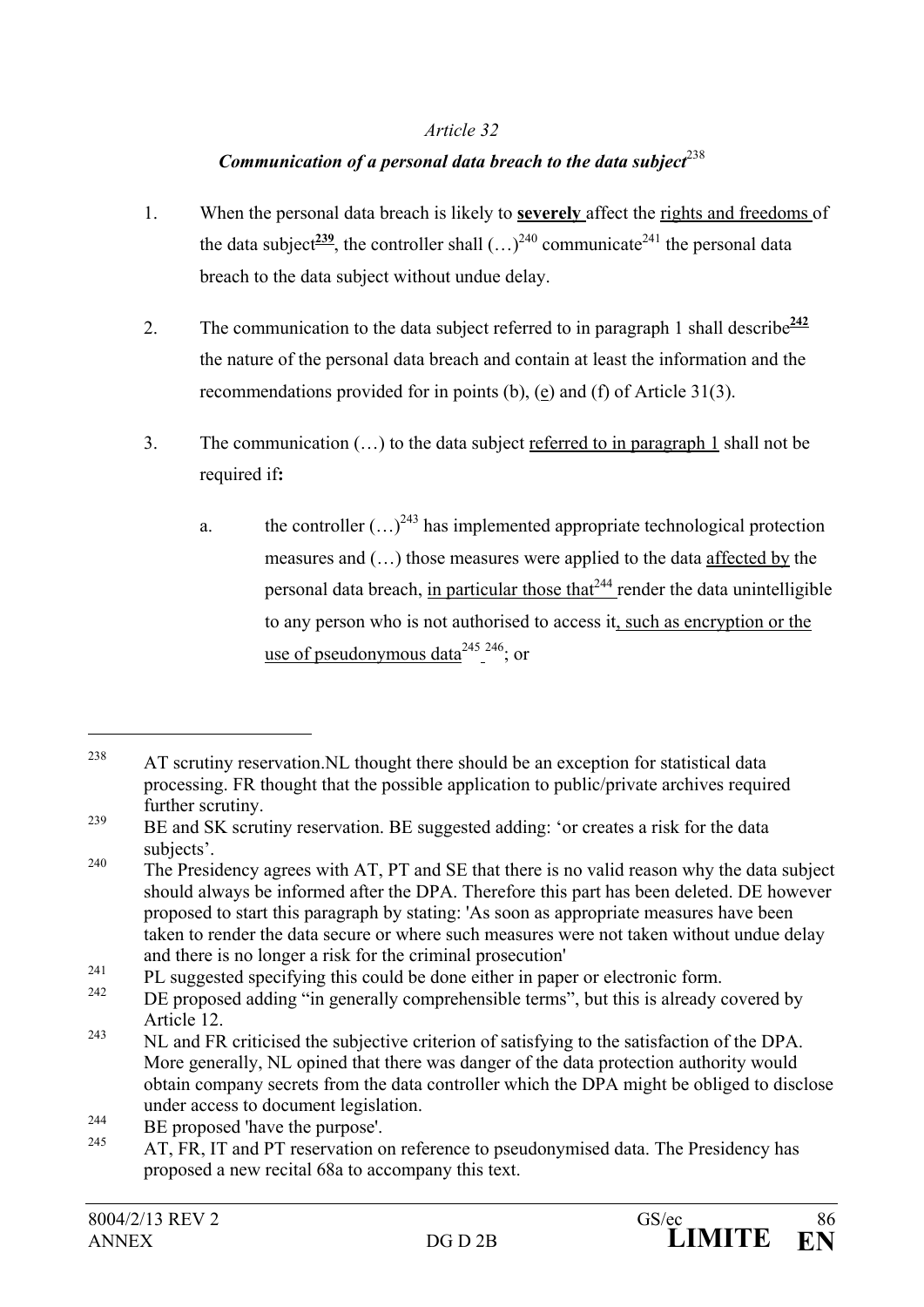- b. the controller has taken subsequent measures which ensure that the data subjects' rights and freedoms are no longer **likely to be severely affected**; or
- c. it would involve disproportionate effort, in particular owing to the number of cases involved. In such case, there shall instead be a public communication or similar measure whereby the data subjects are informed in an equally effective manner; or
- d. it would adversely affect a substantial public interest.
- 4. **(…)**.
- 5. **(…).**
- [6. The Commission may lay down the format of the communication to the data subject referred to in paragraph 1 and the procedures applicable to that communication. Those implementing acts shall be adopted in accordance with the examination procedure referred to in Article  $87(2).^{247}$ ]

<sup>&</sup>lt;sup>246</sup> MT and UK thought this exception should also be inserted to Article 31. The Presidency considers that there might be cases where it still might be useful to inform the DPA.

<sup>&</sup>lt;sup>247</sup> BE, CZ, DK, DE, ES, PL and UK pleaded for the deletion of paragraph6.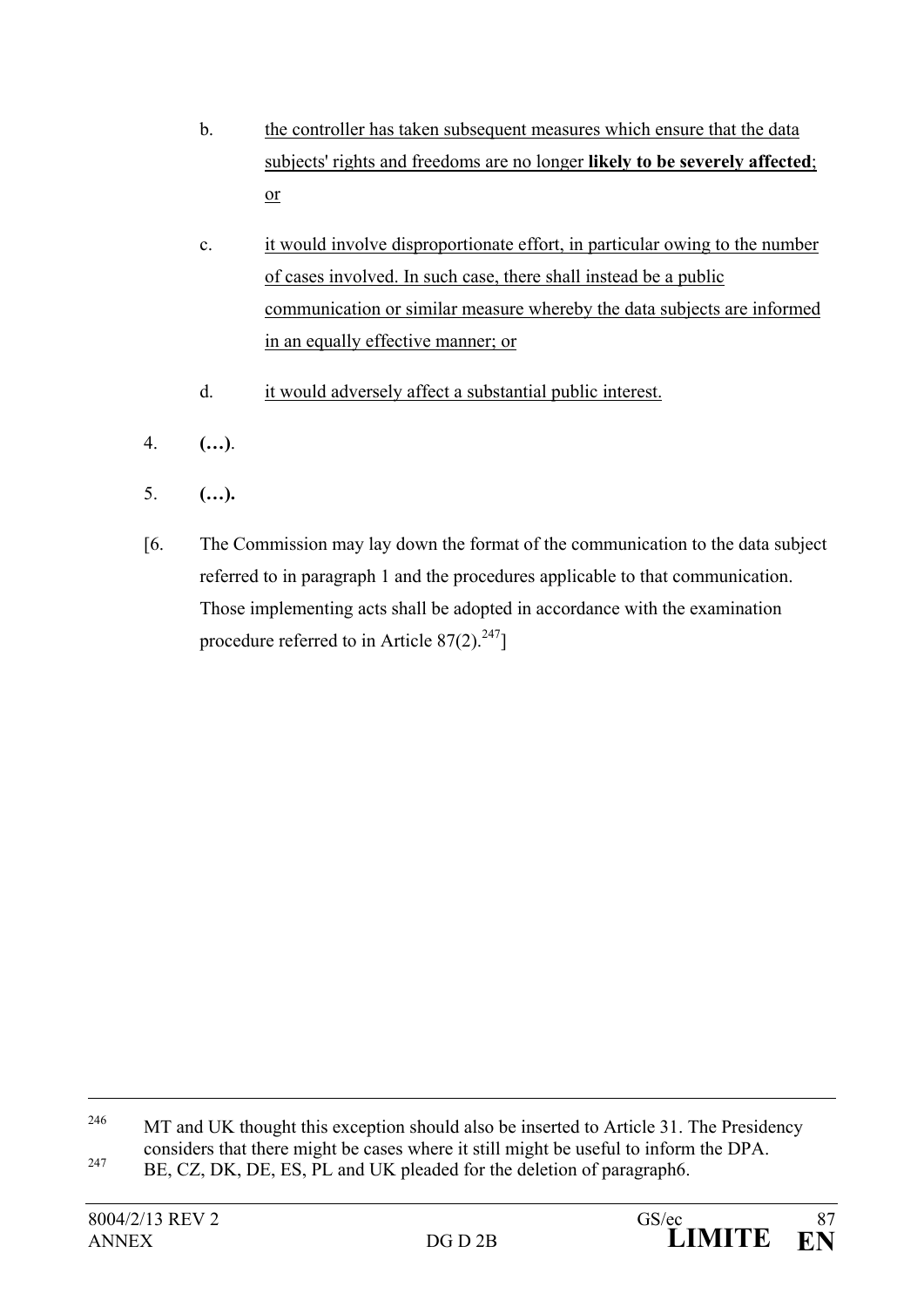#### **SECTION 3**

#### **DATA PROTECTION IMPACT ASSESSMENT AND PRIOR AUTHORISATION**

#### *Article 33*

### *Data protection impact assessment <sup>248</sup>*

- 1. Where the processing, taking into account the nature, scope or purposes of the processing, is likely to present specific**<sup>249</sup>** risks for the rights and freedoms of data subjects<sup>250</sup>, the controller [or processor<sup>251</sup>] shall, prior to the processing, carry out an assessment of the impact of the envisaged processing operations on the protection of personal data. **(…)**<sup>252</sup> .
- 2. The following processing operations (…) present specific risks referred to in paragraph 1:
	- (a) a systematic and extensive evaluation  $(...)$  of personal aspects relating to  $(...)$ natural persons (…), which is based on automated processing and on which decisions<sup>253</sup> are based that produce legal effects concerning  $(...)$  data subjects or **severely** affect data subjects<sup>254</sup>;

<sup>&</sup>lt;sup>248</sup> FR thought that the possible application to public/private archives required further scrutiny. ES thought that such assessment should not be required in all cases and wanted to restrict the scope of the Article. ES, FR, LU, PT, RO, SK, SI and UK warned against the considerable administrative burdens flowing from the proposed obligation.

<sup>&</sup>lt;sup>250</sup> BE scrutiny reservation. De would have preferred to refer to the right to data protection.

<sup>&</sup>lt;sup>251</sup> BE, FR and PL reservation on reference to processor.

ES had proposed exempting certified processing operations. BE, CZ, EE and had proposed exempting a controller who had appointed a DPO.

<sup>&</sup>lt;sup>253</sup>BE proposed to replace this by wording similar to that used for profiling in Article 20: 'decision which produces adverse legal effects concerning this natural person or significant adverse effects concerning this natural person'. DE and NL also thought the drafting could be improved.

 $254$  FR thought profiling measures might need to be covered by this Article, but the Presidency thinks this type of processing is largely covered by paragraph 2(a).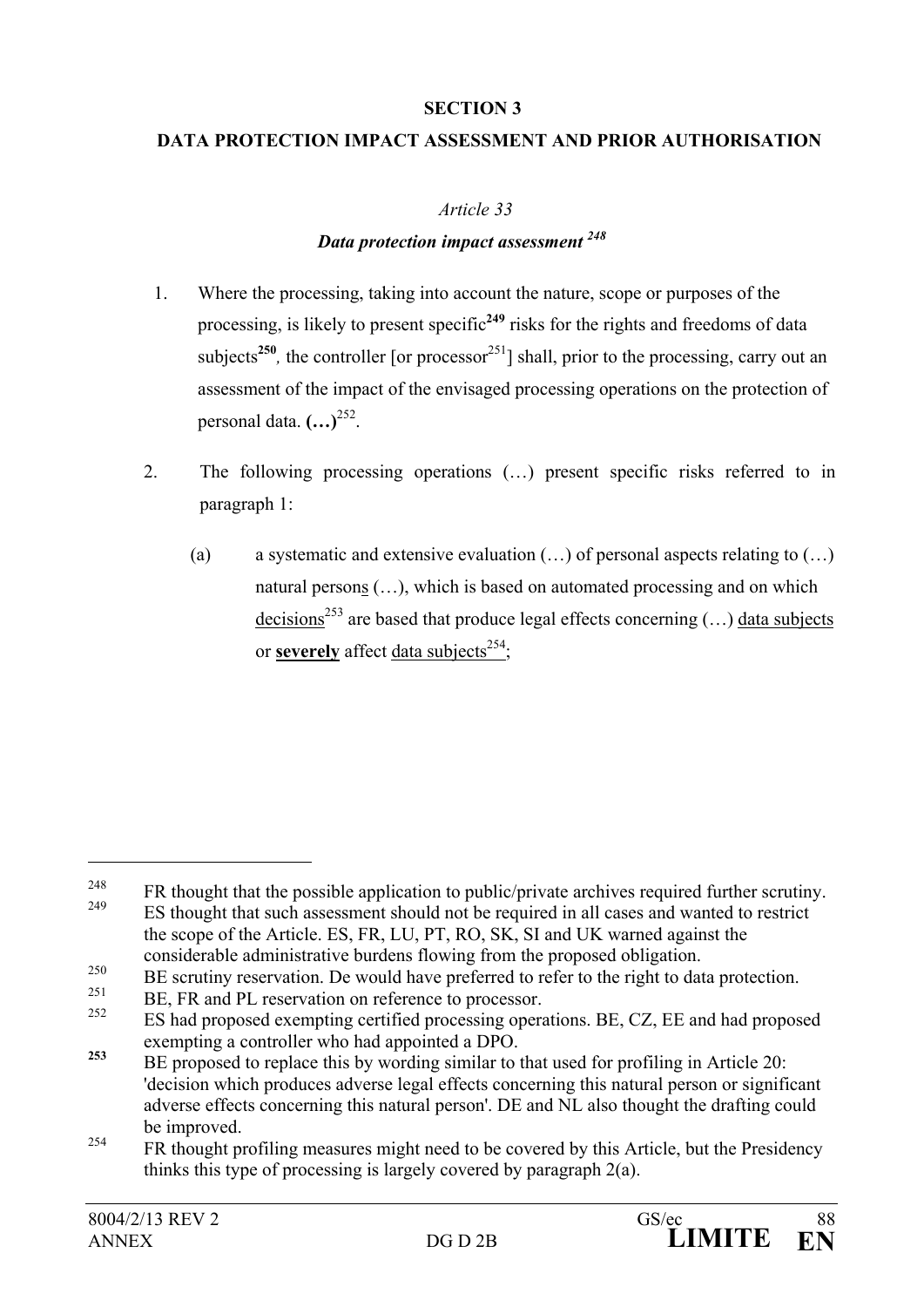- (b) **data revealing** racial or ethnic origin**, political opinions, religion or philosphical beliefs, trade-union membership, and the processing of genetic data or data concerning health or** sex life **or criminal convictions and offences or related security measures**, where the data are processed for taking  $(...)$  decisions regarding specific individuals on a large scale<sup>255</sup>;
- (c) monitoring publicly accessible areas, especially when using optic-electronic devices  $(...)$ on a large scale<sup>256</sup>;
- (d) personal data in large scale processing systems containing genetic data or biometric data $257$ :
- (e) other operations where (…) the competent supervisory authority considers that the processing is likely to present specific risks for the **(…)** rights and freedoms of data subjects<sup>258</sup>.
- 2a. The supervisory authority shall establish and make public a list of the kind of processing which are subject to the requirement for a data protection impact assessment pursuant to point (e) of paragraph 2. The supervisory authority shall communicate those lists to the European Data Protection Board.<sup>259</sup>

<sup>&</sup>lt;sup>255</sup> DE proposed referring to 'particularly sensitive personal information, in particular special categories of personal data under Article 9(1), data on children, genetic data or biometric data'. FR and IT are also supportive of the inclusion on sensitive data..

<sup>&</sup>lt;sup>256</sup> BE, FR, SK and IT asked for the deletion or better definition of 'large scale'. COM referred to recital 71 and said that the intention was not to cover every camera for traffic surveillance, but only 'large scale'. DE proposed the following text: 'processing operations involving personal data which are particularly invasive, for example, on account of their secrecy, where a new technology is used, where it is more difficult for data subjects to exercise their rights, or where legitimate expectations are not met, for example owing to the context of the processing operation'.

<sup>&</sup>lt;sup>257</sup> COM reservation on deletion of reference to children. DE proposed 'processing operations which have especially far-reaching consequences, which are in particular irreversible or discriminatory, which prevent data subjects from exercising a right or using a service or a contract, or which have a major impact on a large number of persons'.

<sup>&</sup>lt;sup>258</sup> BE and DE reservation: in favour of deleting this subparagraph. NL thought a role could be given to the EDPB in order to determine high-risk operations.

<sup>&</sup>lt;sup>259</sup> New paragraph 2a moved from Article 34(4) and aligned with revised point (e) of paragraph 2. BE, CZ, EE and DE reservation.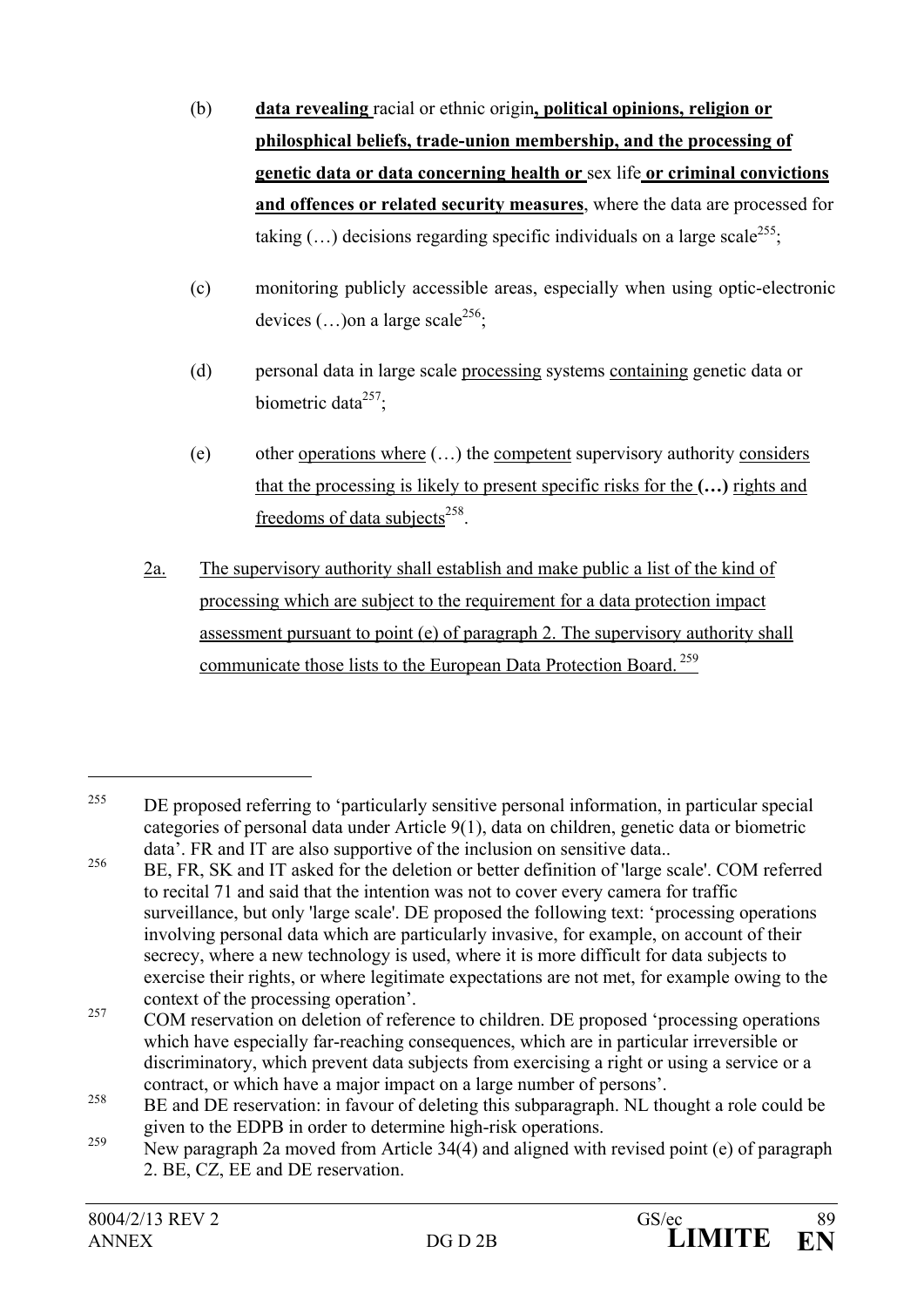- 2b. Prior to the adoption of the list the supervisory authority shall apply the consistency mechanism referred to in Article 57 where the list provided for in paragraph 2a involves processing activities which are related to the offering of goods or services to data subjects in several Member States, or to the monitoring of their behaviour, or may substantially affect the free movement of personal data within the Union.<sup>260</sup>
- 3. The assessment shall contain at least a general description of the envisaged processing operations, an assessment of the risks for rights and freedoms of data subjects, the measures envisaged to address the risks<sup>261</sup>, safeguards, security measures and mechanisms to ensure the protection of personal data and to demonstrate compliance with this Regulation<sup>262</sup>, taking into account the rights and legitimate interests of data subjects and other persons concerned<sup>263</sup>.
- 4.  $\left( \ldots \right)^{264}$
- 5. Where a controller is a public authority or body**<sup>265</sup>** and where the processing pursuant to point (c) or (e) of Article 6(1) has a legal basis in Union law or the law of the Member State to which the controller is subject, paragraphs 1 to 3 shall not apply, unless Member States deem it necessary to carry out such assessment prior to the processing activities<sup>266</sup>.
- 6. **(…)**
- 7. **(…).**

<sup>&</sup>lt;sup>260</sup> New paragraph 2b moved from Article 34(5) and aligned with revised point (e) of paragraph 2. BE, CZ, EE and DE reservation.

<sup>&</sup>lt;sup>261</sup> DE suggests adding ' also in view of Article 30'.

<sup>&</sup>lt;sup>262</sup> NL proposes to specify this reference and refer to Articles 30, 31, 32 and 35.

DE and FR scrutiny reservation. DE referred to Article 23 (b) of the 2008 Data Protection Framework Decision, which requires prior consultation of the DPA where 'the type of processing, in particular using new technologies, mechanism or procedures, holds otherwise specific risks for the fundamental rights and freedoms, and in particular the privacy, of the data subject.'

<sup>&</sup>lt;sup>264</sup> The Presidency agrees with those delegations (BE, FR) that indicated that this was a completely impractical obligation. NL and COM were in favour of maintaining it.

<sup>&</sup>lt;sup>265</sup> BE proposed replacing the criterion of a controller being a public body by 'data are processed for the public interest'.

<sup>&</sup>lt;sup>266</sup> IT scrutiny reservation. COM thinks the wording of this Article could be aligned to the wording of recital 73, as the latter is more broadly drafted than the former.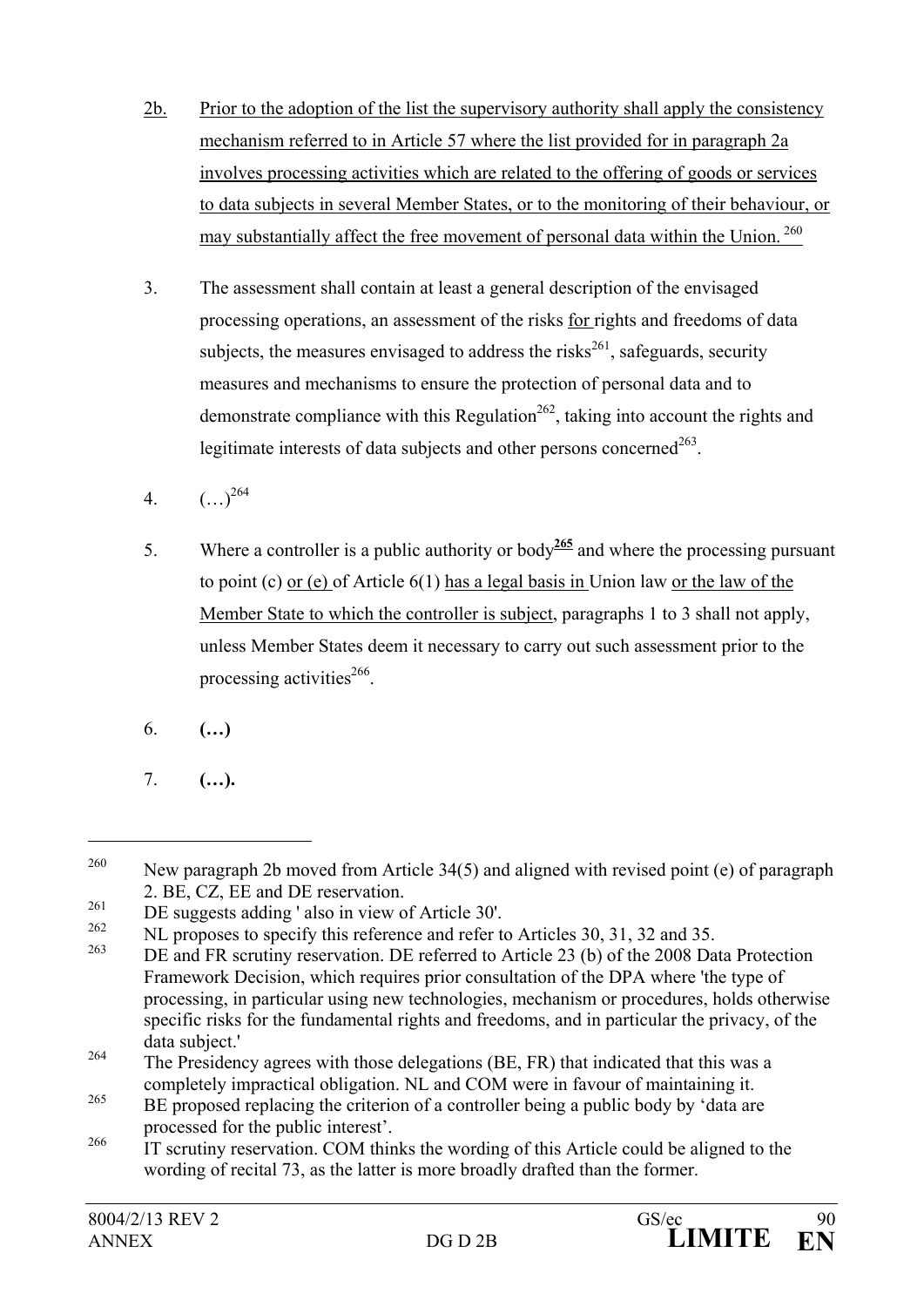## *Article 34 Prior (…) consultation*<sup>267</sup>

- $1.$   $(\ldots).$
- 2. The controller [or processor<sup>268</sup>] shall consult the supervisory authority prior to the processing of personal data where a data protection impact assessment as provided for in Article 33 indicates that the processing is likely to present a high degree of specific risks<sup>269</sup>.
	- $(\ldots)$
- 3. Where the supervisory authority is of the opinion that the intended processing referred to in paragraph 2 would not comply with this Regulation, in particular where risks are insufficiently identified or mitigated, it shall within a maximum period of 6 weeks following the request for consultation<sup>270</sup> (...) make appropriate **proposals** to the data controller or processor<sup>271</sup>. This period may be extended for a further month, taking into account the complexity of the intended processing. Where the extended period applies, the controller or processor shall be informed within one month of receipt of the request of the reasons for the delay<sup>272</sup>.

 $267$  DE, NL and SK reservation on giving this role to DPAs, which may not be able to deal with these consultations in all cases. NL proposed to delete the entire article. FR however thought that Member States should be given the possibility to oblige controllers to inform the DPA of data breaches. The Presidency has revised the wording of recital 74 with a view to clarifying the scope of the obligation.

<sup>&</sup>lt;sup>268</sup> BE, LU and SI were opposed to mentioning the processor here. ES proposed to exempt controllers from the obligation of a prior consultation in case they had appointed a DPO.

<sup>&</sup>lt;sup>269</sup> IE and SE scrutiny reservation on the concept of a high degree of specific risks.It was pointed out that such assesments might be time-consuming. IT thought there should be scope for consulting the DPA in other cases as well.

 $270$  IT reservation on 6-weeks period.<br>  $271$  IT reservation on the extension are not

<sup>271</sup> SI reservation on the veto power of the DPA. Several delegations (DE, DK, NL, SE, SI) remarked that this sanctioning power was difficult to reconcile with the duty on controllers to make prior consultation under the previous paragraph. It was pointed out that this might lead to controllers avoiding to undertake data protection impact assessments. Several delegations (NL, PL, SI) queried how this veto power could be reconciled with the freedom of expression.

<sup>&</sup>lt;sup>272</sup> ES, NL and SI scrutiny reservation. FR thought that for private controllers an absence of consultation or a negative DPA opinion should result in a prohibition of the processing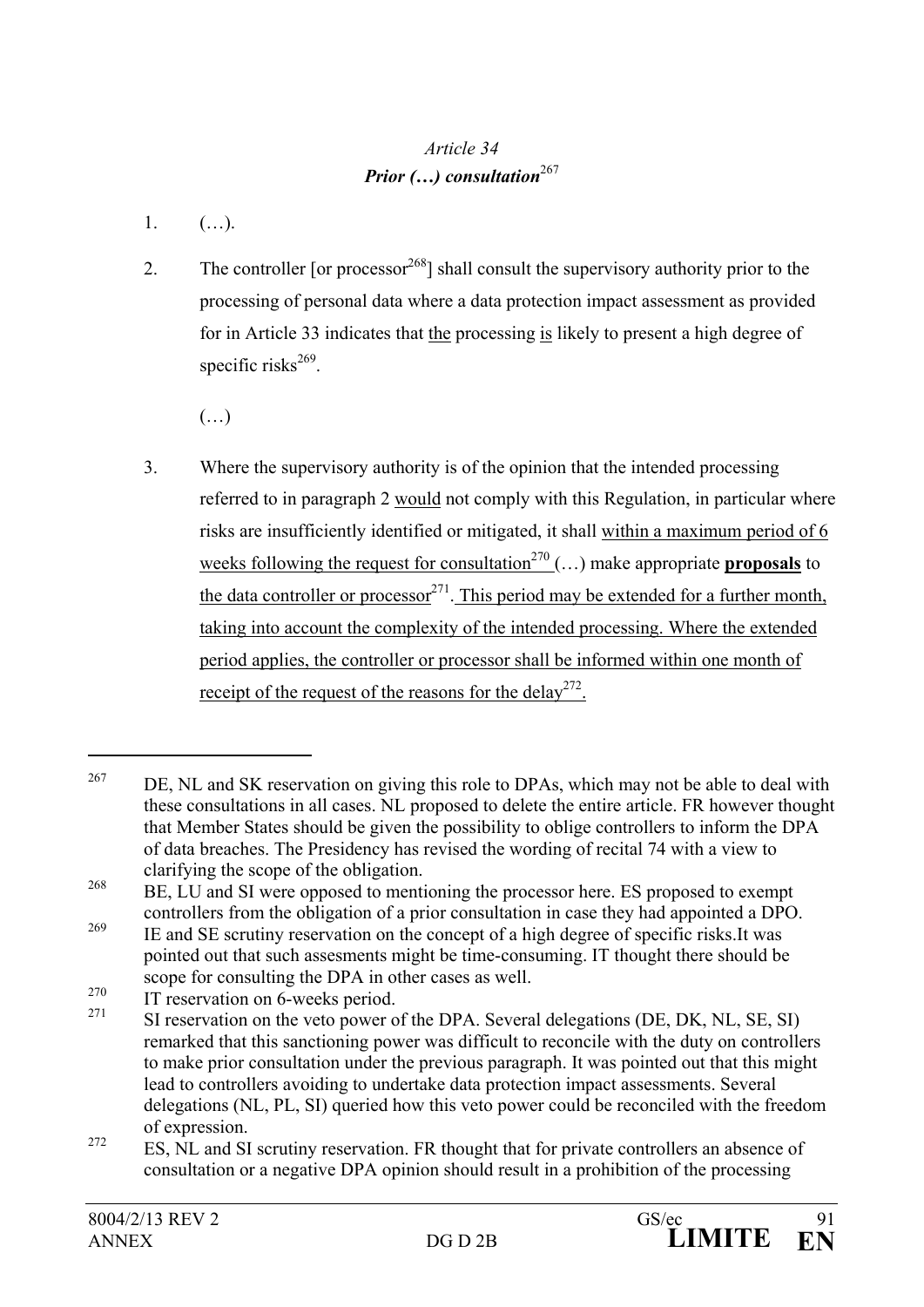(…)

- 4. (…)
- 5.  $\binom{1}{1}^{273}$
- 6. **When consulting the supervisory authority pursuant to paragraph 2,** the controller or processor $^{274}$  shall provide the supervisory authority, on request, with the data protection impact assessment provided for in Article 33 and any (…) information **requested by** the supervisory authority  $(...)^{275}$ .
- 7. Member States shall consult the supervisory authority during the preparation  $276$  of **proposals for**  $(...)$  legislative or regulatory measures which provide for the processing of personal data and which may **severely** affect categories of data subjects by virtue of the nature, scope or purposes of such processing (…).
- **7a. Notwithstanding paragraph 2, Member States may consult with, and obtain prior authorisation from, the supervisory authority in relation to the processing of personal data by a controller for the performance of a task carried out by the controller in the public interest, including the processing of such data in relation to social protection and public health<sup>277</sup> .**

operation concerned, whereas for public controllers, the DPA could publish a negative opinion, but should not be able to stop the processing. The Presidency thinks that any discussion regarding differentiating the DPA powers should take place under Article 53.

- <sup>273</sup> IT reservation on the deletion of paragraphs  $\frac{4}{1}$  and 5.
- $^{274}$  BE was opposed to mentioning the processor here.
- <sup>275</sup> DE thought this paragraph should be deleted.<br><sup>276</sup> CZ wonted algrification that this ablication de
- <sup>276</sup> CZ wanted clarification that this obligation does not apply to private member's bills.<br><sup>277</sup> See also majital 122. The magazine of aggregated data aggregating health as a smazial
- See also recital 122: 'The processing of personal data concerning health, as a special category of data which deserves higher protection, may often be justified by a number of legitimate reasons for the benefit of individuals and society as a whole, in particular in the context of ensuring continuity of cross-border healthcare. Therefore this Regulation should provide for harmonised conditions for the processing of personal data concerning health, subject to specific and suitable safeguards so as to protect the fundamental rights and the personal data of individuals. For instance, Union or Member State law could provide that the processing of such data requires prior authorisation of the supervisory authority. Those safeguards also include the right for individuals to have access to their personal data concerning their health, for example the data in their medical records containing such information as diagnosis, examination results, assessments by treating physicians and any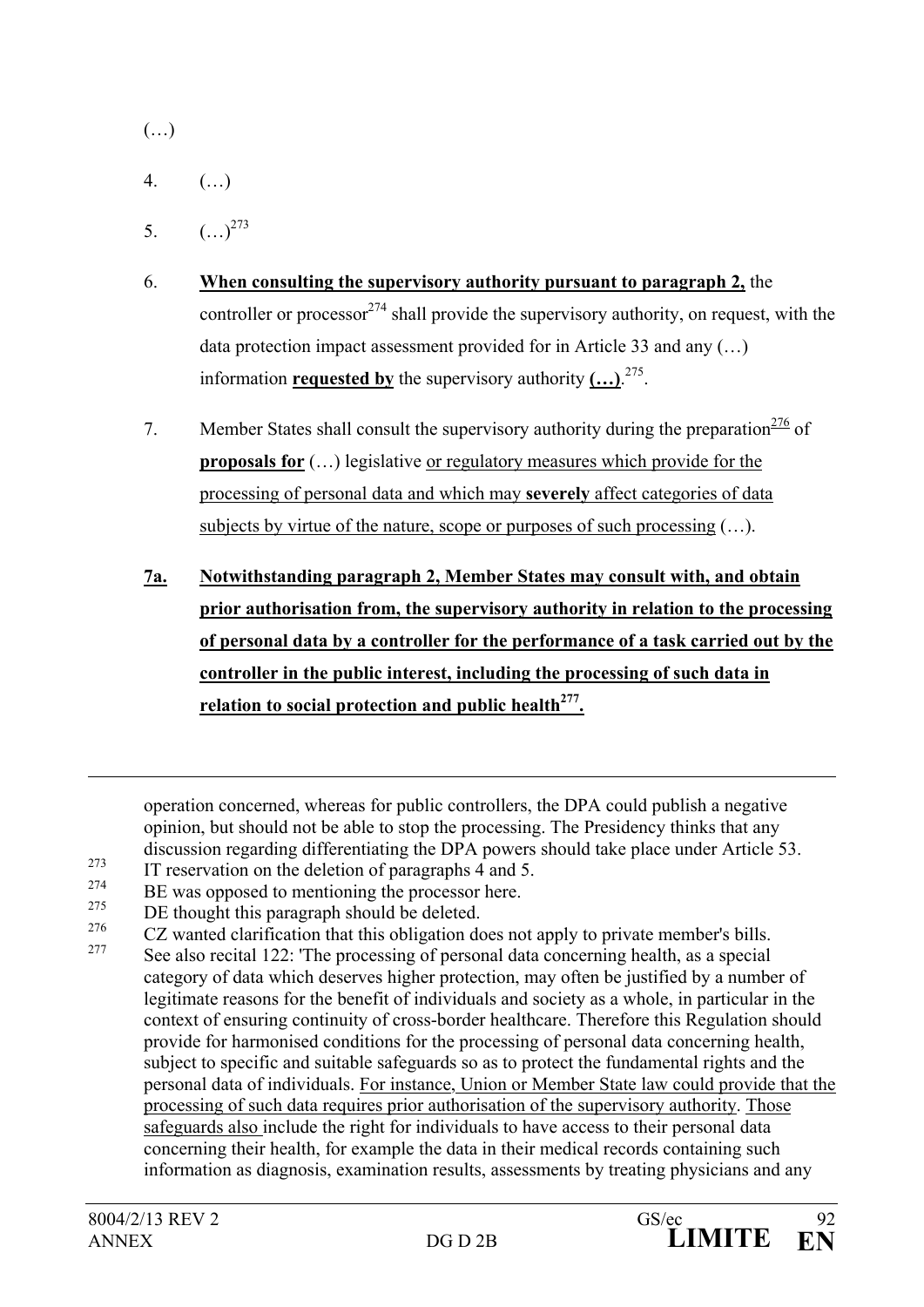8. (…).

9. (…)

## **SECTION 4**

## **DATA PROTECTION OFFICER**

#### *Article 35*

#### *Designation of the data protection officer*

- 1. The controller <u>or</u> the processor <u>may, or where required by Union or Member State</u>  $\underline{\text{law shall}}^{278}$  designate a data protection officer  $(\ldots)^{279}$ .
- 2. (…) A group of undertakings may appoint a single data protection officer.
- 3. Where the controller or the processor is a public authority or body<sup>280</sup>, a single data protection officer may be designated for several (…) such authorities or bodies, taking account of their organisational structure and size.
- $4.$   $($ ...).

 $\overline{a}$ 

5. The (…) data protection officer shall be designated on the basis of professional qualities and, in particular, expert knowledge of data protection law and practices and ability to fulfil the tasks referred to in Article  $37^{281}$ . (...).

treatment or interventions provided.' (8004/13). BE proposed the following paragraph: 'Notwithstanding paragraph 2, Member States may submit by law the processing of personal data by public or private institution which executes a task of public interest, such as the contribution to the application of social security or to the execution of public health to the prior autorisation'.

- <sup>278</sup> Made optional further to decision by the Council. NO believes that the appointment of a data protection officer can be useful in many cases, and supports the inclusion of an article on this in the regulation. NO thinks that the system should be mandatory only for public authorities who process sensitive data extensively. AT scrutiny reservation. COM reservation on optional nature and deletion of points a) to c). UK thinks paragraphs 5 to 8 could be deleted
- <sup>279</sup> PL suggested adding 'The controller or the processor may appoint one or more deputy data protection officers. Deputy data protection officer must fulfil conditions stipulated in art. 35 point 5 of this Regulation"
- $\frac{280}{281}$  SK scrutiny reservation on this terminology.
- PL suggested adding a reference to the absence of a criminal record as a condition.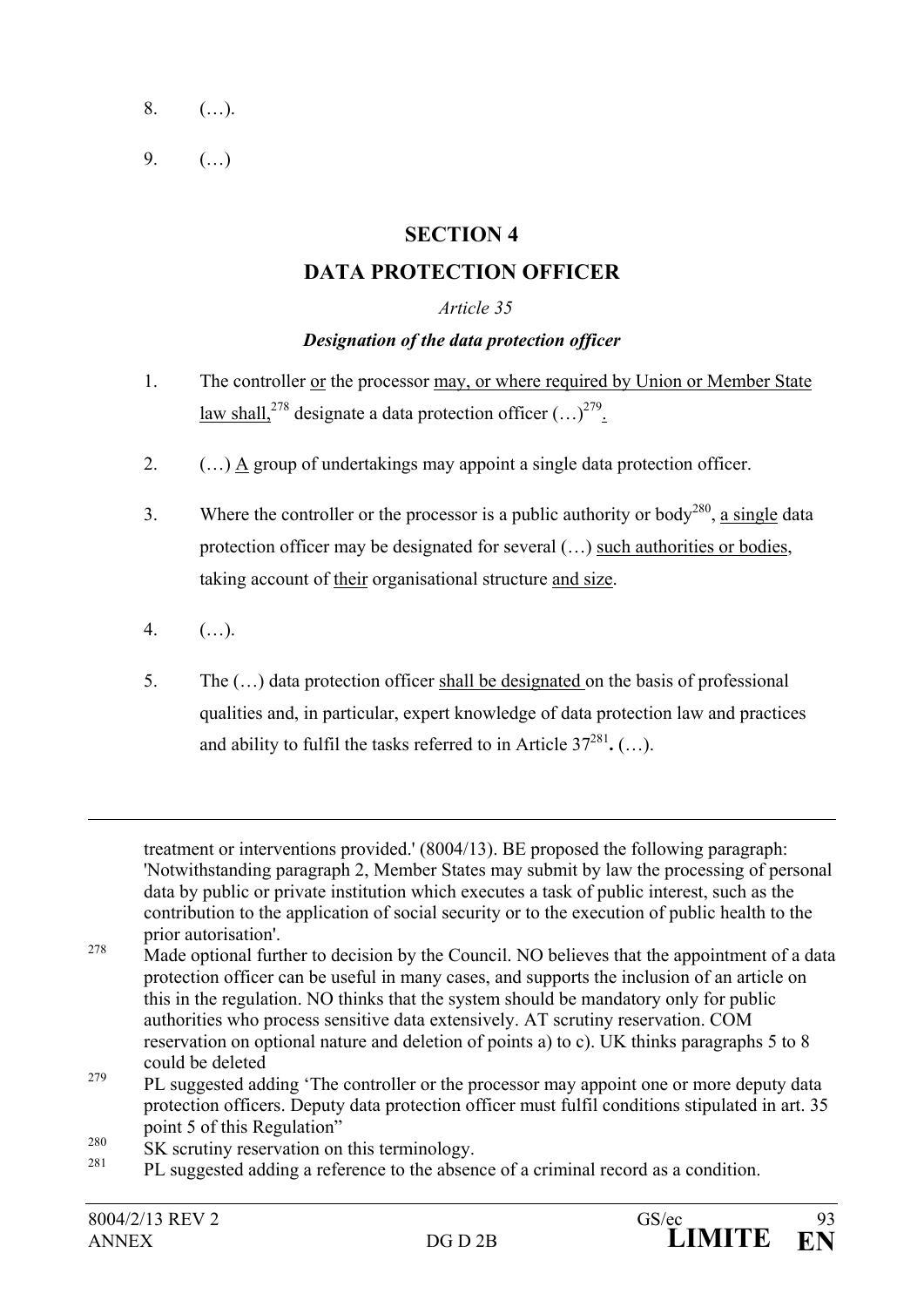6.  $(\ldots).$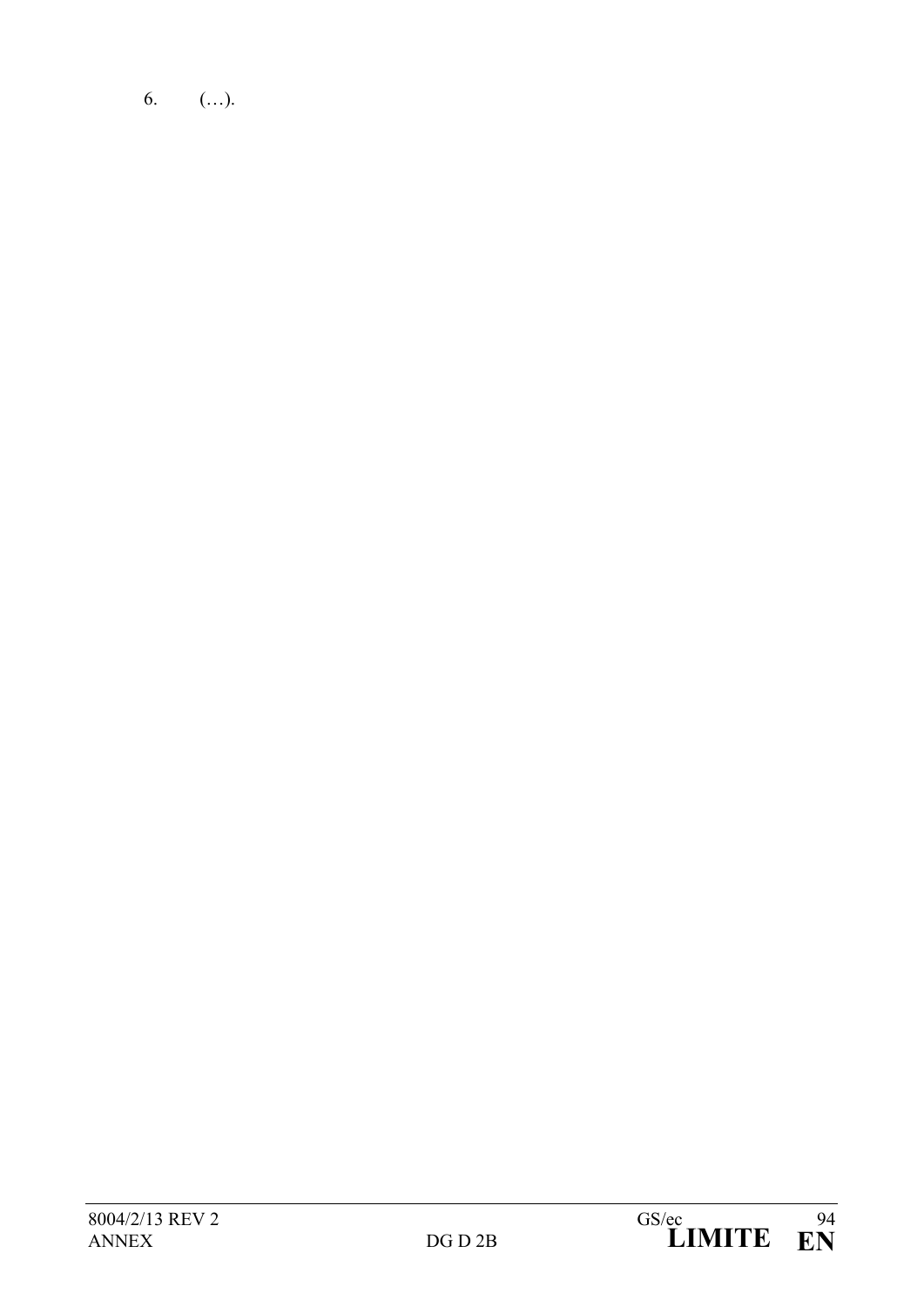- 7. (…). During their term of office, the data protection officer may, apart from serious grounds under the law of the Member State concerned which justify the dismissal of an employee or civil servant, be dismissed only if the data protection officer no longer fulfils the conditions required for the performance of his or her **tasks pursuant to Article 37<sup>282</sup>.**
- 8. The data protection officer may be a staff member of the controller or processor, or fulfil **the** tasks on the basis of a service contract.
- 9. The controller or the processor shall publish the (…) contact details of the data protection officer and communicate these to the supervisory authority (…).
- 10. Data subjects may contact the data protection officer on all issues related to the processing of the data subject's data and the exercise of their rights under this Regulation.
- $11.$   $($ ...).

# *Article 36 Position of the data protection officer*<sup>283</sup>

- 1. The controller or the processor shall ensure that the data protection officer is properly and in a timely manner involved in all issues which relate to the protection of personal data.
- 2. The controller or the processor shall support the data protection officer in performing the tasks referred to in Article 37 by providing (…) resources necessary to carry out **these tasks** as well as access to personal data and processing operations. (…).

<sup>&</sup>lt;sup>282</sup> BE proposed to replace the latter part of the sentence by a reference to positions expressed and the tasks accomplished by the DPO in his/her function.

<sup>&</sup>lt;sup>283</sup> COM clarified that its proposal for Article 36 and 37 were inspired by Regulation 45/2011. UK thought articles 36 and 37 could be deleted in a pure risk-based approach.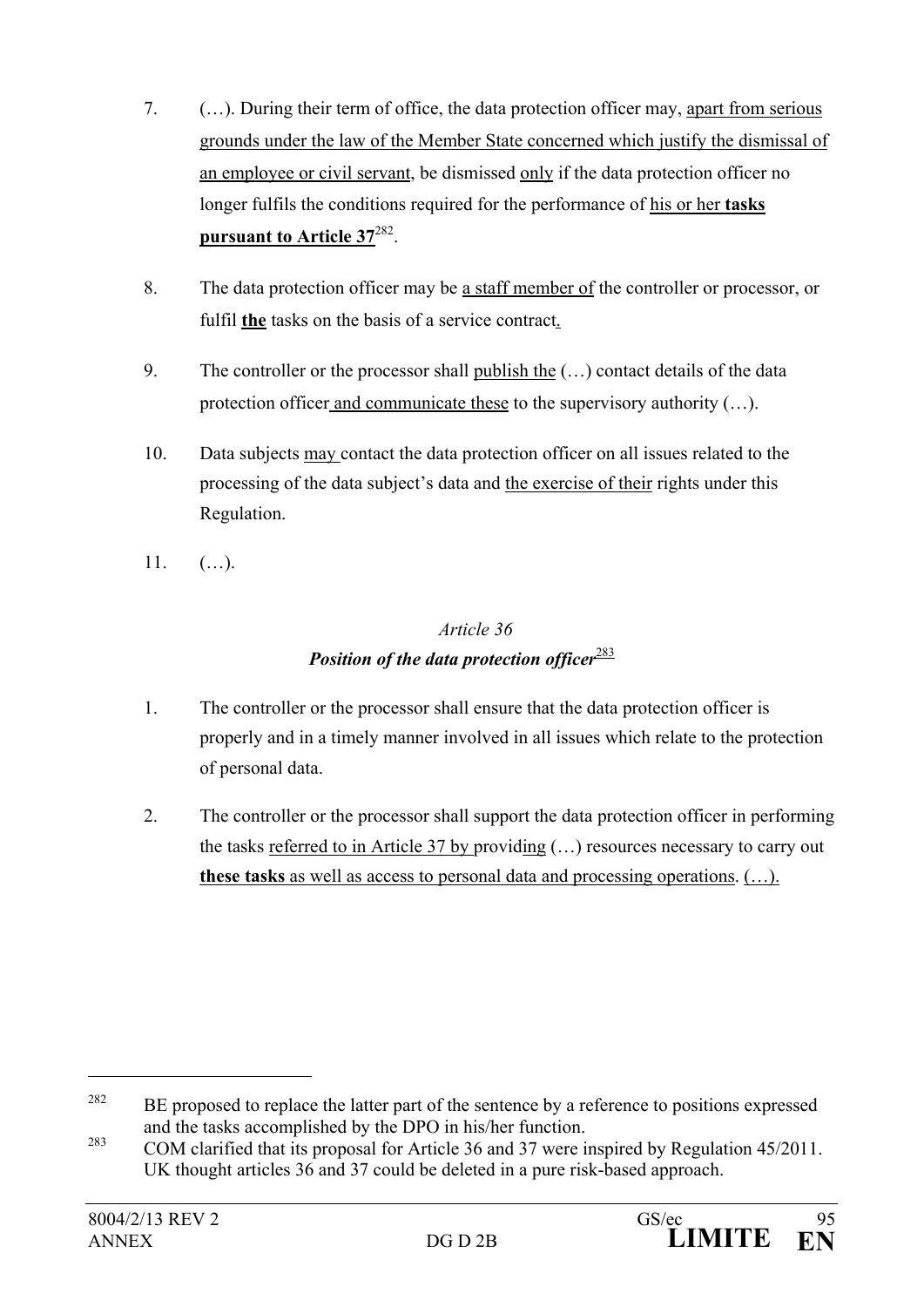- 3. The controller or processor shall ensure that the data protection officer **can** act in an independant manner with respect to the performance of his or her tasks<sup>284</sup> and does not receive any instructions regarding the exercise of these tasks. The data protection officer shall directly report to the highest management level of the controller or the processor<sup>285</sup>.
- 4. The data protection officer may fulfill other tasks and duties. The controller **or processor** shall ensure that any such tasks and duties do not result in a conflict of interests<sup>286</sup>.

### *Article 37*

## *Tasks of the data protection officer*

- 1. The controller or the processor shall entrust the data protection officer **(…)** with the following tasks:
	- (a) to inform and advise the controller or the processor **and the employees who are processing personal data** of their obligations pursuant to this Regulation **(…);**

 $284$  DE, EE, ES, LV and NL pointed out that the requirement of independence was not the same for DPOs as for DPAs.

<sup>&</sup>lt;sup>285</sup> BE suggested adding 'The data protection officer must ensure confidentiality of information obtained while performing his or her tasks, in particular as regards to information relating to complaints and information relating to the data processing activities of the controller or processor'. The Presidency believes this is already covered by the addition in paragraph 10 of Article 35.

<sup>&</sup>lt;sup>286</sup> Moved from Article 35 (6). DE was opposed to this as these requirements were irrelevant to the functional independence of the DPO. Fr demanded further clarifications. UK also thought this was too prescriptive. Presidency endeavoured to redraft this paragraph in order to make it less prescriptive. AT thought the redraft did not sufficiently take account of the situation of external DPOs.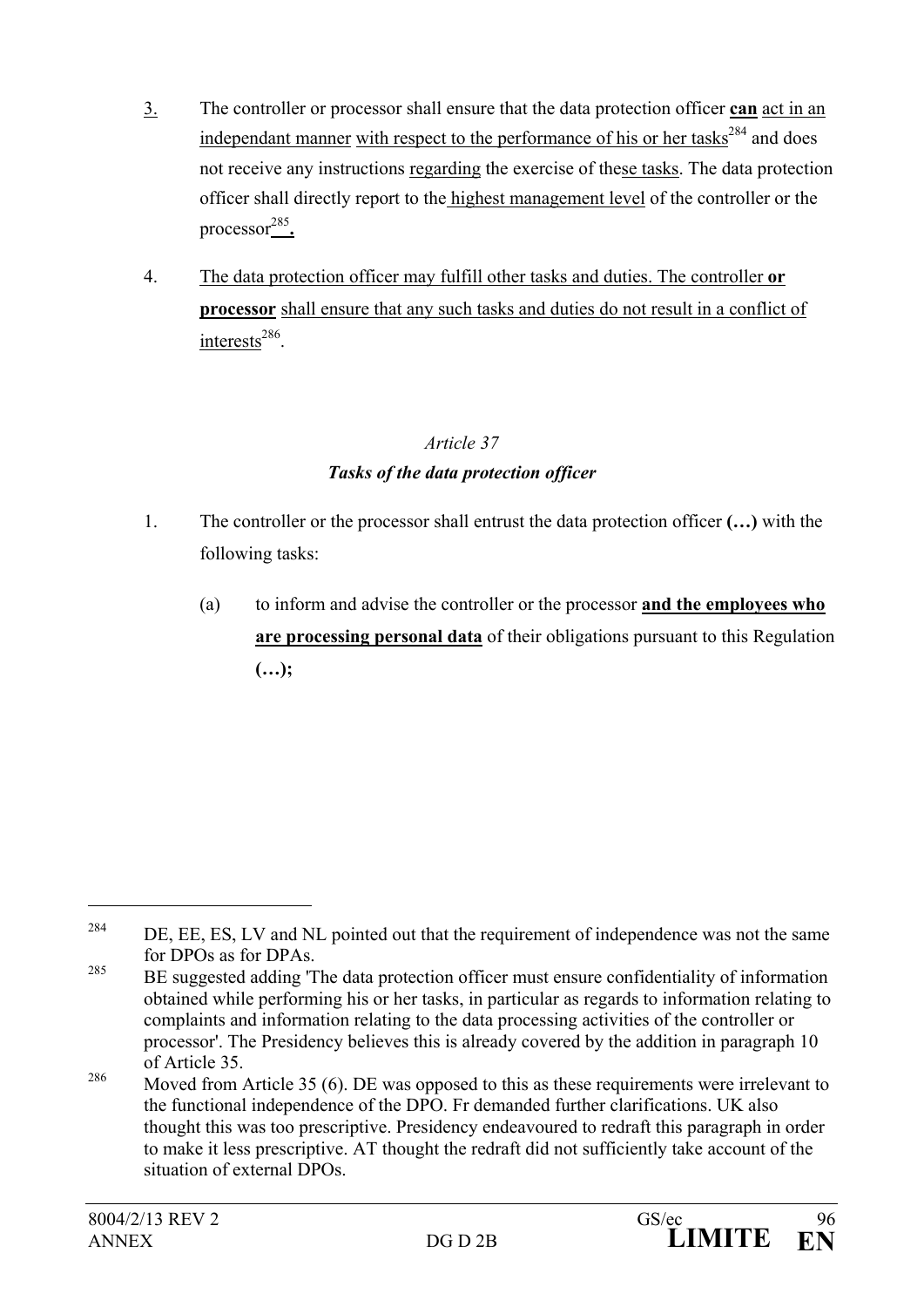- (b) to monitor **compliance with** this Regulation and **with** the policies of the controller or processor in relation to the protection of personal data, including the assignment of responsibilities, awareness-raising and training of staff involved in the processing operations, and the related audits;
- $(c)$   $(...):$
- (d)  $(...):$
- (e)  $(.).$
- (f)  $(\ldots)^{287}$ ;
- (g) to monitor responses to requests from the supervisory authority and, within the sphere of the data protection officer's competence, to co-operate with the supervisory authority at the latter's request or on the data protection officer's own initiative;
- (h) to act as the contact point for the supervisory authority on issues related to the processing **of personal data**, including the prior consulation referred to in Article 34, and **consult, as appropriate, on any other matter**<sup>288</sup>.
- 2.  $(\ldots)^{289}$

<sup>&</sup>lt;sup>287</sup> DK, GR SE, SI and UK thought this list was much too detailed. In response to this, the Presidency suggests deleting subparagraphs (c) to (f) as these are all covered by (a) (and (b). <sup>288</sup> FR suggested adding an obligation to draft an annual report on his activities, but the

Presidency wonders whether this is not too heavy an obligation.

<sup>&</sup>lt;sup>289</sup> NL proposed adding two paragraphs: 3. The controller will entrust the data protection officer with to power to inspect any data processing operation carried out under his responsibility and the right of access to all data processed. 4. The data protection officer may not further process any data to which he has gained access in the exercise of his duty, except on instructions of the controller, unless he is required to do so by Union or Member State law<sup>3</sup>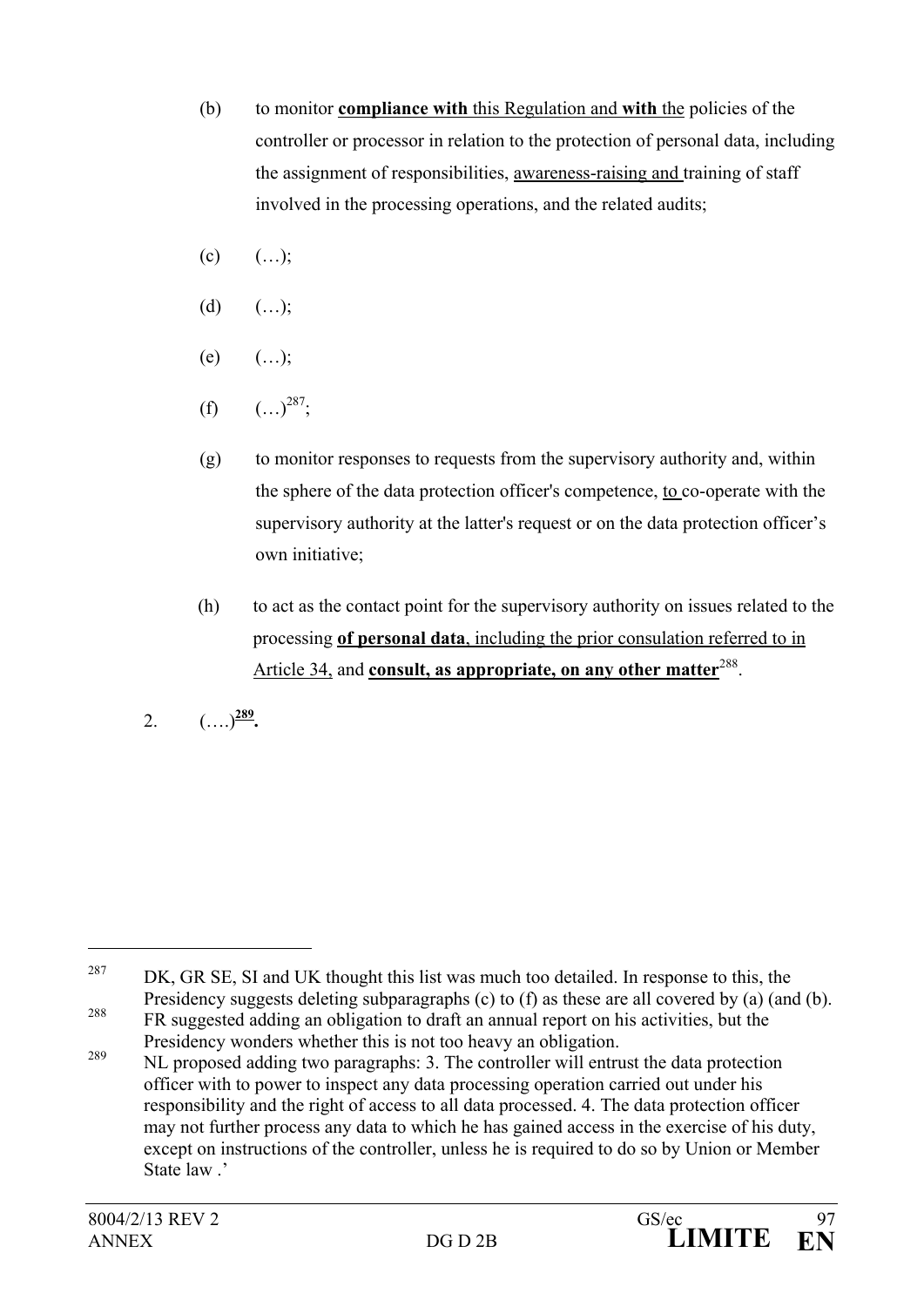# **SECTION 5**

## **CODES OF CONDUCT AND CERTIFICATION**

## *Article 38*

# *Codes of conduct* <sup>290</sup>*<sup>291</sup>*

- 1. The Member States, the supervisory authorities, the European Data Protection Board and the Commission shall encourage the drawing up of codes of conduct intended to contribute to the proper application of this Regulation, taking account of the specific features of the various data processing sectors and the specific needs of micro, small and medium-sized enterprises.
- 1a. Associations and other bodies representing categories of controllers or processors may draw up codes of conduct, or amend or extend such codes, for the purpose of specifying the application of provisions of this Regulation, such as:
	- (a) fair and transparent data processing;
	- **(aa) the legitimate interests pursued by controllers in specific contexts;**
	- (b) the collection of data;
	- (ba) the use of pseudonymous data;
	- (c) the information of the public and of data subjects;

<sup>&</sup>lt;sup>290</sup> DK, FI, SK and PL scrutiny reservation. DE, FR and SI stated that this article should not apply to the public sector. DE made an alternative proposal, for this article 6413/13 DATAPROTECT 15 JAI 100 MI 107 DRS 24 DAPIX 18 FREMP 11 COMIX 98 CODEC 332.

 $291$  Several delegations thought more incentives should be made to apply to the use of codes of conduct: BE, SE, SI, UK. Several delegations thought that hortatory language was being used in §1 (BE, SI, PT), §1c (BE, NL, SI, FR)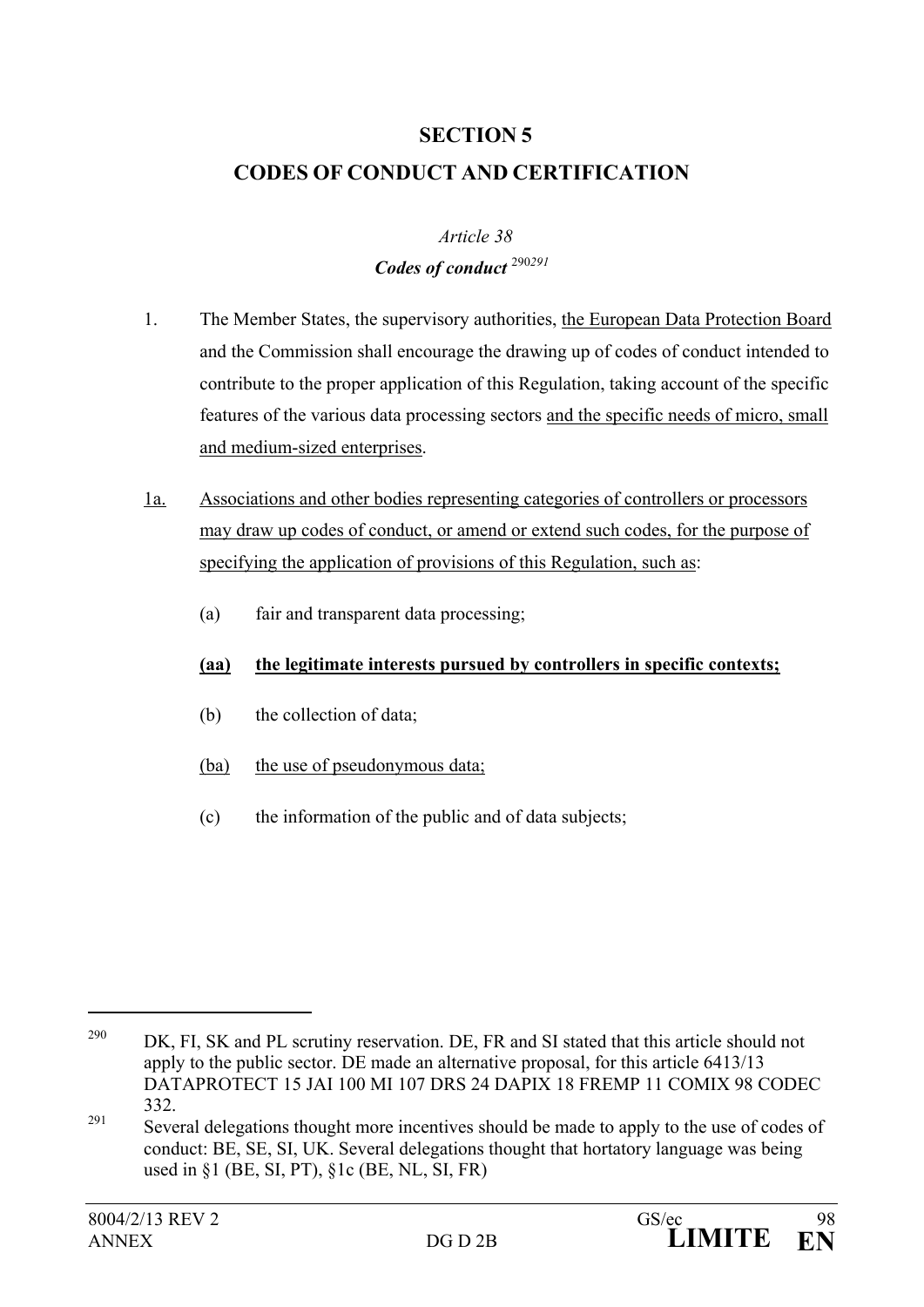- (d) the exercise of the rights of data subjects;
- (e) information and protection of children and the way to collect the parent's and guardian's consent;
- (ea) measures and procedures referred to in Articles 22 and 23 and measures to ensure security and confidentiality of processing referred to in Article 30;

# **(eb) notification of personal data breaches to supervisory authorities and communication of such breaches to data subjects;**

- (f) transfer of data to third countries or international organisations<sup>292</sup>.
- 1b. Such a code of conduct shall contain mechanisms for monitoring and ensuring compliance with it by the controllers or processors which undertake to apply it, without prejudice to the duties and powers of the supervisory authority which is competent pursuant to Article 51.

 $(...)^{293}$ 

- 2. Associations and other bodies referred to in paragraph 1a which intend to draw up a code of conduct, or to amend or extend an existing code, **shall** submit it to the supervisory authority which is competent pursuant to Article 51. **The supervisory authority may give an opinion on whether the draft code, or amended or extended code, is in compliance with this Regulation.**
- 2a. Where the code of conduct **relates to processing activities in several Member States, the supervisory authority** shall submit it in the procedure referred to in Article 57 to the European Data Protection Board which may give an opinion on whether the draft code, or amended or extended code, is in compliance with this Regulation**. (…).**
- **3. Where the opinion referred to in paragraph 2a confirms that the code of conduct, or amended or extended code, is in compliance with this Regulation,** the European Data

<sup>&</sup>lt;sup>292</sup> NL queried whether this also covered the transfer to processors in 3rd countries.<br><sup>293</sup> Separatel 76<sup>2</sup>

See recital 76a.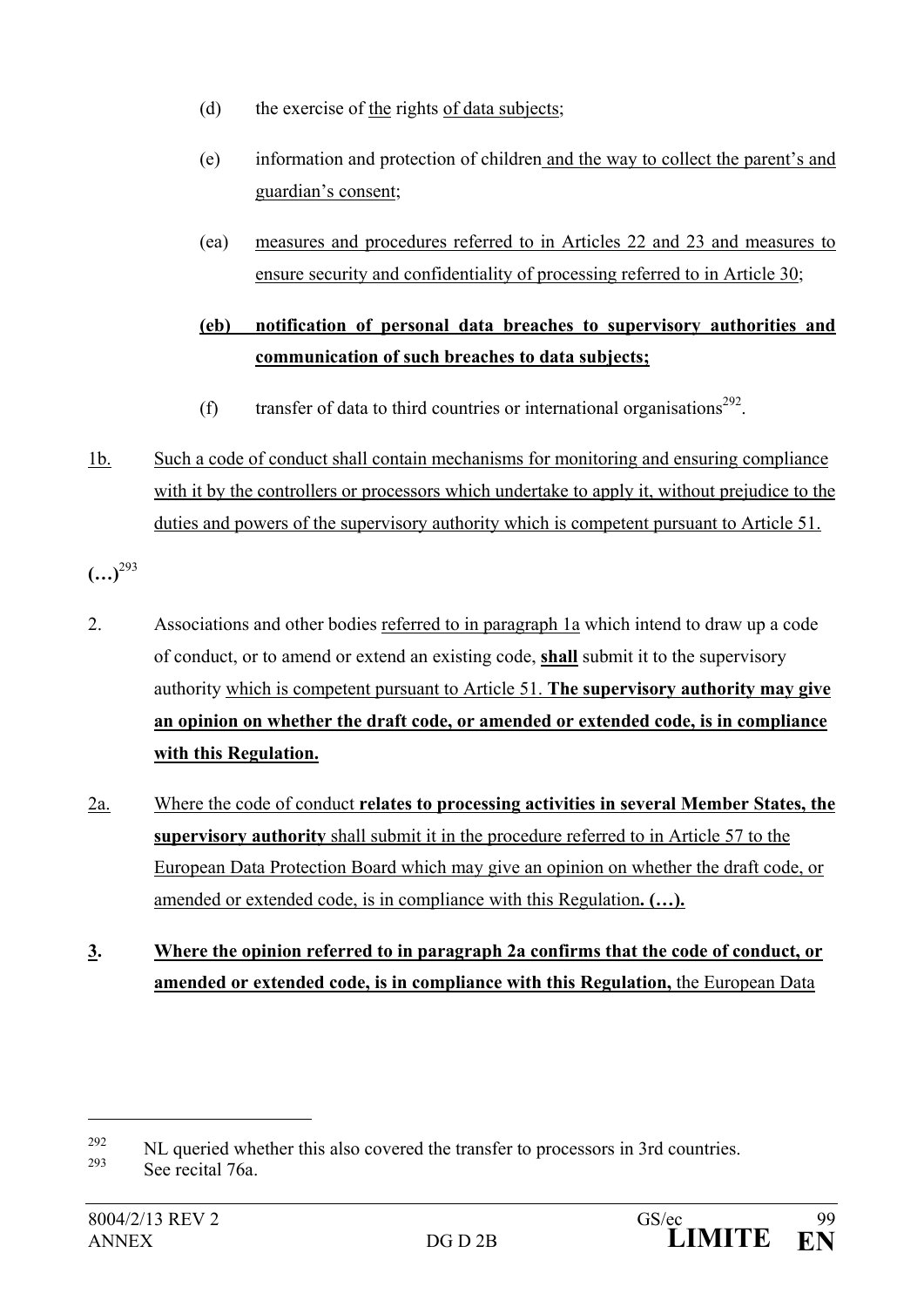Protection Board shall submit its opinion to the Commission **and shall register the code**  and publish details of it<sup>294</sup>.

 $294$  DE, IE, ES, PT also remarked that the DPAs should be involved. ES thought that the Commission need not necessarily be involved.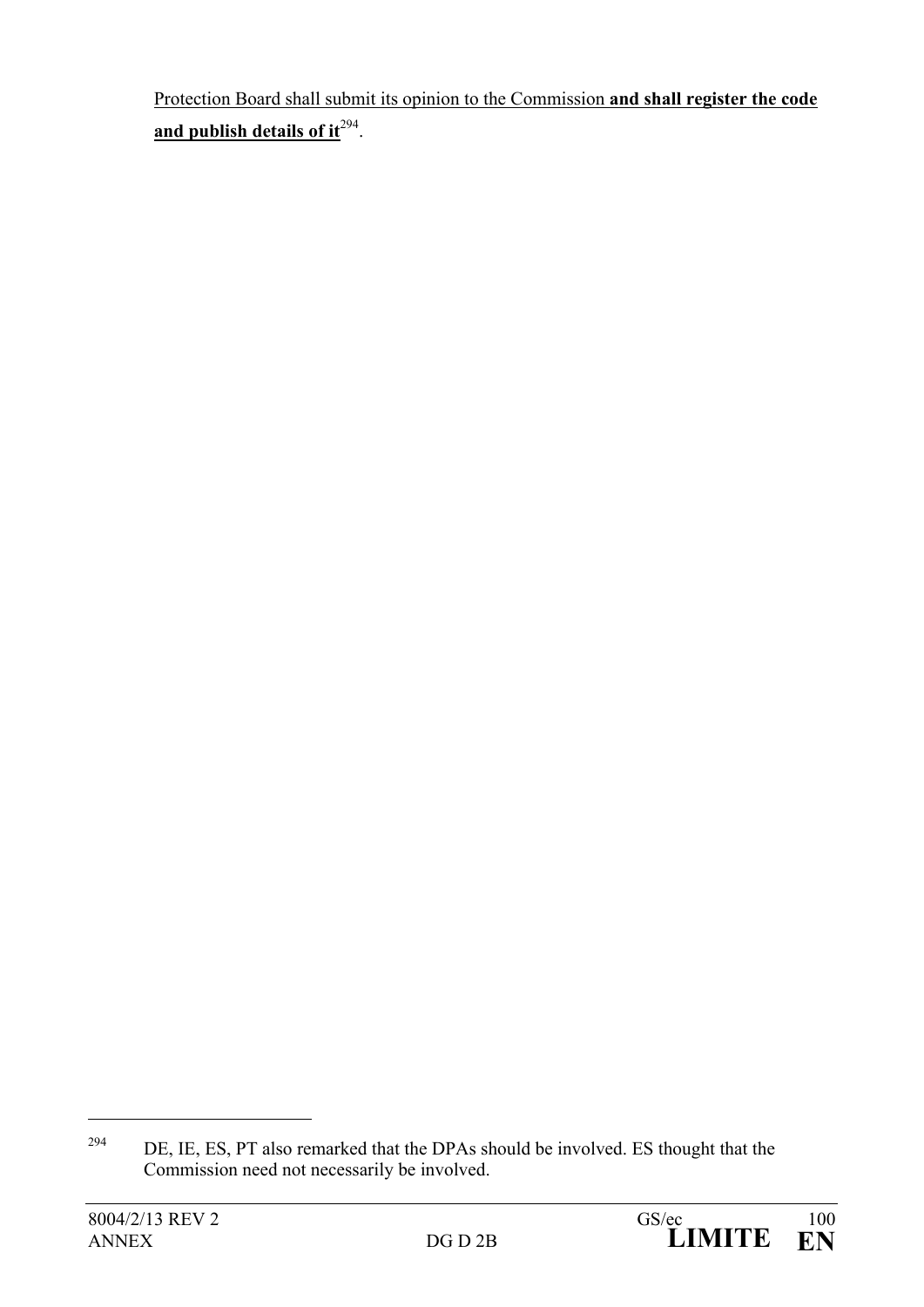- 4. The Commission may adopt implementing acts for deciding that the codes of conduct and amendments or extensions to existing codes of conduct submitted to it pursuant to paragraph 3 have general validity within the  $Union^{295}$ . Those implementing acts shall be adopted in accordance with the examination procedure set out in Article 87(2).
- 5. The Commission shall ensure appropriate publicity for the codes which have been decided as having general validity in accordance with paragraph  $4^{296}$ .

## *Article 38a Monitoring and enforcement of codes of conduct*

- **1. Without prejudice to the duties and powers of the competent supervisory authority under Articles 52 and 53, the monitoring of compliance with a code of conduct pursuant to Article 38 shall be carried out by an independent body which has an appropriate level of expertise in relation to the subject-matter of the code and is accredited for this purpose by the competent supervisory authority.**
- **2. The body referred to in paragraph 1 may be accredited for this purpose if:**
	- **a. if it has demonstrated its independence and expertise in relation to the subject-matter of the code to the satisfaction of the competent supervisory authority;**
	- **b. it has established procedures which allow it to assess the eligibility of controllers and processors concerned to apply the code, to monitor their compliance with its provisions and to periodically review its operation;**
	- **c. it has established procedures and structures to deal with complaints about infringements of the code or the manner in which the code has been, or is being, implemented by a controller or processor, and to make these procedures and structures transparent to data subjects and the public;**

<sup>&</sup>lt;sup>295</sup> FR scrutiny reservation regarding the legal status of such approved codes of conduct and in particular their binding nature.

<sup>&</sup>lt;sup>296</sup> BG suggests deleting paragraph 4; ES suggests deleting paragraphs 4 and 5.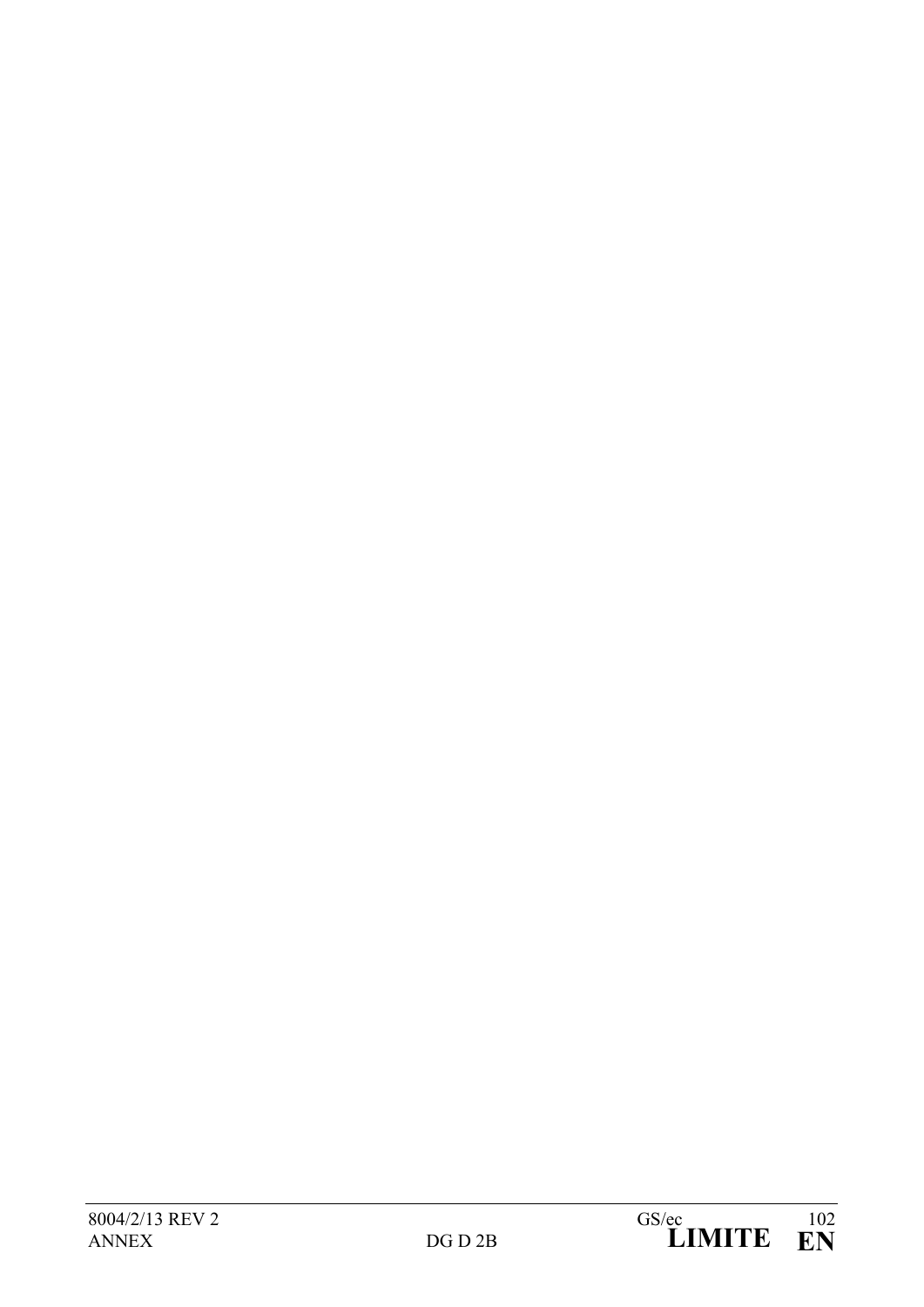- **d. it can demonstrate to the satisfaction of the competent supervisory authority that its tasks and duties do not result in a conflict of interests.**
- **3. The competent supervisory authority shall submit the draft criteria for accreditation of the body referred to in paragraph 1 to the European Data Protection Board under the procedure referred to in Article 57.** 
	- **4. Without prejudice to the provisions of Chapter VIII, the body referred to in paragraph 1 may, subject to adequate safeguards, take appropriate action in cases of infringement of the code by a controller or processor, including suspension or exclusion of the controller or processor concerned from the code. It shall inform the competent supervisory authority of such actions and the reasons for taking them.**
	- **5. The competent supervisory authority may revoke the accreditation of a body referred to in paragraph 1 if the conditions for accreditation are not, or no longer, met or actions taken by the body are not in compliance with this Regulation.**
	- **6. This article shall not apply to the processing of personal data carried out by public authorities and bodies.**

## *Article 39*

## *Certification*<sup>297</sup>

1. (…) The Member States, the European Data Protection Board and the Commission shall encourage, in particular at European level, the establishment of data protection certification mechanisms and of data protection seals and marks for procedures and products, allowing data subjects to quickly assess the level of data protection provided by controllers and processors. **The specific needs of micro, small and medium-sized enterprises shall be taken into account.**

<sup>&</sup>lt;sup>297</sup> DK, EE, FR and IT scrutiny reservation. ES, SI and UK thought further incentives should be provided for using certification mechanism. FR thought the terminology used was unclear an that the DPA should be in a position to check compliance with certified data protection policies; the Presidency will try to do this in Article 53.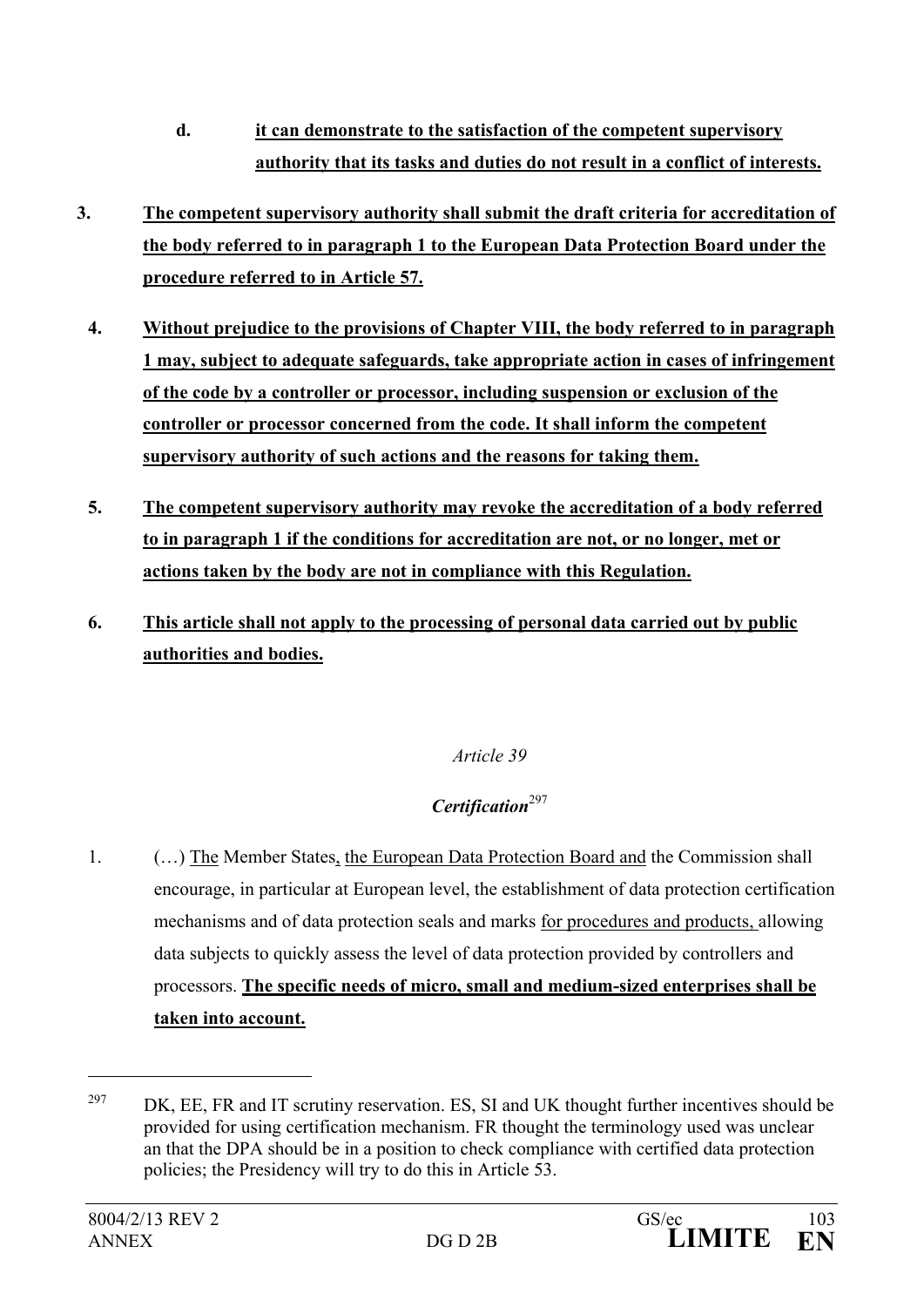- 2. A certificate may enable the controller **or processor** to demonstrate compliance with **their**  obligations under this Regulation, in particular the requirements set out in Articles 23**, 26** and 30 and the provision of mechanisms to facilitate data subject requests under Articles 15 to 19.
- 3. A certificate does not reduce the responsibility of the controller for compliance with this Regulation and is without prejudice to the duties and powers of the supervisory authority which is competent pursuant to Article 51.
- 4. The controller **or processor** which submits its processing to the certification mechanism shall provide the body referred to in Article 39a (1) with all information and access to its processing activities which are necessary to conduct the certification procedure. Where the processing concerns processing operations referred to in Article 33(2), the controller [**or processor]** shall provide the data protection impact assessment to the body. **The body may request the controller or processor to carry out a data protection impact assessment pursuant to Article 33 in order to support the certification process**.
- 5. The certification issued to a controller **or processor** shall be subject to a periodic review by the body referred to in Article 39A(1). It shall be withdrawn where the requirements for the certification are not or no longer met.

# *Article 39a Certification body and procedure*<sup>298</sup>

1. **Without prejudice to the duties and powers of the competent supervisory authority under Articles 52 and 53, t**he certification and its periodic review shall be carried out by an independent certification body which has an appropriate level of expertise in relation to data protection and is accredited by the supervisory authority which is competent according to Article 51.

 $298$  DK, EE, FR and IT scrutiny reservation.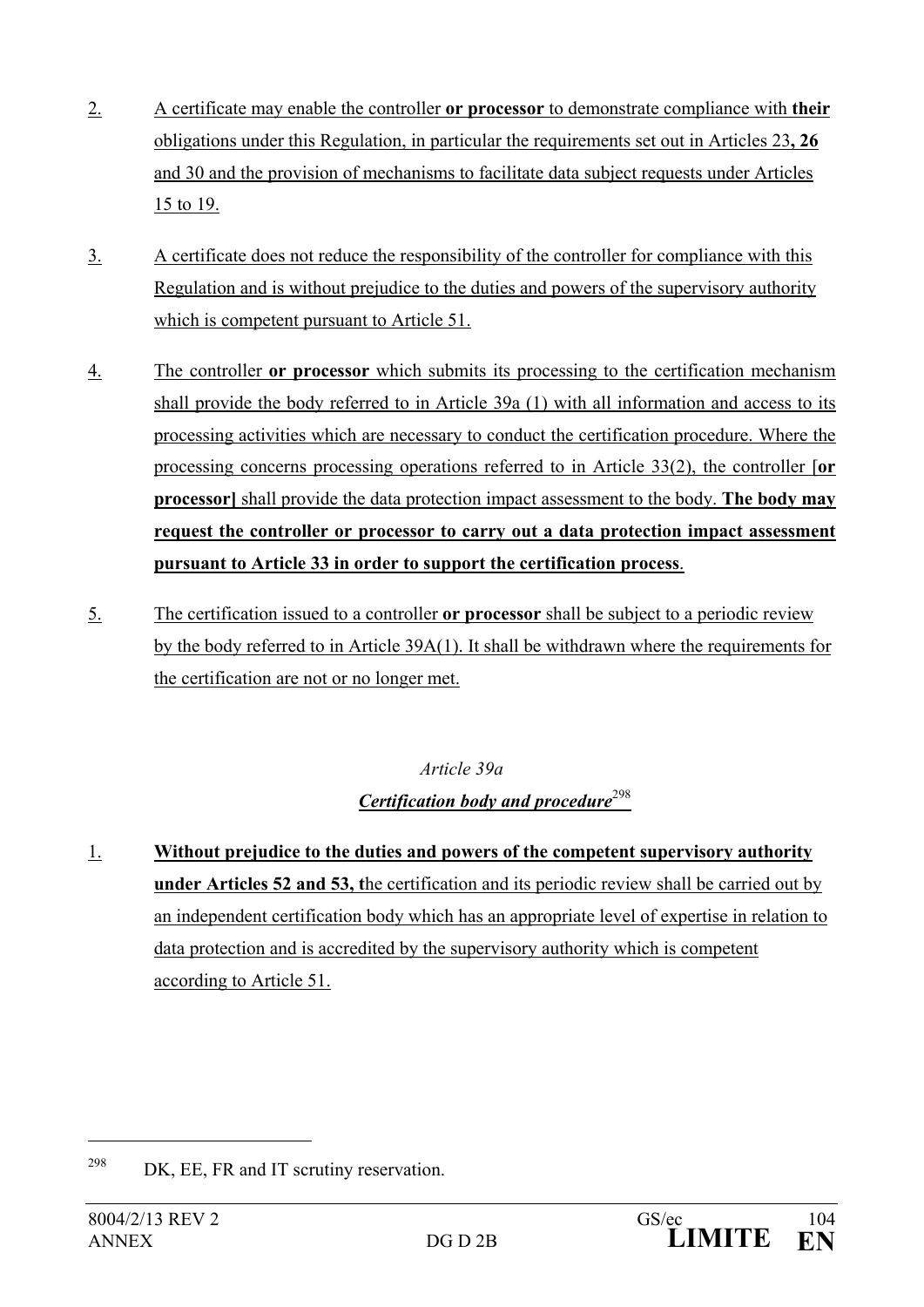- **2. The body referred to in paragraph 1 may be accredited for this purpose if:**
	- **a. it has demonstrated its independence and expertise in relation to the subjectmatter of the certification to the satisfaction of the competent supervisory authority;**
	- **b. it has established procedures for the issue, periodic review and withdrawal of data protection seals and marks;**
	- **c. it has established procedures and structures to deal with complaints about infringements of the certification or the manner in which the certification has been, or is being, implemented by the controller or processor, and to make these procedures and structures transparent to data subjects and the public;**
	- **(d) it can demonstrate to the satisfaction of the competent supervisory authority that its tasks and duties do not result in a conflict of interests.**
- 3. *The supervisory authorities shall submit the draft criteria for the accredition of the body referred to in paragraph 1 to the European Data Protection Board under the procedure referred to in Article 57.*
- 4. The body referred to in paragraph 1 shall be **responsible** for the proper assessment leading to the certification, without prejudice to the responsibility of the controller **or processor** for compliance with this Regulation.
- **4a. Without prejudice to the provisions of Chapter VIII, the body referred to in paragraph 1 may, subject to adequate safeguards, in cases of inappropriate use of the certification or where the requirements of the certification are not, or no longer, met by the controller or processor, withdraw the certification.**
- 5. The body referred to in paragraph 1 shall **provide** the **competent** supervisory authority **with the details of** certifications issued and withdrawn and the reasons for withdrawing the certification.
- 6. The criteria for certification and the certification details shall be made public by the supervisory authority in an easily accessible form.